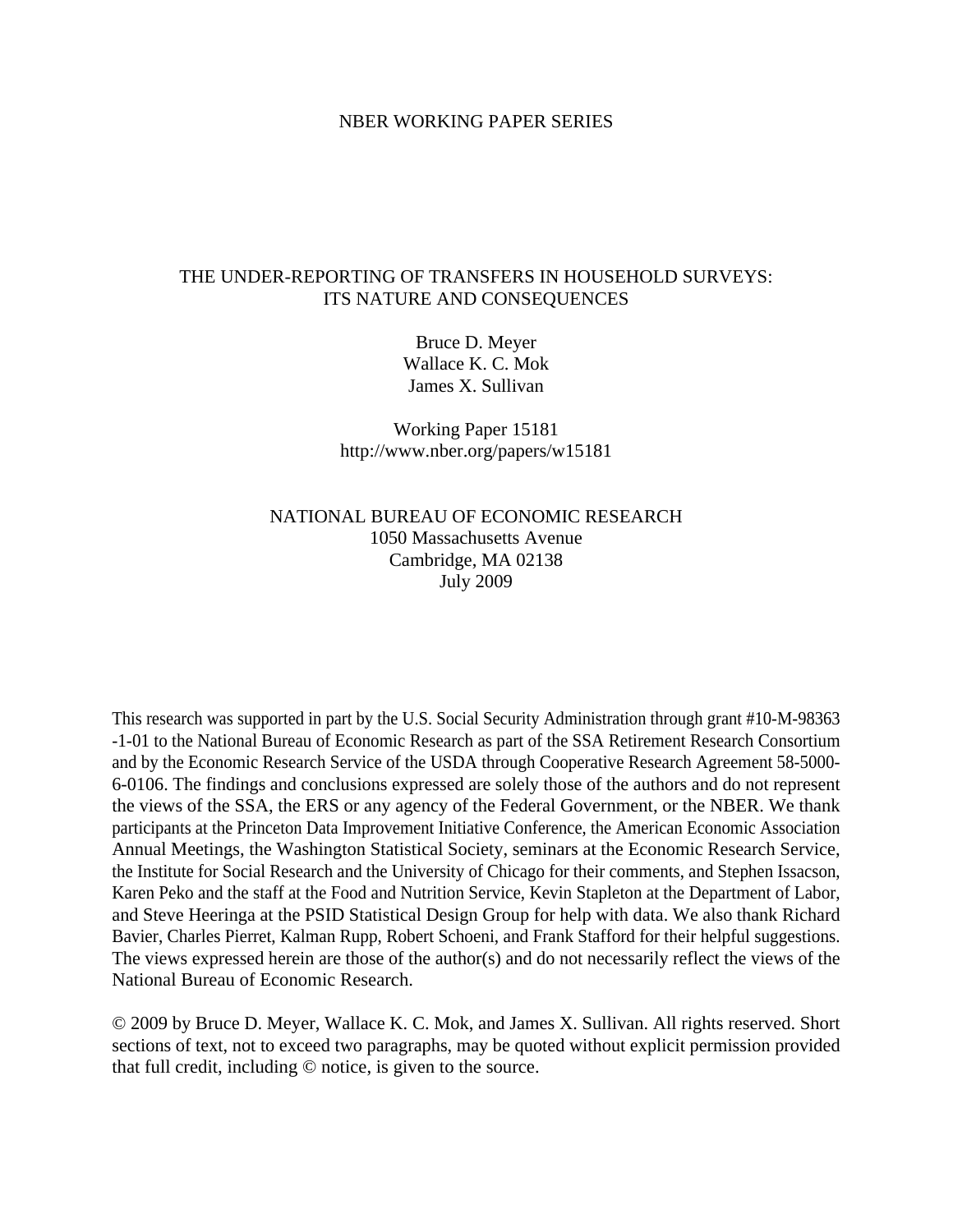The Under-Reporting of Transfers in Household Surveys: Its Nature and Consequences Bruce D. Meyer, Wallace K. C. Mok, and James X. Sullivan NBER Working Paper No. 15181 July 2009 JEL No. C42,H53,H55

# **ABSTRACT**

High rates of understatement are found for many government transfer programs and in many datasets. This understatement has major implications for our understanding of economic well-being and the effects of transfer programs. We provide estimates of the extent of under-reporting for ten transfer programs in five major nationally representative surveys by comparing reported weighted totals for these programs with totals obtained from government agencies. We also examine imputation procedures and rates. We find increasing under-reporting and imputation over time and sharp differences across programs and surveys. We explore reasons for under-reporting and how under-reporting biases existing studies and suggest corrections.

Bruce D. Meyer Harris School of Public Policy University of Chicago 1155 E. 60th Street Chicago, IL 60637 and NBER bdmeyer@uchicago.edu

Wallace K. C. Mok Department of Economics Northwestern University Evanston, IL 60208 k-mok@northwestern.edu

James X. Sullivan Department of Economics and Econometrics 447 Flanner Hall University of Notre Dame Notre Dame, IN 46556 James.X.Sullivan.197@nd.edu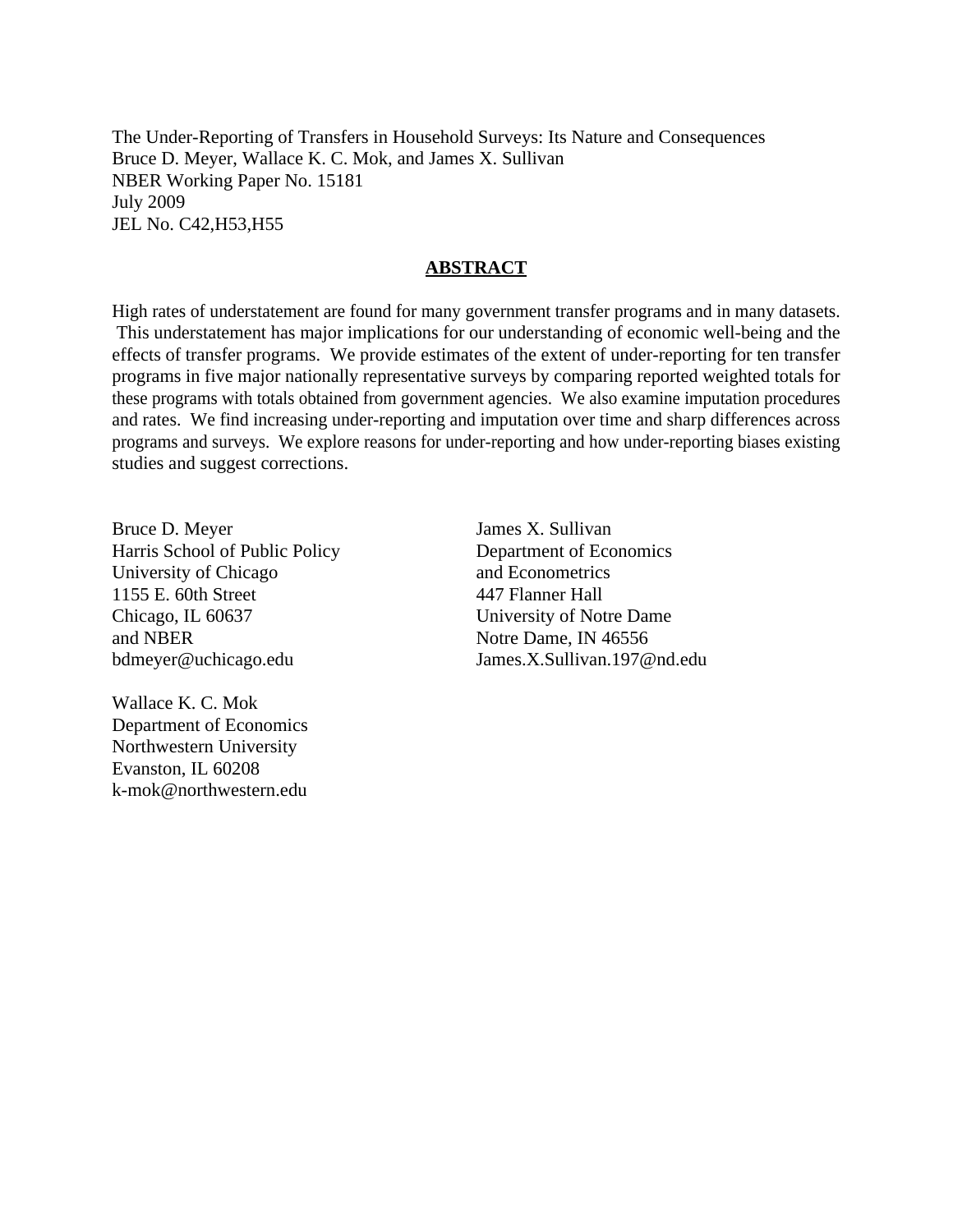# **1. Introduction**

 $\overline{a}$ 

Under-reporting of benefit receipt (or misreporting in general) has important consequences for many types of analyses.<sup>1</sup> First, under-reporting of benefits leads analyses to overstate the dispersion of the income distribution of the entire population or various demographic groups, such as the aged. For example, the official income and poverty report for the U.S. (U.S. Census Bureau 2008) provides such statistics. Second, under-reporting of benefits leads to an understatement of the effect of income transfer programs or taxes on this distribution.<sup>2</sup> Third, estimates of program takeup—the fraction of those eligible for a program who participate—are biased downward.<sup>3</sup>

 This paper provides information on the quality of individual reports of receipt of program benefits for ten large transfer programs in five key household surveys. We calculate the reporting rate—the ratio of weighted survey reports of benefits received to administrative totals for benefits paid out—for a wide range of programs, datasets and years. These reporting rates (when subtracted from one) generally provide a lower bound on the extent of under-reporting. We relate the degree of under-reporting to survey and program characteristics, such as form of interview, type of questionnaire, or potential for stigma. This information is informative for both survey designers and data users. We consider ways our results can be used to correct different types of data analyses. For example, the reporting rates we calculate, under certain circumstances, can be used to make under-reporting adjustments to survey estimates of benefit takeup rates.

 The reporting rates that we discuss in this paper count imputed values as reported numbers. The reporting rates would be much lower in many cases if these imputed values were

<sup>&</sup>lt;sup>1</sup> We refer to the subject of the paper as under-reporting rather than measurement error because the main pattern appears to be under-statement of benefits, rather than unbiased but potentially erroneous reporting. We should emphasize that we think of under-reporting as a synonym for under-statement or under-recording, since it is likely due to errors by both interviewers and interviewees.

<sup>&</sup>lt;sup>2</sup> For example, Jolliffe et al. (2005) examines the effects of the Food Stamp Program on poverty. Engelhardt and Gruber (2006) analyze the effects of social security on poverty and the income distribution. Meyer (2007), U.S. Census (2007) and Scholz, Moffitt and Cowan (2008) analyze the mechanical effects of a wide variety of programs and taxes on features of the income distribution.

 $3$  For example, Blank and Ruggles (1996) examine the takeup of Aid to Families with Dependent Children (AFDC) and Food Stamps, while McGarry (2002) analyzes the takeup rate for Supplemental Security Income (SSI). A few takeup studies have corrected for under-reporting, such as Bitler, Currie and Scholz (2003) who examine the Women, Infants and Children (WIC) program. Some other studies use administrative data numerators that do not suffer from under-reporting. For surveys of research on takeup, see Remler and Glied (2003) and Currie (2006).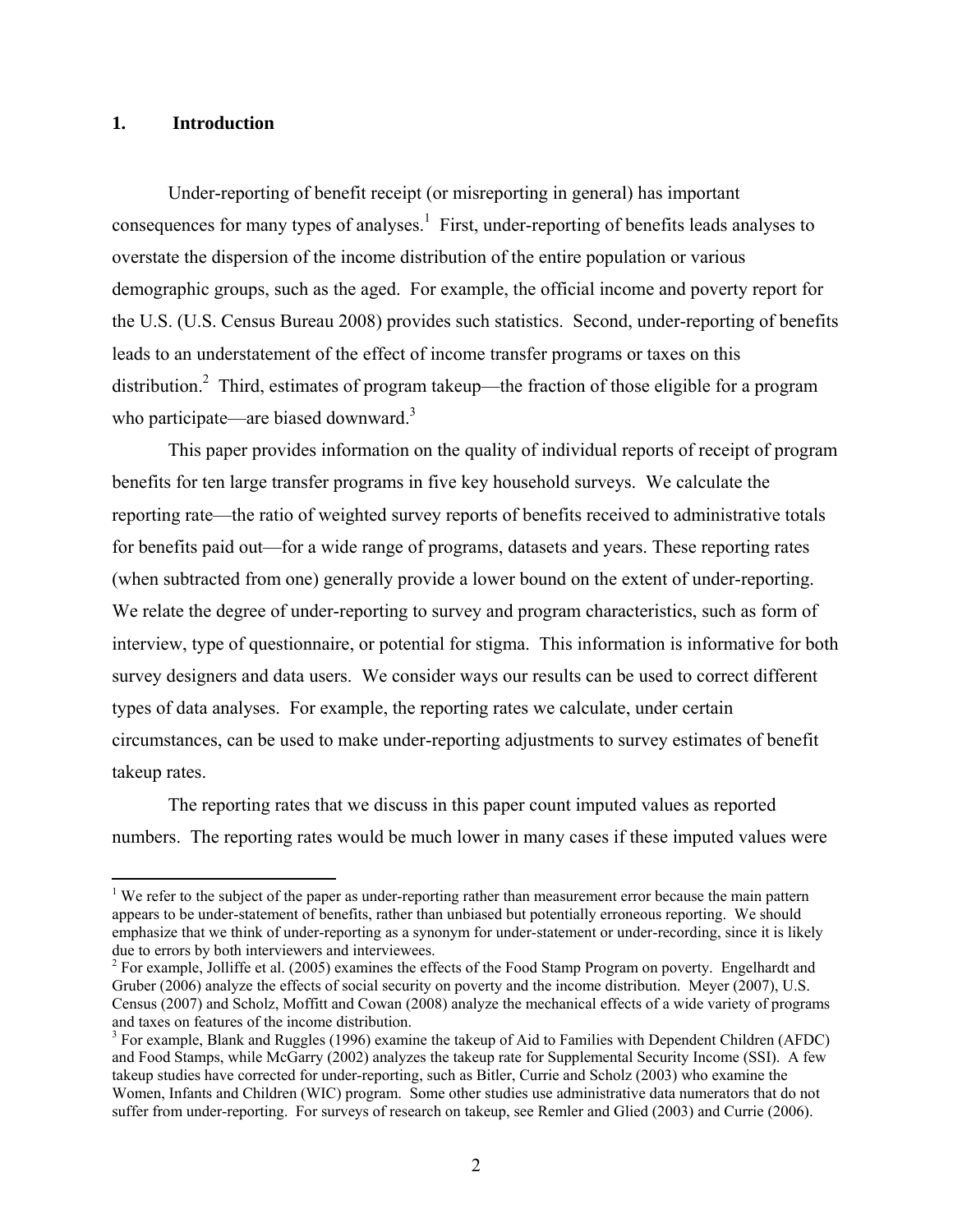ignored. As a consequence, we also examine imputation rates and procedures, as they are both needed to interpret reporting rates and are an independent measure of data quality. Our results provide an important measure of data quality, but are only part of the picture.<sup>4</sup>

 The programs we examine are Unemployment Insurance (UI), Workers' Compensation (WC), Social Security Retirement and Survivors Insurance (OASI) and Social Security Disability Insurance (SSDI), Supplemental Security Income (SSI), the Food Stamp Program (FSP), the Earned Income Tax Credit (EITC), Aid to Families with Dependent Children/Temporary Assistance for Needy Families (AFDC/TANF), the Special Supplemental Nutrition Program for Women, Infants and Children (WIC) program and the National School Lunch Program (NSLP). We calculate reporting rates in five large household surveys that are approximately random samples of the entire civilian non-institutionalized U.S. population.<sup>5</sup> The surveys are the Current Population Survey – Annual Demographic File/Annual Social and Economic Supplement (CPS), the Survey of Income and Program Participation (SIPP), the Panel Study of Income Dynamics (PSID), the American Community Survey (ACS), and the Consumer Expenditure Interview Survey (CE Survey). We calculate reporting rates and imputation rates for as many years as is feasible. We account for definition and universe differences as well as other data issues.

 The datasets that we analyze are among the most important for social science research and government policy. Income numbers from the CPS are the source of the official U.S. poverty rate and income distribution statistics. The SIPP was specifically designed to determine eligibility and receipt of government transfers. The PSID is the main source for information on changes in income and poverty over a lifetime and for changes in income and inequality across generations.<sup>6</sup> The ACS is the replacement for the Census Long Form data and is the household survey with the largest sample. The CE Survey is the main source of consumption information in the U.S. These datasets are among our most important for analyzing income and its distribution as well as transfer receipt. Thus, the understatement of transfers in these data has major implications for our understanding of the economic circumstances of the population and the effects of government programs.

<sup>&</sup>lt;sup>4</sup> Excellent summaries of data reporting issues in surveys include Moore, Stinson and Welniak (2000), Bound, Brown and Mathiowetz (2001), and Hotz and Scholz (2002).

 $<sup>5</sup>$  We only consider surveys that cover the entire U.S. population to facilitate accurate comparisons since</sup> administrative data are often not available for all age groups and other characteristics that define certain surveys. 6 <sup>6</sup> The PSID is also the only survey dataset that allows the longitudinal analysis of the income and consumption of a random sample of the disabled (Stephens 2001; Charles 2003; and Meyer and Mok 2008).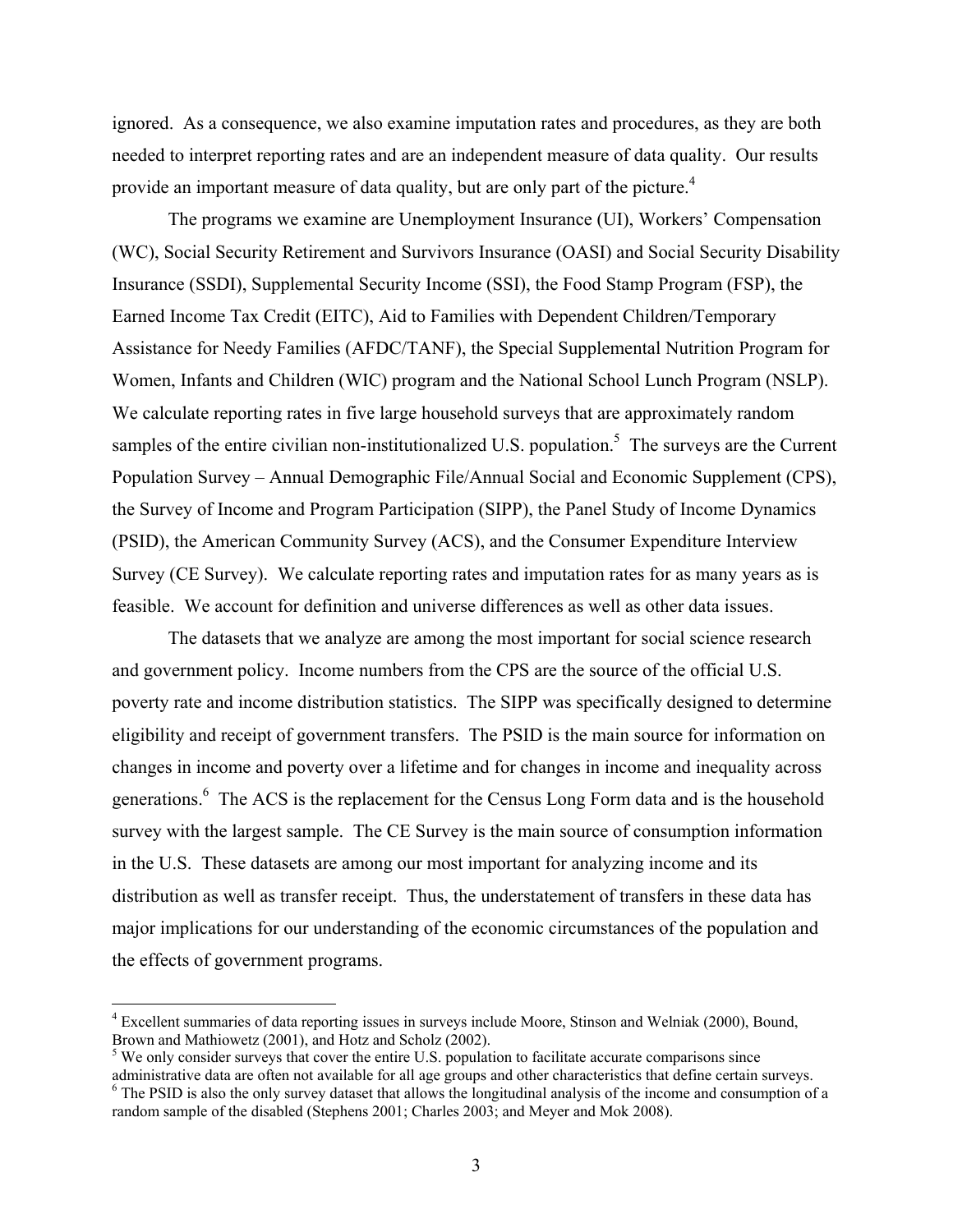In the next section we begin by describing the various methods that can be used to examine under-reporting. We then describe our methods in detail as well as the statistical framework to interpret how the reported estimates related to underlying true mean values. In Section 3 we describe our main results on dollar and month reporting and provide some comparisons to earlier studies. Section 4 describes imputation methods and the rates at which transfers are imputed. Section 5 discusses caveats to our main results and potential biases. Section 6 discusses characteristics of programs and surveys that may lead to under-reporting and possible lessons from our results. Section 7 describes adjustment methods and examples of how the estimates in the paper may be used. Section 8 concludes. A detailed data appendix provides sufficient information to reproduce our results.

# **2. Research Design and Methods**

<u>.</u>

Past work on the extent of transfer under-reporting has used two approaches. The first approach is the one taken here, the comparison of weighted microdata to administrative aggregates. A second approach compares individual microdata to administrative microdata.<sup>7</sup> Neither approach has been used on a broad scale. Comparisons to administrative aggregates have been used more widely, but results are only available for a few years, for a few transfer programs and for some of the key datasets. Important papers include Duncan and Hill (1989), Coder and Scoon-Rogers (1996), and Roemer (2000). These papers tend to find substantial under-reporting that varies across programs. Comparisons to administrative microdata are even more limited in the literature. This approach has often been restricted to a single state, year, program and dataset (Taeuber et al. 2004). Examples of studies that examine more than one program (but still a single dataset) include Moore, Marquis and Bogen (1996), Sears and Rupp (2003) and Huynh et al.  $(2002)^8$ 

A third way to examine under-reporting is to compare the characteristics of program recipients in administrative and survey data. This approach has been applied to under-reporting in the Food Stamp Program (Meyer and Sullivan 2007a). Intuitively, the differences between the

 $^7$  Bound et al. (2001, p. 3741) divide micro level comparisons into several types. We use a simpler categorization here and focus on their "complete record check study" category.

<sup>&</sup>lt;sup>8</sup> In related work, Card, Hildreth and Shore-Sheppard (2001) examine Medicaid reporting in the SIPP in California for several years.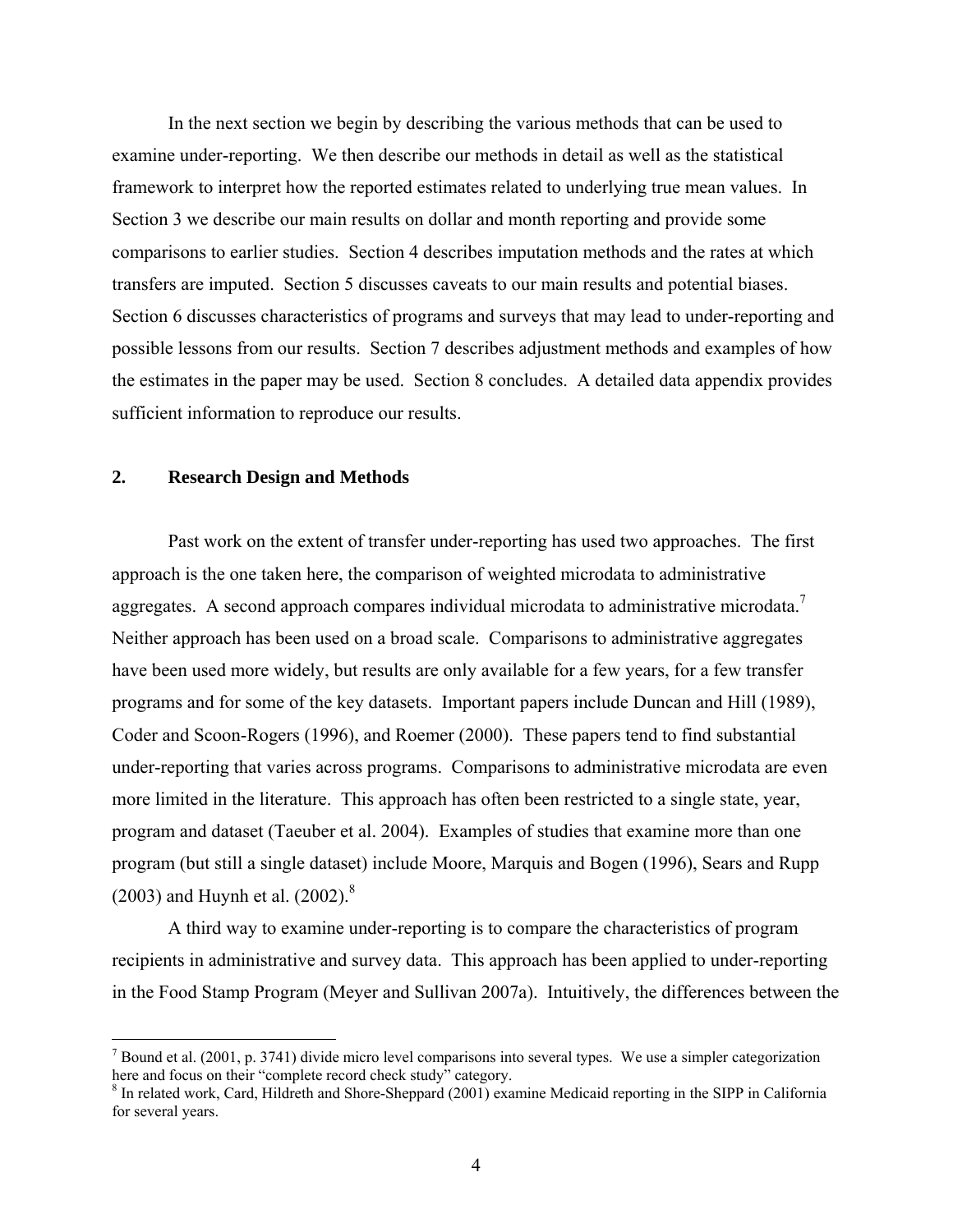characteristics of recipients in the two data sources can be used to determine how those characteristics affect reporting. This approach can be used for many datasets and programs and many years, but relies on the survey data and the administrative data representing the same population. Biases in the estimated determinants of reporting could come from imputations, inaccurate weights and false positive reporting (i.e. non-recipients who report receipt) in the survey data.

Our analyses focus on how under-reporting has changed over time and how it differs across programs and datasets. We compare weighted survey data to administrative aggregates because this approach can be used for the widest range of transfer programs, the longest time period and many datasets. We would also like to know how reporting varies with individual characteristics, but matches to microdata have been quite limited in their scope. Furthermore, the use of information from microdata matches is likely to be combined with the aggregate data described here to adjust for changes over time or differences across datasets. This combination of data could be used to extrapolate results from a one-year microdata match to other years.

# **2A. Calculating Reporting Rates**

A dollar reporting rate  $(RR_D)$  can be defined as the following ratio

 $RR<sub>D</sub>$  = dollars reported as received in a survey weighted to predict population totals dollars paid out as reported in an administrative data source

Similarly, one can define a month reporting rate  $(RR_M)$  as

 $RR_M$  = months reported as received in a survey weighted to predict population totals months paid out as reported in an administrative data source.

The weaknesses of this approach are that it relies on the accuracy of weights and the comparability of sample universes. The approach may understate non-reporting by true recipients because of false positive reporting by non-recipients. We provide some estimates of false positive reporting rates in Section 5. We calculate dollar and month reporting rates for our ten programs for as many individual years as are available for the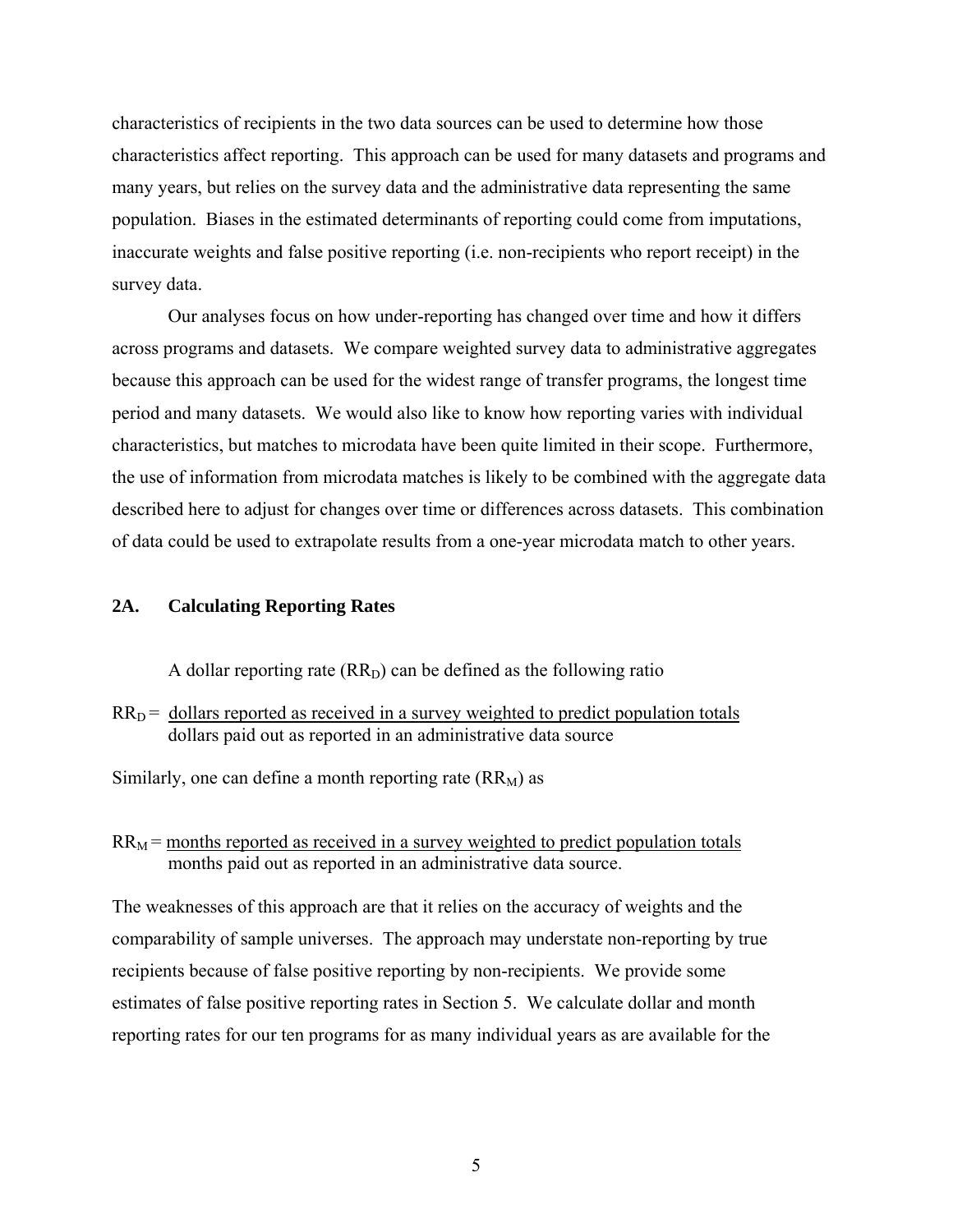CPS, the SIPP, the ACS, the CE Survey and the PSID.<sup>9</sup> The benefit programs available by year and respondent type are reported in Appendix Tables 1 and 2 in summary form for the PSID and the CPS, respectively. The remaining datasets are less complicated, but descriptions of the data sources can be found in the Data Appendix. We should note that our approach of examining reporting rates by calendar year will at times mask differences in reporting rates across SIPP survey panels and over time within panels, especially when data from multiple panels are available for the same calendar year.

### **2B. Making the Numerator and Denominator Comparable**

 $\overline{a}$ 

 We make a number of adjustments in order to make the administrative and survey data totals comparable.<sup>10</sup> All of our household surveys include only individuals living in the 50 states and the District of Columbia. Consequently, to maintain comparability, for most programs in most years, we are able to exclude from the administrative totals payments to those in U.S. territories and those outside the U.S. In other cases, we subtract estimates of the share of such payments obtained from years when this information is available. Specifically, we use the dollars paid to those in the U.S. territories (and outside the U.S. in the case of OASI and SSDI) for AFDC/TANF, FS, OASI, SSDI, SSI and UI reported in U.S. Social Security Administration (various years), U.S. Department of Health and Human Services (2008) and U.S Department of Labor (various years).<sup>11</sup> We also adjust the administrative monthly counts using these data because we do not have other alternatives. For most programs these adjustments are typically small, ranging from  $0.02\%$  (SSI) to about 3% (SSDI). The notable exception is the Food Stamps Program, where dollars paid to U.S. territories constituted about 10% of the total prior to 1982.<sup>12</sup>

For some programs (SSI, SSDI, OASI), the institutionalized can receive benefits but such individuals are excluded from all of our survey datasets.<sup>13</sup> To adjust for this, we rely on data

<sup>&</sup>lt;sup>9</sup> We should emphasize that in some cases one can calculate dollar and month reporting rates for sub-groups using administrative totals for geographic areas or demographic groups defined by characteristics such as age and gender.  $10$  A full description of the data sources and methods can be found in the Data Appendix.

<sup>&</sup>lt;sup>11</sup> Currently, we make no adjustments to the data for WIC, WC, and EITC payments to those in U.S. Territories and outside the U.S.

<sup>&</sup>lt;sup>12</sup> About 97% of the U.S. territory payments went to Puerto Rico. Payments to those in Puerto Rico under the Food Stamp Program were replaced in 1982 by a block grant program called the Nutrition Assistance Program.

<sup>&</sup>lt;sup>13</sup> The institutionalized are included in the 2006 ACS. However, we exclude these individuals from our survey estimates to maintain consistency with the other estimates.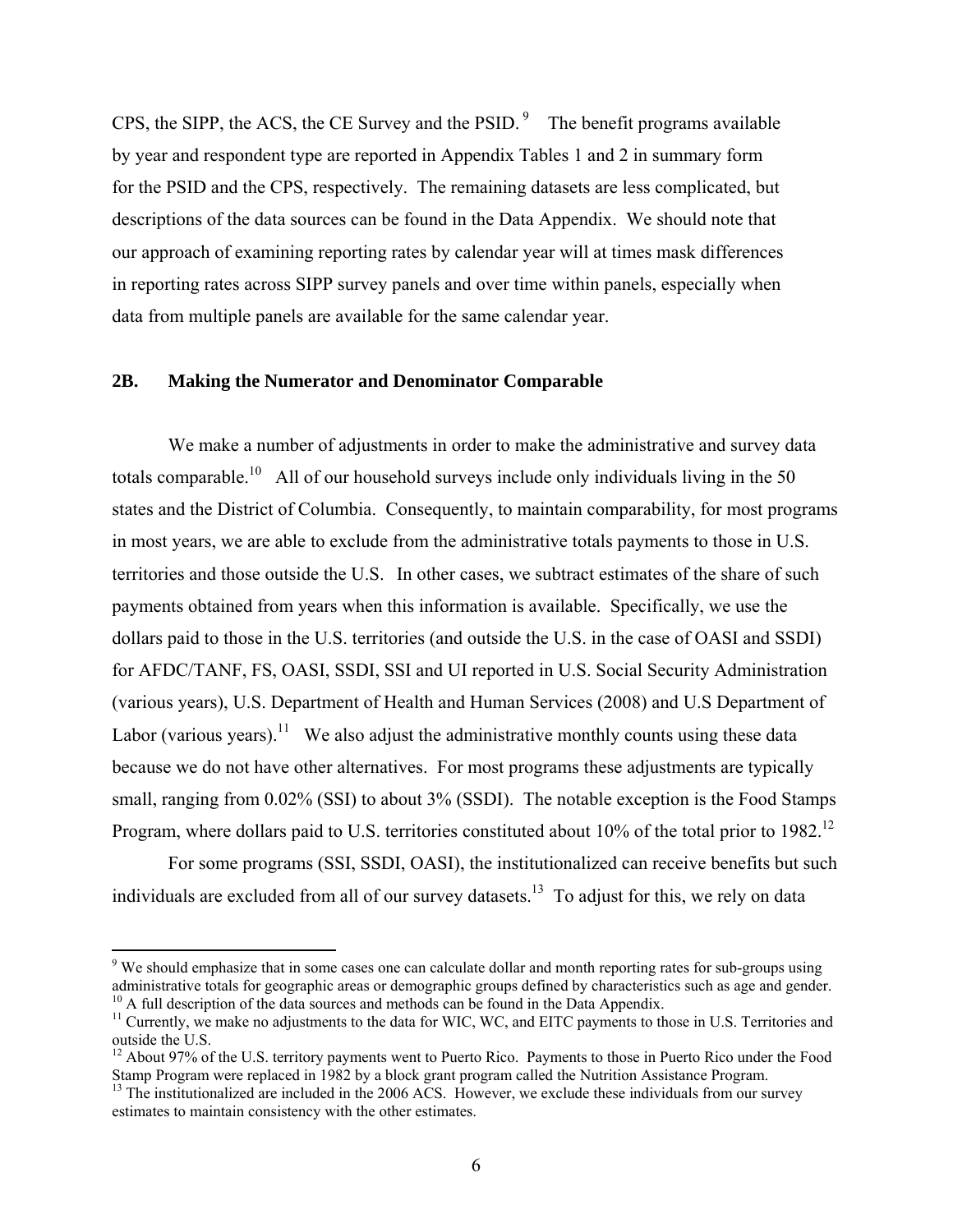from the Decennial Censuses (which include the institutionalized) and the 2006 ACS to determine the share of dollars that are likely missed in the five surveys. We simply reduce the administrative data totals by the share of Census/ACS dollars that are received by the institutionalized.<sup>14</sup> Some programs, such as AFDC/TANF cannot be received while institutionalized, but it is possible that some individuals are not institutionalized and receive benefits during the survey's reference period, but then become institutionalized during the survey's sampling period. Currently, we ignore this possibility because we expect it to be infrequent.

 Another comparability issue is the possibility that recipients of transfers in the previous year could subsequently die before being interviewed the next year. This is a potential concern because all of the surveys (except for the SIPP) ask about income during the previous year.<sup>15</sup> Previous studies have adjusted for decedents by applying age, gender and race specific death rates to the data (Roemer 2000). However, if survey weights have previously been calculated to match survey weighted population totals with universe population estimates by age, gender and race then such an adjustment is unwarranted. A case could be made for adjusting the data if these characteristics are nonstationary (but such an adjustment is likely to be small), or if the adjustments were based on additional individual characteristics which are not used to determine weights but are related to death, such as receipt of SSDI or SSI or other programs. Because we do not have this information, we do not adjust for decedents. Consequently, SSDI and SSI reporting ratios are likely to be biased downward somewhat, since recipients likely have a higher mortality rate than the average person of their age, gender and race, and consequently are more likely to miss the interview the following year.<sup>16</sup>

A significant difficulty in several of the datasets is that there are at least some cases where Social Security Disability benefits are combined with Social Security Retirement and Survivors benefits. In these circumstances, we will use the data published in the various issues of the Annual Statistical Supplement to the Social Security Bulletin (U.S. Social Security Administration, various years) to calculate for each year, age, in school status, and gender cell, the proportions of total social security dollars that are paid to OASI and SSDI recipients. We use

<sup>&</sup>lt;sup>14</sup> In 2000, the share of dollars received by the institutionalized reaches 3.4 percent for OASI and 4.5 percent for SSI.

<sup>&</sup>lt;sup>15</sup> The CPS and PSID ask about the previous calendar year, while the ACS and CE Survey ask about the previous 12 months.

<sup>&</sup>lt;sup>16</sup> It might be possible to correct for this potential source of bias with administrative data or data from the PSID.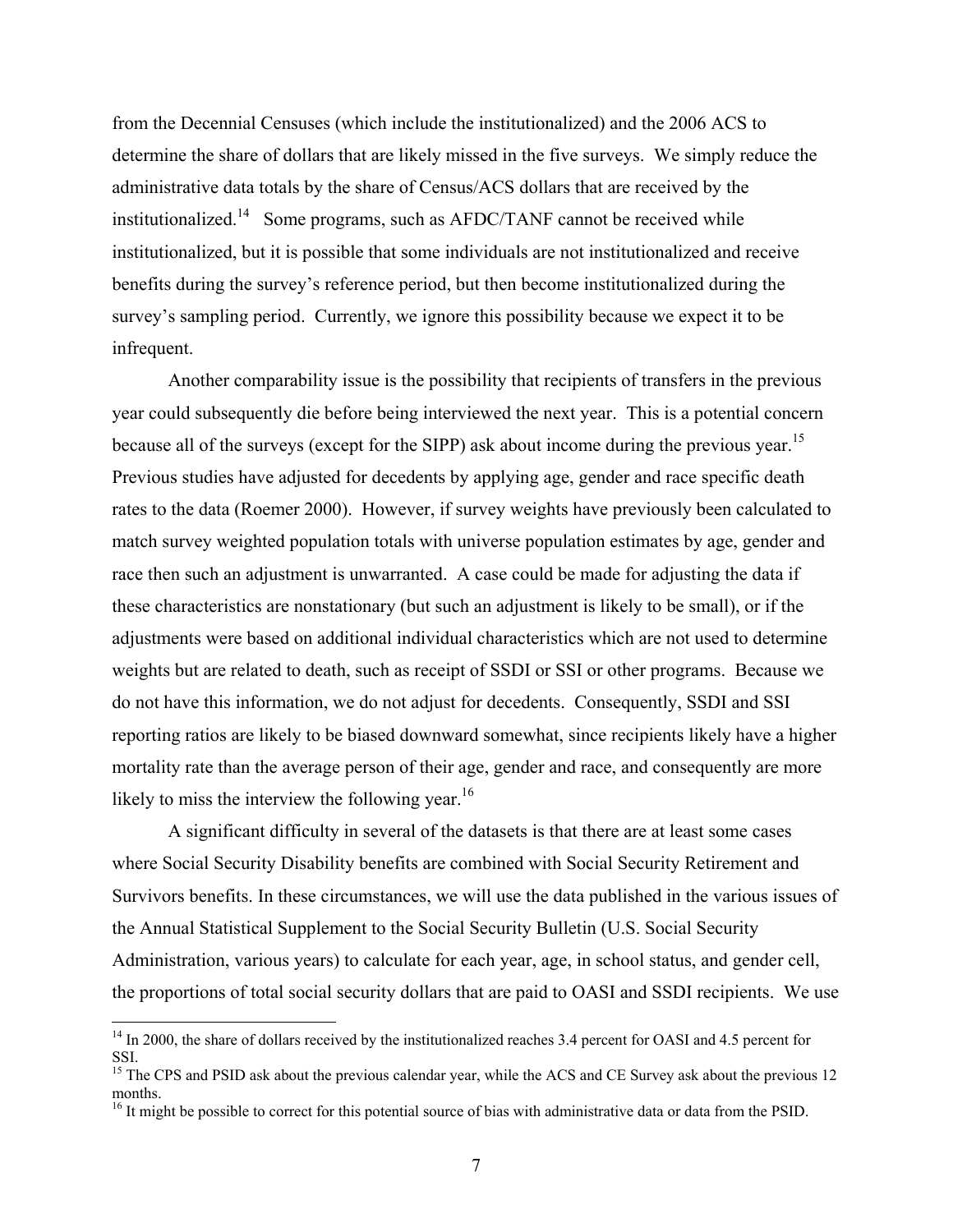these proportions to allocate combined SSDI and OASI benefits to the separate programs whenever we have incomplete information about which program was received and whenever a combined amount was reported for the programs. This allocation procedure is used for all OASDI dollars and months in the CPS, ACS, and the CE Survey, and most years in the PSID.<sup>17</sup> For the SIPP and the PSID (during 1983-1992 and 2003), it applies to a small share of dollars as indicated in section 4 of the Data Appendix.

The PSID sample weights are not appropriate for weighting to the universe in some years. We adjust them in a manner suggested by the PSID staff (see the Data Appendix for more details). Also in the PSID, benefit receipt by family members besides the head and spouse is not recorded in some years. We account for these other family members using estimates of their share from the years when their benefit receipt is available. Finally, we convert fiscal year administrative data to a calendar basis by appropriately weighting the fiscal years.

# **2C. Statistical Framework**

 Program reporting can be separated out into a possibly mismeasured binary random variable  $R_i$  for receipt and a nonnegative random variable for dollars  $D_i$ , or the length of period received, such as months, M<sub>i</sub> conditional on recorded recipiency (these last two variables are taken to be zero when receipt is not recorded). Denote the corresponding correctly measured, but unobserved, random variables  $R_i^*$ ,  $D_i^*$  and  $M_i^*$ . Recorded dollars and months are  $R_iD_i$  and  $R_iM_i$ . The expected values of the dollar and month reporting rates can then be written as  $E[RR_D]=E[RD]/E[R*D*]$ , while  $E[RR_M]=E[RM]/E[R*M*]$ . In the case where a receipt response is available for each month (as is typically true in the SIPP)  $E[RR_M]$  has the simpler form  $E[R]/E[R^*]$ .

In general, we can write

(1)  
\n
$$
E[RR_D] = \frac{E[RD]}{E[R*D*]} = \frac{\pi(1-\pi_{01})E[D|R=1,R^*=1] + (1-\pi)\pi_{10}E[D|R=1,R^*=0]}{\pi E[D^*|R^*=1]}
$$

 $17$  The procedure is also used in the SIPP when we cannot unequivocally differentiate between SSDI or OASI (e.g. when an individual reports receipt of both).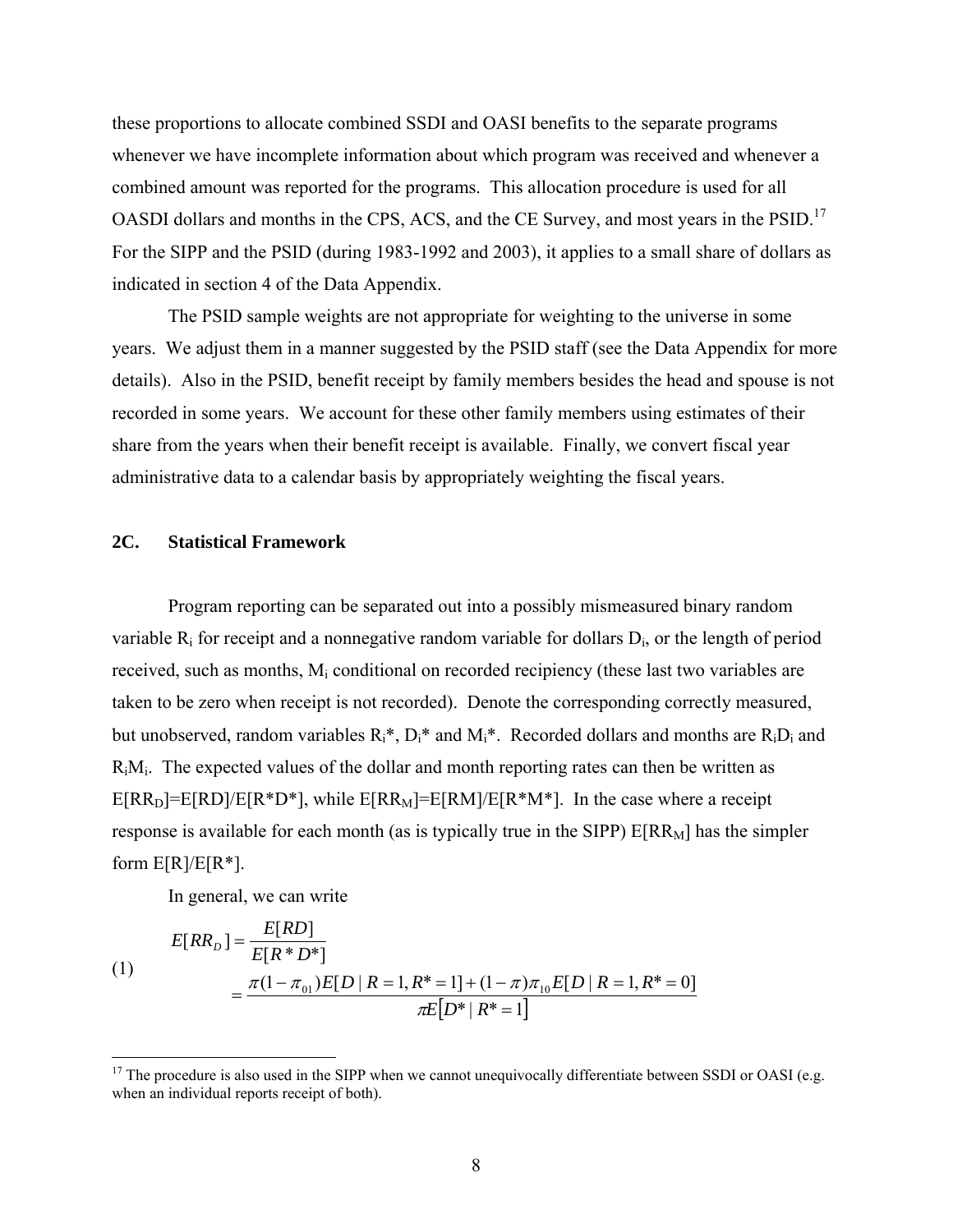and

(2)  

$$
E[RR_M] = \frac{E[RM]}{E[R*M^*]} = \frac{\pi(1-\pi_{01})E[M | R=1, R^*=1] + (1-\pi)\pi_{10}E[M | R=1, R^*=0]}{\pi E[M^* | R^*=1]}
$$

where  $\pi = E[R^*]$  is the probability of true receipt,  $\pi_{01} = P[R=0|R^*=1]$  is the probability of not reporting given true receipt (the false negative rate), and  $\pi_{10}=P[R=1|R^*=0]$  is the probability of reporting receipt given true non-receipt (the false positive rate).

 The reporting rates are informative about the false negative rate in several cases that are worth considering. Let  $D_{11}=[D|R=1, R^*=1]$ ,  $D_{10}=[D|R=1, R^*=0]$ ,  $M_{11}=[M|R=1, R^*=1]$ , and  $M_{10}$ =[M|R=1, R<sup>\*</sup>=0]. Suppose there are no false positives ( $\pi_{10}$ =0), and the observed value of D conditional on recorded receipt is unbiased, i.e. the expected value of D given  $R=1$  is the true mean (given true receipt), i.e.  $D_{11} = E[D|R=1, R^{*}=1] = E[D^{*}|R^{*}=1]$ . Then, the dollar reporting ratio is an unbiased estimate of  $1-\pi_{01}$ , i.e.  $E[RR_D] = 1-\pi_{01} = E[R|R^* = 1]$ . The analogous result for months of receipt is that if  $\pi_{10}=0$  and the observed value of M conditional on recorded receipt is unbiased, then  $E[RR_M] = 1-\pi_{01} = E[R|R^* = 1]$ . Thus, in this case either  $RR_D$  or  $RR_M$  can be used to obtain an unbiased estimate of the probability of not reporting given true receipt. If  $\pi_{10}$  does not equal zero (but the other conditions hold), then  $RR<sub>D</sub>$  and  $RR<sub>M</sub>$  provide upper bound estimates of the probability of reporting receipt given true receipt, i.e.  $E[1-RR_D] > \pi_{01}$  and  $E[1-RR_M] > \pi_{01}$ . More generally, if  $E[D|R=1, R^*=1] = E[D^*|R^*=1]$ , we have

(3) 
$$
E[RR_D] = 1 - \pi_{01} + \pi_{10}(1 - \pi) D_{10}/E[D^*|R^*=1]\pi.
$$

An analogous formula can be calculated for  $E[RR_M]$  under similar assumptions. These relationships indicate that we expect that  $1-RR<sub>D</sub>$  will be an underestimate of the probability of not reporting receipt  $\pi_{01}$ , except if E[D|R=1, R\*=1]<E[D\*|R\*=1] and the difference is sufficient to outweigh the last term on the right hand side of (3). A analogous result applies to  $E[RR_M]$ .

 These equations are also informative regarding the interpretation of the relationship between  $RR<sub>D</sub>$  and  $RR<sub>M</sub>$ . In many cases, we will find that the two reporting rates are not that different, so it is useful to consider what might lead to this result. Suppose there are no false positives  $(\pi_{10}=0)$ ,  $D_{11}=E[D^*|R^*=1]$ , and  $M_{11}=E[M^*|R^*=1]$ , then the dollar and month reporting rates will be the same in expectation. More generally, even if dollar and month reporting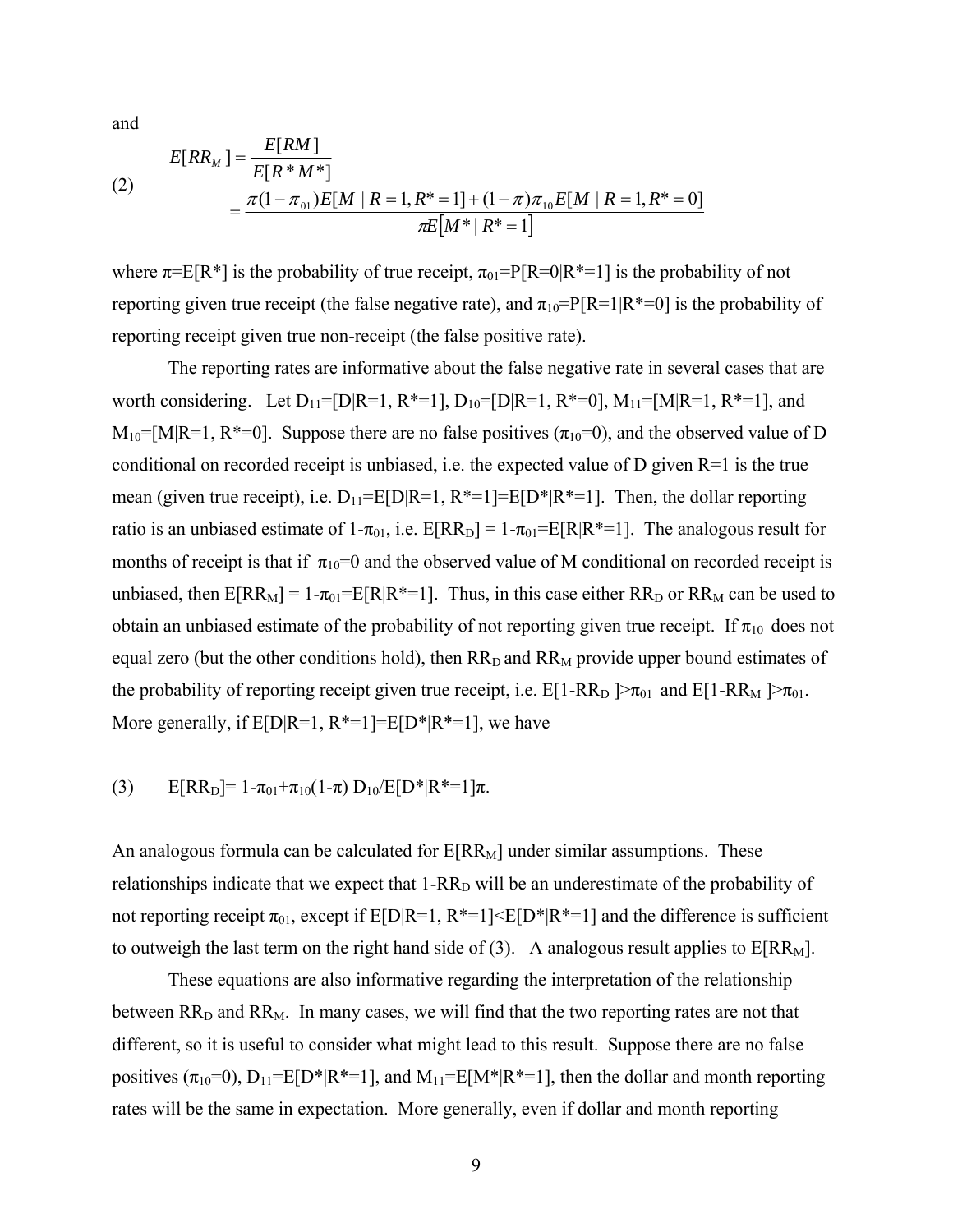conditional on reported receipt are biased, but biased by the same amount, then dollar and month reporting rates will be equal in expectation. Another important case to consider is one where month reporting is based on a yes or no question (as in the SIPP), so that trivially  $M_{11} = M_{10} =$ [ $M^*$ |R<sup>\*</sup>=1]. If RR<sub>D</sub> and RR<sub>M</sub> are equal, and we are willing to assume  $D_{11}=D_{10}$ , then we know  $D_{11}=D_{10}=E[D^*|R^*=1]$ , i.e. dollar amounts are reported correctly on average. Finally, in the case when months come from a question regarding the number of months received, if the two reporting rates are equal and we are willing to assume  $D_{11}=D_{10}$  and  $M_{11}=M_{10}$ , then either we are estimating dollars and month on average right or we are understating both dollars and months by the same ratio.

## **3. Reporting Rate Results**

 Table 1 indicates the years and programs available for each dataset when a reporting rate can be calculated. Information on dollars received generally begins in the 1970s on programs in the PSID, CPS and CE Survey. SIPP program information begins generally in 1983, while the ACS is more recent, beginning in 1999. We examine dollar reporting rates for eight programs in the CPS, seven programs in the SIPP, PSID, and CE Survey and five programs in the ACS. Information on monthly participation is more limited. We can calculate reporting rates for seven programs in the PSID, the SIPP and the CPS, and three in the ACS. We could calculate participation for several programs in the CE Survey, but have not done so. In Tables 2 through 10, we report dollar reporting rates for all of the programs except the NSLP. As noted above, it is often hard to separate out OASI and SSDI reporting. We therefore include a table for the combination (Table 4) as well as tables for the separate programs. Each table reports the dollar reporting rates by calendar year. At the bottom, a simple average over all years available is reported for each dataset. Note that the years this average covers differs across surveys.

# **3A. Dollar Reporting Rates**

 Table 2 illustrates the AFDC/TANF reporting rates. The results indicate that since 2003, the PSID, CPS and CE Survey have all had years when less than half of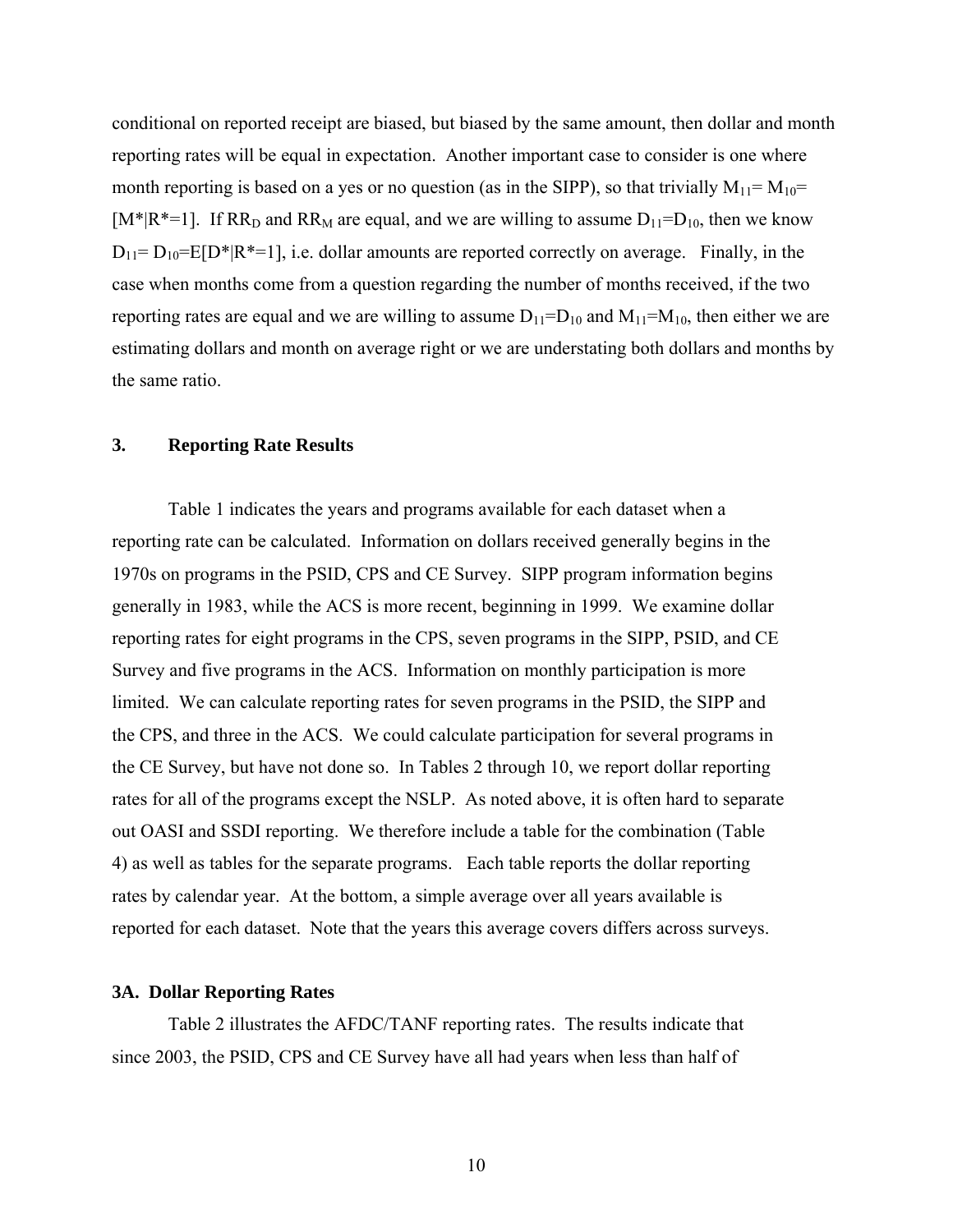TANF dollars were recorded.<sup>18</sup> In the SIPP under sixty percent of dollars have been recorded in several recent years, while over eighty percent of TANF dollars have been captured by the ACS. Reporting rates have fallen over time. The CPS provides perhaps the clearest case. The dollar reporting rate never falls below 0.69 between 1975 and 1990, but it has not exceeded 0.54 since 2000. It should be noted that in the ACS and the CE Survey, the questionnaire asks for "Public Assistance" (or cash assistance) rather than just AFDC/TANF. Respondents may therefore report other non-AFDC/TANF benefits. Most of these other cash benefits are small except for General Assistance (GA). Therefore in the last two columns of Table 2 we also provide ACS and CE Survey reporting rates when we compare the survey reports with the sum of AFDC/TANF and GA administrative totals. When GA is included, the CE Survey accounts for over half of the dollars until 1996, after which the drop in reporting becomes considerably more pronounced.19 By 2004, only about a quarter of the dollars are reported in the CE Survey.

 Table 3 provides information on Food Stamp Program dollar reporting. In the PSID and the SIPP, approximately eighty percent of Food Stamp dollars are reported, while in the remaining surveys it is closer to 60 percent. There is a noticeable decline in reporting rates in the CPS and the CE Survey. In the case of the PSID, there is a low rate during much of the 1990s, but a recent improvement.

 Tables 4 through 6 provide information on OASDI reporting, with the latter two tables dividing this total into disability and retirement benefits. We provide the combined table first, since some imputation is often required to divide benefits into the two programs. The combined numbers in Table 4 indicate that Social Security benefits are recorded well in the surveys, with average reporting rates near ninety percent in all cases. There is also no apparent decline over time in reporting. Retirement benefits in Table 5 are reported well in all datasets. Only about ten percent of benefit dollars seem to be missed. Table 6 indicates that SSDI is particularly well reported in the PSID and the CPS. There appears to be some over-reporting in the PSID, with reporting rates over one

 $18$  The surveys worked to lessen any confusion that occurred with welfare reform. For example, the CPS had interviewers in a given state ask about TANF using the state specific name for the program.

 $19$  As explained in section 4B, one reason the reporting rates are lower in the CE Survey and the PSID in some years is that these surveys do not impute income in some years.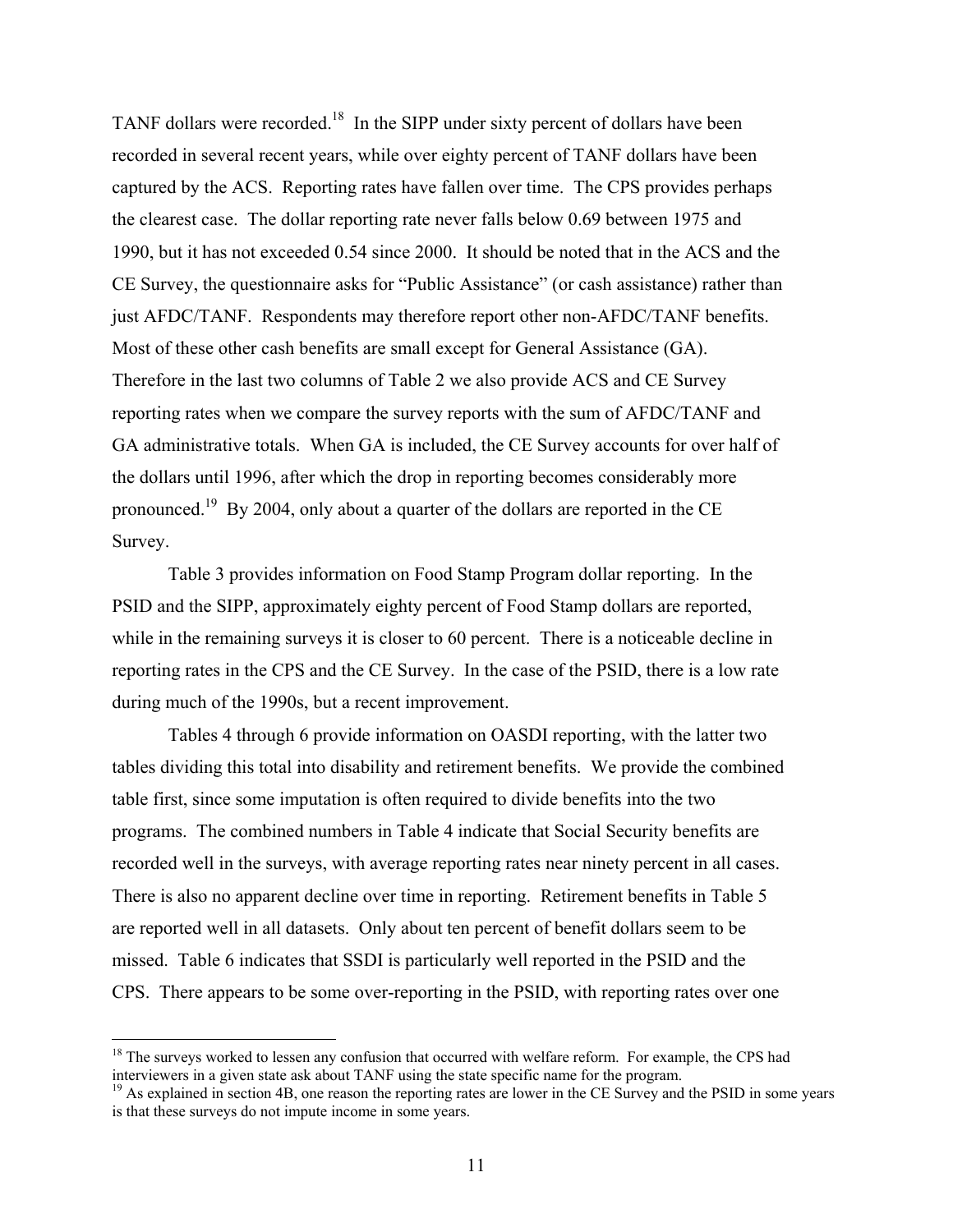for much of the 1970s through 1990s. This over-reporting does not seem to be due to the allocation of OASDI between OASI and SSDI as the rates are similar during the period when the type of benefits was directly recorded (1983-1992). For example, in the years of allocation 1980-1982 the dollar reporting averaged 1.09, while it was 1.03 during the direct report years 1983-1985 that followed. Similarly it was 1.13 in 1990-1992, the last three direct report years, followed by 1.12 over 1993-1995, the first three years after the return to allocation. In the ACS, reporting of SSDI is not quite as good as the other sources, with almost thirty percent of benefits not recorded.

 Table 7 provides information on SSI dollar reporting. SSI is reported at a higher rate than AFDC/TANF or FSP, but one-third of dollars are missing in the PSID and onequarter in the CPS. There is little pattern of decline in reporting over time, except in the PSID.

 Unemployment insurance dollars, reported in Table 8, indicate somewhat better reporting than for AFDC/TANF, and less evidence of a decline over time, though a fall is still clear in the CPS and the CE Survey. Over seventy percent of dollars are on average reported in the PSID, the SIPP and the CPS, while just over half are reported in the CE Survey. The ACS does not have specific questions about unemployment insurance (it is combined with Veterans' payments, child support and alimony).<sup>20</sup>

 Under-reporting is particularly severe for Workers' Compensation, as shown in Table 9. Typically less than half of all WC dollars are recorded in the surveys (again the ACS does not ask specifically about WC). A decline in reporting over time is less evident, except for in the CE Survey and in the PSID after 2000. We should note that, we have included lump sum payments in the administrative totals (see appendix). It has been argued elsewhere that the CPS and the SIPP intend to exclude lump sum payments. It is difficult to see what wording in the questionnaires would lead to this exclusion, and past authors have suggested that lump sums may not be consistently excluded (see Coder and Scoon-Rogers 1996, pp. 15-16, Roemer 2000, pp. 33-34).

 $20$  The PSID UI reporting rate in 2003 is very low, possibly due to the information being collected in the 2005 survey. Individuals may have more difficulty recalling receipt two years ago than one year ago.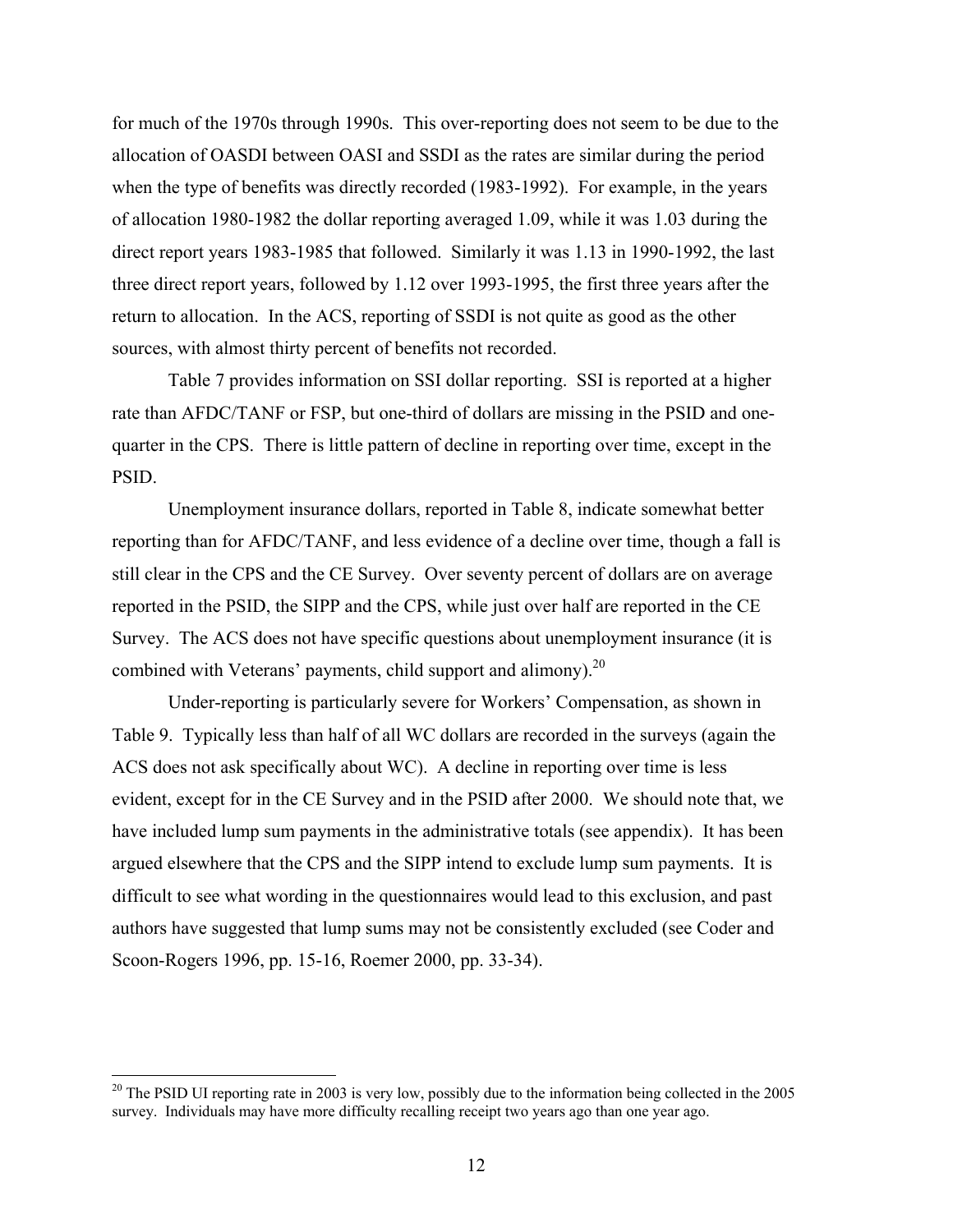Table 10 reports Earned Income Tax Credit payments in the CPS.<sup>21</sup> CPS reporting rates for the EITC have a different interpretation than those for the other programs. All EITC payments are imputed based on family status, earnings, and income. Therefore under-reporting comes from errors in one of these variables, the imputation process, or noncompliance as discussed in Section 6. The implicit assumption is that all eligible individuals receive the credit, which should lead the approach to overstate receipt. The numbers in Table 10 indicate a reporting rate of about seventy percent overall, and eighty percent in recent years. This result suggests that the types of errors suggested above are quite frequent.

## **3B. Month Reporting Rates**

 $\overline{a}$ 

 Tables 11 through 17 report average monthly participation reporting rates for seven programs (FSP, AFDC/TANF, SSI, OASI, SSDI, WIC, and NSLP). Tables 11 and 12, for AFDC/TANF and FSP, respectively, indicate monthly participation reporting rates that are very similar to the corresponding dollar reporting rates in Tables 2 and 3, respectively. In the case of AFDC/TANF the three datasets with both months and dollars indicate reporting rates of 0.53 (months) and 0.44 (dollars) for the PSID, 0.77 (months) and 0.71 (dollars) for the SIPP and 0.65 (months) and 0.62 (dollars) for the CPS. In the case of FSP, the reporting rates are even more similar, with the two types of reporting rates never differing by more than 0.028 for the three datasets. In the case of AFDC/TANF and the FSP, month reporting comes from a mix of direction questions about each month (the SIPP) and questions about the number of months received (the CPS and the PSID). In the case of the SIPP, assuming that the reported monthly benefit of those who are true recipients and those who are not is similar  $(D_{11}$  approximately equals  $D_{10}$ , this result suggests that individuals report about the right amount on average, conditional on reporting. Or, put another way, most of under-reporting consists of not reporting at all, rather than reporting too little conditional on reporting. The dollar reporting rates are slightly lower than the month reporting rates, suggesting that there is a

<sup>&</sup>lt;sup>21</sup> We considered including EITC reporting rates for the SIPP. However, most respondents to the topical module that asks about EITC receipt and amounts refuse to answer the questions, don't answer, or don't know (see Lerman and Mikelson 2004).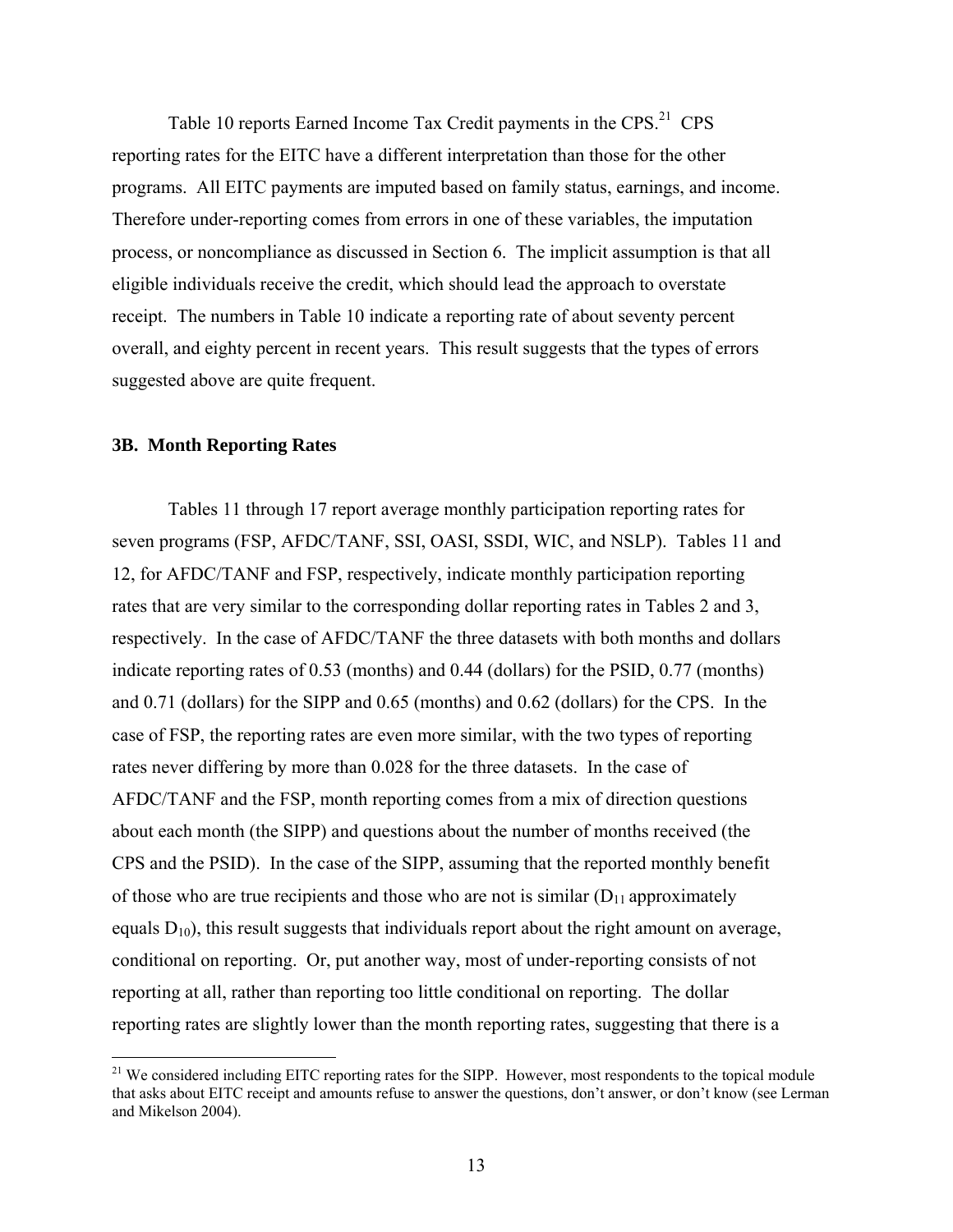small amount of under-reporting dollars conditional on receipt, nevertheless. In the case of the CPS and the PSID, the evidence suggests that total dollars and months are understated by similar amounts, again suggesting that monthly benefits are reported about right on average.

 For the programs in Tables 13 through 15 and 17 (OASI, SSDI, SSI and WIC) reporting rates for monthly receipt are similar to dollar reporting rates, but the similarity is not as close as it was for AFDC/TANF and FSP. In the case of these four programs, the surveys besides the SIPP do not report monthly participation, only annual unique participation. Since our administrative numbers are for monthly participation, we use the relationship between average monthly and annual unique participation calculated in the SIPP to adjust the estimates from the other sources. This adjustment step likely induces some error that accounts for the weaker similarity between month and dollar rates. If we just focus on the SIPP, where this adjustment step is not needed, the two rates are much closer and the dollar rate is lower than the month rate, as we saw above.

 Table 16 reports average monthly participation reporting rates for the National School Lunch Program (NSLP). In the PSID and CPS, free and reduced price lunches are combined, while in the SIPP we have separate columns for the two types. Reporting seems to be quite low for the PSID at 72 percent, and for the CPS at 55 percent, on average. In the SIPP, on the other hand, more participants are reported than we see in the administrative data. For reduced price lunches, almost fifty percent more participants are reported than actually receive lunches. This result is likely due to our assumptions that all eligible family members (ages 5-18) receive lunches and that they do so for all four months of a given wave.

### **3C. Comparisons to Earlier Studies**

 $\overline{a}$ 

Estimates similar to those reported above are available in previous studies for some surveys for a subset of years and programs. Our estimates are generally comparable to those in these earlier studies, although discrepancies arise that are often due to methodological differences $^{22}$ 

 $22$  See Section 5 for a comparison of our results to those from studies of microdata matches.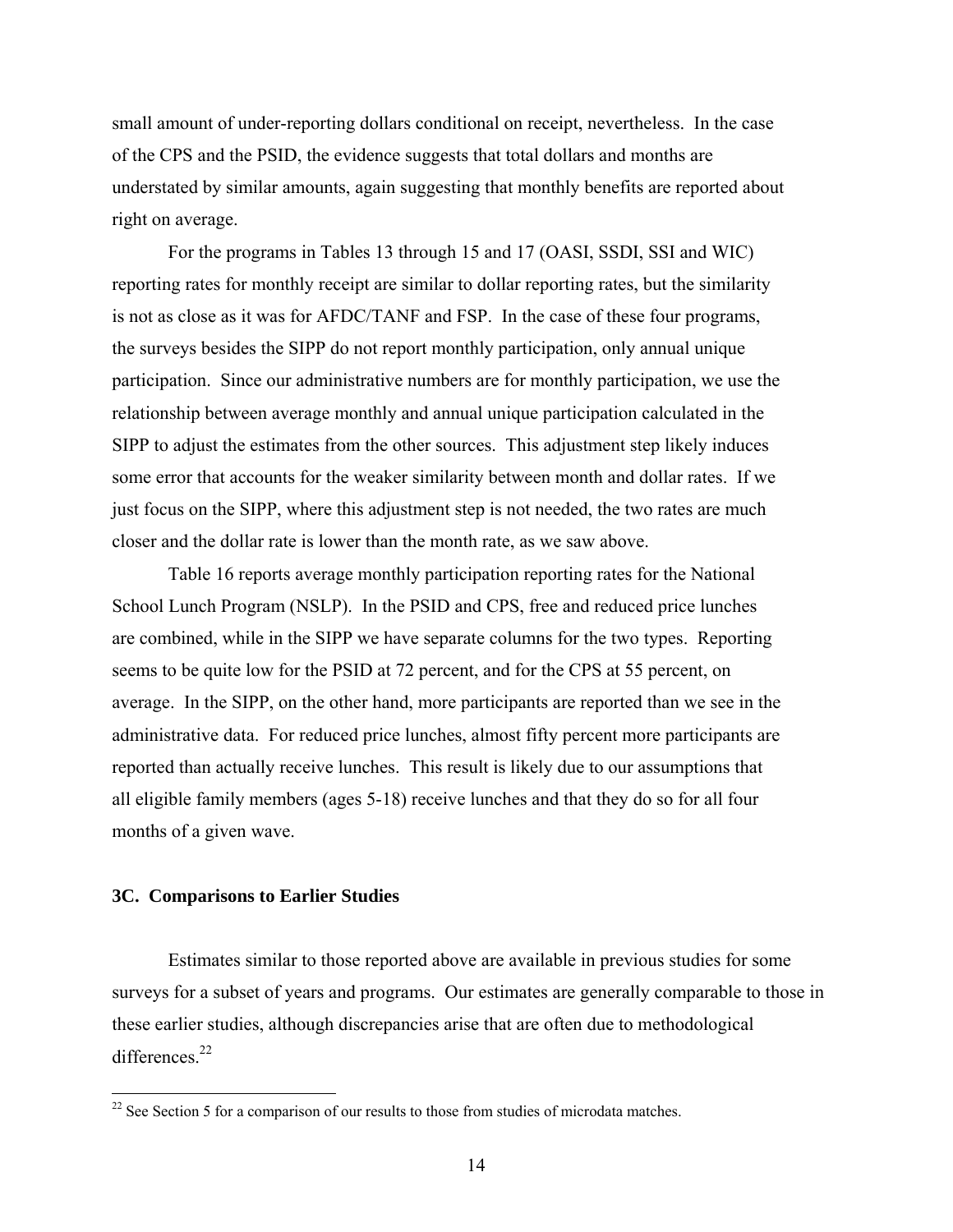Coder and Scoon-Rogers (1996) provide reporting rates for five of our programs for 1984 and 1990 for the CPS and the SIPP. Roemer (2000) reports reporting rates for the same five programs for 1990-1996 for the CPS and the SIPP. Our reporting rates differ from Roemer's in a number ways. His reporting rates average about one percentage point higher than our OASDI numbers, likely due to differences in accounting for decedents. His SSI and WC reporting rates are each about five to ten percentage points higher. The SSI difference appears to be due to Roemer's adjustment for the decedents, while the WC difference seems to be due to his exclusion of lump sum payments from the administrative data. Our UI and AFDC/TANF numbers tend to be within a few percentage points, with his UI numbers lower and the AFDC/TANF numbers generally higher than ours. Nevertheless, both our results and Roemer's do suggest a decline in survey quality over time as measured by benefit reporting.

Duncan and Hill (1989) have also studied the extent of benefit under-reporting in the CPS and PSID. They report that in 1979, the CPS accounts for about 69% of SSI, 77% of AFDC income, and 91% of Social Security/Railroad Retirement income. They have also reported that in 1980, the PSID accounts for about 77% of AFDC income, 84% of SSI income and about 85% of Social Security Income. For Social Security and AFDC, their numbers are quite similar to ours. For SSI, however, our PSID reporting rates are somewhat lower than theirs. This difference might be due to the difference in the re-weighting algorithm employed, and that we do not account for those who receive benefits but die during the survey year. To account for this latter issue, Duncan and Hill adjust the reporting rate up 5 percent.

## **3D. Summary**

 Reporting rates for all programs, measured as dollars reported in a household survey divided by administrative reports of dollars of benefits paid out, are in almost all cases considerably below one. Household surveys fail to capture a large share of government transfers received by individuals.

 Reporting rates vary sharply across programs. Social Security Old Age and Survivors Insurance (OASI) payments and Social Security Disability (SSDI) payments are reported at a reasonably high rate. Over eighty percent of OASI benefits are reported every year in the Current Population Survey (CPS) and the Survey of Income and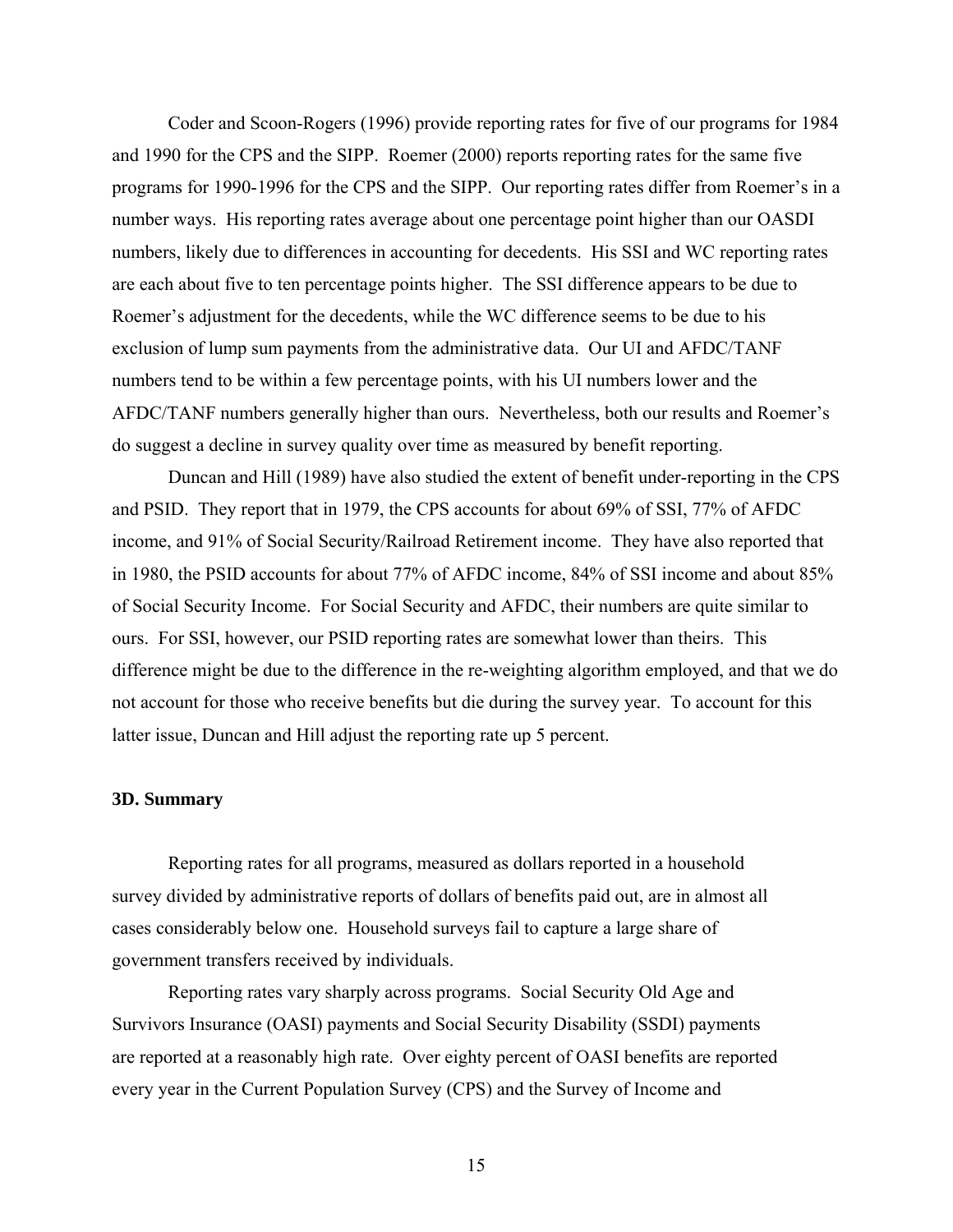Program Participation (SIPP) and over seventy percent in the Panel Study of Income Dynamics (PSID). The reporting rates for SSDI tend to be higher. Nevertheless, typically more than ten percent and frequently a higher share of Social Security retirement benefits are not reported.

 Reporting rates are especially low for certain programs. Only about fifty percent of Workers' Compensation benefits are reported in the CPS and an even smaller share is reported in the SIPP and the PSID. Reporting rates for AFDC/TANF average below seventy percent in all surveys except the SIPP and the ACS. Average reporting rates for UI and the FSP range from 55 to 79 percent across surveys. The reporting rate for SSI differs sharply across surveys with over 90 percent reported in the SIPP, but typically under 70 percent in the PSID and the CE Survey.

 Surveys differ systematically in their ability to capture benefit receipt. The SIPP typically has the highest reporting rate for government transfers, followed by the CPS and the PSID. There are programs, however, that the other surveys do seem to capture somewhat better. Unemployment Insurance and Workers' Compensation are reported at a slightly higher rate in the CPS than in the SIPP.

### **3E. Regression Estimates**

To summarize and quantify the differences between surveys and programs described above, we estimate a series of regressions with the reporting rate as the dependent variable. Specifically, we estimate equations of the form

$$
(4) \quad R_{pst} = \alpha + \sum_{p=1}^{P-1} \alpha_p 1_{\{program=p\}} + \sum_{s=1}^{S-1} \beta_s 1_{\{survey=s\}} + \sum_{t=1}^{T-1} \gamma_t 1_{\{year=t\}} + \varepsilon_{pst} \quad ,
$$

where  $R_{\text{pst}}$  is the dollar or month reporting rate for program p in survey s in year t. We exclude the EITC because it is qualitatively different from the other programs as it is entirely imputed, and the NSLP because the data come in a different form and more imputation is required. We include separate reporting rates for OASI and SSDI, but not the combined reporting rate. We estimate separate equations for dollar and month reporting rates, using the set of programs that is available in each case. The results are reported in Table 18. For AFDC/TANF in the ACS and CE Survey, we include only the reporting rates that account for GA.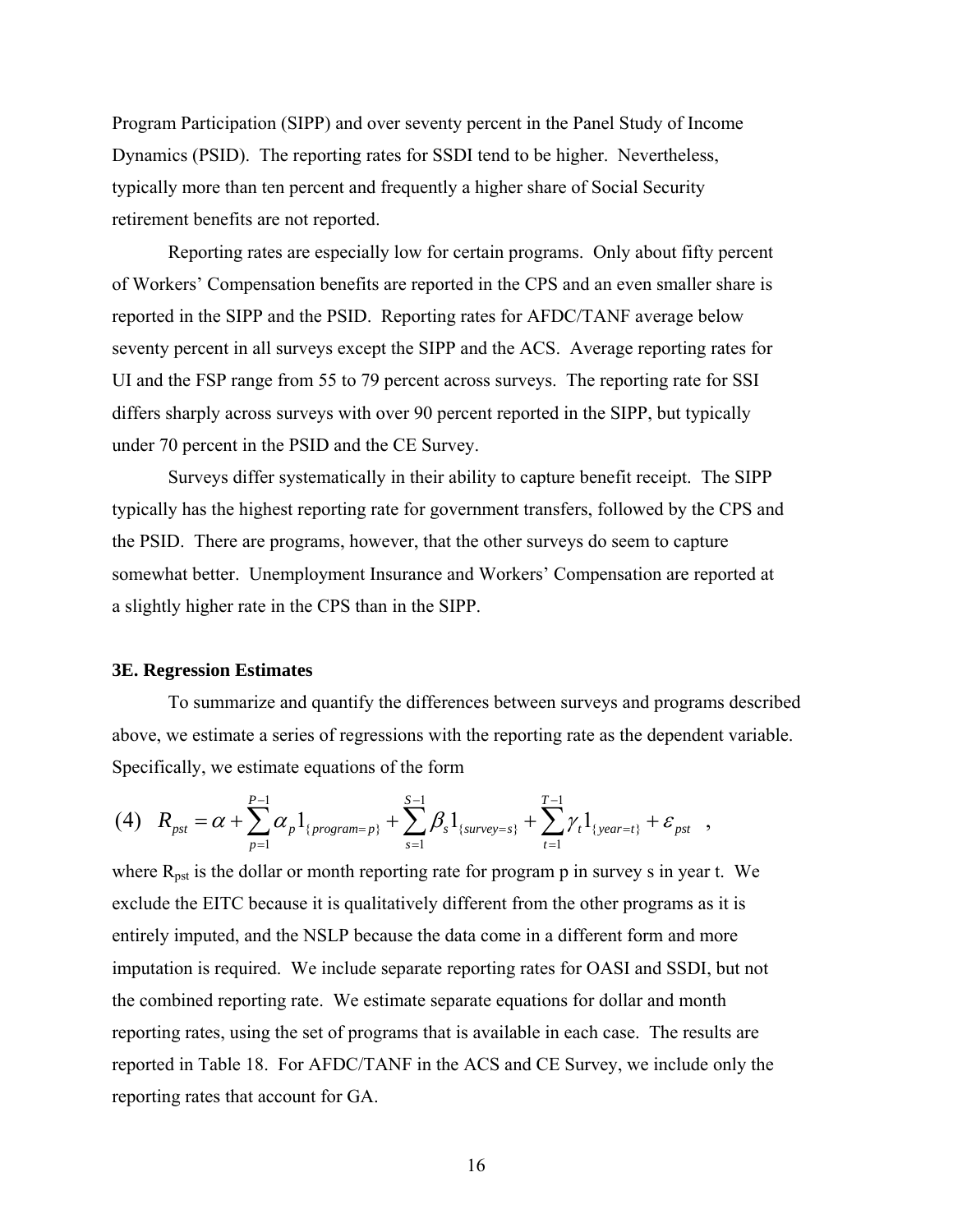The estimates in columns 1 and 2 indicate that the programs can be ranked by the dollar reporting rate, from best to worst in the following order: SSDI, OASI, SSI, FSP, UI, AFDC/TANF, and WC. Column 3 examines this relationship for recent years, specifically since the year 2000. The same pattern holds in recent years, OASI is reported better than the base group (SSDI) now. The month reporting rate regressions in columns 4 through 6 are very similar to the dollar reporting rate ones, though we do not have rates for UI and WC.

 Estimates of equation 4 also provide a ranking of the different surveys in terms of reporting. One should bear in mind that the dollar reporting rate is only one measure of data quality, and one that can be inflated by false positive reporting or imputation (that may lead to false positive reporting). The estimates suggest that overall dollar reporting is highest in the SIPP and CPS, followed by the ACS, PSID, and CE Survey in that order. This ordering also holds when we examine the patterns after 2000, either by interacting survey with an indicator for the years starting with 2000 (column 2), or by estimating using only data from 2000 forward (column 3). The ordering of the surveys is somewhat different for month reporting rates. Overall, the PSID is slightly better than the CPS, which in turn slightly better than the ACS. All three surveys though, have reporting rates generally well below those of the SIPP. However, the SIPP in part does well because it tends to have the highest imputation rate as we report below, while the CPS has a lower rate, and the PSID an even lower rate yet. Prior to 2004, the CE Survey did not impute income.

 We also examine trends in reporting by program and dataset by regressing the dollar and month reporting rates on a constant and a time trend.<sup>23</sup> The results (which are not in the tables) indicate that most programs in the PSID, CPS and CE Survey show a significant decline in dollar reporting over time, while there is a significant decline in month reporting for most CPS programs. The time trends in reporting in the SIPP and ACS are less pronounced. The exceptions to the general fall in reporting are SSI in the case of the ACS and the SIPP and OASI in the CPS, which have rising reporting rates.

### **4. Imputation Methods and Shares**

<sup>&</sup>lt;sup>23</sup> We estimate OLS, Cocharne-Orcutt, and Prais-Winsten versions of these regressions.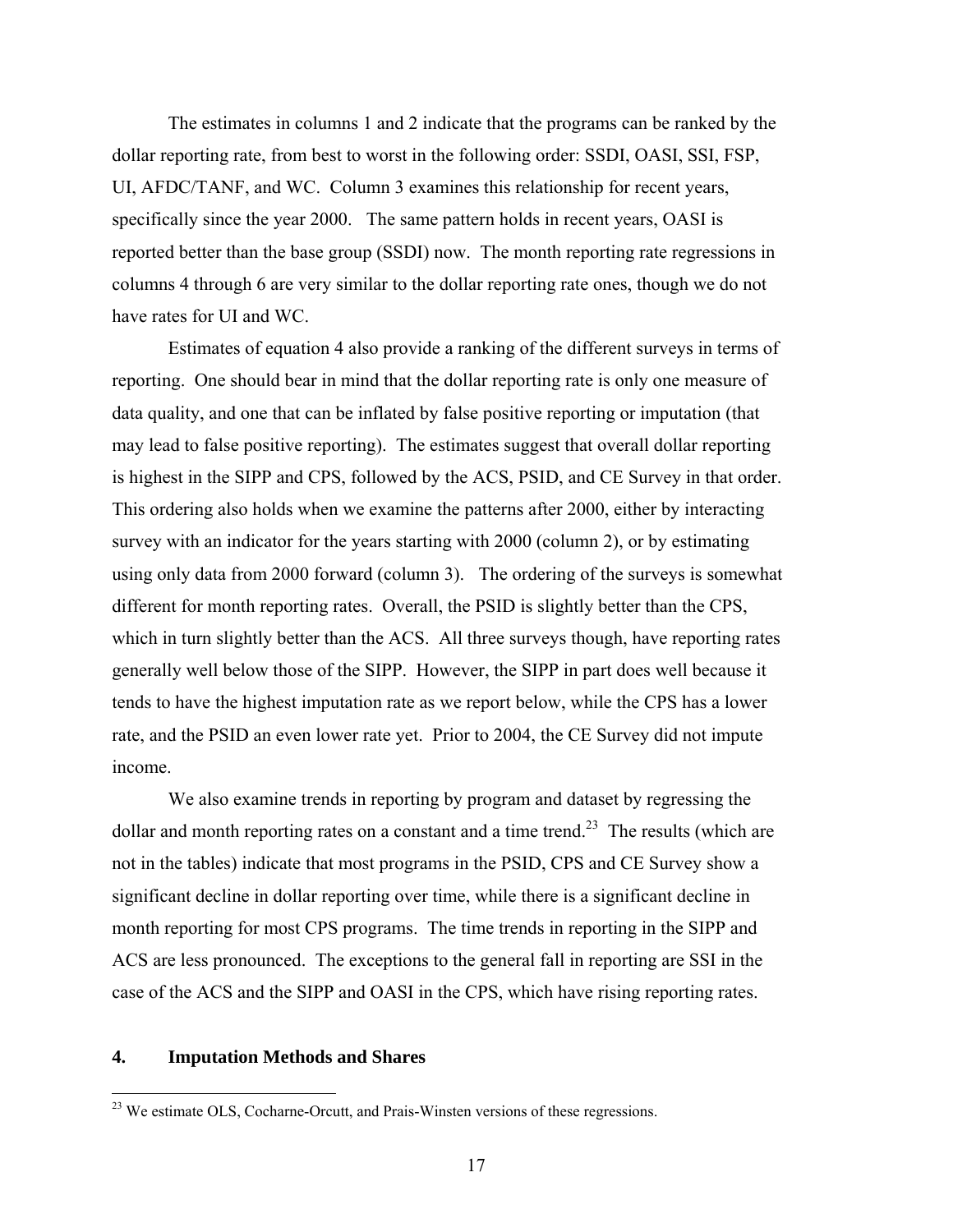Reporting rates are only one indicator of survey quality. Rates of survey and item nonresponse are two others. All of the surveys we examine impute answers in some cases of item nonresponse. We describe the methods used to impute these missing values below. We should emphasize that all of the reporting rates we have presented include imputed values in the survey totals. A survey's reporting rate may be high, in part, because a substantial amount of program dollars or months are imputed. In addition, as emphasized in Section 2C, reporting rates are biased upward as a measure of reporting conditional on true receipt if there are false positives. One of the most likely reasons for false positives is recipiency imputation.<sup>24</sup> Imputed dollars or months conditional on receipt is also likely to induce error.<sup>25</sup> Surveys may impute recipiency—whether or not a person received a given type of benefit at all—or dollars or months of benefits received conditional on reported or imputed receipt. In this section, we discuss the importance and implications of such imputation in our surveys.

### **4A. Imputation Methods**

 $\overline{a}$ 

For the ACS and the CPS, the strategy employed to impute missing data is known as "Hot-Deck" imputation or "Allocation". Basically, a hot deck is a data table/matrix which stores the values of donor values, stratified by characteristics. Missing data are assigned by using the values from a donor in the hot deck who shares similar demographic and economic background.26

For the SIPP, a somewhat more complex algorithm is used to impute missing data. For the 1984-1993 panels, hot-deck imputation is used to impute missing data in each wave of the

 $2<sup>24</sup>$  Clearly an alternative would be to exclude all observations with imputed values and reweight by scaling all weights upward by the inverse of the share of weights of non-imputed observations. However, if item nonresponse is nonrandom, then such a strategy will lead to bias.

<sup>&</sup>lt;sup>25</sup> Not all types of imputation are necessarily bad. If the appropriate benefit schedule can be determined for an individual and one has the inputs to the formula well measured, the imputations may be more accurate than self reports. However, that is not the way imputation is done for the programs and surveys we examine. Hot deck imputation is the most common method, which likely leads to greater measurement error than self-reports.  $^{26}$  It is important to note that the imputation flags in the CPS-ASEC have to be used with caution. Since the CPS-ADF/ASEC is a supplement to the basic monthly CPS, there are interviewees who responded to the basic CPS survey, but not the ADF/ASEC. The imputation (allocation) flags for these individuals are set to zero (i.e. no allocation) even though data for these individuals are imputed. The variable FL-665 (available in the 1991-2008 surveys) is used to distinguish individuals who participated in the basic survey but not to the ADF/ASEC.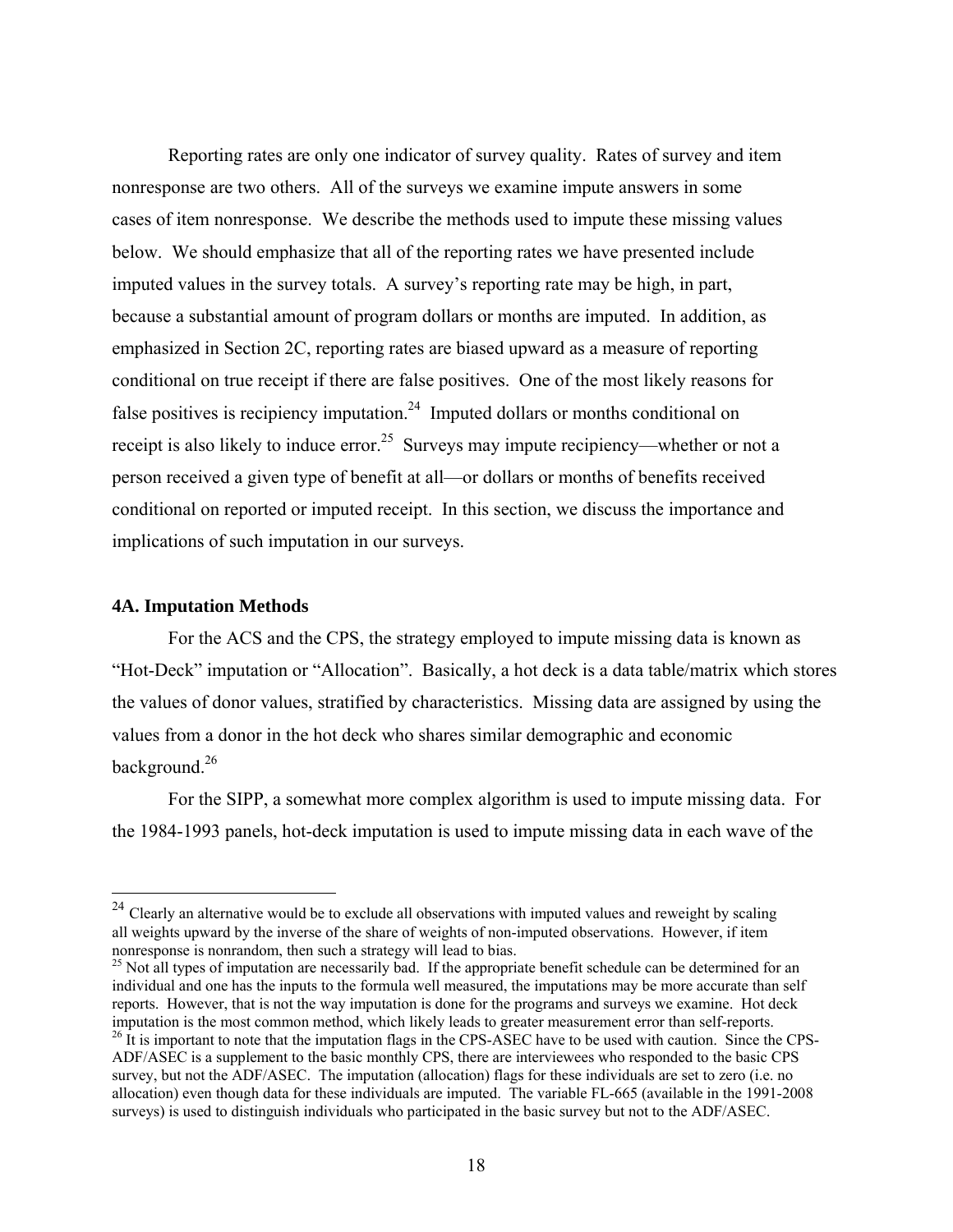panel.<sup>27</sup> Beginning in the 1996 panel, however, the Census Bureau began to impute missing data in a wave by using the respondent's data in the previous wave (if available). In this study, we regard such method as a form of imputation. Readers who are interested in how the SIPP imputes missing data can refer to Chapter 4 of U.S. Census Bureau (2001) and Pennell (1993).<sup>28</sup>

 To reduce non-response to the income questions, the SIPP began the use of "Dependent Interviewing" in wave 2 of the 2004 panel in which the interviewers use information from the prior wave to tackle item non-response during the actual interview. For instance, in the event of non-response, the interviewer asks "*It says here that you received \$X in the last interview, does that still sound about right for the last 4 months?*" Although this method is designed to reduce non-response, Moore (2006) finds that there "*is evidence of improper use of dependent follow-up procedures by SIPP interviewers, resulting in very high rates of initial non-response to the wave 2 amount items in the 2004 panel.*" Our SIPP imputation rates for 2004 are very high, a finding in line with Moore's conclusion.

 For the CE Survey, we only include "complete income reporters" and reweight the estimates. Complete income reporters are those who do report at least one major sources of income (such as wages and salaries, self-employment income, social security income). Thus, complete income reporters may have missing income data. For the CE Survey, missing income data are not imputed prior to the 2004 survey. Beginning with the 2004 survey, a regressionbased method is used to impute missing income data. If an individual indicates receipt of a source of income, but does not provide an amount, then his amount is imputed. If a respondent provides no information on income for any sources at the consumer unit level and no member of the consumer unit provides income at the individual level, and no member is imputed to be a worker, then the receipt of transfers (yes/no) is imputed, along with amounts. First, the BLS runs a regression of a type of income on demographic characteristics and a variable that equals the quarterly expenditures of a consumer unit; the data used in this regression come from the valid non-zero reporters. After estimating the regression, the estimated coefficients are perturbed by adding random noise; an estimate is then produced using the resulting coefficients. This process

<sup>&</sup>lt;sup>27</sup> The Census Bureau also provides SIPP "full panel files" for the 1984-1993 panels that link all the waves in a panel together. Additional imputations are implemented in these full panel files.

 $28$  For those who do not respond to the SIPP interview (person non-response), the imputation flags indicate whether the hot-deck donor is imputed, not the non-responding individual. Thus one has to adjust the imputation flags for these non-respondents (see section 4-13 of U.S. Census Bureau, 2001).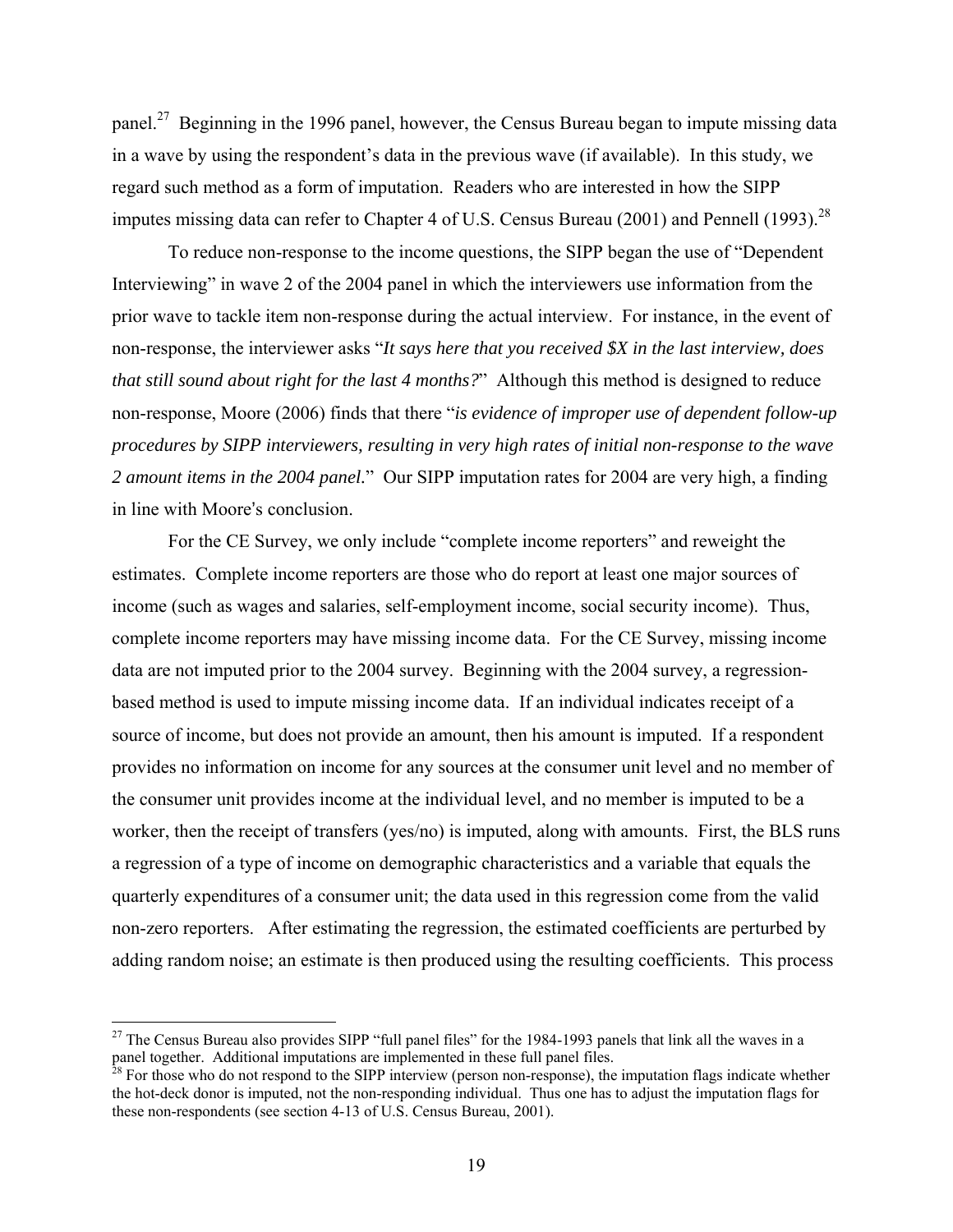is performed five times in total, yielding five estimates. The imputed value is then the mean of these five estimates. See Fisher (2006) and Paulin et al. (2006) for more details.

 Prior to the 1994 survey, the PSID imputed missing income data by using the hot-deck imputation method with the hot deck built using data from previous and current interviews. Beginning with the 1994 survey, however, the PSID ceased imputing missing data.

### **4B. Imputation Shares**

We report CPS, SIPP and ACS imputation shares as a consequence of item nonresponse for various transfer programs. For the PSID and CE Survey we do not have information on imputation shares. We also report total imputation rates for dollars or months that incorporate yes/no and imputation conditional on that yes/no response.

 Table 19 reports the share of dollars recorded in the CPS for six of our programs that are imputed. We report both the share of dollars accounted for by observations where recipiency is imputed and the share accounted for by all types of imputation. Typical recipiency imputation shares are on the order of 10 percent, but they are frequently higher. There is substantial variation across program and over time. For most of the years since 2000, recipiency imputation exceeds 20 percent for AFDC/TANF. Imputations rates incorporating all types of imputation are necessarily larger. These rates are typically around 25 percent, but exceed 30 percent for several years for AFDC/TANF, OASDI and WC. In 2008, the imputation shares ranged from 25 percent of UI dollars to 34 percent of social security dollars. Dollar imputation rates incorporating all types of imputation have risen considerably over time, while the trend for recipiency imputation alone is less pronounced.

 Table 20 reports the share of months that are imputed in the CPS for four of our programs. The numbers are similar to those for dollars for both recipiency imputations and all imputations. We should emphasize that the all imputation numbers for OASDI and SSI are analogous to the recipiency imputations in Table 19, as months for these two programs are not directly reported in the CPS and are calculated using averages based on the SIPP. In recent years, at least ten percent of months are imputed in the CPS for all four programs. Imputation rates were comparable across programs in the early 1990s, but rates for AFDC/TANF and the FSP have risen more noticeably over time.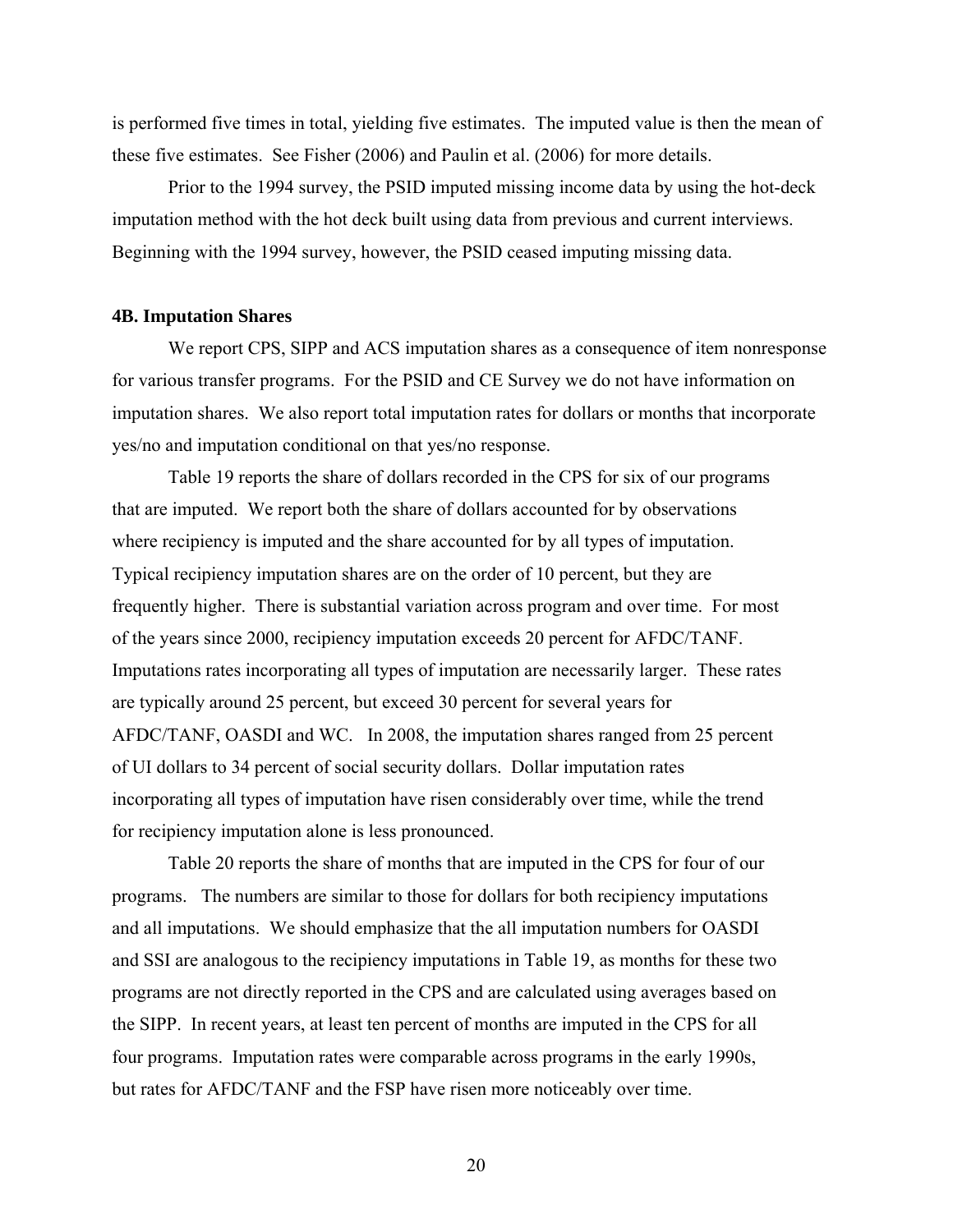Table 21 reports the share of dollars imputed in the SIPP for six of our programs. In recent years for all of the programs at least ten percent of dollars are attributed to those for whom recipiency is imputed, with twenty percent typical for UI and approximately 40 percent typical for WC. The shares of dollars for all types of imputations are much higher, at least twenty percent for all six programs in recent years. It is not uncommon for these rates to exceed thirty percent in recent years. Imputation rates rise sharply over time in the SIPP, as they are less than 10 percent for recipiency in five of the six programs in 1990. Overall, the SIPP has higher imputation rates than the CPS. This difference needs to be taken into account when comparing reporting rates and other measures of data quality across surveys.

 Table 22 reports the share of months imputed in the SIPP for four of the programs. Shares are sometimes below ten percent, but are more typically between ten and twenty percent. OASDI tends to have the lowest imputation shares. The shares have generally risen over time. Table 23 reports dollar imputation shares for the ACS. The shares always exceed ten percent and are fairly similar across programs.

 As we did with reporting rates, we have also regressed imputation shares on a constant and a time trend. Dollar imputation rates rise significantly for all programs in the CPS and SIPP and month imputation rates rise significantly in most cases.

### **5. Caveats and Biases**

 Some caveats are in order. First, the reporting of benefit receipt certainly contains some individuals who mistakenly report receipt despite not receiving benefits. As with previous research, we include imputed values in our survey totals. Even if not for other reasons, due to imputed observations benefit receipt will be recorded for some people who do not truly receive transfers. As discussed in Section 2C, false positive reporting of receipt ( $\pi_{10}$  >0) likely implies that the fraction of dollars received by true recipients is strictly less than the calculated reporting rates, i.e. our reporting rates if applied to true recipients are biased upward. Results from matches of survey microdata to administrative microdata provide evidence on the extent of such false positives. In Table 24 we examine reporting rates analogous to ours from several studies that use matched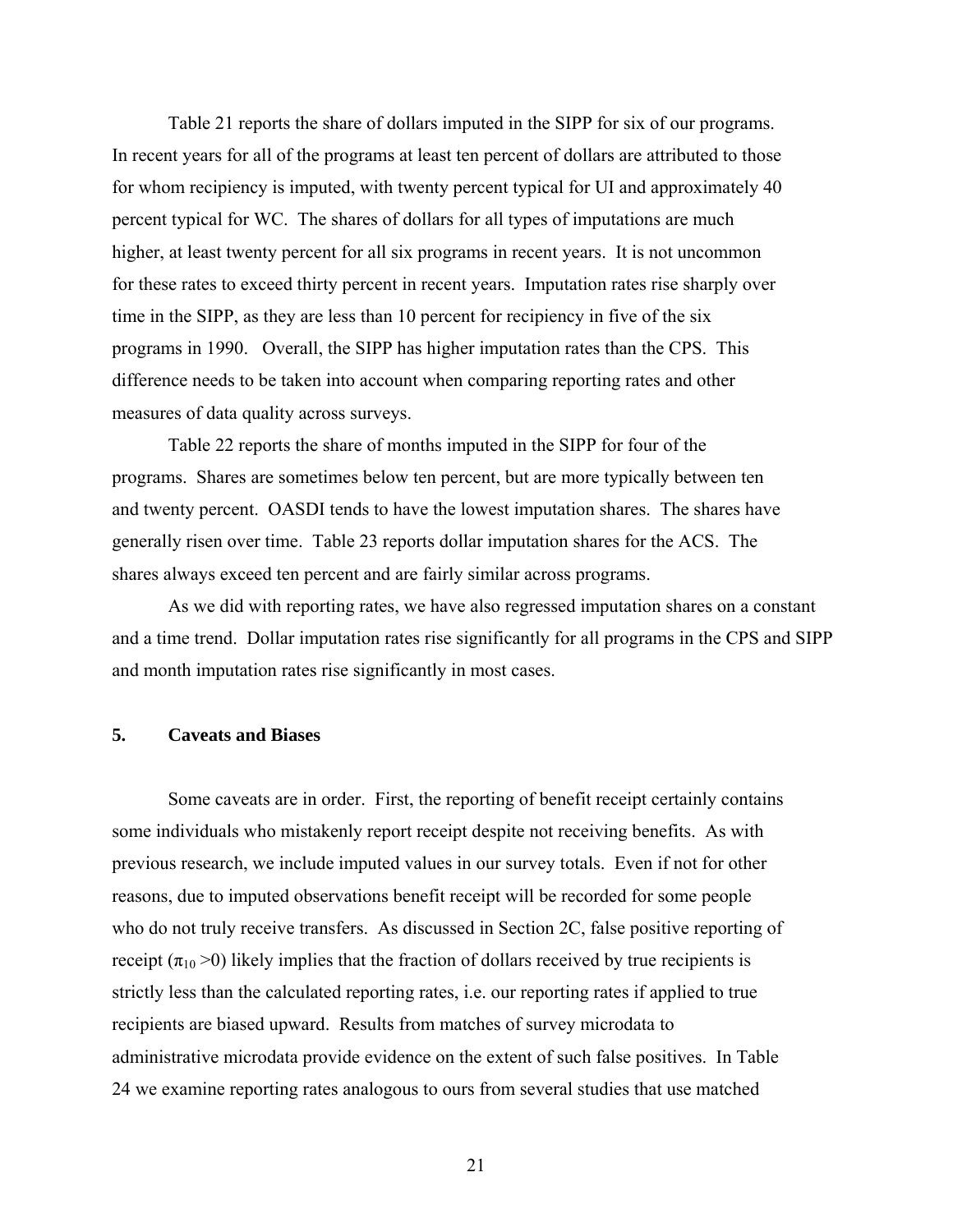data. Column 1 reports the month reporting rate conditional on true receipt, while column 2 reports the unconditional reporting rate that is analogous to our reporting rates. The difference between these two columns is the false positive rate. Note that the numbers in column 1 are lower than those in column 2. In most cases the difference is not more than 0.1. In some cases, however, the rates are substantial, such as for UI, WC and SSI.

 Second, in the situation where we have incomplete information about the type of social security received, we apply the OASI and SSDI dollar proportions to determine participation in these programs. A more desirable method would calculate these proportions based on participation rather than dollars. Applying these proportions essentially assumes that an individual can only receive benefits from either SSDI or OASI, but not both, in a particular year. Strictly speaking, individuals can receive benefits from both programs in a year, most commonly those whose SSDI benefit switches automatically to OASI when they reach retirement age. This issue leads to a bias downward in our social security retirement and disability participation estimates.

 Third, in certain years of the PSID we do not have information about benefit receipt of non-head and non-spouse family members. Although we have attempted to alleviate this issue by using the share of total benefits received by these non-head, non-spouse family members in other years and scaling up the aggregates accordingly, such methods assume that these shares are relatively stable over time. Fourth, adults may receive social security and SSI benefits on behalf of their children. Since administrative data are based on awardees, calculating weighted total benefits based on payees rather than awardees may introduce biases. Unfortunately, most of the household surveys provide little information about exactly who is the true awardee of the benefit.<sup>29</sup> Fifth, it is important to emphasize that our survey totals do not include the institutionalized or decedents, although as explained in Section 2.B, we adjust these totals for the former for SSI, SSDI, and OASI.

 We should also note that the validity of these comparisons depends on unbiased survey weights.<sup>30</sup> The weights are based on the Census of Population, so an argument about underweighting is essentially an argument about individuals being missed in the Census count.

<sup>&</sup>lt;sup>29</sup> The SIPP, however, does provide some information about who is the true awardee of Social Security benefits.<br><sup>30</sup> As a check, for each survey and year, we have confirmed that our weighted population totals are close t

population estimates.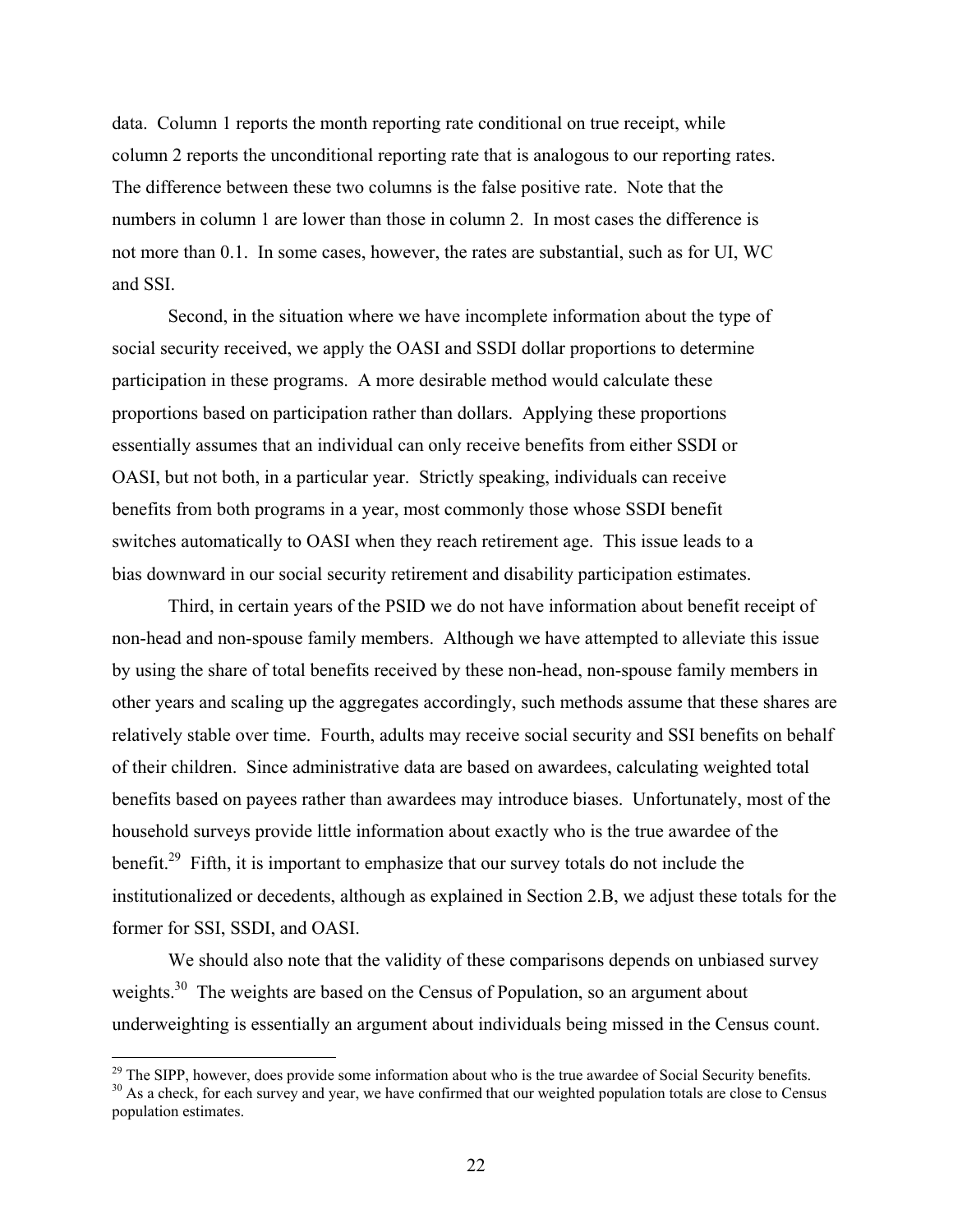Unfortunately, we have no estimates of the undercount for the populations receiving transfer income. In 1990 for example, estimates are only available for broader groups such as non-blacks and blacks, women and men, renters and owners, those in large urbanized areas and those in other areas, and by age (and some cross-classifications of these groups).<sup>31</sup> Overall estimates of the 1990 undercount are fairly low, in the range of two percent. Estimates are higher for blacks and renters, but lower for women, especially women of childbearing age.

 We are also encouraged that errors in the weights are not a substantial source of bias because the reporting rates are fairly similar to rates based on comparisons to administrative microdata, in the few cases where such comparisons are available. Column 2 of Table 24 reports reporting rates based on microdata comparisons, while column 3 reports numbers from our tables that are based on comparisons of aggregates usually for the same year (but not the same months or states).<sup>32</sup> The 1984 SIPP estimates from Marquis and Moore (1990) indicate that microdata based reporting rates are similar to ours based on aggregates.<sup>33</sup> The same is true for the other studies, except for SSI for two years in one of the studies.<sup>34</sup> The estimates from the microdata match studies are often quite close to our numbers, and do not show a pronounced tendency to be lower. Our reporting rates based on aggregates are particularly close (or higher) for FSP and TANF, the programs most targeted to the poor, the group that might be most plausibly underweighted or under-represented. That these reporting ratios in matched administrative and survey data are comparable to our main estimates suggests that weighting is not a substantial source of bias.

<sup>&</sup>lt;sup>31</sup> See Hogan (1993) and Robinson et al. (1993) for 1990 Census undercount estimates.

 $32$  In some cases we must substitute dollar for month reporting rates.

 $33$  There is a large difference for WC, but this may be due, in part, to the fact that for WC and UI, our estimates are based on dollars reported because months are not available, while the microdata estimates are based on months reported.

 $34$  In the case of Huynh et al. (2002) and Sears and Rupp (2003) another source of noncomparability between columns 2 and 3 is that the administrative microdata behind column 2 exclude those under 18 (who may be especially likely to not report receipt), while the survey data behind column 3 include those under 18.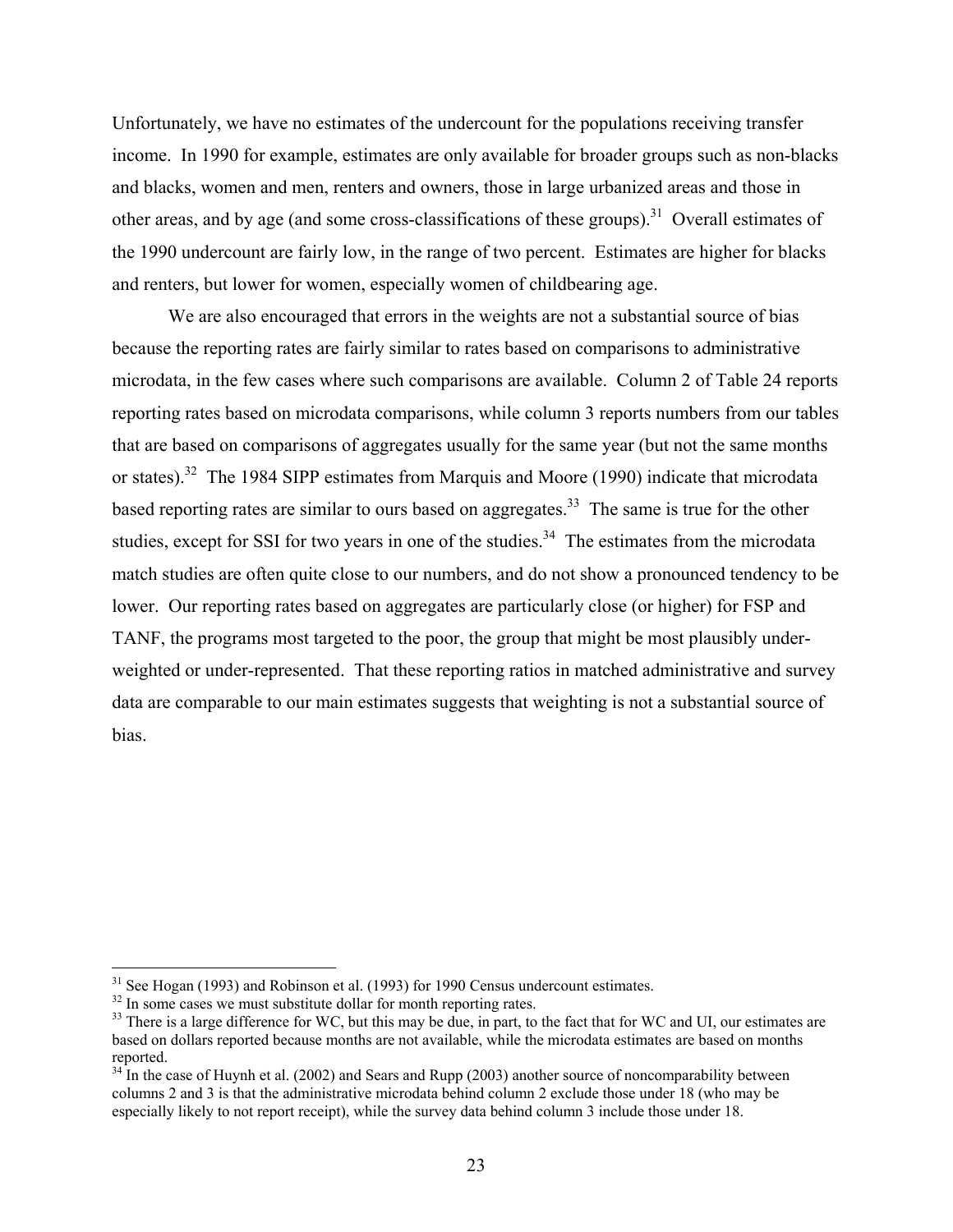# **6. Reasons for Under-reporting**

 The reasons for benefit receipt under-reporting in household surveys have been catalogued by several authors.<sup>35</sup> Interviewees may forget receipt or confuse the names of programs. They may misremember the timing of receipt or who are the true recipients of a program within a family. Errors may be due to a desire to reduce interview burden, the stigma of program participation, or the sensitivity of income information. Survey and interviewer characteristics such as the interview mode (in person or by phone), respondent type (self or proxy) may matter for the degree of under-reporting. Information on the extent of underreporting, how it varies across programs, surveys and time should be informative about the plausibility of different explanations for under-reporting. For example, comparisons of programs with different degrees of stigma, and surveys with different question timing and wording, should shed some light on the reasons for mis-reporting.

 The different explanations for under-reporting suggest different approaches to improve reporting. If the pattern of mis-reporting seems most consistent with recall biases, then changing the timing of the questions relative to the period of receipt may be warranted. If interviewee time burden seems to be the explanation, then the length of the interview may need to be altered. If the stigma of program participation is a major issue, then a focus on question wording and the way interviewers ask the questions may be warranted. The results could also suggest that some dollar items should be calculated based on reported receipt and demographic characteristics, or that respondents should be encouraged to obtain check stubs. Some items could also be obtained through matching to administrative data.

# **6A. Differences Across Programs**

 $\overline{a}$ 

 A standard explanation of under-reporting is the stigma of reporting receipt of "welfare" programs, and the inclination to give "socially desirable" answers (Sudman and Bradburn 1974). This explanation is consistent with the low reporting rates of four of the programs most associated with "welfare" or idleness, AFDC/TANF, the FSP, UI and WIC. There has been a noticeable decline over time in AFDC/TANF and food stamp reporting, which is broadly

<sup>&</sup>lt;sup>35</sup> Marquis and Moore (1990) provide nice examples for the SIPP, while Bound, Brown and Mathiowetz (2001) and Groves (2004) provide more general discussions.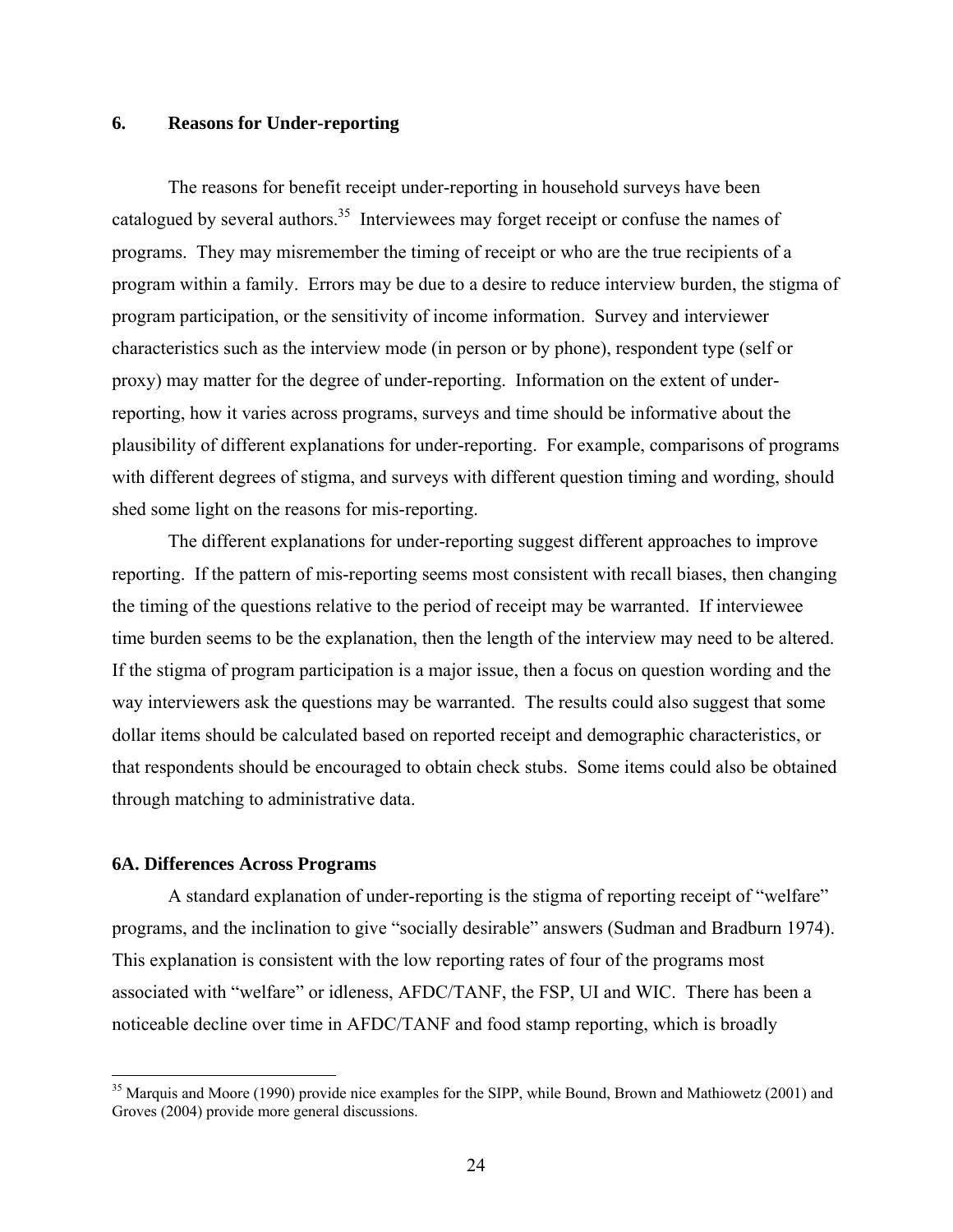consistent with the stigma explanation as the stigma associated with these programs has arguably risen over time.<sup>36</sup> However, some of the patterns of reporting by program do not fit with a stigma explanation for under-reporting. Workers' Compensation has the lowest reporting rate but is presumably not a program that greatly stigmatizes its recipients, given that the program is for those injured while working.

 A second common explanation for under-reporting is that respondents forget that they receive transfers. Benefits that an individual regularly receives or that account for a substantial fraction of total resources are arguably easier to recall. An example of such a program is OASI, which is often continuously received for many years and may be the only major source of income for many recipients. OASI is reported at a high rate, generally above eighty percent and often higher. By contrast, TANF benefit receipt is much more likely to be sporadic and potentially harder to recall. With the reform of welfare in the mid-1990s the typical time on welfare fell and the likelihood of return to the rolls decreased (U.S. House of Representatives 2004). Reporting rates seem to have fallen at roughly the same time, though the PSID drop seems to precede welfare reform. Receipt of FSP also tends to be more sporadic than OASI, but the pattern of receipt has not changed as much as that of TANF. FSP reporting has dropped in recent years in the PSID and the CPS, and the decline has been less pronounced than for TANF, providing additional evidence that the regularity of receipt affects reporting.

 How familiar an interviewer is with a particular program and how common it is to receive it might also affect reporting because the ability of the interviewer to infer receipt might affect the extent to which they probe respondents about particular programs. Workers' Compensation is received by a small fraction of the population and has the lowest reporting rate. Workers' Compensation may also be the program of which the general public has the least knowledge. It may also be hard for an interviewer to guess that a given person is a recipient and probe further when asking the questions about receipt of Workers' Compensation. By contrast, an interviewer will know that anyone 65 or older is likely to be an OASI recipient.

 Another explanation for under-reporting for a given program is that its name may be confused with that of another program for which the benefits are reported instead. TANF benefits might be reported as general assistance payments, OASI, SSDI, and SSI might be

<sup>&</sup>lt;sup>36</sup> Opinion surveys provide some evidence of increased stigma. Data from the General Social Survey show that more than 40 percent of respondents report that spending on welfare is too high in the U.S., and this fraction increased sharply starting in 1993 (Scholz and Levine 2001).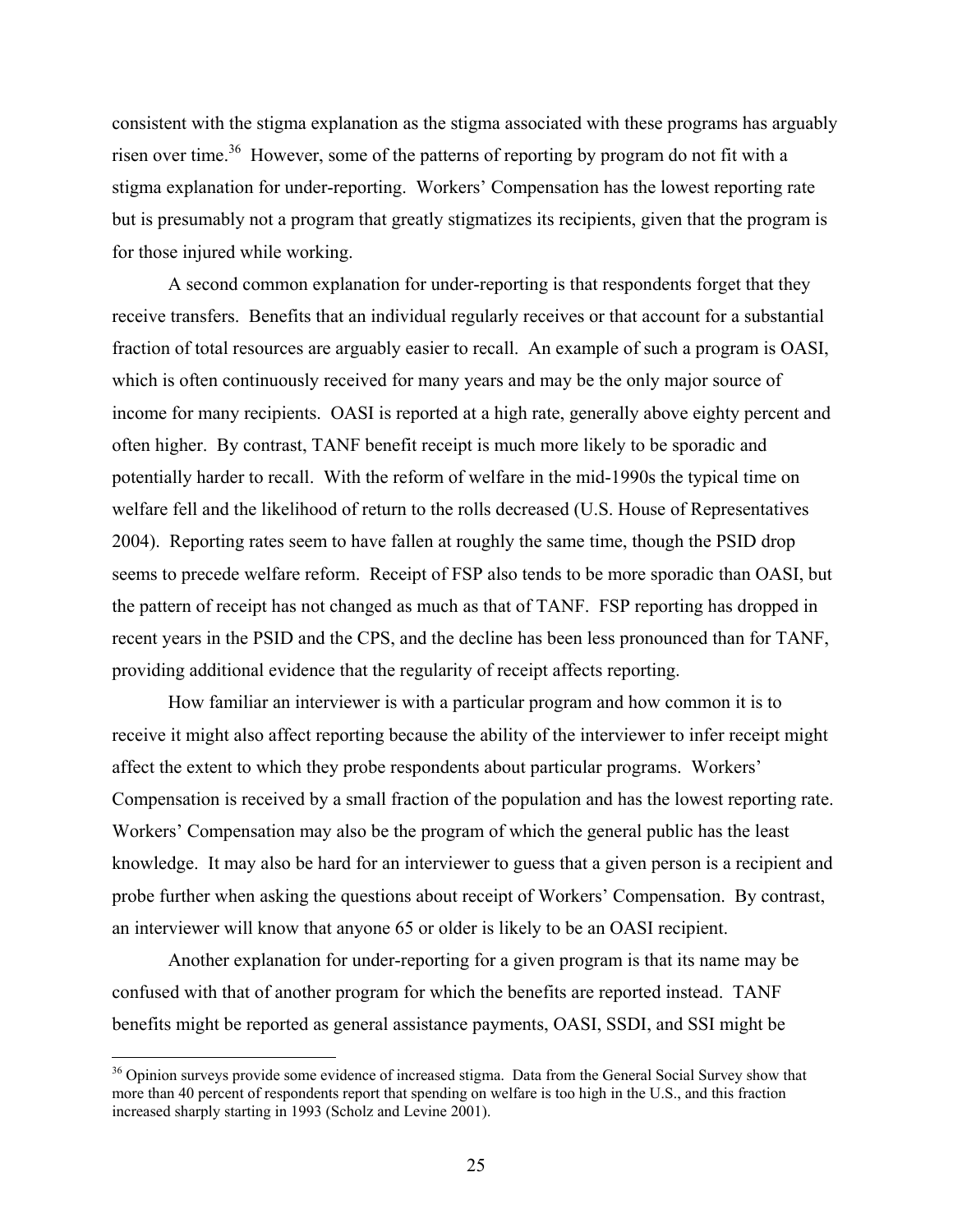confused, or SSDI and Workers' Compensation might be confused. The surveys employ various techniques to avoid this problem, such as asking specifically about the color of checks received in the case of the PSID. We should also note that the reporting rate for SSDI in the PSID is not noticeably different whether we impute the division of OASDI into OASI and SSDI or whether we use self reports.<sup>37</sup> It is plausible that the recent changes in the names of state and federal welfare programs might have confused respondents into saying that they were not receiving TANF, but other welfare instead. However, the reporting rate for a broader welfare measure that combines TANF and general assistance tends to be lower than that for TANF alone in most survey years, suggesting that such confusion is not responsible for the low reporting rates.

 We also find the puzzling result that the EITC is sharply under-imputed in the CPS. This result suggests a problem with survey misreporting of earnings or children, or tax noncompliance.

## **6B. Differences Across Surveys**

 $\overline{a}$ 

 The finding that the SIPP has higher program reporting rates than the other surveys is consistent with the focus of the survey on program participation. Conversely, it is not surprising that the CE Survey has low program reporting rates given the focus of the survey on collecting detailed consumption data. Nevertheless, the survey characteristics and methods that lead to high or low reporting merit exploration. The SIPP has the most detailed questions about program receipt.<sup>38</sup> The surveys differ across many dimensions as is indicated in Appendix Table 3 which summarizes the survey characteristics including frequency, target population, and recall period. Given the many differences, it may be difficult to isolate the effect of a given characteristic. The recall period is the previous four months for the SIPP, the calendar year for the PSID and CPS, and the previous twelve months for the ACS and CE Survey. The only survey for which interviewees are legally required to respond is the ACS, possibly accounting for its high reporting rate for TANF and some other programs. The PSID is the only survey which provides monetary compensation to respondents. Most surveys use a combination of phone and in-person interviewing, while the ACS also relies on mail back responses and the CE Survey uses only in-person interviewing.

 $37$  We impute based on the interaction of demographics and year as described in the Appendix.

<sup>&</sup>lt;sup>38</sup> Though Czajka and Denmead (2008) observe that a small number of questions sometimes seem to do a good job of measuring mean income.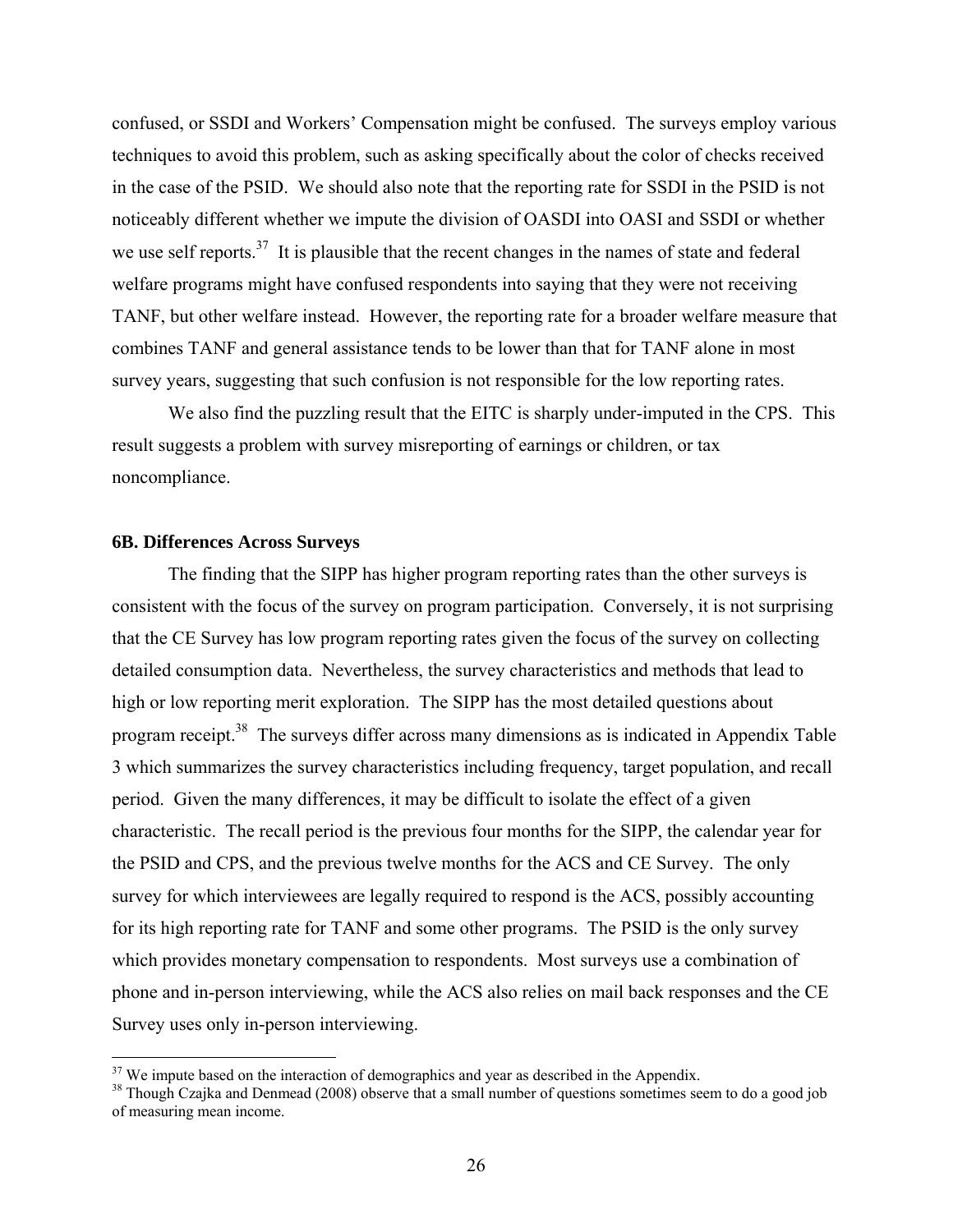Changes in survey procedures over time potentially provide evidence on reasons for under-reporting. Evidence on respondent recall biases comes from the PSID, which moved to asking about FSP and SSI benefits received two years earlier rather than one year earlier for odd numbered years starting in 1997 (2003 for TANF, UI and WC; see Appendix Table 1). The longer recall period seems to have resulted in a decrease in reporting, as the dollar reporting rate is lower in each odd numbered year than the following even numbered year (except 2003-2004 for FSP and 1997-1998 and 1999-2000 for SSI).

 Reduction or elimination of in-person interviewing seems to have little effect on reporting rates. For example, reporting rates do not change much after the 1996 reduction of inperson interviewing in the SIPP. This result is consistent with the Groves (2004) observation that there is no robust evidence of a difference in errors between in-person and phone interviewing. An exception may be the sharp fall in AFDC reporting in the PSID after the move to telephone interviewing in 1973 (1972 income). There is some evidence from the PSID and the CPS that a change to CATI/CAPI decreases reporting. In the case of the SIPP, however, there does not appear to be a fall in reporting that coincides with the introduction of CATI/CAPI. These analyses are complicated by simultaneous changes in the questionnaire in the cases of both the PSID and the CPS.

We examine the effects of survey changes on reporting rates more directly with a number of different regression specifications (the results of these analyses are not reported but are available upon request), focusing on survey years without multiple contemporaneous changes. For example, we study the effect of explicitly mentioning the name of a program on the reporting accuracy for that program. Beginning in the 1978 PSID survey, for some programs the interviewer mentions the name of the program when asking about the amount of dollars received by the non-head non-spouse family members.<sup>39</sup> Using a regression discontinuity framework, our estimates of the effect of this change on reporting are small and not statistically significant.<sup>40</sup>

<u>.</u>

 $39$ In the other years, the interviewer asks the interviewee to recall what types of income were received. OASDI is explicitly asked starting in 1978 and AFDC starting in 1984. Starting in 1985 WC is explicitly asked, but we do not focus on this change because there were other survey changes implemented in 1985.<br><sup>40</sup> Specifically, we regress the reporting rate of a program on a constant, a time trend, time trend interacted with the

post-change period, and a post-change period indicator variable. The coefficient of interest is that of the postchange indicator variable. We use only the 10 years of data surrounding the change. We correct for autocorrelation using the Prais-Winsten method.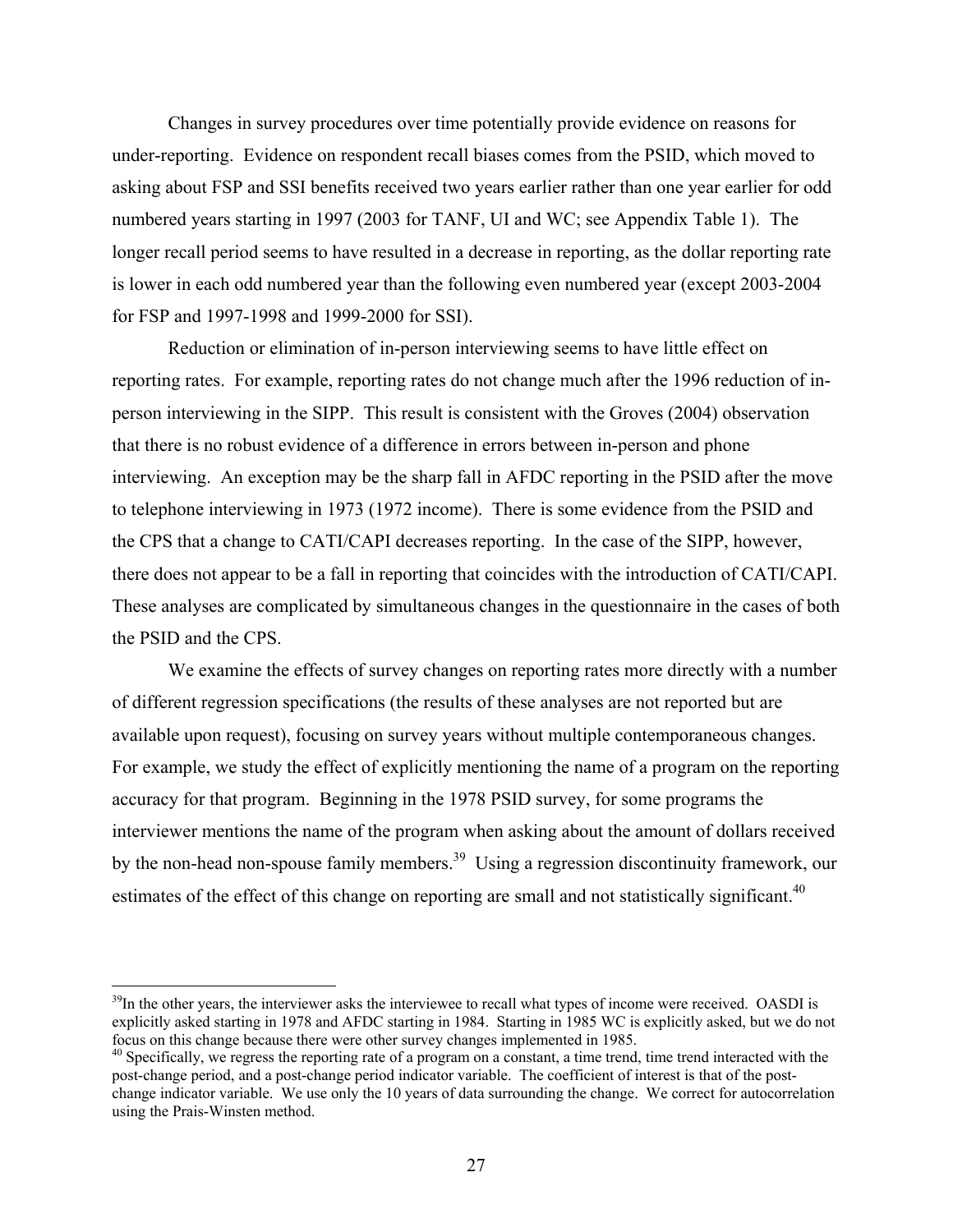The estimated effects are also jointly statistically insignificant.<sup>41</sup> These results suggest that imperfect recipiency recall may not be a strong reason for under-reporting. Another survey change we examine is the addition of bracketed responses. Starting in 2001, when a specific amount is not provided, the CE Survey asks interviewees whether the amount falls within certain ranges. There is some evidence that this change increased the reporting rates of TANF and SSI (by 5 and 23 percentage points respectively), while it decreased the reporting rate of OASI (by 9 percentage points). These estimated changes are jointly significant at the 1 percent level.

# **7. Some Adjustment Methods**

 $\overline{a}$ 

 Reporting rates calculated as above can be used to adjust existing data analyses. In particular, the reporting rates we provide can be used to adjust estimated program effects on the income distribution as well as estimates of program takeup. A takeup rate is typically measured as the fraction of eligible individuals or families that receive a given transfer. A conservative adjustment to the typical takeup rate can be obtained by multiplying the takeup rate by the inverse of the reporting probability. For example, Blank and Ruggles (1996) examine the Food Stamp takeup rate in SIPP during 1986-1987. Their reported takeup rate is 0.52. Since our average monthly participation reporting rate for these years averages 0.876, an adjusted takeup rate for this period is  $0.52/0.876 = 0.59$ . This adjustment is likely conservative because our reporting rate is likely to be too high because some true non-recipients report receipt. While false positives could bias the takeup rate upward, we are implicitly assuming that the eligibility calculations and the likely exclusion of imputed observations imply that there are few false positives in the original analysis.

Other adjustments are possible in more complicated situations. When estimating the effect of a program on the income of a group, one can consider scaling up benefit receipt by one over the dollar reporting rate. As long as non-reporting recipients have the same distribution of characteristics as reporting recipients (where the set of characteristics is those that are used as conditioning variables), the approach is unbiased. One application is to scale up benefits for the group of potential recipients. If there are no false positives from outside the group of potential recipients, then scaling by the inverse of the dollar reporting rate provides the amount of program

<sup>&</sup>lt;sup>41</sup> We replace the after variable by after\*program interactions in the regression and perform an F-test of whether all the after\*program interaction coefficients are zero. The test statistic has a p-value of 0.25.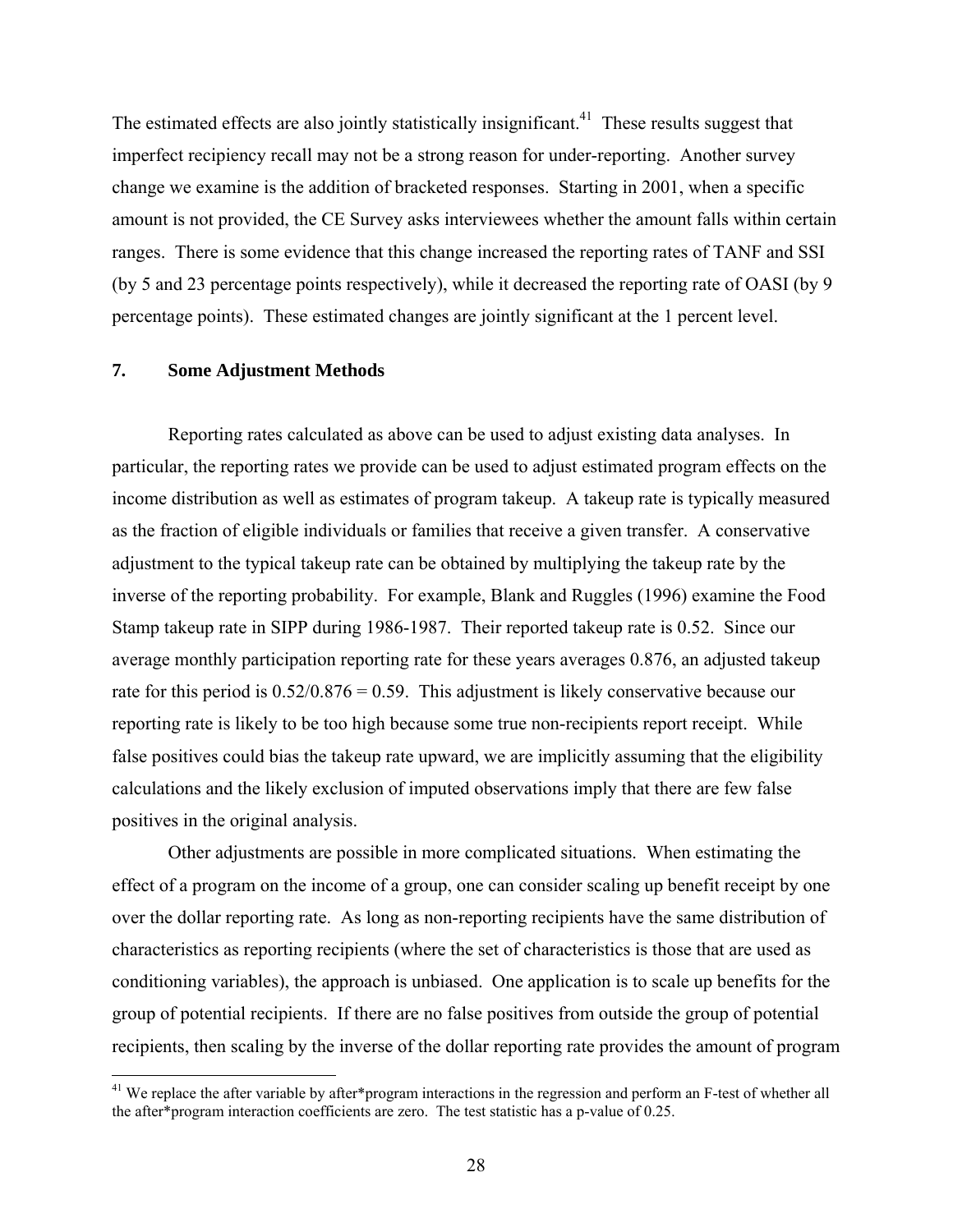benefits received by potential recipients. If there are false positives from outside the group, then the rescaling is a downward biased estimate of benefits received by the group. An example of such an adjustment in the case of UI, FSP, WC, AFDC/TANF, SSI, SSDI and OASI is Meyer and Mok (2008). Other studies have assumed that under-reporting is constant in proportional terms across deciles or quintiles of the income distribution. Examples of adjustments based on this assumption can be found for the FSP and AFDC/TANF in Primus et al. (1999) and for unemployment insurance in Anderson and Meyer (2006).

 However, in many analyses of income distributions or the distributional effects of transfers, it will be difficult to adjust the analyses for under-reporting using aggregate reporting rates. One often needs to know exactly who under-reported, and by how much. An example of the difficulties of trying to make such an adjustment can be found in Meyer and Sullivan (2006) for the case of Food Stamps and AFDC/TANF in the CE Survey.

 A type of analysis that might be particularly sensitive to under-reporting is analyses of the probability that a member of a disadvantage population neither works nor receives welfare. Blank and Kovak (2008) recently found a rise in the share of single mothers who are neither working nor receiving welfare; these women are referred to as "disconnected single mothers." Blank and Kovak estimate that the among low-income single mothers (defined as those with family income below 200% of the poverty line), the fraction who are disconnected single mothers has risen from 18.8% in 1990 to 24.9% in 2003 using the SIPP, and from 9.9% in 1990 to 20.0% in 2005 using the CPS. $^{42}$ 

 We use our reporting rates to reexamine the estimates reported in Blank and Kovak (2008). Given that they rely on the reported fraction of poor single mothers who are not working and not receiving welfare, their rate may be overstated as some of those who receive welfare do not report it. Under fairly reasonable assumptions,<sup>43</sup> the Blank and Kovak estimate is overstated by  $k(1-y)/y$ , where k is the observed probability of not working and receiving welfare (among

 $42$  Blank and Kovak (2008) define disconnected single mothers in the CPS as those who did not receive welfare and did not have earnings in the calendar year, while in the SIPP they consider welfare recipiency and earnings in a month. Thus the CPS rates are considerably lower than those obtained in the SIPP.

 $43$  We assume 1) there is no failure to report work, and 2) true welfare recipients who work are as likely to fail to report receipt as those who do not work. The first assumption biases us towards a higher rate of disconnected single mothers. We motivate the second assumption by considering that welfare recipients who work may be more willing to report due to lower stigma, but yet the amount of AFDC/TANF they receive may be too small for them to bother reporting. Also, interviewers may be less likely to probe for welfare information if the individual is working. These opposing forces may imply similar average reporting rates between those who work and those who do not.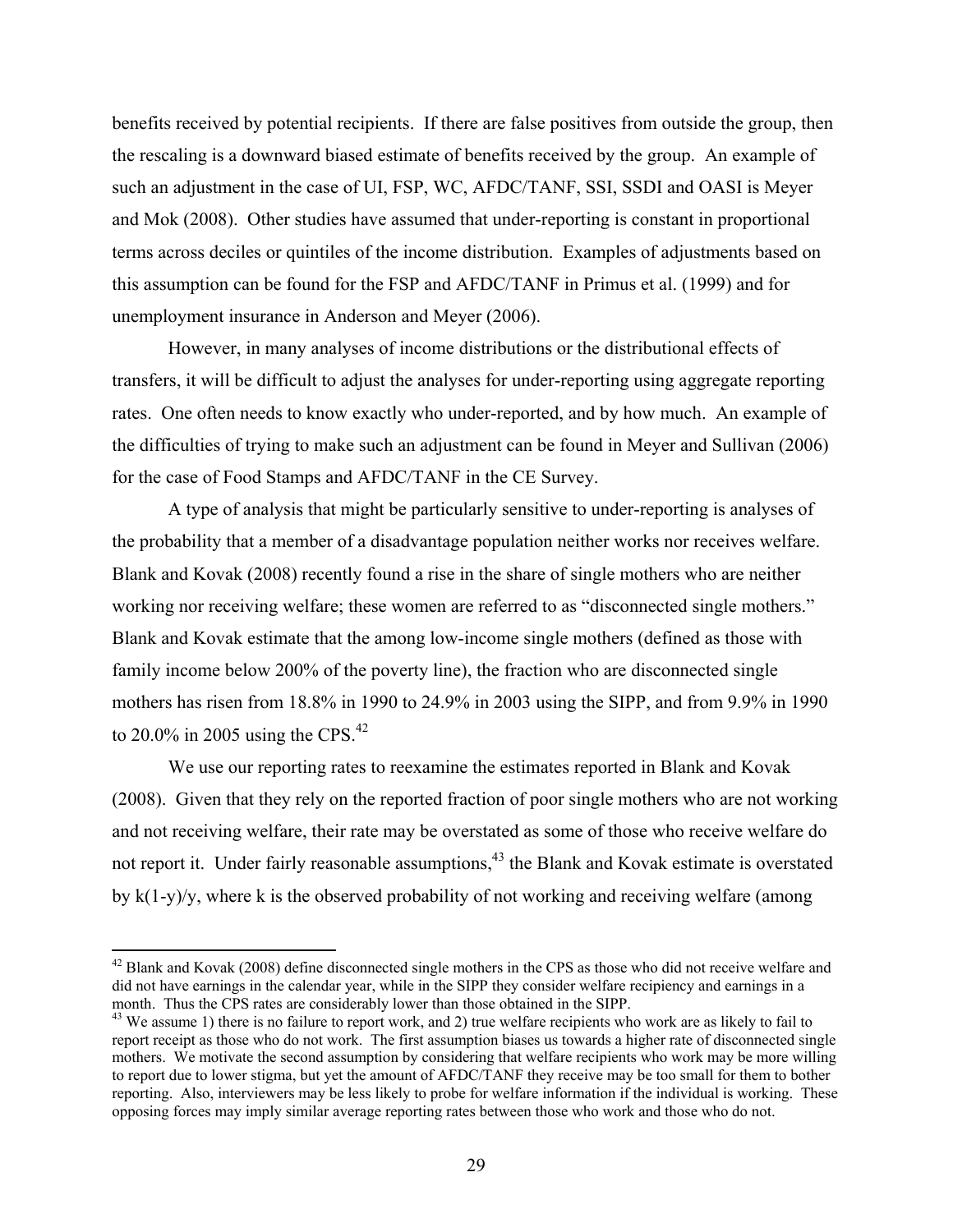poor single mothers) and y is the AFDC/TANF month reporting rate of the corresponding year.<sup>44</sup> Using this adjustment factor, we adjust the Blank and Kovak estimates.

 Table 25 reports our results. Panels A and B report the results for the SIPP and the CPS respectively. In column 1 of each panel, the estimates from Blank and Kovak (2008) are shown. Column 2 reports the adjustment factor and column 3 reports the adjusted fraction of disconnected single mothers. Accounting for under-reporting, we see that the fraction of disconnected single mothers is somewhat lower than that reported by Blank and Kovak (2008). In 1990, Blank and Kovak (2008) suggest that disconnected single mothers constitute 19% and 10% of the poor single mothers population in the SIPP and the CPS respectively. After correcting for under-reporting, these fractions drop to 10% and 2% for the SIPP and the CPS respectively. Nevertheless, Blank and Kovak's finding that the fraction of single mothers who are disconnected has risen is still evident in our adjusted numbers. In fact, after correcting for under-reporting, the rise in the disconnected single mothers population is more serious than what Blank and Kovak suggest—between 1990-2005 the adjusted numbers suggest that the fraction of disconnected single mothers has doubled in the SIPP and risen by a factor of eight in the CPS.

# 8**. Conclusions and Extensions**

 $\overline{a}$ 

We provide estimates of the extent of under-reporting of dollars and months of participation for ten large transfer programs in five major household surveys. We find that under-reporting is common and has increased over time. Less than half of Workers' Compensation benefits are typically reported, and only about two-thirds of Food Stamp Program, TANF, WIC and Unemployment Insurance benefits are commonly reported. Three-quarters of SSI benefits and a much larger share of SSDI and OASI benefits tend to be recorded. There is substantial variation across surveys, with the CE Survey typically having the lowest reporting rate and the SIPP having the highest rate for most programs.

<sup>&</sup>lt;sup>44</sup> Formally, consider a single mother who is either working (W) or not working (NW), and who either receives or does not receive welfare (B and NB), and who either reports or does not report welfare recipiency (R and NR). This situation yields eight possibilities. Blank and Kovak (2008) estimate the observed fraction of poor single mothers who are not working and not receiving welfare, which is equivalent to the sum of Prob(NW ∩ NB ∩ NR) and Prob(NW ∩ B ∩ NR). Assuming no false positives, the true fraction of disconnected single mothers should only be Prob(NW ∩ NB ∩ NR), thus the Blank and Kovak's estimate is overstated by Prob (NW ∩ B ∩ NR).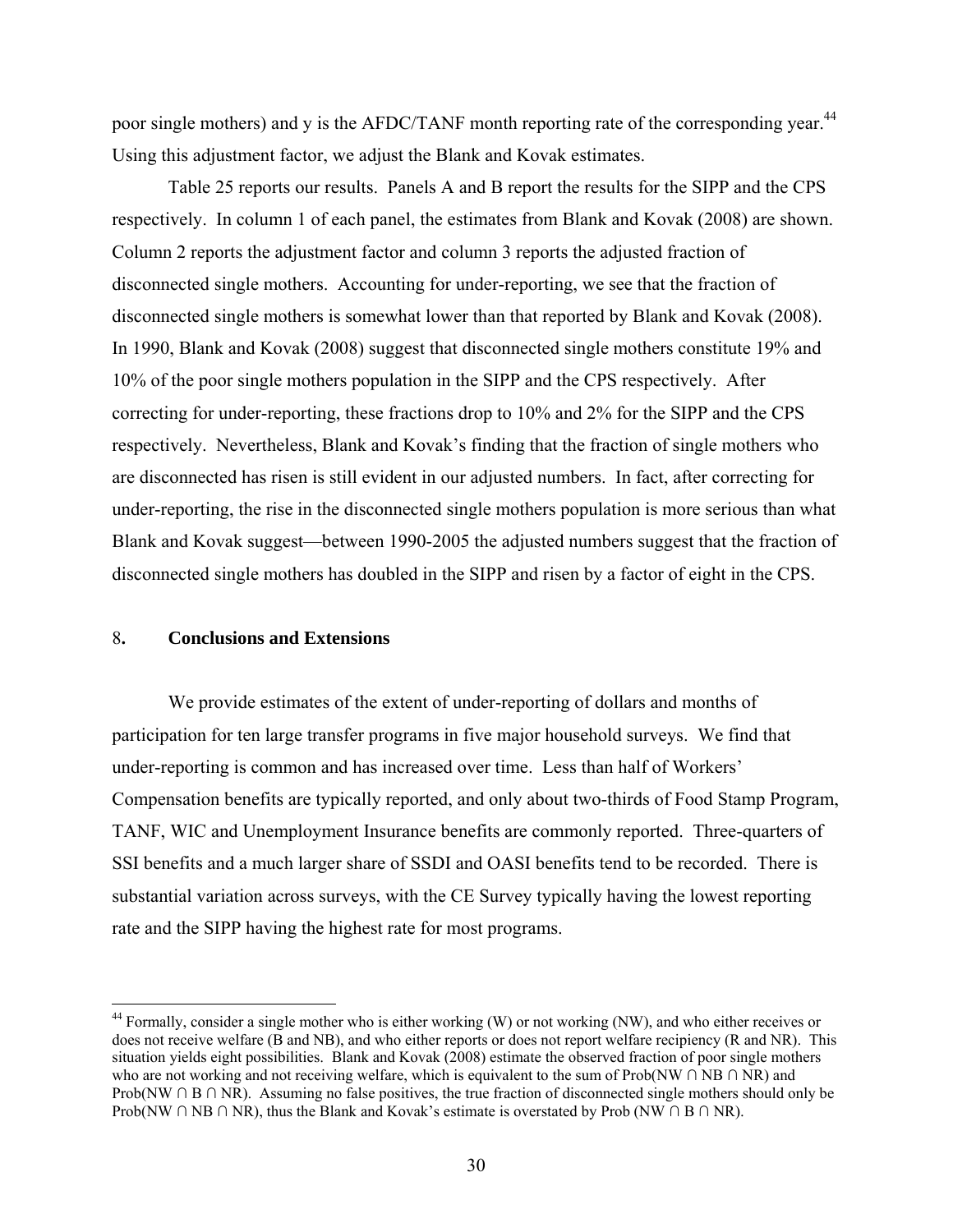Over time, the reporting of many programs in the surveys has sharply deteriorated. We have also seen a noticeable rise in the share of responses that are imputed. This rise in imputation and under-reporting is part of an overall pattern of decline in the quality of data from U.S. household surveys. Other papers have shown a rise in survey nonresponse and item nonresponse and a drop relative to alternative sources (Atrostic et al. 2001, Meyer and Sullivan 2007b, 2009).

The patterns of under-reporting that we find do not seem to be consistent with a simple story of stigma or the sensitivity of income reporting. While these reasons are plausible explanations for the low FSP and TANF reporting rates, they cannot explain the very low WC reporting rate. We suspect that other factors, including continuity of receipt, the ease of reporting, the survey structure, and a desire to reduce the length of interviews play a large part in determining the degree of under-reporting.

We have also shown how our estimates can be used to correct the findings of recent studies. We can extend these results by calculating aggregate based reporting rates for demographic groups, regions or states to make more refined adjustments. Ideally one would also use microdata to match these surveys to program data. It would be useful to analyze such matches to understand how mis-reporting varies with respondent and interviewer characteristics, and to assess the extent of false positive reporting by nonrecipients to better adjust studies of the effects of transfer programs.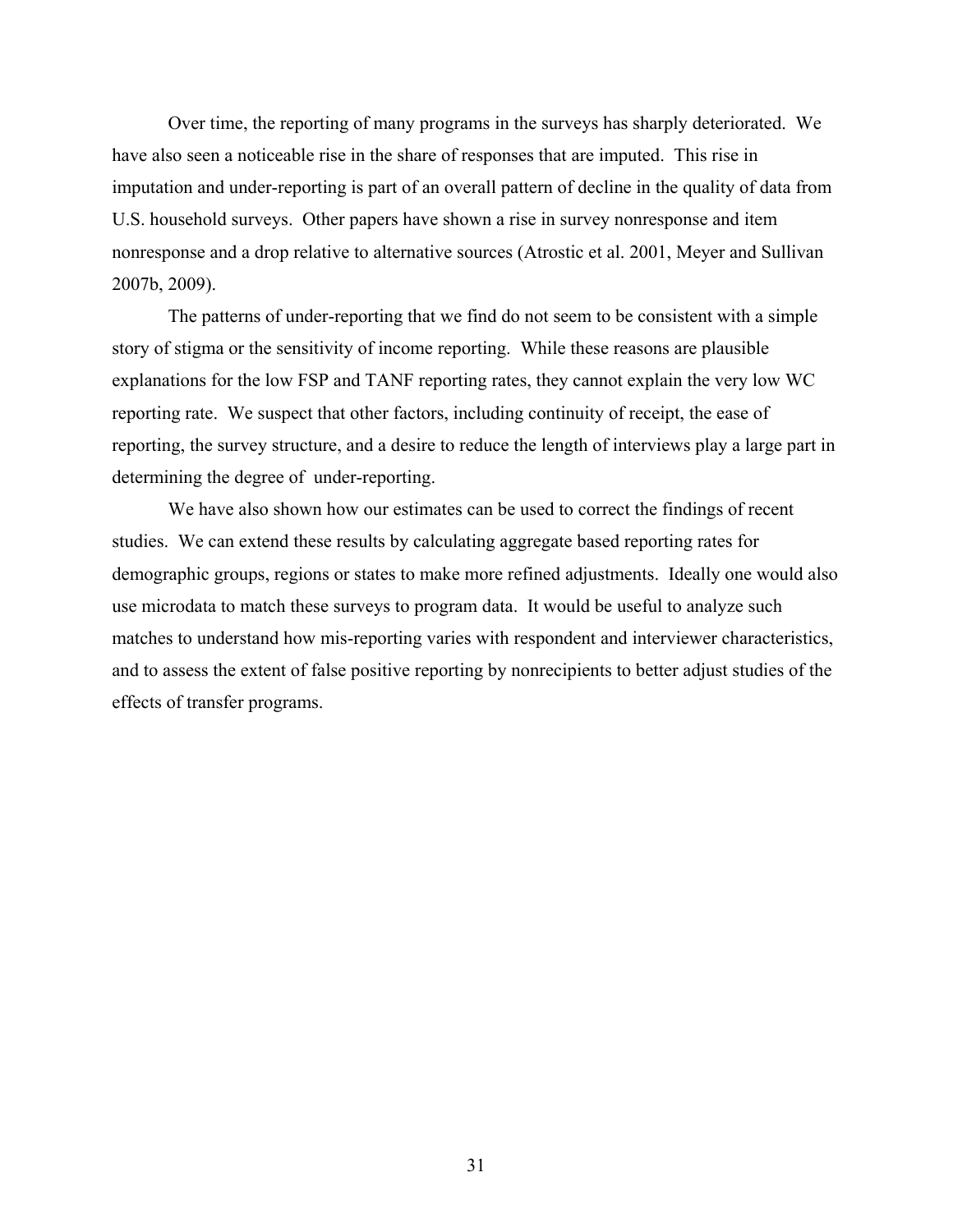# **References**

- Anderson, Patricia M. and Bruce D. Meyer. 2006. "Unemployment Insurance Tax Burdens and Benefits: Funding Family Leave and Reforming the Payroll Tax," *National Tax Journal*, 77-95.
- Atrostic, B. K, Nancy Bates, Geraldine Burt, and Adrian Silberstein. 2001. "Nonresponse in U.S. Government Household Surveys: Consistent Measures, Recent Trends, and New Insights," *Journal of Official Statistics*, 17:209-226.
- Bitler, M., J. Currie and J. K. Scholz. 2003. "WIC Eligibility and Participation," *Journal of Human Resources*, 38:S, 1139-1179.
- Blank, Rebecca M. and Brian Kovak. 2008. "The Growing Problem of Disconnected Single Mothers," National Poverty Center Working Paper #07-28.
- Blank, Rebecca M. and Patricia Ruggles (1996): "When Do Women Use AFDC & Food Stamps? The Dynamics of Eligibility vs. Participation," *Journal of Human Resources* 31, 57-89.
- Bollinger, Christopher and Martin David (1997). "Modeling Discrete Choice with Response Error: Food Stamp Participation." *Journal of the American Statistical Association*, 92 (439) pp. 827-835.
- Bollinger, Christopher and Martin David (2001), Estimation with Response Error and Nonresponse: Food-Stamp Participation in the SIPP, *Journal of Business and Economic Statistics*, 19:2, 129-141.
- Bound, John, Charles Brown, and Nancy Mathiowetz (2001), "Measurement Error in Survey Data," in *Handbook of Econometrics. Volume 5*, ed. by J.J Heckman and E. Leamer. Elsevier: Amsterdam.
- Card, David, Andrew K.G. Hildreth and Lara D. Shore-Sheppard (2001), "The Measurement of Medicaid Coverage in the SIPP: Evidence from California 1990-1996" NBER Working Paper 8514.
- Charles, Kerwin K. 2003. "The Longitudinal Structure of Earnings Losses among Work-Limited Disabled Workers." *Journal of Human Resources* 38(3): 619-46
- Coder, John and Lydia Scoon-Rogers. 1996. "Evaluating the Quality of Income Data Collected in the Annual Supplement to the March Current Population Survey and the Survey of Income and Program Participation," Housing and Household Economic Statistics Division, Bureau of the Census.
- Currie, Janet. 2006. "The Take-up of Social Benefits," in Alan J. Auterbach, David Card, and john M. Quigley, eds. *Public Policy and the Income Distribution*, Russell Sage Foundation: New York.
- Czajka, John L. and Gabrielle Denmead. 2008. "Income Data for Policy Analysis: A Comparative Assessment of Eight Surveys," Mathematica Policy Research.
- Doyle, Pat, Betsy Martin and Jeff Moore. 2000. "The Survey of Income and Program Participation (SIPP) Methods Panel Improving Income Measurement." The Survey of Income and Program Participation Working Paper No. 234.
- Duncan, Greg J. and Daniel H. Hill. 1989. "Assessing the Quality of Household Panel Data: The Case of the Panel Study of Income Dynamics." *Journal of Business and Economic Statistics*, 441-52.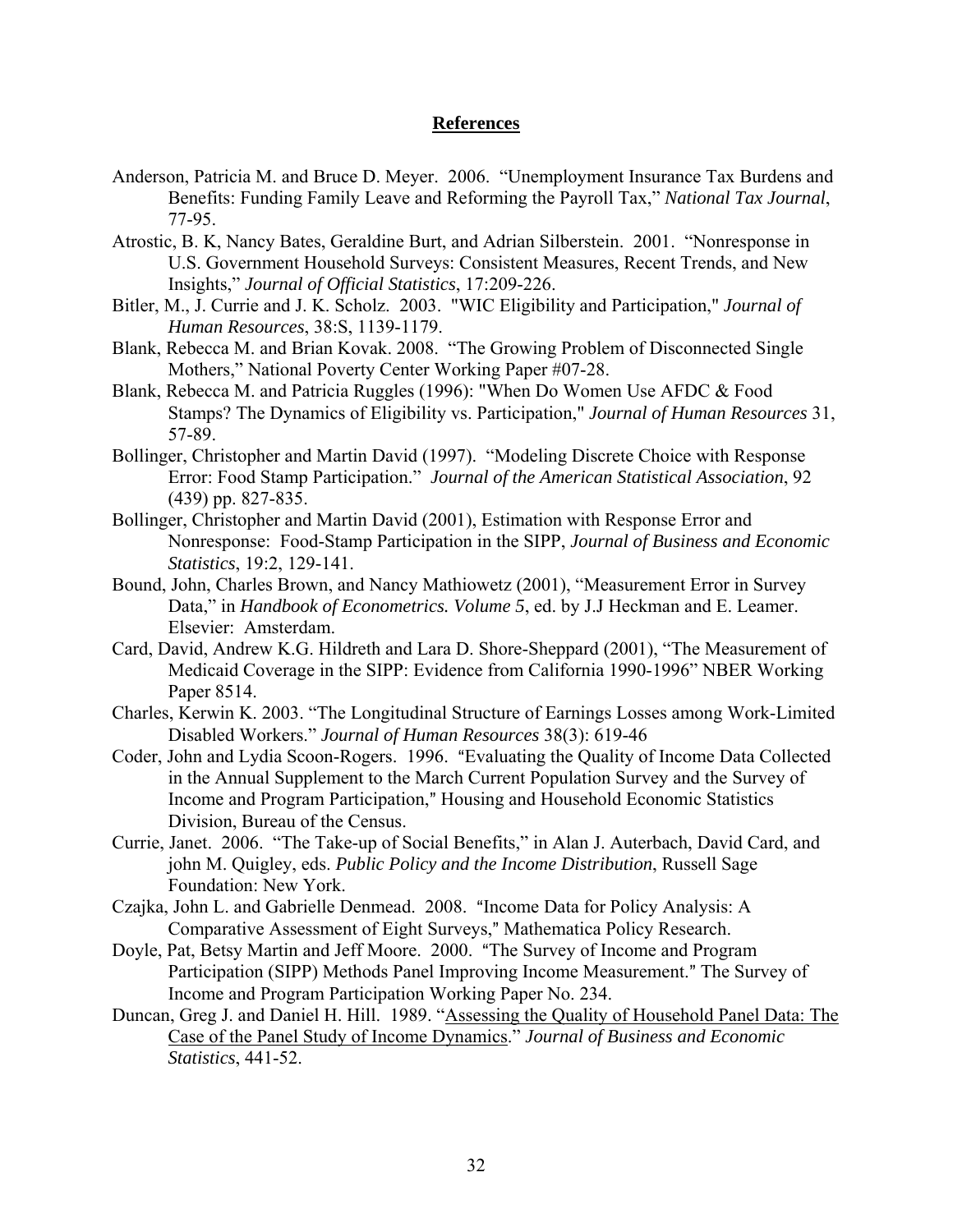Engelhardt, Gary and Jon Gruber. 2006. "Social Security and the Evolution of Elderly Poverty," in Alan J. Auterbach, David Card, and john M. Quigley, eds. *Public Policy and the Income Distribution*, Russell Sage Foundation: New York.

Fisher, Jonathan D. 2006. "Income Imputation and the Analysis of Consumer Expenditure Data." *Monthly Labor Review,* November 2006: 11-17.

Groves, Robert M. 2004. *Survey Errors and Survey Costs.* Hoboken, NJ: John Wiley & Sons.

- Hogan, Howard. 1993. "The 1990 Post-Enumeration Survey: Operations and Results." Journal of the American Statistical Association 88(3): 1047-1060.
- Hotz, V. Joseph and John Karl Scholz. 2002. "Measuring Employment and Income for Low-Income Populations With Administrative and Survey Data." In Studies of Welfare Populations: Data Collection and Research Issues, eds. Michele Ver Ploeg, Robert A. Moffitt, and Constance F. Citro, 275-313. Washington, DC: National Academy Press.
- Huynh, Minh, Kalman Rupp, and James Sears. 2002. "The Assessment of Survey of Income and Program Participation (SIPP) Benefit Data using Longitudinal Administrative Records." Social Security Administration.
- Joint Economic Committee Democrats. 2004. "Reduction in Poverty Significantly Greater in the 1990s than Official Estimates Suggest," Policy Brief, August.
- Jolliffe, Dean, Craig Gundersen, Laura Tiehen, and Joshua Winicki (2005). "Food Stamp Benefits and Child Poverty," *American Journal of Agricultural Economics*, August, 569- 581.
- Lerman, Robert I. and Kelly S. Mikelson, 2004. "Examining the Relationship between the EITC and Food Stamp Program Participation Among Households with Children," Working Paper, American University.
- Marquis, Kent H. and Jeffrey C. Moore. 1990. "Measurement Errors in SIPP Program Reports." In Proceedings of the 1990 Annual Research Conference, 721-745. Washington, DC.: U.S. Bureau of the Census.
- McGarry, Kathleen. 2002. "Guaranteed Income: SSI and the Well Being of the Elderly Poor," in *The Distributional Aspects of Social Security and Social Security Reform*, ed. by Martin Feldstein and Jeffrey B. Liebman, Chicago: University of Chicago Press, 2002.
- Meyer, Bruce D. 2007. "The U.S. Earned Income Tax Credit, its Effects, and Possible Reforms," *Swedish Economic Policy Review* 14: 55-80.
- Meyer, Bruce D. and Wallace K.C. Mok. 2008. "Disability, Earnings, Income and Consumption." Manuscript, University of Chicago.
- Meyer, Bruce D. and James X. Sullivan. 2003. "Measuring the Well-Being of the Poor Using Income and Consumption." *Journal of Human Resources*, 38(Supplement): 1180-1220.
- Meyer, Bruce D. and James X. Sullivan. 2006. "Consumption, Income and Material Well-Being After Welfare Reform." NBER Working Paper 11976.
- Meyer, Bruce D. and James X. Sullivan. 2007a. "Reporting Bias in Studies of the Food Stamp Program." Unpublished manuscript.
- Meyer, Bruce D. and James X. Sullivan. 2007b. "Further Results on Measuring the Well-Being of the Poor Using Income and Consumption," NBER Working Paper 13413.
- Meyer, Bruce D. and James X. Sullivan. 2009. "Five Decades of Consumption and Income Poverty," NBER Working Paper 14827, March.
- Moore, Jeffrey C., Kent H. Marquis, and Karen Bogen. 1996. "The SIPP Cognitive Research Evaluation Experiment: Basic Results and Documentation." The Survey of Income and Program Participation, Working Paper No. 212. Washington D.C.: U.S. Census Bureau.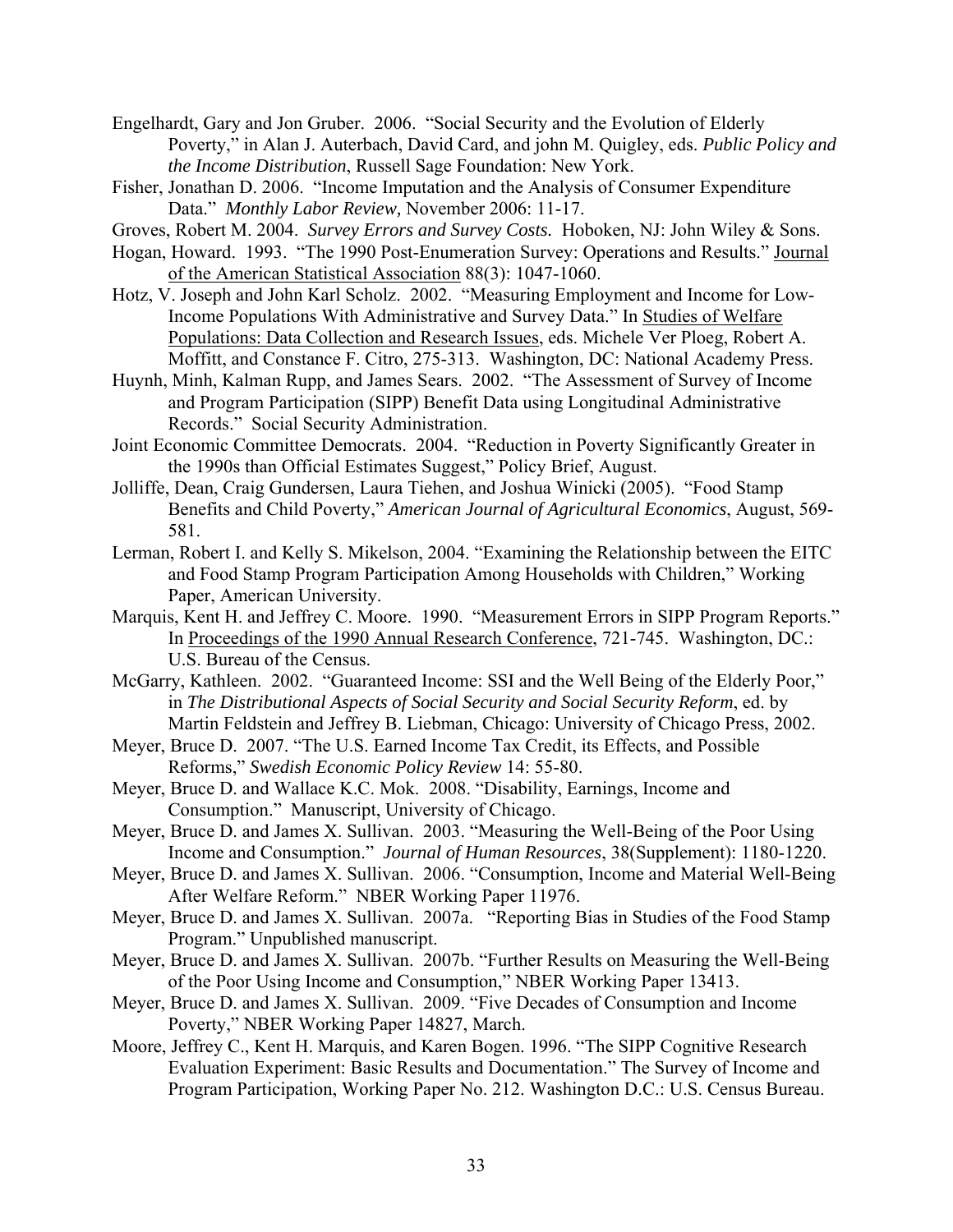- Moore, Jeffrey C. 2006. "The Effects of Questionnaire Design Changes on General Income Amount Nonresponse in Waves 1 and 2 of the 2004 SIPP Panel." Research Report Series *(*Survey Methodology #2006-4*).* Statistical Research Division, U.S. Census Bureau, Washington, DC.
- Moore, Jeffrey C., Nancy Bates, Joanne Pascale, Julia Klein Griffiths and Aniekan Okon. 2006a. "Use of Dependent Interviewing Procedures to Improve Data Quality in the Measurement of Change.**"** Research Report Series *(*Survey Methodology #2006-2*).*  Statistical Research Division, U.S. Census Bureau, Washington, DC.
- Moore, J. C., Stinson, L.L. and Welniak, E. J. Jr. 2000. "Income Measurement Error in Surveys: A Review." Journal of Official Statistics, 14:4, 331-361.
- Paulin, Geoffrey, Jonathan D. Fisher and Sally Reys-Morales. 2006. "User's Guide to Income Imputation in the CE." Bureau of Labor Statistics.
- Pennell S. G. 1993. "Cross-Sectional Imputation and Longitudinal Editing Procedures in the Survey of Income and Program Participation" U. S. Department of Commerce, Census Bureau.
- Primus, Wendell, Lynette Rawlings, Kathy Larin, and Kathryn Porter. 1999. "The Initial Impacts of Welfare Reform on the Incomes of Single-Mother Families." Washington, DC: Center on Budget and Policy Priorities.
- Remler, Dahlia K and Sherry A. Glied. 2003. "What Other Programs Can Teach Us: Increasing Participation in Health Insurance Programs." American Journal of Public Health 93(1): 67-74.
- Robinson, J. Gregory, Bashir Ahmed, Prithwis Das Gupta and Karen A. Woodrow. 1993. "Estimation of Population Coverage in the 1990 United States Census Based on Demographic Analysis." Journal of the American Statistical Association 88(3): 1061- 1071.
- Roemer, Marc I. 2000. "Assessing the Quality of the March Current Population Survey and the Survey of Income and Program Participation Income Estimates, 1990-1996." Staff Papers on Income, Housing and Household Economic Statistics Division. Washington D.C.: U.S. Census Bureau.
- Scholz, John Karl, and Kara Levine. 2001. "The Evolution of Income Support Policy in Recent Decades." In Sheldon Danziger and Robert Haveman, eds., Understanding Poverty, Cambridge, MA: Harvard University Press, 193–228.
- Scholz, John Karl, Robert Moffitt, and Benjamin Cowan. 2008. "Trends in Income Support." Working Paper, University of Wisconsin, Madison.
- Sears, James and Kalman Rupp. 2003. "Exploring Social Security Payment History matched with the Survey of Income and Program Participation. Social Security Administration.
- Stephens, Mel. 2001. "The Long-Run Consumption Effects of Earnings Shocks." *Review and Economics and Statistics* 83(1):28-36.
- Sudman, Seymour and Norman M. Bradburn. 1974. *Response Effects in Surveys.* Chicago: NORC/Aldine Publishing Company.
- Taeuber, Cynthia, Dean M. Resnick, Susan P. Love, Jane Stavely, Parke Wilde, and Richard Larson. 2004. "Differences in Estimates of Food Stamp Program Participation Between Surveys and Administrative Records" working paper, U.S. Census Bureau.
- U.S. Census Bureau. 2001. "Survey of Income Program Participation Users' Guide" Third Edition. Washington D.C.: U.S. Census Bureau.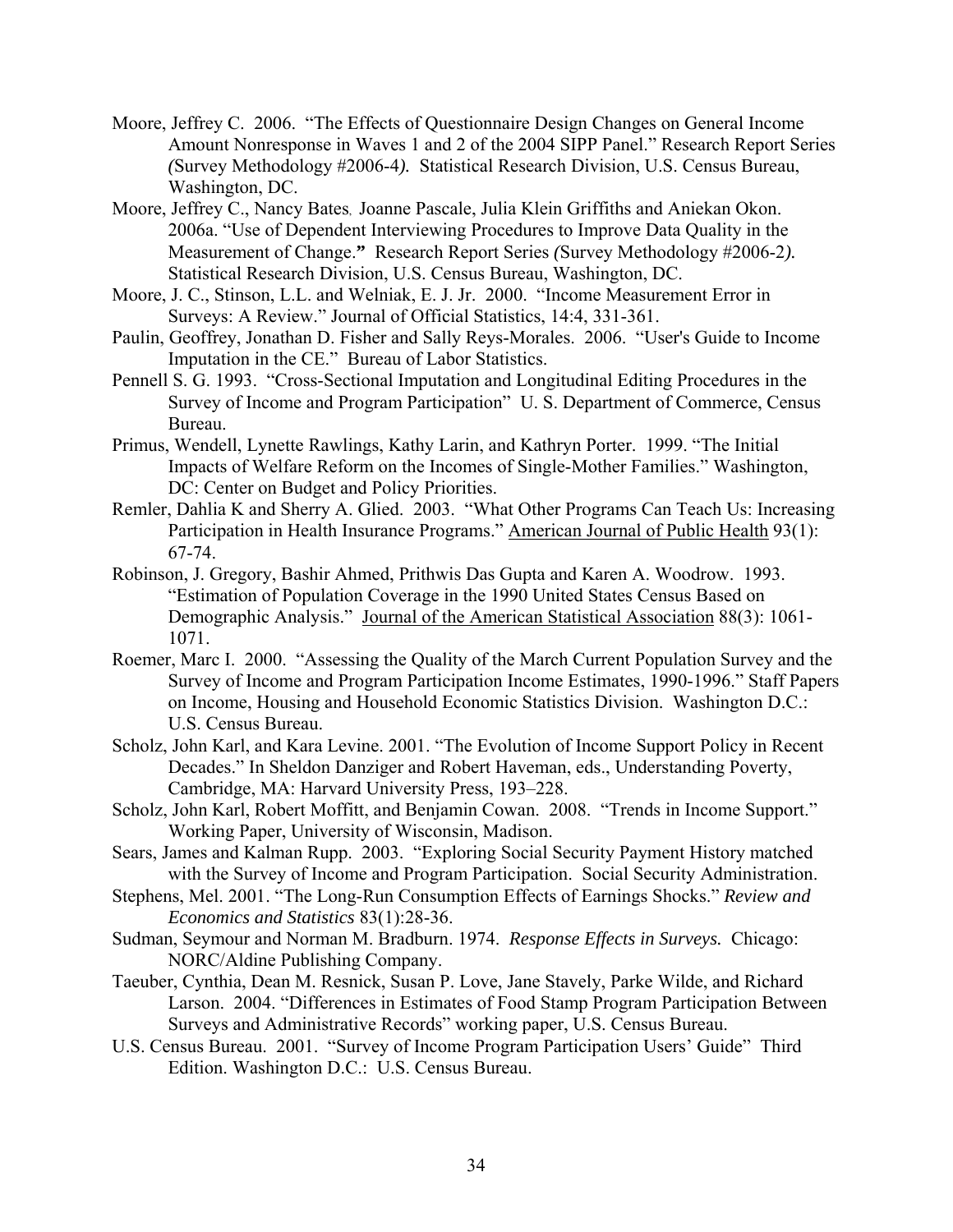- U.S. Census Bureau. 2008. "Income, Poverty, and Health Coverage in the United States: 2007" August.
- U.S. Census Bureau. 2007. "The Effects of Taxes and Transfers on Income and Poverty in the United States: 2005," March.
- U.S. Department of Health and Human Services. 2008. "Indicators of Welfare Dependence: Annual Report to Congress 2007." U.S. Department of Health and Human Services, Washington, D.C.
- U.S. Department of Labor. Various Years. "Unemployment Insurance Financial Data Handbook*."* Employment and Training Administration. ET Handbook No. 394.
- U.S. House of Representatives (2004). *2004 Green Book*. Committee on Ways and Means. Washington DC: USGPO.
- U.S. Social Security Administration. Various Years. "Annual Statistical Supplement to the Social Security Bulletin." U.S. Social Security Administration, Office of Research, Evaluation and Statistics.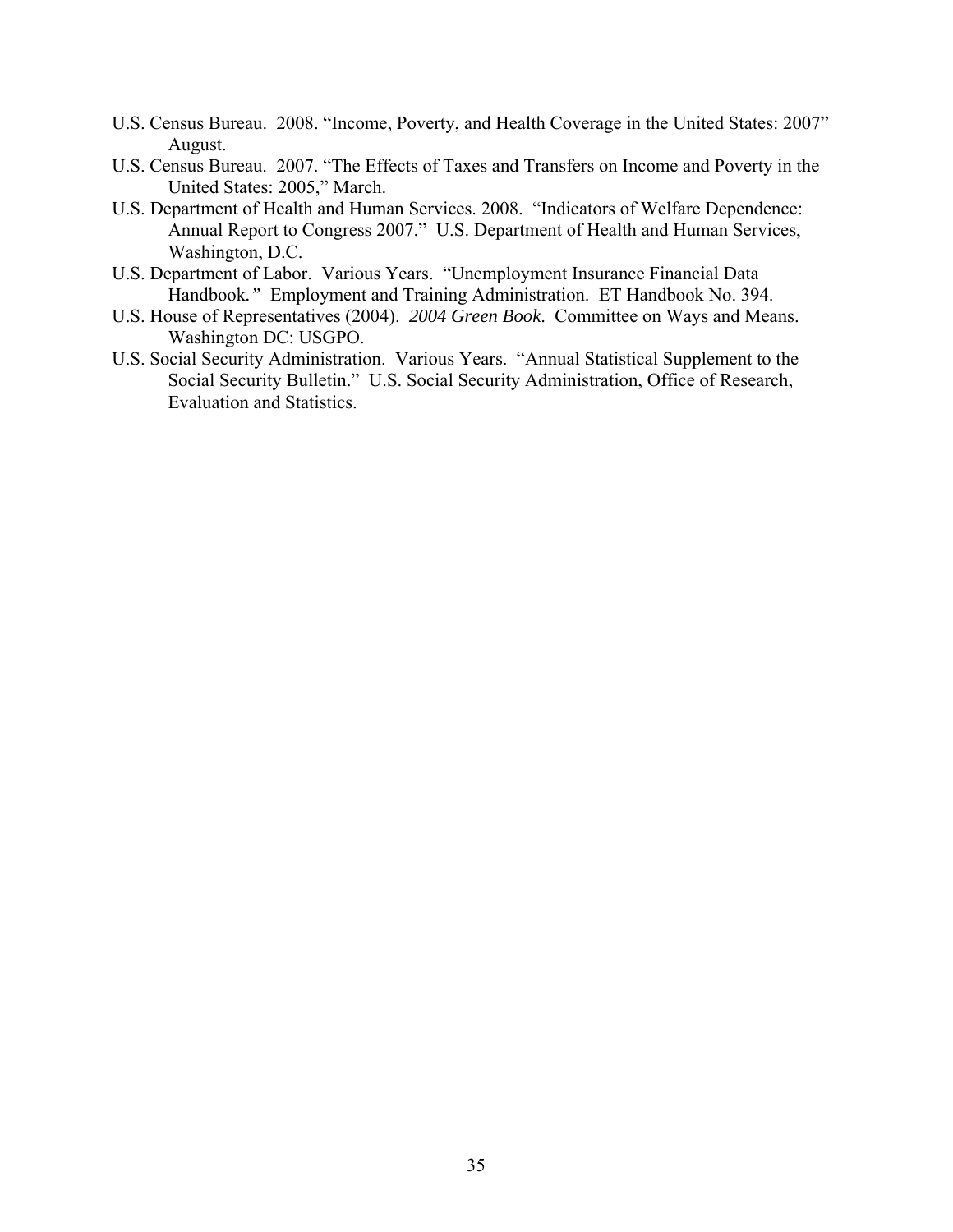# **Data Appendix**

# **1. The Household Surveys**

#### *A. Surveys and Samples*

- **Panel Study of Income Dynamics (PSID)** We use the 1968-1997, 1999, 2001, 2003, and first release 2005 waves. The initial sample of the PSID consisted of two independent samples: 1) A National Sample (2,930 families) of the civilian noninstitutionalized population of the 48 conterminous states and 2) The SEO (Survey of Economic Opportunity) sample, which consisted of 1,972 low income families residing in Standard Metropolitan Statistical Areas (SMSAs) and non-SMSAs in the southern regions. In the 1990 wave, a sample of 2,043 Latino households was added, but we do not include them in this study. However, we do include the 1997 immigrant sample, which consists of 441 families.
- **Survey of Income Program Participation (SIPP)** We use the 1984-1993, 1996, 2001 and 2004 panels. The periods covered by each panel can be seen in the table below.

| <b>SIPP Panel</b> | Begin (reference month) | End (reference month) | <b>Number of Waves</b> |
|-------------------|-------------------------|-----------------------|------------------------|
| 1984              | June 1983               | July 1986             |                        |
| 1985              | October 1984            | <b>July 1987</b>      | 8                      |
| 1986              | October 1985            | March 1988            |                        |
| 1987              | October 1986            | April 1989            |                        |
| 1988              | October 1987            | December 1989         | 6                      |
| 1989              | October 1988            | December 1989         | 3                      |
| 1990              | October 1989            | August 1992           | 8                      |
| 1991              | October 1990            | August 1993           | 8                      |
| 1992              | October 1991            | December 1994         | 9                      |
| 1993              | October 1992            | December 1995         | 9                      |
| 1996              | December 1995           | February 2000         | 13                     |
| 2001              | October 2000            | December 2003         | 9                      |
| 2004              | October 2003            | Still Ongoing         | 4 (as of Sept. 2008)   |

#### **SIPP Survey Period, by Panel**

The SIPP sample consists of individuals residing in the United States, excluding people who are:

- a) Living in a household on a temporary basis and have a residence elsewhere.
- b) Armed forces members who are in the household on a temporary basis.
- c) Students whose living quarters are located elsewhere.
- d) Inmates in an institution.
- e) Nursing home residents.
- f) Citizens of foreign countries.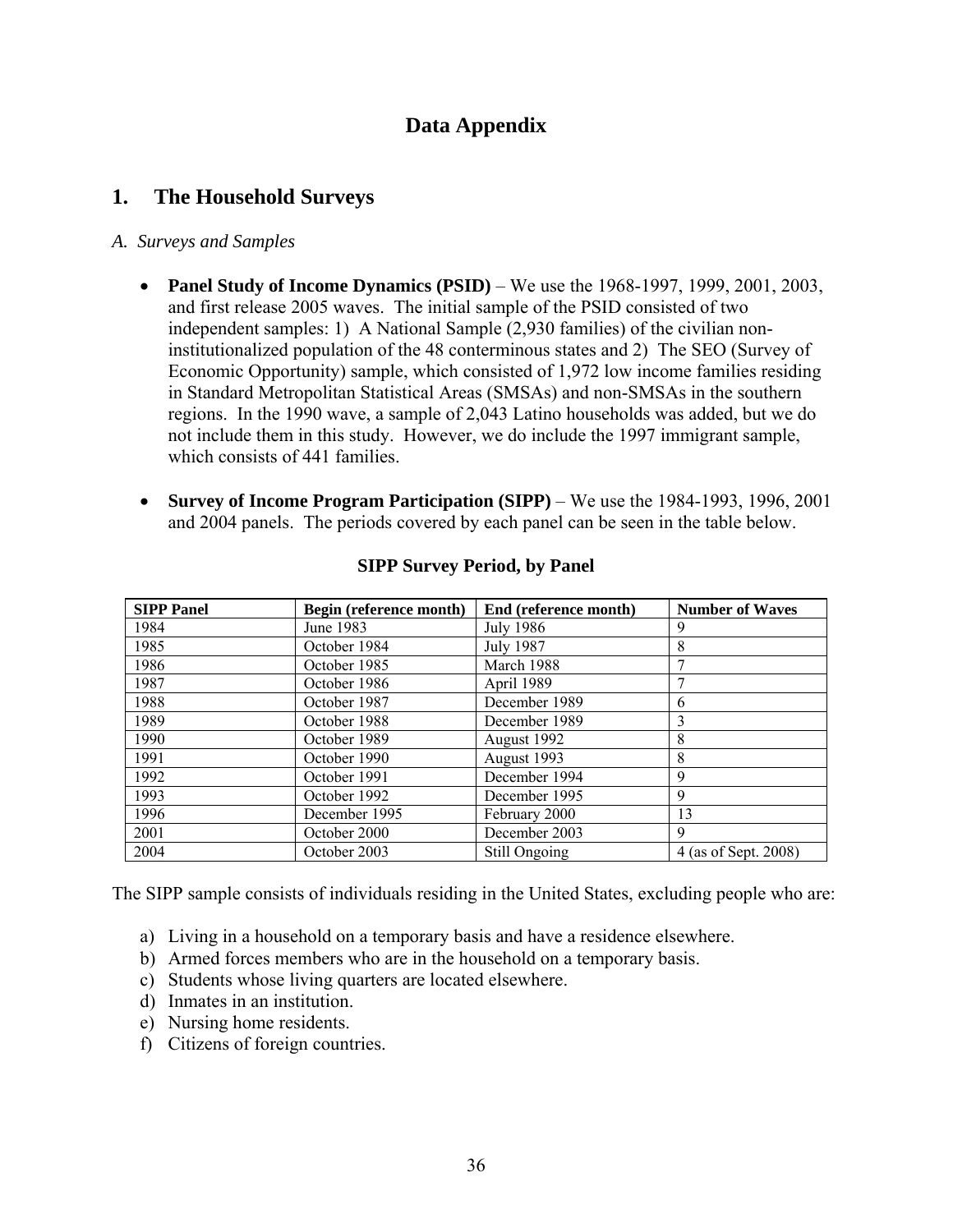- **Current Population Survey Annual Demographic File/Annual Social and Economic Supplement (**CPS-ADF/ASEC**)** – We use the 1976-2008 surveys. The CPS-ADF/ASEC sample universe is the civilian non-institutional population living in the US and members of the Armed Forces living in civilian housing units on a military base or in a household not on a military base.
- **American Community Survey (ACS)** We use the 2000-2006 surveys. The coverage of this survey is the non-institutionalized households and also excludes those in college dormitories and other group quarters.
- **Consumer Expenditure Survey (**CE Survey**)** We use the 1980-2006 surveys. The eligible population is US civilian non-institutionalized persons. The survey excludes people such as patients, inmates, and those who live in camps, communes, convents, monasteries, flophouses, halfway houses, non-staff units in homes for the aged, infirm, or needy, transient quarters in hotels or motels and missions. For our analyses, we only include "complete income reporters" and reweight the estimates accordingly.

# *B. Weighting*

Weights are needed to compute a population estimate.

• PSID: Email correspondence with the staff at the PSID Statistical Design Group indicated that although PSID weights in the publicly available datasets are suitable to compute scaling invariant statistics like the weighted mean, they are nevertheless unsuitable for the computation of weighted population totals. This situation occurs because PSID weights are not exactly calibrated to external population totals for families and individuals. The recommended approach is to scale the PSID weights linearly using an external dataset, based on characteristics such as age and gender. Doing so makes the sum of the revised PSID weights equal to the total population of the United States in any given year.

We use the CPS-ADF/ASEC as the basis for revising the PSID weights for two reasons. First, our calculations show that the sum of the weights in the CPS-ADF/ASEC matches the U.S. population very well in any given year. Second, the sample frame of the CPS-ADF/ASEC is very similar to that of the PSID. Third, CPS-ADF/ASEC data are available for every year since 1968, the year that the PSID survey began.

An important decision to make in this scaling strategy is the choice of individual characteristics to use for stratification when determining the revised PSID weights. If one chooses too few characteristics, it is sub-optimal if there is considerable heterogeneity across the population. If one chooses too many characteristics because the PSID is a small dataset, one may have few or no PSID observations in a particular stratum (combination of characteristics), making scaling sensitive or impossible. In addition, the PSID has already emphasized that the original PSID weights are designed to provide the correct proportionate representation of individual characteristics and family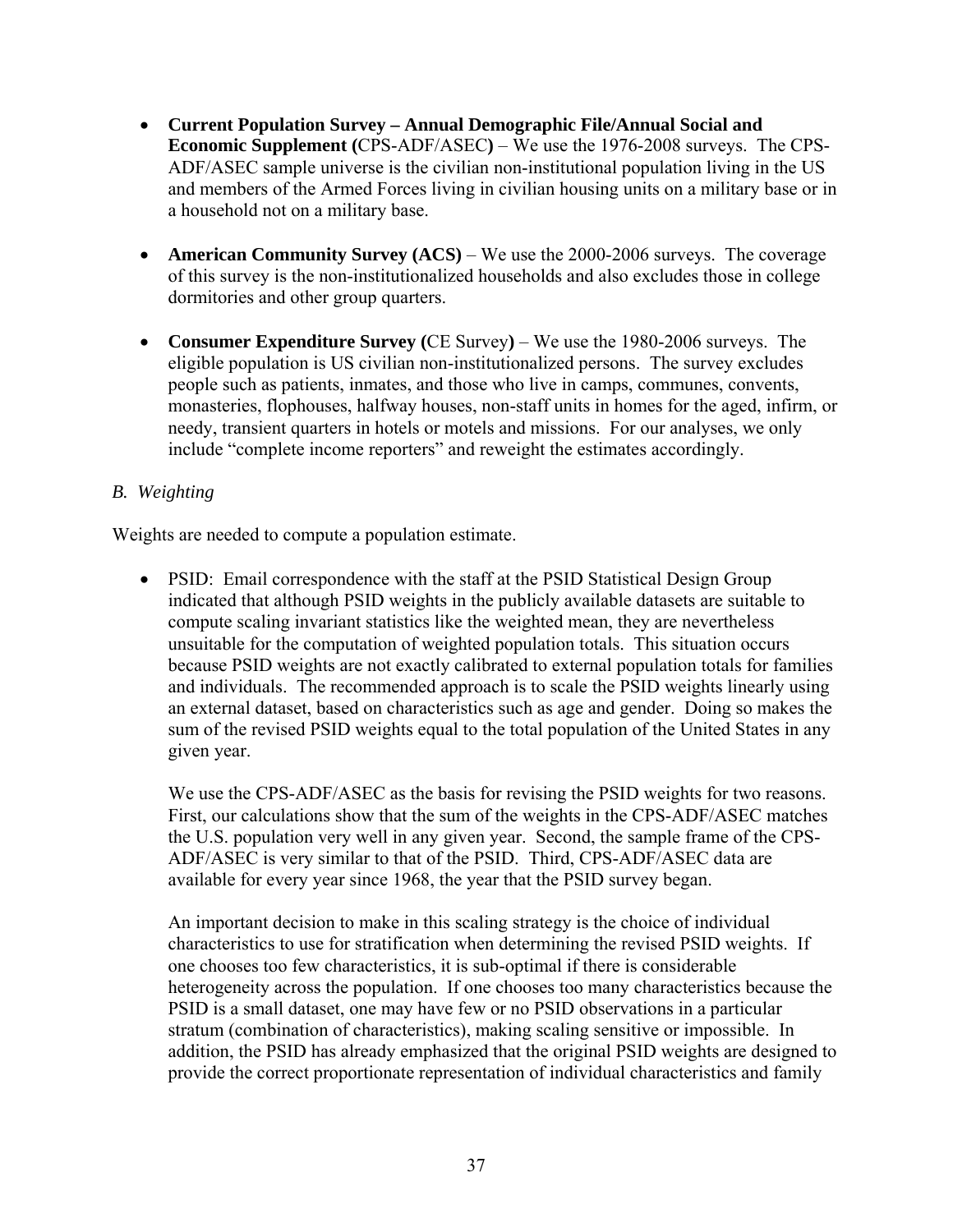types in the US household population. Thus, the marginal bias reduction gain involved in introducing an extra characteristic may well be small.

We chose age and gender as the basis for scaling, simply because they are the two most clearly defined characteristics in both the PSID and the CPS-ADF/ASEC datasets.<sup>45</sup> We defined 19 age groups (0-4, 5-9, 10-14, 15-19, 20-24, 25-29,…, 80-84, 85-89 and 90 and above) and two gender groups. Together, these constitute 38 strata, upon which our scaling will be based. To scale the PSID individual weights, we first compute the original weighted PSID population (using original PSID individual weights) and weighted CPS-ADF/ASEC population in a particular stratum k, denoted as  $N_{p,k}$  and  $N_{q,k}$ respectively. Then we compute the ratio of these populations in this stratum  $\overline{R}_k$ , i.e.  $\overline{R}_k =$  $N_{c,k}/N_{p,k}$ . Finally, for each person, i, in this stratum, we multiply his original PSID individual weight  $W_{i,k,p}$  by this ratio, yielding his revised PSID individual weight  $\hat{W}_{i,k,p}$ ,

i.e.  $\hat{W}_{i,k,p} = W_{i,k,p} R_{k}$ . We use the revised PSID weights to compute the PSID weighted totals in this paper.

- CPS-ADF/ASEC: Individual weights are used. The only exception is the calculation of Food Stamp totals (1988 survey onwards), where we use household weights because Food Stamp receipts are reported at the household level.
- SIPP: Calculating weights for the SIPP is non-trivial because of the overlapping panels. We follow an approach similar to that in the SIPP Users' Guide 2001 (pp. 8-19 to 8-23). Essentially, for each program, we compute the total weighted receipts (individual monthly weights are applied) in each month. Then, for the overlapping months, we weight each of the monthly estimates in proportion to the number of individuals included in that estimate. For example, there are three monthly estimates for January 1986, one each from the 1984, 1985 and 1986 panels. The number of individuals who were interviewed in the waves covering these months is 32,008, 33,043, and 30,566, respectively. Thus, the weights are 0.335, 0.346 and 0.32 when combining the three January 1986 estimates into one.<sup>46</sup>
- ACS: Individual weights are used throughout, except for Food Stamps (benefit dollars and participation aggregates), where household weights are used.
- CE Survey: Consumer Unit weights are used. For individual reported benefits such as social security and SSI (these benefits come from the Member Files), we first obtain the consumer unit total (sum across family members) then apply the consumer unit weights.

 $\overline{a}$ 

<sup>&</sup>lt;sup>45</sup> Race is not as clearly defined. First, the PSID only has the race of the head of household and the spouse (beginning in 1985). Second, both the CPS and the PSID are unclear about the treatment of people with multiple racial backgrounds.

<sup>&</sup>lt;sup>46</sup> Prior to applying these weights to the estimates, we have adjusted each of the estimates according to the number of rotation groups it represents to obtain a population estimate for that panel. For example, a monthly estimate which is based on 3 rotation groups will be multiplied by  $4/3$  so it becomes a population estimate for that panel (since each rotation group represents ¼ of the population). See pages 8-14 in the SIPP User Manual for a detailed explanation.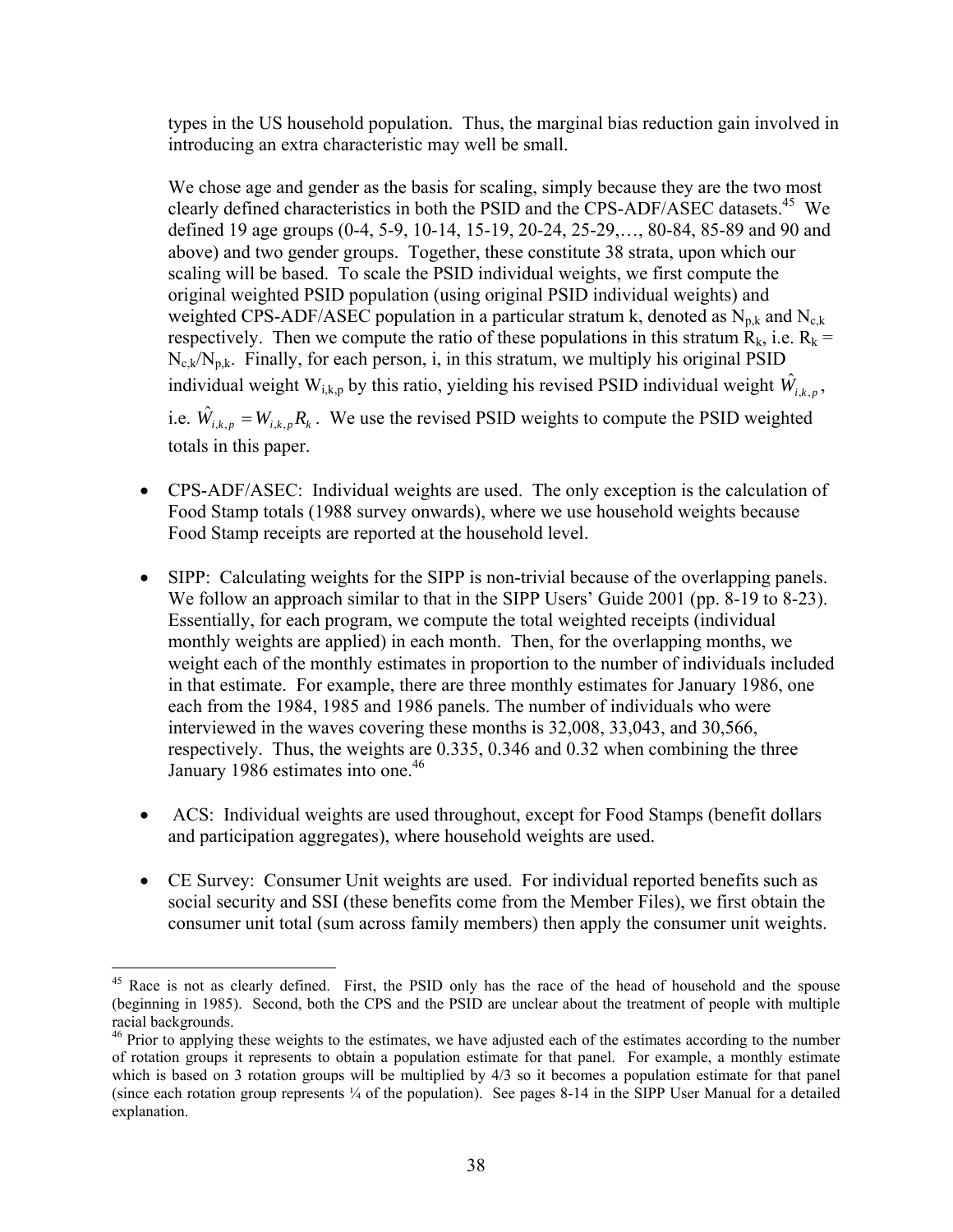#### *C. Technical Details/Assumptions*

#### *SIPP – Calendar Years 1983 and 2000*

 There are two calendar years in which the SIPP did not conduct interviews for all the months. In 1983, there are no interviews for January to May. In 2000, there are no interviews for March to September. For these years, we annualize the aggregate dollar estimates by taking the average across the months available and multiply the result by 12.

#### *Fiscal Year to Calendar Year Conversion*

 Administrative aggregates for some programs (see sections 2 and 3 in this appendix) are originally reported on a fiscal year basis. The adjustment from fiscal to calendar year is done as follows: For the calendar year 1977 onwards, we take one quarter of the amount in the next fiscal year and three quarters of the amount in the current fiscal year. For the calendar years before 1977, we take one half from each of the current and the next fiscal year.

#### *Missing data/Non-response*

 Those who answered "don't know" or "refused" are treated as missing data, and hence, they are treated as non-recipients.

#### *Other Income in the CPS-ADF/ASEC*

 Note that in the CPS-ADF/ASEC, beginning with the 1988 surveys, there is also a question asked at the end of the income section regarding "other income" received and the type of this other income. The possible types of "other income" include AFDC, Social Security, Worker's Compensation and Unemployment Compensation, amongst many other private income types. We therefore use these responses and add them to the amount they reported in the sections preceding the other income question. We do not include Unemployment Compensation because there is no indication as to whether it is state unemployment insurance. These factors are generally small; for Unemployment Compensation, it is usually less than 1% in a typical year.

#### *PSID - Adjusting aggregate benefits to account for non-head, non-spouse members of the family*

 In certain years of the PSID, certain benefits are only reported for the head of household and the spouse. To account for this survey issue, we calculate the share of benefits received by non-head, non-spouse family members (in the years when they are available). We apply this share to scale up the benefit estimates in the appropriate years.

#### *CE Survey - Computing Calendar Year Aggregates*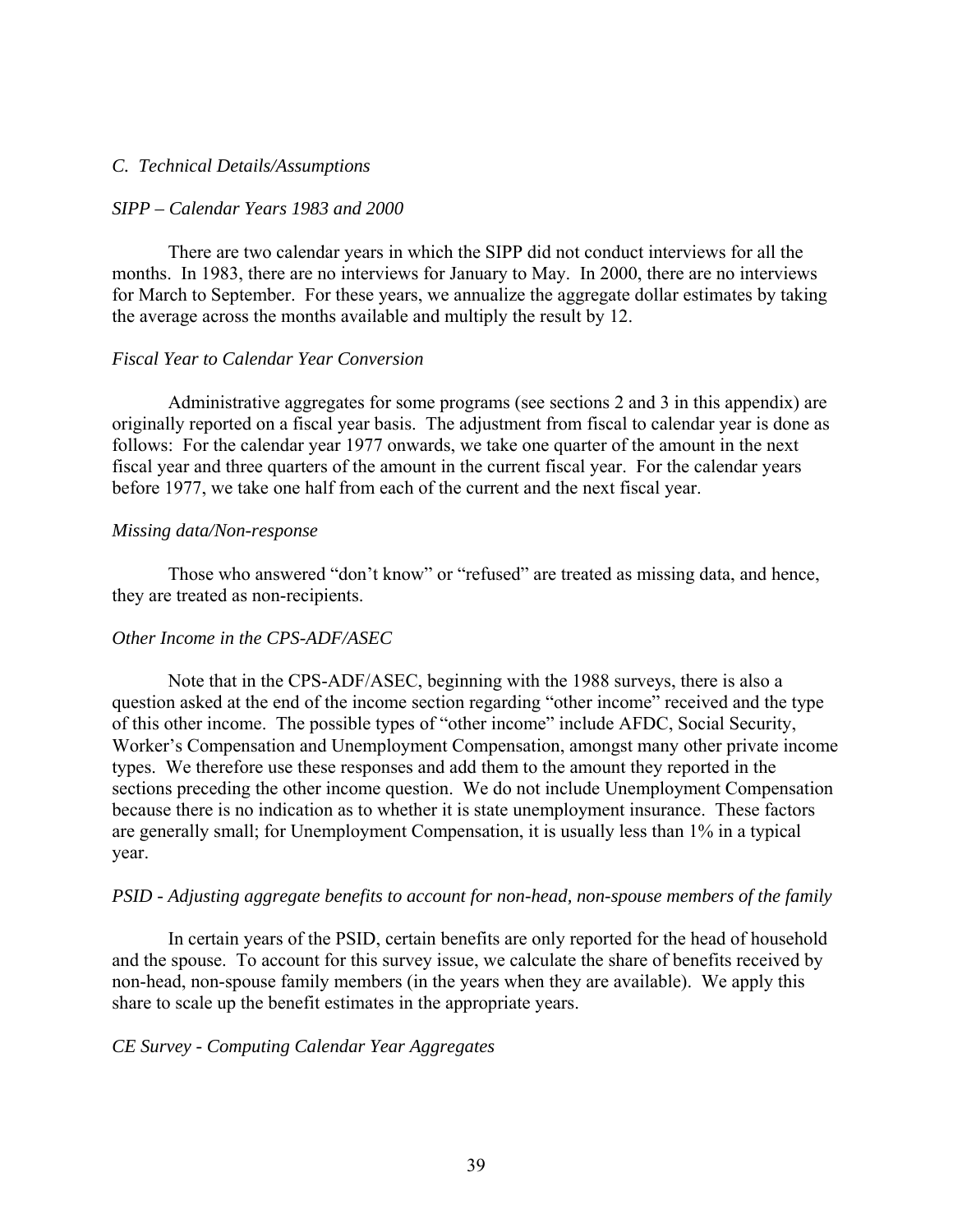The reference period in the CE Survey is the previous 12 months. We therefore allocate the individual's reported benefit receipt based on the fraction of the last 12 months that falls in the previous calendar year and the fraction that falls in the current calendar year. For example, for an individual who is interviewed in January, we would allocate his entire benefit receipt to the previous calendar year. Similarly, for an individual who is interviewed in April, we would say that three quarters of his reported benefit receipt belong to the previous calendar year and one quarter belongs to the current year.

#### *CE Survey – Complete Income Reporters*

We count only the complete income reporters and reweight the results by the inverse of the fraction of complete income reporters in the sample.

#### *D. Identifying recipients in the PSID*

One of the major shortcomings of the PSID is the lack of individual data in certain waves of the survey. In this section, we explain how we obtain aggregates when there is incomplete information regarding individual recipiency. Readers may find it helpful to read this section in conjunction with Appendix Table 1, which tabulates, by survey and benefit year, the availability of benefit data.

- Survey years 1968-1970: Benefits such as OASDI, UI and WC are only reported for the family head. Thus, the aggregates calculated will understate the actual amounts received by all PSID families. We thus do not report estimates for these programs in these years.
- Survey years 1971-1974: During these survey years, AFDC and Social Security are reported as the combined amounts received by the head of household and the spouse. We use the response to the type of income question in the PSID individual file to decide who the recipient is. The main possible responses are: Labor Income Only, Transfer Income Only, Asset Income Only, Combination Including Labor Income, and Combination Excluding Labor Income. An individual is assumed to receive AFDC and Social Security if the answer to the above question suggests that transfer income is received. After we determine whether the head and/or the spouse received transfer income, we divide the reported amount of benefit equally. If only the head of the family is reported to receive transfer income, all AFDC and Social Security income received by this family will be allocated to the head. If both the head and the spouse are reported to receive transfer income, the head and the spouse will each get half of the reported AFDC and Social Security Income.
- Survey Years 1975-1993: In these survey years, there are two issues to confront. First, we again see that AFDC, SSI and Social Security benefits are reported as the combined amount received by the head and the spouse in 1975-1985. Second, all benefits (except Social Security in 1984-1992 waves) received by other family unit members (OFUMs) are also reported as combined amounts. Both issues can be tackled by using the type of transfer received question in the PSID individual file. The question asks what type of transfer was received, and the main possible responses are: 1) AFDC only; 2) Other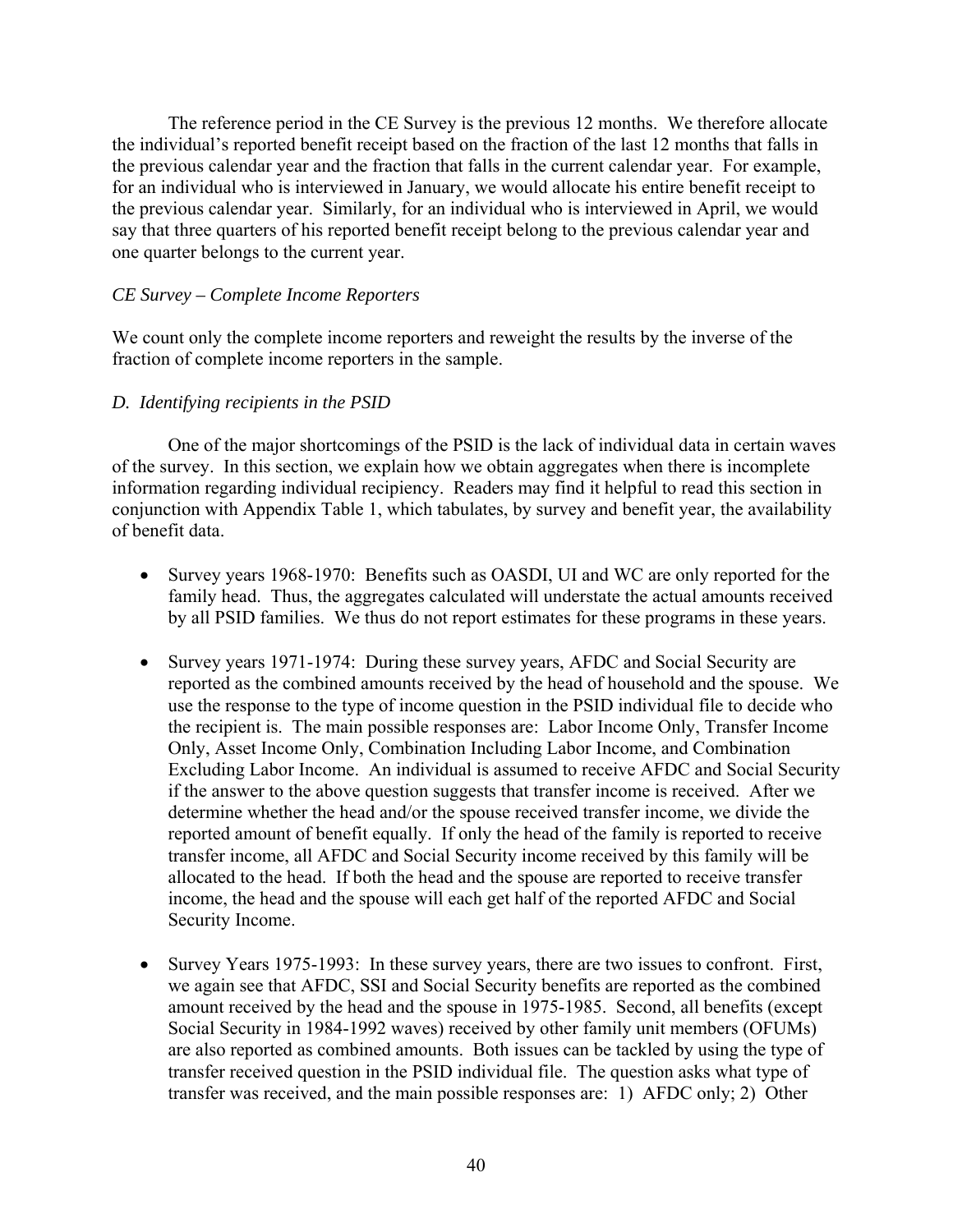welfare only; 3) Social Security only; 4) Other retirement pay, pensions, annuities only; 5) Unemployment, Worker Compensation only; 6) Alimony, child support only; 7) Help from relatives only; 8) Supplemental Security Income Only; and 9) Any combination. Thus, we assess what types of benefits each person in the family received using the response to the above question. In the event that the individual answered "Any Combination," we assume that he received several kinds of transfers. Again, we divide the reported benefit amount equally between all recipients if more than one individual reports recipiency of the benefit. $47$ 

- Survey years 1994-2003: Most benefits (except Food Stamps, Social Security and SSI (for 2 years)) are reported separately for the head and the spouse only. See the Social Security and SSI sections for more detail on how aggregates are obtained. In addition, the data format changed beginning in the 1994 wave, with most benefits now reported in the following format: First, how much benefit was received (the amount question)? Second, the frequency (per year, per month, per week, per two weeks etc) of the said amount (the frequency question). Third, during which months was the benefit received? Two sets of these responses are available, one for the head and one for the spouse. To determine the annual amount received based on these questions, we first determine the monthly amount received using the amount and the frequency questions. We then multiply the result by the number of months this benefit was received. However, if the individual answered "per year" in the frequency question, we assume that the reported dollars in the amount question is the annual amount he received. The reason for doing so is that the individual may have received the entire reported amount in one month, and obtaining the annual amount by the preceding method will understate the actual amount received.
- Survey year 2005: The public release of this wave contains the benefit amount received by the head and the spouse separately for 2004, reported just like the 1994-2003 waves. $^{48}$ In addition, the amount received by the entire family for 2003 is also available for all benefits. The individual file also includes indicator variables regarding individual recipiency of a particular type of benefit in 2003. Thus, for 2003, we divide the reported family amount equally between all persons in the family who reported receiving a particular type of benefit.

Based on these rules, we determine the amount of each type of benefit each member of the family received. The annual aggregate is obtained simply by multiplying the individual amount by the individual revised weight and then summing the result across all individuals in the year. In the case of Food Stamps and SSI (in 1997 and 1999), the annual aggregate is obtained

1

 $47$  If the benefit is reported as the combined amount received by the head and the spouse (denoted as  $(H+W)$ ), then we divide this amount only between the head and the spouse. If more than one OFUM received a particular type of benefit, we divide the total amount received by the OFUMs by the number of OFUMs who received the benefit. In other words, the reported amount received by the head and the spouse is always distributed between the head and the spouse only. Similarly, the amount received by the OFUMs is always distributed between the OFUMs.<br><sup>48</sup> The first public release of this wave also includes variables representing the benefit amounts received by the

OFUMs in 2004, but all values are zero. It is likely that these variables will be made available in future public releases.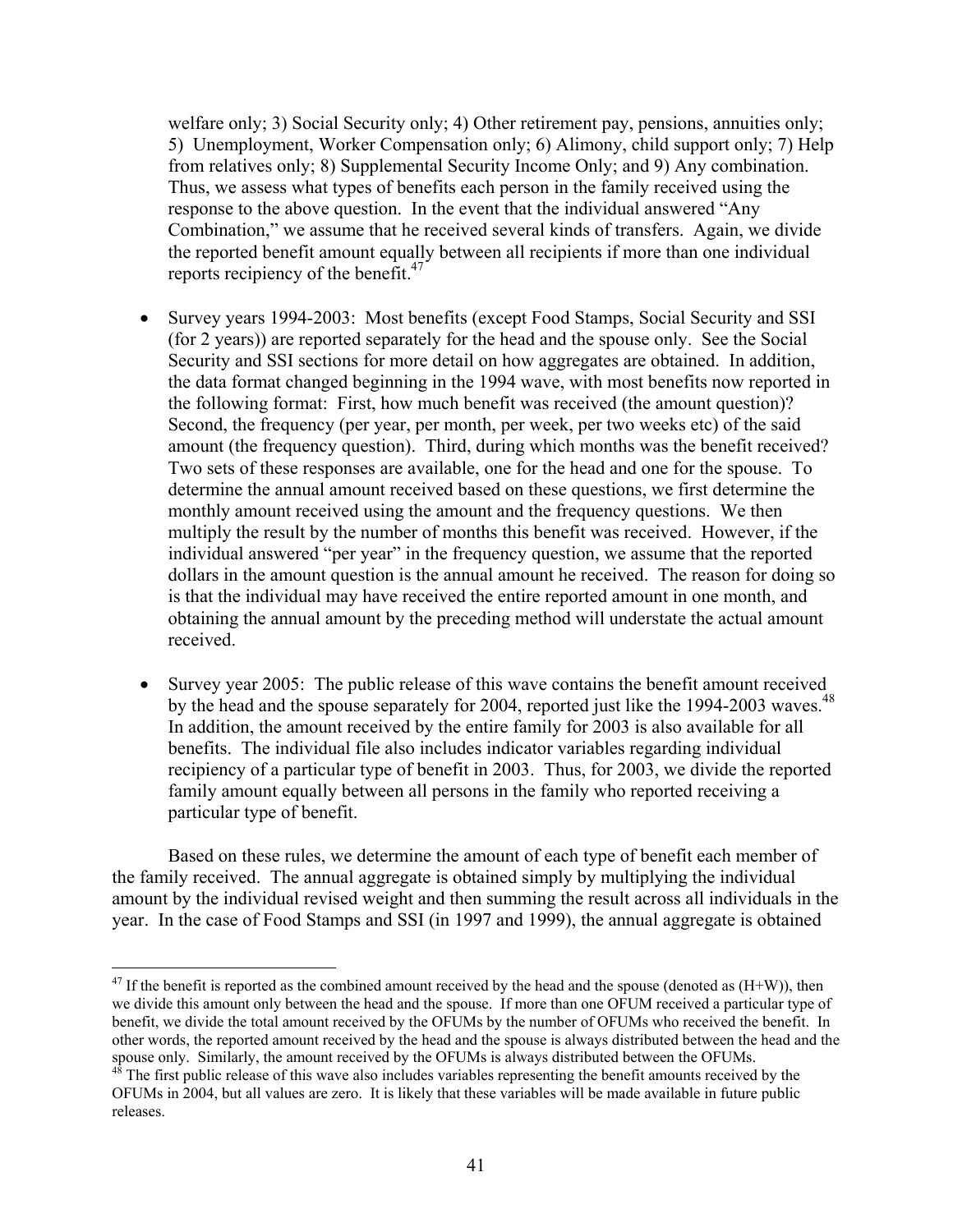by multiplying the family amount by the revised family weight (average revised weight of the head and the spouse) and then summing across all families.

# **2. Administrative Data Sources and Details of the Calculations by Program – Benefit Dollars**

*A. Aid to Families with Dependent Children and Temporary Assistance for Needy Families (AFDC/TANF)* 

# *Administrative Data Sources*

# (1970-2004)

U.S. Department of Health and Human Services. 2008. "Indicators of Welfare Dependence: Annual Report to Congress 2007." U.S. Department of Health and Human Services, Washington, D.C.

# (1970-2004 data on the territories)

U.S. Social Security Administration. Various Years. "Annual Statistical Supplement to the Social Security Bulletin." U.S. Social Security Administration, Office of Research, Evaluation and Statistics.

Note: The administrative estimates have been adjusted to exclude amounts paid to Guam, Puerto Rico and Virgin Islands using various years of Annual Statistical Supplement of the Social Security Administration.

# (1970-2004 data on General Assistance)

U.S. Bureau of Economic Analysis*.* 2009. U.S. Department of Commerce, U.S. Bureau of Economic Analysis. Table 3.12. http://www.bea.gov/national/nipaweb/SelectTable.asp (accessed June, 2009).

# *Adjustments to the Administrative Aggregates due to Institutionalized Individuals*

No adjustment is made to account for institutionalized individuals.<sup>49</sup>

# *Technical Notes*

• PSID: For the 1968 survey, the amount of AFDC is the family total. For the 1969-1970 surveys, we know only the amount of AFDC received by the head of the family. For the 1971-1974 surveys, AFDC is the combined amount received by the head and the spouse. For 1975-1985 surveys, the head and spouse combined amount and the other family members' combined amount are each available. For the 1986-1993, the dataset has the amount of AFDC received by the head and the spouse separately, but for other family members, only the combined amount is available. Beginning in the 1994 survey, only the

 $\overline{a}$  $49$  Using the 2000 Census, we find that about 9.4% of total reported welfare income (AFDC/TANF and General Assistance) was received by the institutional population. This suggests a high level of misreporting among the institutional population since we expect that they are not eligible for AFDC/TANF.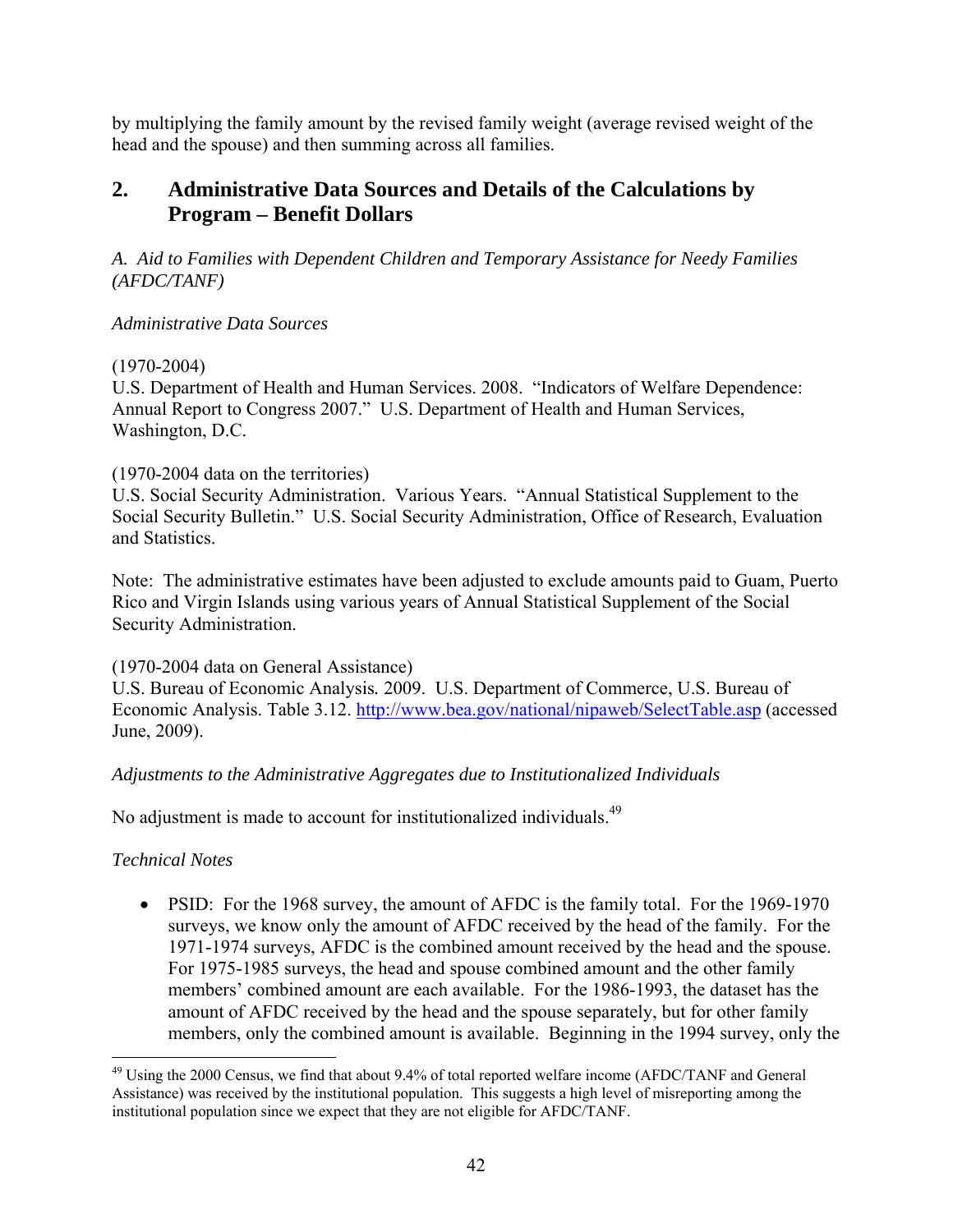amount received by the head and the amount received by the spouse are recorded, except in the 2005 survey, when the amount received by the family is recorded for 2003. We therefore scale up the benefits to account for the non-head, non spouse family members in 1970-1973, 1993-2002, and 2004.

- SIPP: Reported consistently.
- CPS-ADF/ASEC: For the 1968-1975 surveys, AFDC is combined with old age assistance, aid to the blind and to the disabled. There are no variables that indicate which benefit the person received. From the 1976 survey, AFDC/TANF is combined with Other Welfare, but there are variables indicating whether the person received each of these benefits. We use these variables to count only those who receive only AFDC/TANF.
- ACS: The ACS reports the amount of Public Assistance received, which includes TANF and General Assistance.
- CE Survey: The CE Survey reports the amount of public assistance, welfare, and other cash assistance.

### *B. Food Stamps*

*Administrative Data Sources* 

#### (1973-2002)

Administrative totals for 1967-2002 were kindly provided to us (via email) by the Food and Nutrition Service.

# (2003-2004)

Food and Nutrition Service. 2006. U.S. Department of Agriculture, Food and Nutrition Service. http://www.fns.usda.gov/pd/fspmain.htm (accessed April, 2006).

#### (2005-2007)

Food and Nutrition Service. 2008. U.S. Department of Agriculture, Food and Nutrition Service. http://www.fns.usda.gov/pd/fspmain.htm (accessed September 10, 2006).

Notes: The administrative aggregates have been adjusted to remove payments received by people in Puerto Rico, Guam and Virgin Islands. Note that Puerto Rico implemented Food Stamps beginning in fiscal Year 1975 until June of Fiscal Year 1982. Using U.S. Department of Health and Human Services (2008), the share of Food Stamps payments for Puerto Rico during FY1975-FY1982 is 9.87%. The share of Food Stamps payments for Guam and Virgin Islands is estimated to be 0.3%.

*Adjustments to the Administrative Aggregates due to Institutionalized Individuals*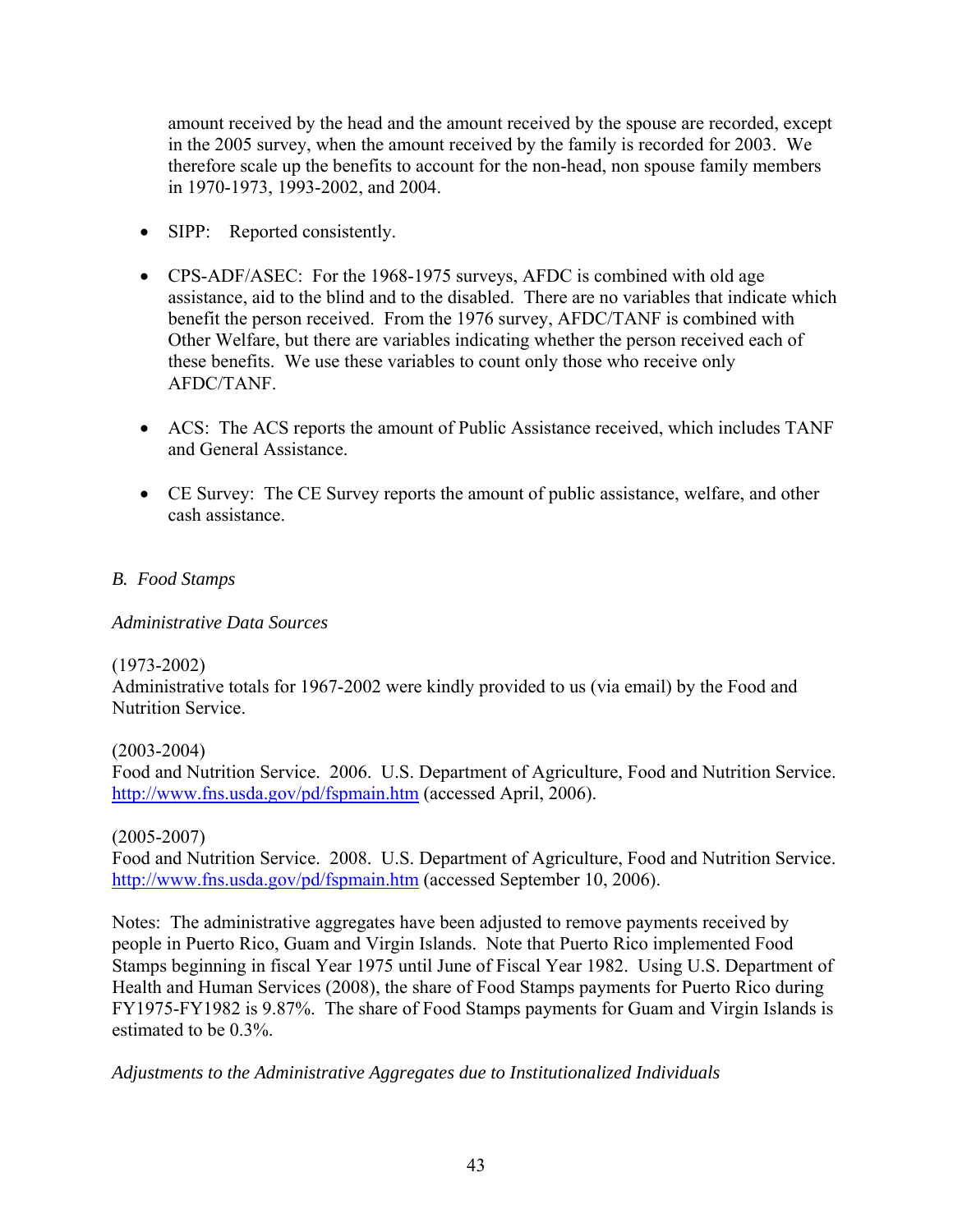No adjustment is made to account for institutionalized individuals.

### *Technical Notes*

- PSID: There are Food Stamps questions in all the surveys except the 1973 survey. Note that the Food Stamps estimates prior to 1973 are implausibly large and hence are excluded in the table. Because free food was initially included (in the 1968 survey, the survey question was: *Did you (family) get any free food, clothing, or food stamps worth more than \$50 in 1967? If yes, how much did that save you last year?*), the longitudinal nature of the survey may have caused respondents in the subsequent waves to include free food when asked about Food Stamps. Since Food Stamps are reported on a family basis, we apply the revised family weights in obtaining the aggregate.
- SIPP: Asked consistently.
- CPS-ADF/ASEC: Food Stamp questions are asked beginning with the 1980 survey. These questions are asked at the household level and so are weighted using the household weight. Food Stamps data from the 2008 survey are withheld.
- CE Survey: The CE Survey reports the value of Food Stamps received. Food Stamps data for the 1982-1985 surveys are obtained from the Income File rather than from the Consumer Unit (Family) files. Food Stamps values beginning in the 2001 survey include electronic benefits.

# *C. Social Security*

#### *Administrative Data Sources*

(1967-2007)

U.S. Social Security Administration. 2008. U.S. Social Security Administration. http://www.socialsecurity.gov/OACT/STATS/table4a4.html (accessed September 10, 2008).

#### (1967-2007 data on the territories)

U.S. Social Security Administration. Various Years. "Annual Statistical Supplement to the Social Security Bulletin." U.S. Social Security Administration, Office of Research, Evaluation and Statistics.

Notes: The administrative estimates have been adjusted to exclude amounts paid to American Samoa, Guam, Puerto Rico, Virgin Islands and those living outside the U.S.

#### *Adjustments to the Administrative Aggregates due to Institutionalized Individuals*

 We use the 1970, 1980, 1990 and 2000 census data to estimate the fraction of total Social Security received by the institutional population (individuals in correctional facilities, mental institutions, and institutions for the elderly, the handicapped and the poor, and those in military facilities). We adjust the administrative aggregates downward by applying the 1970 fraction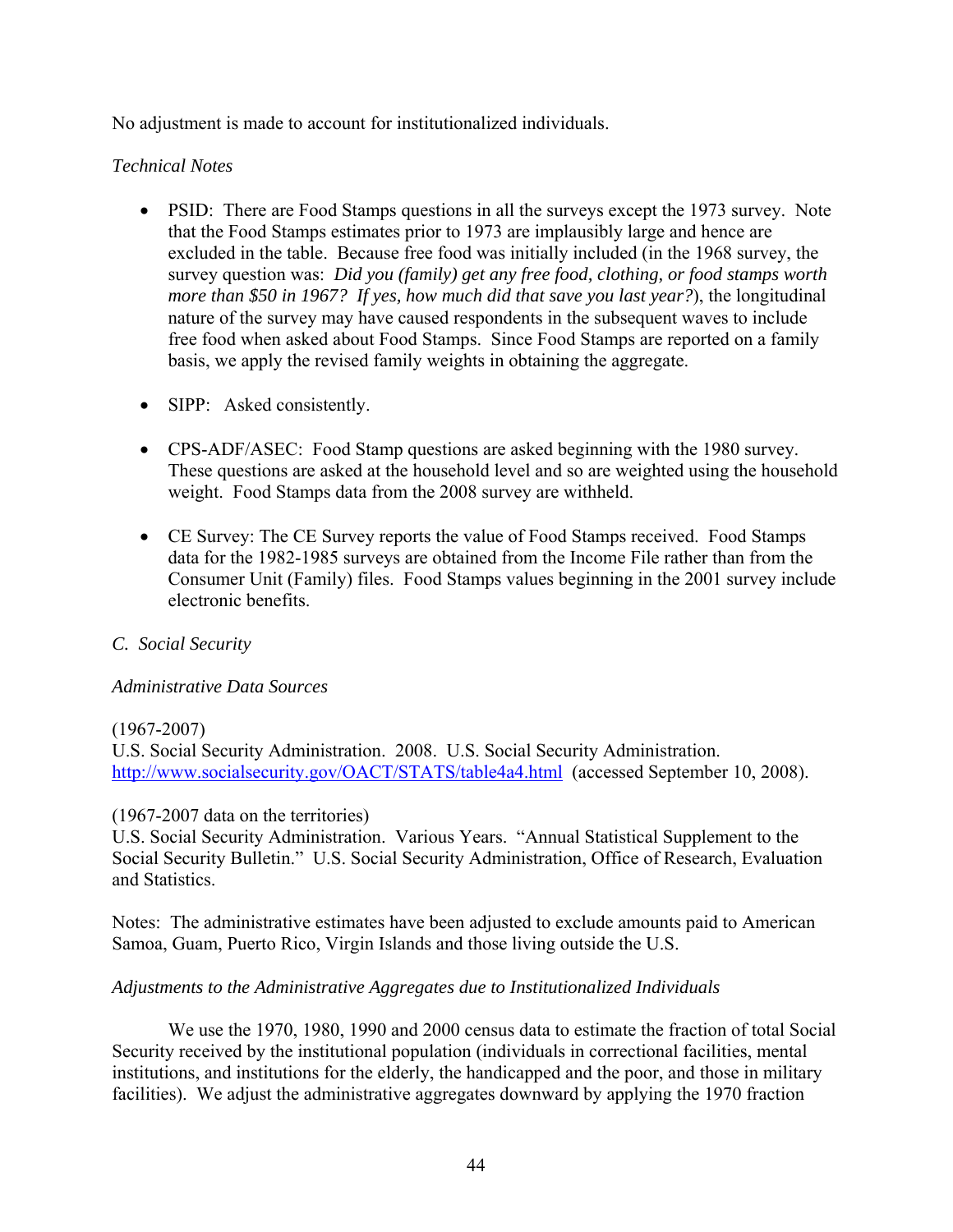(2.93%) to the 1967-1974 aggregates, the 1980 fraction (1.43%) to the 1975-1984 aggregates, the 1990 fraction (2.75%) to the 1985-1994 aggregates, and the 2000 fraction (3.39%) to the 1995-2004 aggregates. We also use the 2006 ACS to estimate the fraction of total Social Security received by the institutional population (3.2%), and apply these fractions to the 2005- 2007 administrative aggregates.

#### *Inclusion of Railroad Retirement Benefits*

 In the CE Survey and the CPS-ADF/ASEC (1968-1975 surveys), Railroad Retirement benefits and Social Security benefits are combined. Hence, we adjust the administrative aggregates for these surveys by including Railroad Retirement benefits. We also assume that SSDI recipients cannot get Railroad Retirement benefits – hence, we adjust only the OASI aggregates for the aforementioned surveys to include Railroad Retirement benefits.

#### *Dividing Social Security Income*

 Social security income in the surveys we examine is sometimes reported without specifying the type of social security, and deducing whether it is SSDI or OASI becomes virtually impossible. In these circumstances, we use the data published in the various issues of Annual Statistical Supplements to calculate, for each year, age, gender, and schooling status, the proportion of social security dollars that is paid to OASI and SSDI recipients.<sup>50</sup> We use these proportions to determine the amount of SSDI and OASI the individual received whenever we have incomplete information about why he received social security or whenever he received money from both the SSDI and OASI programs without specifying the amount received from each type separately.<sup>51</sup>

#### *Technical Notes*

 $\overline{a}$ 

• PSID: For the 1968-1969 waves, benefit amounts are reported for the head only and are coded in bracketed form. We take the midpoint of each bracket as the amount the individual receives. For 1984-1993 waves, the type of social security is reported. If the individual reported receiving both SSDI and OASI, then his amount of social security income will be divided between the two programs using the Annual Statistical Supplements. For the 1994-2003 waves, in general we have only the total amount of social security income received by the family. To decide which member in the family received social security should the family social security receipt be positive in a particular year, we adopt two approaches: First, we use the panel structure of the PSID, and if the individual received social security in the 1993 wave (1992 for OFUMs), we

 $50$  To reduce computational burden, these proportions are calculated for the following age groups only:  $0-17$ ,  $18$ ,  $19$ , 20, 21, 22, 23, 24, 25-29, 30-34, 35-39, 41-44, 45-49, 50-54, 55-59, 60, 61, 62, 63, 64, 65+. One set of these proportions are calculated for men and women separately. A separate set of proportions is also calculated for those students who were 18-24.

<sup>&</sup>lt;sup>51</sup> Note that the demographic data published in the Annual Statistical Supplements represents what happened in December of each year. Thus, in constructing the official proportions for each calendar year, we take the average of these proportions in the two adjacent years.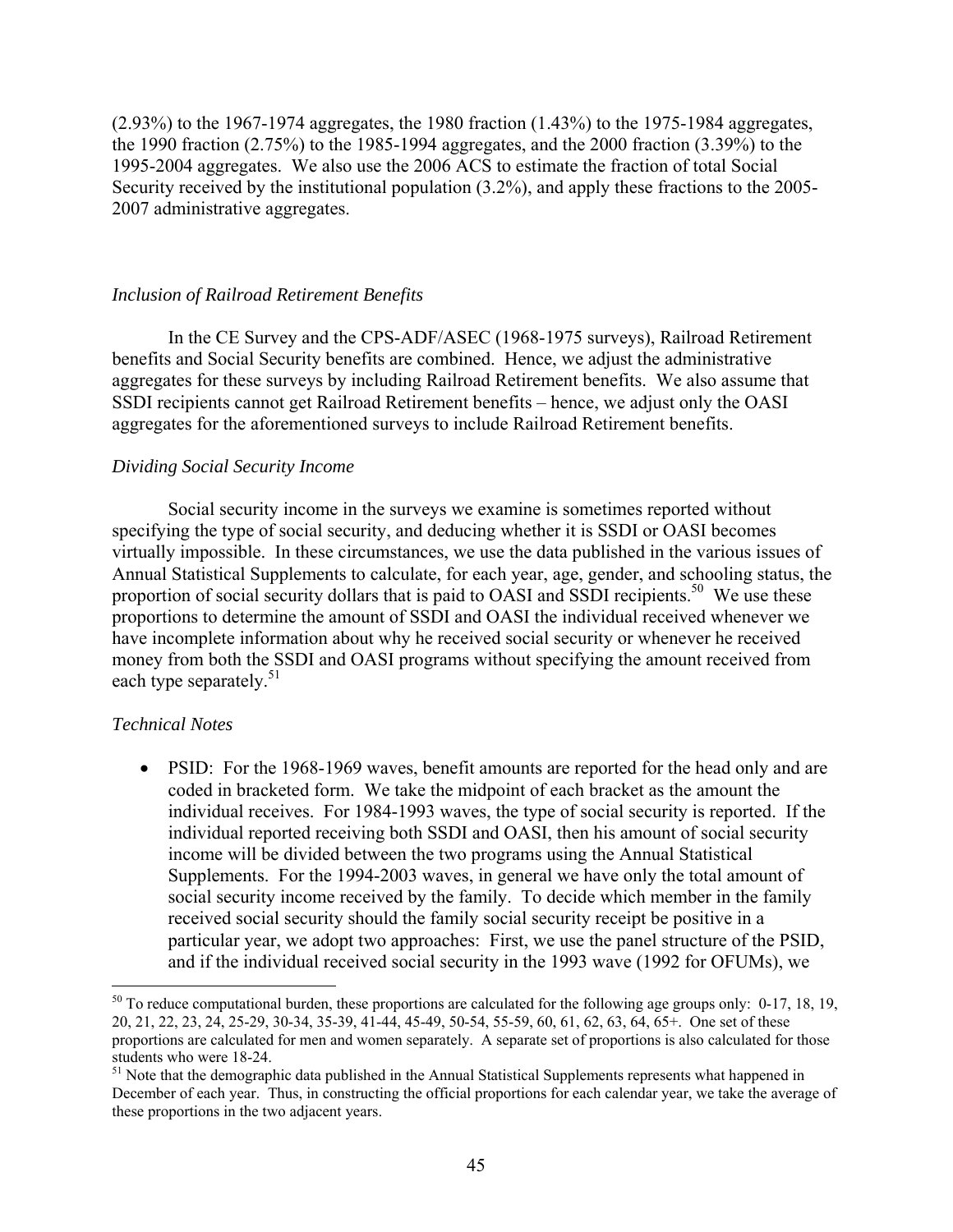assume that this individual always received social security in the 1994-2003 waves. Second, if the individual is reported as being permanently disabled or retired, we assume he received social security. The amount of social security received by the family will be divided equally between family members who we determine to be social security recipients, and the amount of OASI and SSDI each member received is then determined using the proportions obtained from the Annual Statistical Supplements. For the 2005 wave, we only have the amount of social security the family received in 2003, but we also know which member of the family received social security in 2003. Therefore, we divide the amount equally between recipients in the family and again determine OASI and SSDI amounts based on the proportions obtained in the Annual Statistical Supplements. We also scale up the benefits to account for the non-head, non spouse family members in 1970-1973.

- SIPP: Two variables that indicate the first two reasons for receiving social security income are available but are only asked once (the first time the individual indicated receipt of social security) in the 1984-1993 panels. Hence, we assume that the reasons for receiving social security are the same for all the waves in these panels. For the 1996 panel, the reasons for receiving social security are not asked in waves 2-8; thus, we take the nearest answer available. As such, reasons for receiving social security from wave 2 to wave 5 (second month) are the same as those in wave 1. When the reasons for receiving social security imply that the individual may have received from both the SSDI and OASI programs, we use the Annual Statistical Supplements to obtain the amounts of SSDI and OASI for this individual as described above.
- CPS-ADF/ASEC: The data include the total social security income received by the individual, with no information about the type of social security received until 2001. For the 1968-1987 surveys, social security income is combined with railroad retirement. For the 1976-1987 surveys, two variables indicating whether the person received social security and railroad retirement benefits are available. However, we cannot precisely distinguish the two benefits when both benefits are received. If the person indicated he received both railroad retirement benefits and social security, we treat the entire sum as social security for these years. Since no information on type of social security received is available until 2001, we determine the amount of SSDI and OASI the individual received using the Annual Statistical Supplements as described above.
- ACS: The data include the total social security income received by the individual, with no information about the type of social security received. We use the Annual Statistical Supplements to determine the amounts of SSDI and OASI.
- CE Survey: The Member files of the CE Survey report, for each member in the Consumer Unit, the total amount of Social Security and Railroad Retirement income received. We use the Annual Statistical Supplements to determine the amounts of SSDI and OASI as described above.

# *D. Supplemental Security Income*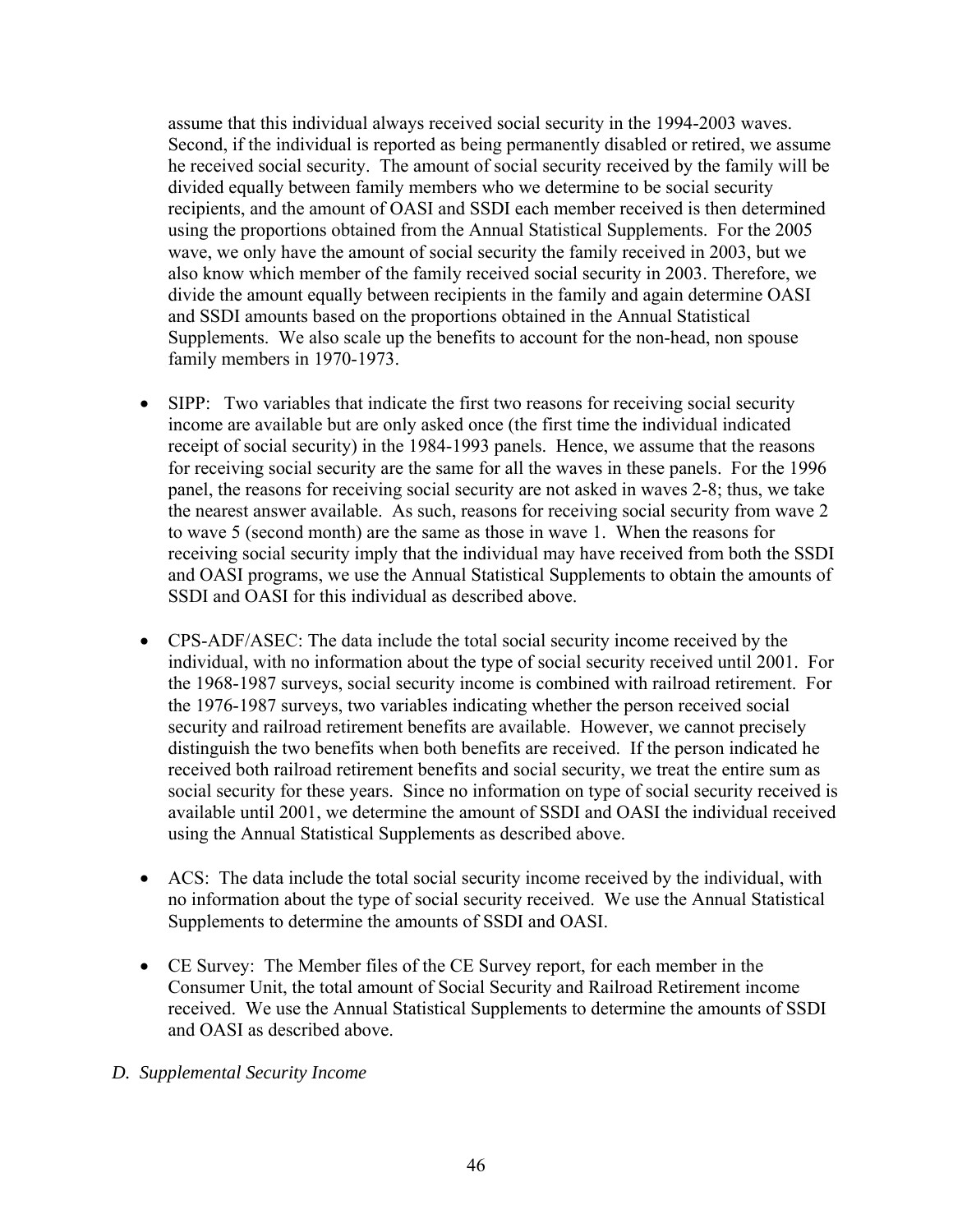#### *Administrative Data Sources*

#### (1974-2005)

U.S. Social Security Administration. 2005. "2005 SSI Annual Report." U.S. Social Security Administration, Office of the Chief Actuary. Tables IV C1, C4, C5.

#### (2006-2007)

U.S. Social Security Administration. 2008. "2008 SSI Annual Report." U.S. Social Security Administration, Office of the Chief Actuary. Tables IV C1, C4.

#### (1978-2006 data on the territories)

U.S. Social Security Administration. Various Years. "Annual Statistical Supplement to the Social Security Bulletin." U.S. Social Security Administration, Office of Research, Evaluation and Statistics.

 The administrative aggregates have been adjusted to exclude SSI dollars received by people living in Mariana Islands. Only people living in the states of the U.S., the District of Columbia and those in Mariana Islands are eligible for SSI.

#### *Adjustments to the Administrative Aggregates due to Institutionalized Individuals*

 We use the 2000 census data to estimate the fraction of total SSI dollars received by the institutional population (individuals in correctional facilities, mental institutions, and institutions for the elderly, the handicapped and the poor, and those in military facilities). The result suggests that the fraction is about 4.50%, and we adjust the 1974-2004 administrative aggregates downwards using this number throughout.<sup>52</sup> We also use the 2006 ACS to estimate the fraction of total SSI received by the institutional population (3.2%), and apply these fractions to the 2005-2007 administrative aggregates.

#### *Technical Notes*

 $\overline{a}$ 

• PSID: Beginning in the 1994 survey. SSI is only reported for the head and the spouse. However, in the 1999 and 2001 surveys, SSI for the family is also reported for the prior survey year (1997 and 1999 respectively). To calculate the weighted total SSI benefits in these two years, we apply the revised family weights since there is virtually no information regarding individual recipiency. We also scale up the benefits to account for the non-head, non spouse family members in 1993-2002 and 2004.

 $52$  We use only the 2000 Census because it is the only census data that reports SSI as a separate category. In the 1970-1990 census data, SSI, AFDC, General Assistance and other welfare are lumped together as "Welfare Income". Roemer (2000) uses the 1990 census and assumes that all welfare income received by institutionalized individuals is SSI and estimated that 7.4% of total SSI is paid to these individuals. Using the 2000 census, we find that only 4.5% of total SSI is paid to the institutionalized individuals and that the amount of AFDC/TANF received by institutionalized individuals is about 3.7% of the total SSI. These results suggest that the 7.4% adjustment Roemer (2000) uses may be overstated.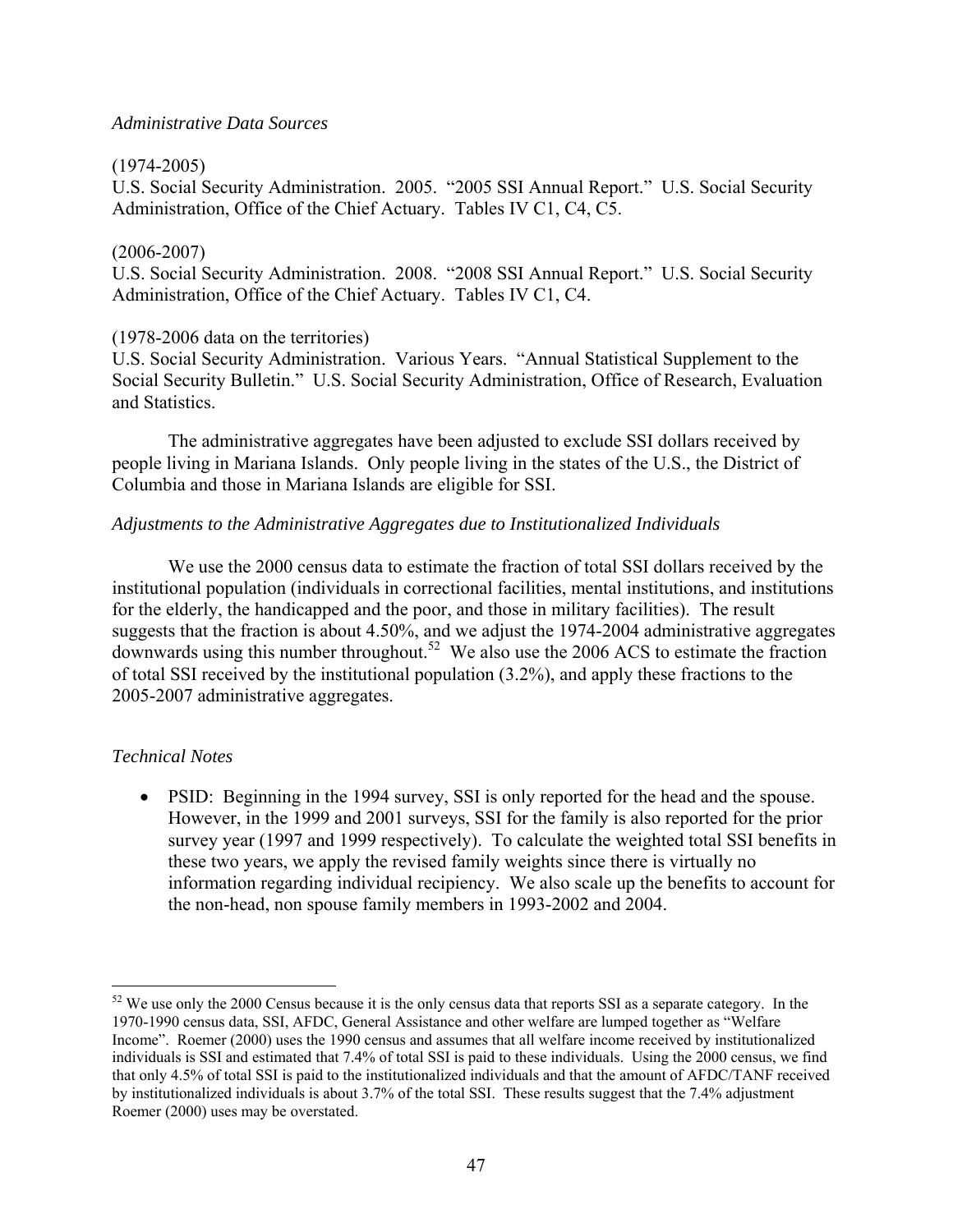- SIPP: The SSI question only asks about federal SSI. We assume that reported amounts include state supplementation because there is not a separate question about state funded SSI, and we believe it is unlikely respondents understand the financing of the program.
- CPS-ADF/ASEC: Questions about SSI are asked consistently beginning with the 1976 survey.
- ACS: Amount of SSI received by the individual is available.
- CE Survey: The Member Files of the CE Survey report the amount of SSI received.

# *E. Unemployment Insurance*

### *Administrative Data Sources*

### (1976-2004)

U.S. Department of Labor. Various Years. "Unemployment Insurance Financial Data Handbook*."* ET Handbook No. 394. U.S. Department of Labor, Employment and Training Administration.

### (2005-2007)

U.S. Department of Labor. 2008. U.S. Department of Labor – Employment and Training Administration. http://workforcesecurity.doleta.gov/unemploy/content/data.asp (accessed September 12, 2008).

Note: The administrative aggregates have been adjusted to exclude payments to Puerto Rico and Virgin Islands.

# *Adjustments to the Administrative Aggregates due to Institutionalized Individuals*

No adjustment is made to account for institutionalized individuals.

# *Technical Notes*

- PSID: Unemployment Insurance and Workers' Compensation are combined in the 1968- 1976 surveys. In addition, they are not reported for every family member. See Appendix Table 1 for more information. In calculating the average reporting rate, we only include the 1976-2004 years (i.e. 1977-2005 surveys). We also scale up the benefits to account for the non-head, non spouse family members in 1993-2002, and 2004.
- SIPP: Reported Consistently as "Amount of State Unemployment Compensation". SIPP also has "Supplemental Unemployment Compensation" and "Other Unemployment Compensation". The combined sum of these two non-state unemployment benefits never exceeds 5% of the total administrative state UI benefits payouts. In a typical year, total Supplemental Unemployment Compensation in the SIPP constitutes only about 2% of the administrative UI total. For Other Unemployment Compensation, that percentage is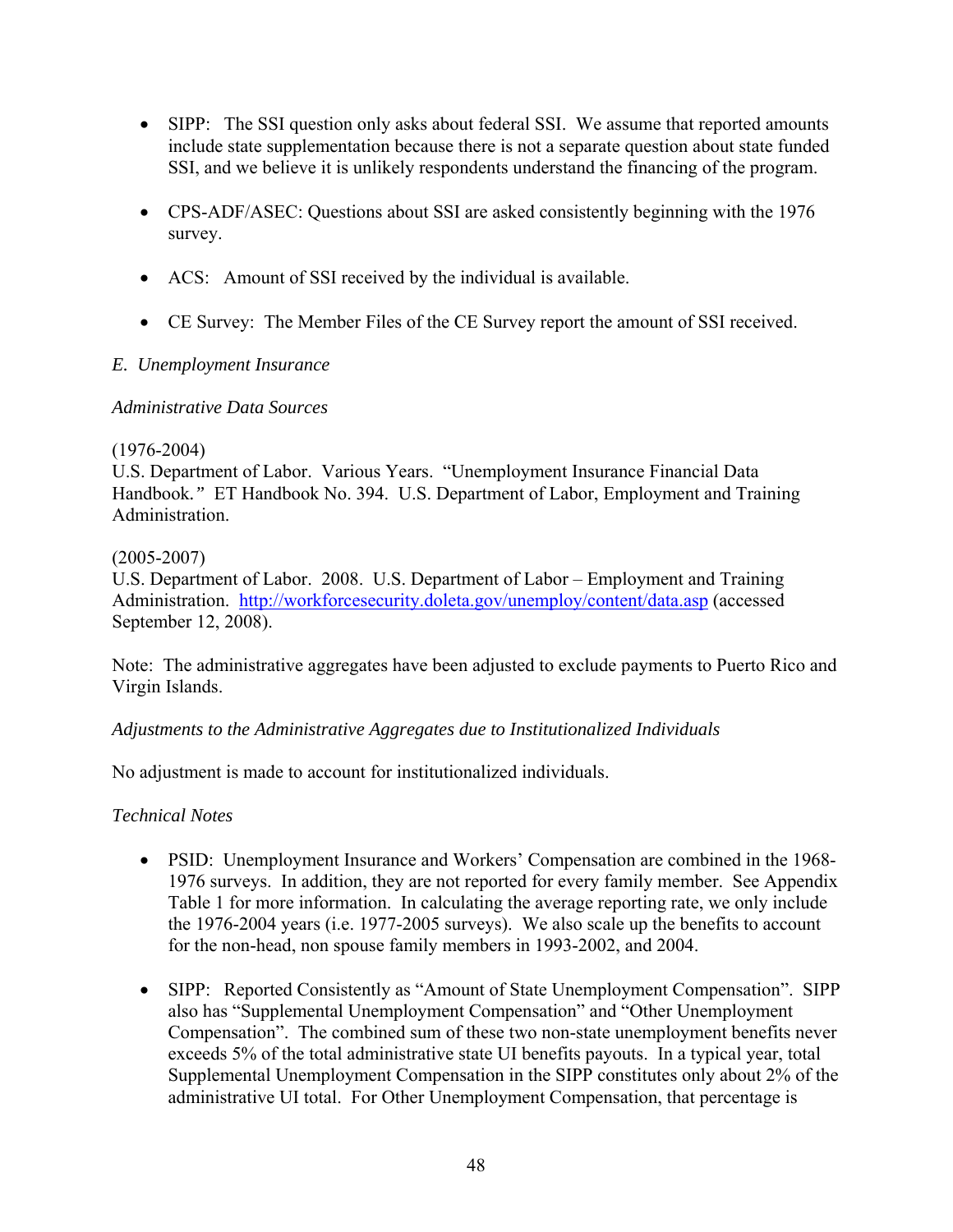around 1%. Thus, we only count State Unemployment Compensation when computing UI weighted totals.

- CPS-ADF/ASEC: For the 1968-1987 surveys, Unemployment Insurance and Workers' Compensation are combined into one category. In some of the years, the category also includes veterans' benefits. See Appendix Table 2 for more detail. In calculating the average reporting rate, we only include the years 1987-2007.
- CE Survey: The CE Survey reports the amount of unemployment compensation received.

# *F. Workers' Compensation*

### *Administrative Data Sources*

# (1976-1986) Nelson Jr., William J. 1992. "Workers' Compensation: 1984–88 Benchmark Revisions." *Social Security Bulletin* 55(3):41–58.

### (1987-2006)

Sengupta, I., V. Reno, and J.F. Burton, Jr. 2003. "Workers' Compensation: Benefits, Coverage, and Costs." National Academy of Social Insurance, Washington D.C.

Note: We consider only cash payments, obtained by removing the medical portion of the total program cost.

# *Adjustments to the Administrative Aggregates due to Institutionalized Individuals*

No adjustment is made to account for institutionalized individuals.

# *Technical Notes*

- PSID: Unemployment Insurance and Workers' Compensation are combined in the 1968- 1974 waves. In addition, they are not reported for every family member. See Appendix Table 1 for more information. In calculating the average reporting rate, we only include the years 1976-2004. We also scale up the benefits to account for the non-head, non spouse family members in 1993-2002 and 2004.
- SIPP: Reported consistently as "Amount of Workers' Compensation"
- CPS-ADF/ASEC: For the 1968-1987 surveys, Unemployment Insurance and Workers' Compensation are combined as one category. In some of the years, the category also includes veterans' benefits. See Appendix Table 2 for more details. In calculating the average reporting rate, we include only the years 1987-2006.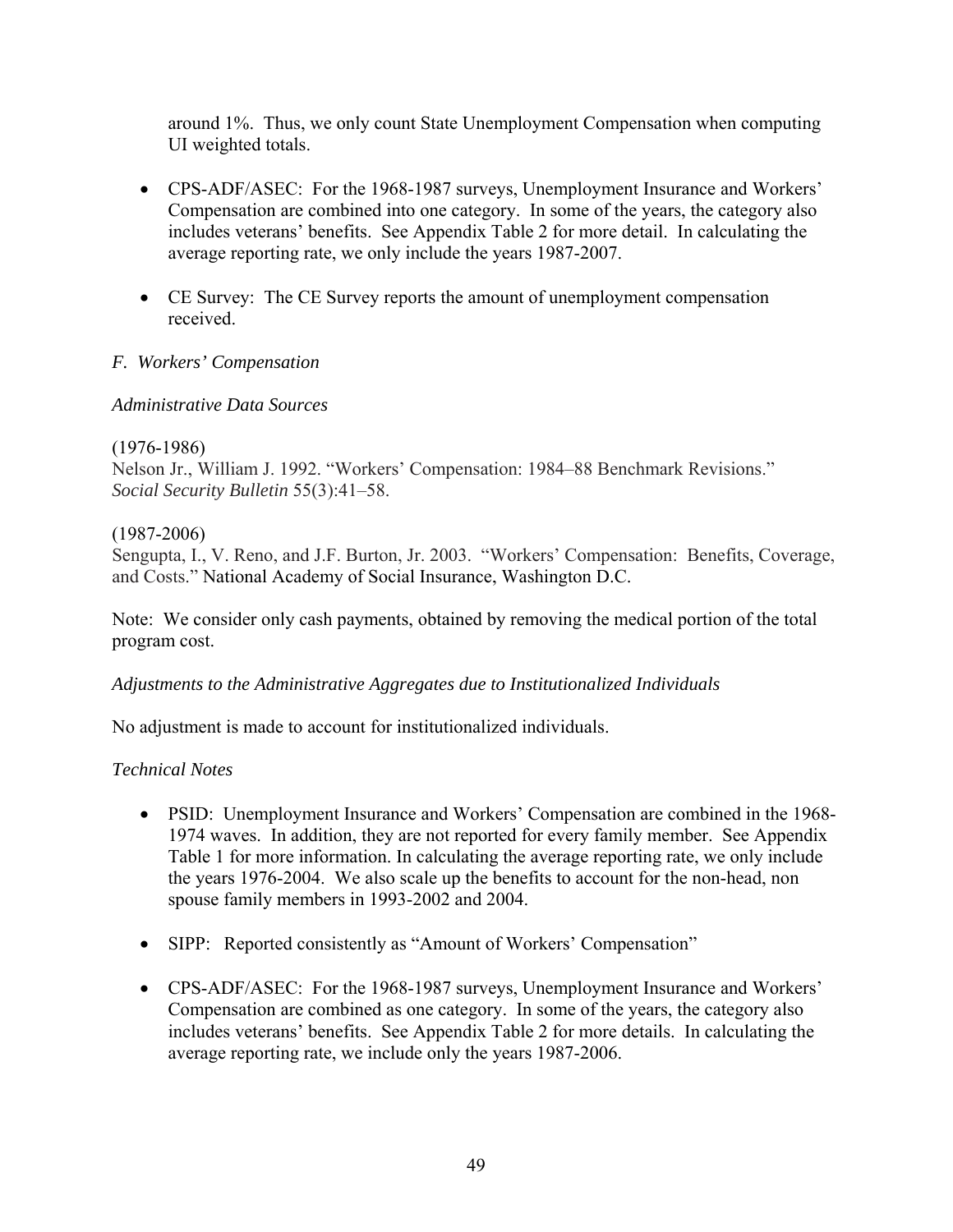• CE Survey: The CE Survey reports the amount of Worker's Compensation and Veterans' Benefits (include education benefits, but excluding military retirement benefits) combined.

# *G. Earned Income Tax Credit*

# *Administrative Data Sources*

# (1991-2003)

U.S. Government Printing Office. 2004. 2004 Green Book. US House of Representatives Committee on Ways and Means, Washington D.C. Table 13-14.

# (2004-2006)

U.S. Office of the President of the United States. 2008. "Historical Tables for the Budget of the United States Government – Fiscal Year 2009." The White House, Office of Management and Budget, Washington D.C.

# *Adjustments to the Administrative Aggregates due to Institutionalized Individuals*

No adjustment is made to account for institutionalized individuals.

# *Technical Notes*

- PSID: The PSID does not have information on EITC
- CPS-ADF/ASEC: Reported consistently from the 1992 survey onwards.

# **3. Administrative Data Sources and Details of the Calculations by Program – Benefit Participation**

*A. Aid to Families with Dependent Children and Temporary Assistance for Needy Families (AFDC/TANF)* 

# *Administrative Data Sources*

# (1980-2007)

Administration for Children and Families. 2008. U.S. Department of Health and Human Services, Administration for Children and Families. http://www.acf.hhs.gov/programs/ofa/datareports/caseload/caseload\_archive.html (accessed September 10, 2008).

Note: We use the fraction of dollars received by those living in the territories to adjust the administrative aggregates downward to account for those living outside the 50 states and DC. This adjustment is small, typically below 0.7%.

*Adjustments to the Administrative Aggregates due to Institutionalized Individuals*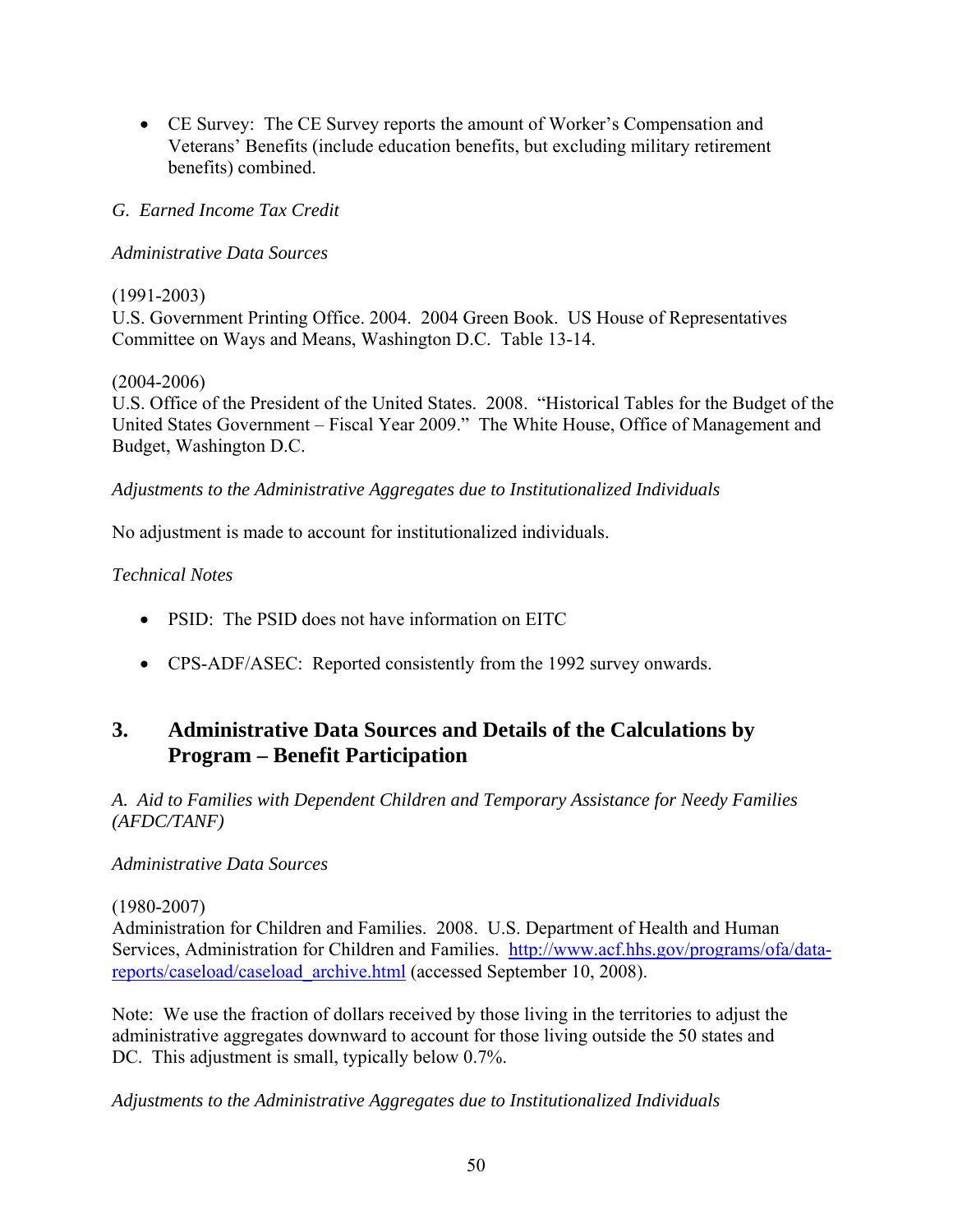No adjustment is made to account for institutionalized individuals.

## *Technical Notes*

 We compute average monthly participation at a family level. All numbers are weighted using family weights.

- PSID: For the 1994 and later waves, it asks, for each month, whether AFDC/TANF were received separately for the head and the spouse. We assume, therefore, that either participation of the head or the spouse constitutes family participation.
- SIPP: Information on monthly recipiency is available. Note again that we do not have complete calendar year coverage for 1983 and 2000. Specifically, the SIPP does not cover January 1983-May 1983 and March 2000-September 2000. Thus, we adjust the administrative monthly average participation so it covers the same months for these two years as the SIPP.
- CPS-ADF/ASEC: The survey asks the number of months Public Assistance was received  $(1988-2008$  surveys).<sup>53</sup> Note that since public assistance included General Assistance, we have made adjustment so those who received only General Assistance are not counted.

# *B. Food Stamp Program*

#### *Administrative Data Sources*

#### (1973-2002)

Administrative totals for 1967-2002 are kindly provided to us (via email) by the Food and Nutrition Service.

#### (2003-2004)

Food and Nutrition Service. 2006. U.S. Department of Agriculture, Food and Nutrition Service. http://www.fns.usda.gov/pd/fspmain.htm (accessed April, 2006).

#### (2005-2007)

Food and Nutrition Service. 2008. U.S. Department of Agriculture, Food and Nutrition Service. http://www.fns.usda.gov/pd/fspmain.htm (accessed September 10, 2006).

# *Adjustments to the Administrative Aggregates due to Institutionalized Individuals*

 $\overline{a}$  $53$  In the codebooks, this question was phrased in many years as: "In how many months of 19.. did ... receive social security payments?" This question was asked under the public assistance section and was asked immediately after the question of whether AFDC was received. Thus, we conjecture that the term "social security" in the above months question is a typographical error.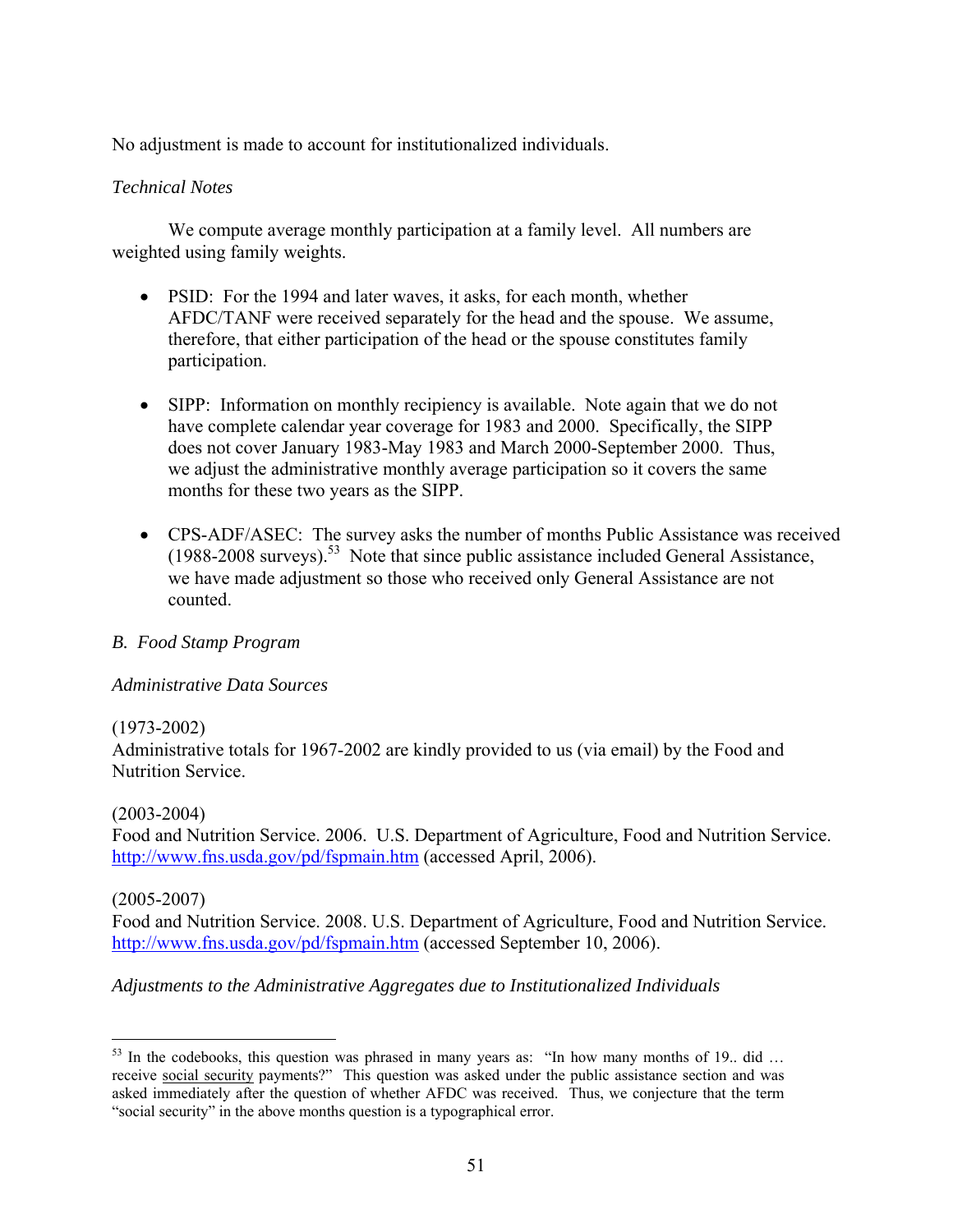No adjustment is made to account for institutionalized individuals.

## *Technical Notes*

 We look at participation at a household level; this is primarily due to the limitations of the surveys. In the SIPP, the coverage indicator (i.e. whether a person is covered by food stamps) is not asked if the person is under 15 years of age. This issue becomes complicated when there are multiple families living in a household, and they can be related or not related. Note that Food Stamps distributions are officially determined on a household basis. The CPS-ADF/ASEC mainly asks only the number of children covered by food stamps. It is then not clear whether the spouse is also covered by food stamps.

- PSID: For the 1994 and later waves, it asks, for each month, whether food stamps were received. Prior to the 1994 surveys, it asked instead how many months in the previous calendar year did the individual use food stamps (monthly recipiency also available for 1984-1993 waves). Basically, we have information about how many months did the individual use/receive food stamps for the calendar years 1975-2002. The PSID also asked the number of persons in the family covered by food stamps, but we will not use this data as we are comparing household participation.
- SIPP: Information on monthly recipiency is available. Note again that we do not have complete calendar year coverage for 1983 and 2000. Specifically, SIPP does not cover January 1983-May 1983 and March 2000-September 2000. Thus, we adjust the administrative monthly average participation so they cover the same months for these two years as the SIPP.
- CPS-ADF/ASEC: The CPS-ADF/ASEC asked the number of persons covered and the number of months covered by food stamps. These questions are asked in the 1980-2008 surveys.

# *C. National School Lunch Program (NSLP)*

#### *Administrative Data Sources*

#### (1979-1988, 2002-2006)

Food and Nutrition Service. 2008. U.S. Department of Agriculture, Food and Nutrition Service. http://www.fns.usda.gov/pd/slsummar.htm (accessed September 25, 2008).

Note: These data show the average monthly participation (excluding June-August) of Free, Reduced Price and Full Price lunches for the fiscal years 1969-2007. We convert fiscal years to calendar years, taking into account that the summer months are excluded. Specifically, for the fiscal years 1979 and onwards, we calculate average monthly participation of calendar year t by taking 2/3 of the average monthly participation in fiscal year t and 1/3 of the average monthly participation in the fiscal year t+1.

(1989-2001)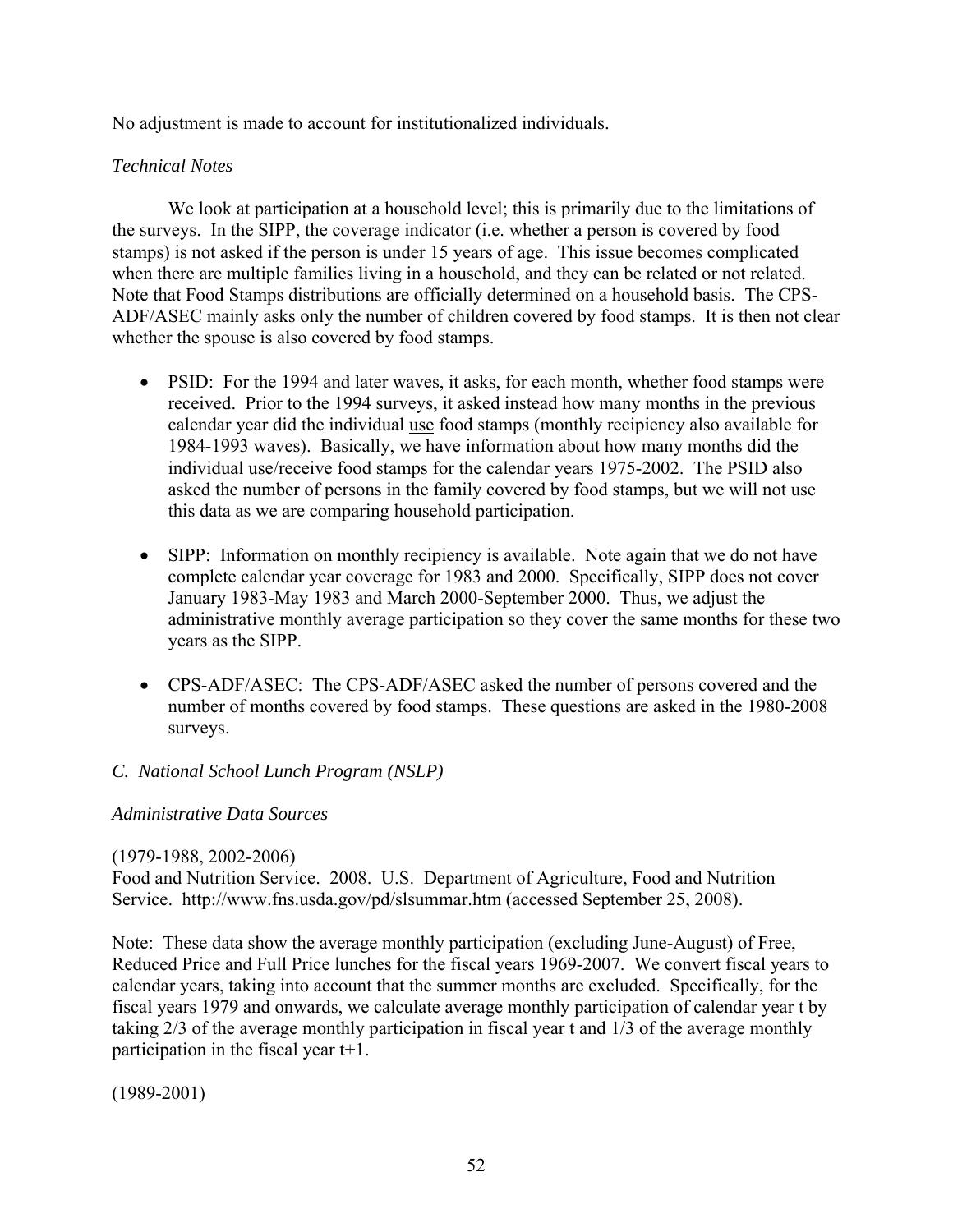Administrative totals for 1980-2002 were kindly provided to us (via email) by Food and Nutrition Service. These data include monthly participation numbers for the Free, Reduced Price and Full Price lunches under the NSLP. Participation during the summer season (June-August) is excluded in computing the average monthly participation for the year.

# *Technical Notes*

In the CPS-ADF/ASEC and PSID, the data yield only unique participation of free *or* reduced price lunch estimates. We use the SIPP to approximate average monthly participation of free *or* reduced price lunches using these unique participation estimates.

- SIPP: We use the response to the household-level question: *"In the past 4 months, were the lunches free, reduced-price, or were they full-price?"* to calculate participation. Note that this question is asked only once per wave and the answer to the question covered the 4 reference months (the 4 months before the survey month). Since the answer to this question covers all the children in the household, we assume that every eligible child (5- 18 years of age) in a participating family receive the reported type of lunch from the NSLP.
- PSID: We use the family-level question *"During the (previous year), did any child in your family between 5 and 18 years old receive free or reduced-cost lunches at school?*" The response to this question yields a unique annual participation count, and we therefore convert these estimates to average monthly participation using the SIPP. Note that a person may have had both reduced price and free lunches in a year so that these unique participation count numbers may understate their true values. Also, we assume that every eligible child (5-18 years of age) in a participating family received lunches from the NSLP.
- CPS-ASEC: The survey asks about the number of children in the household receiving free or reduced price lunch. Thus, we cannot estimate numbers of free lunch and reduced price lunch recipients separately. We also do not know exactly which child in the household is a recipient. To calculate participation, we first calculate the average weight of those in the household who are between ages 5 and 18, multiply this average weight by the number of children who receive free or reduced price lunches, and sum the result across households. This method yields unique participation, and we convert it to average monthly participation as described above.

# *D. Social Security*

# *Administrative Data Sources*

# (1974-2007)

U.S. Social Security Administration. 2008. U.S. Social Security Administration. http://www.ssa.gov/OACT/STATS/OASDIbenies.html (accessed September 15, 2008).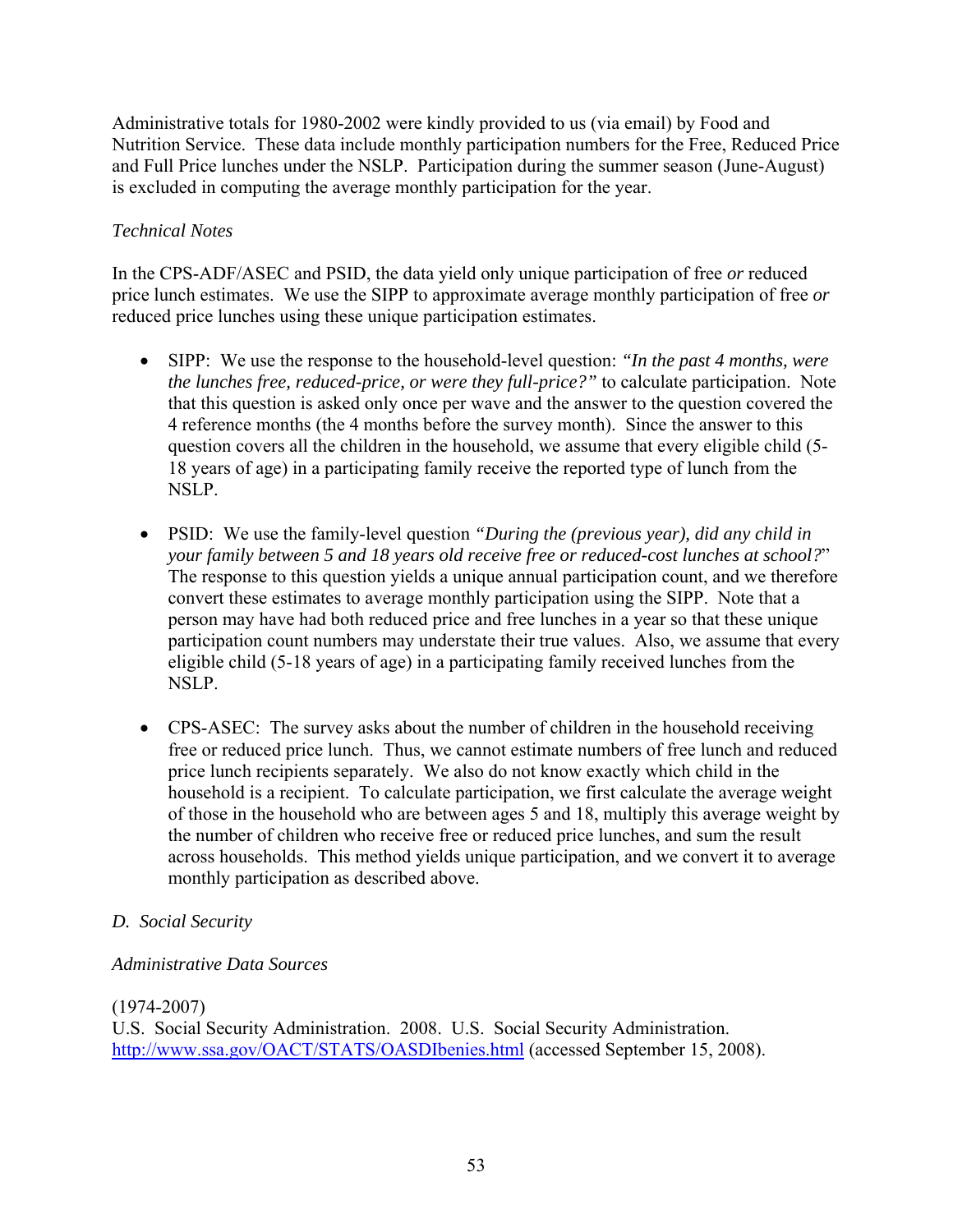Note: Official Data give current participation as of December of each year. We compute average monthly participation of year t by taking the average of participation numbers in December of year t and year t-1.

We use the fraction of dollars received by those living in the territories or outside the U.S. to adjust the administrative aggregates downwards to account for those living outside the 50 states and DC. These data are obtained from U.S. Social Security Administration (various years). Typically, payments to those living in the territories/outside the U.S. constitute about 3% of the total.

#### *Adjustments to the Administrative Aggregates due to Institutionalized Individuals*

 We use the 1970, 1980, 1990 and 2000 census data to estimate the fraction of Social Security benefit recipients who are institutionalized. We adjust the administrative aggregates downward by applying the 1970 fraction (3.49%) to the 1967-1974 aggregates, the 1980 fraction (2.48%) to the 1975-1984 aggregates, the 1990 fraction (3.43%) to the 1985-1994 aggregates, and the 2000 fraction (3.59%) to the 1995-2004 aggregates. We also use the 2006 ACS to estimate the fraction of total Social Security recipients who are institutionalized (3.52%), and apply these fractions to the 2005-2007 administrative aggregates.

#### *Technical Notes*

1

 In the PSID, CPS-ADF/ASEC, ACS (and sometimes SIPP), we do not know the type of social security the individual received (OASI or SSDI). Using data from the Annual Statistical Supplements, we look at the fraction of dollars spent on SSDI/OASI for someone in the same age and gender group, and we determine OASI/SSDI participations by splitting the individual's weight according to these fractions.<sup>54,55</sup>

 Since we can obtain only unique participation in the PSID, CPS-ADF/ASEC and the ACS, we use the SIPP and obtain the ratio of unique participation to average monthly participation estimates, then we convert unique participation in the PSID, CPS-ADF/ASEC and the ACS using these ratios.

• PSID: These data give unique participation in a calendar year, and we convert to average monthly participation using the SIPP as described above. Note that in the 1975-1983 surveys, the type of social security (SSDI or OASI) is unknown. We therefore split the weight of the individual according to the fraction of social security dollars spent on SSDI/OASI as described above.

<sup>&</sup>lt;sup>54</sup> Alternatively, we could calculate these fractions by looking at the share of people (rather than dollars) who receive SSDI/SSDI for a given age and gender group.<br><sup>55</sup> A major limitation of this method of determining OASI/SSDI participation is that certain individuals may receive

both types of social security benefits in a given year. One possible improvement would be to adjust our method by looking at the percentage of people who receive SSDI or OASI or both using the SIPP.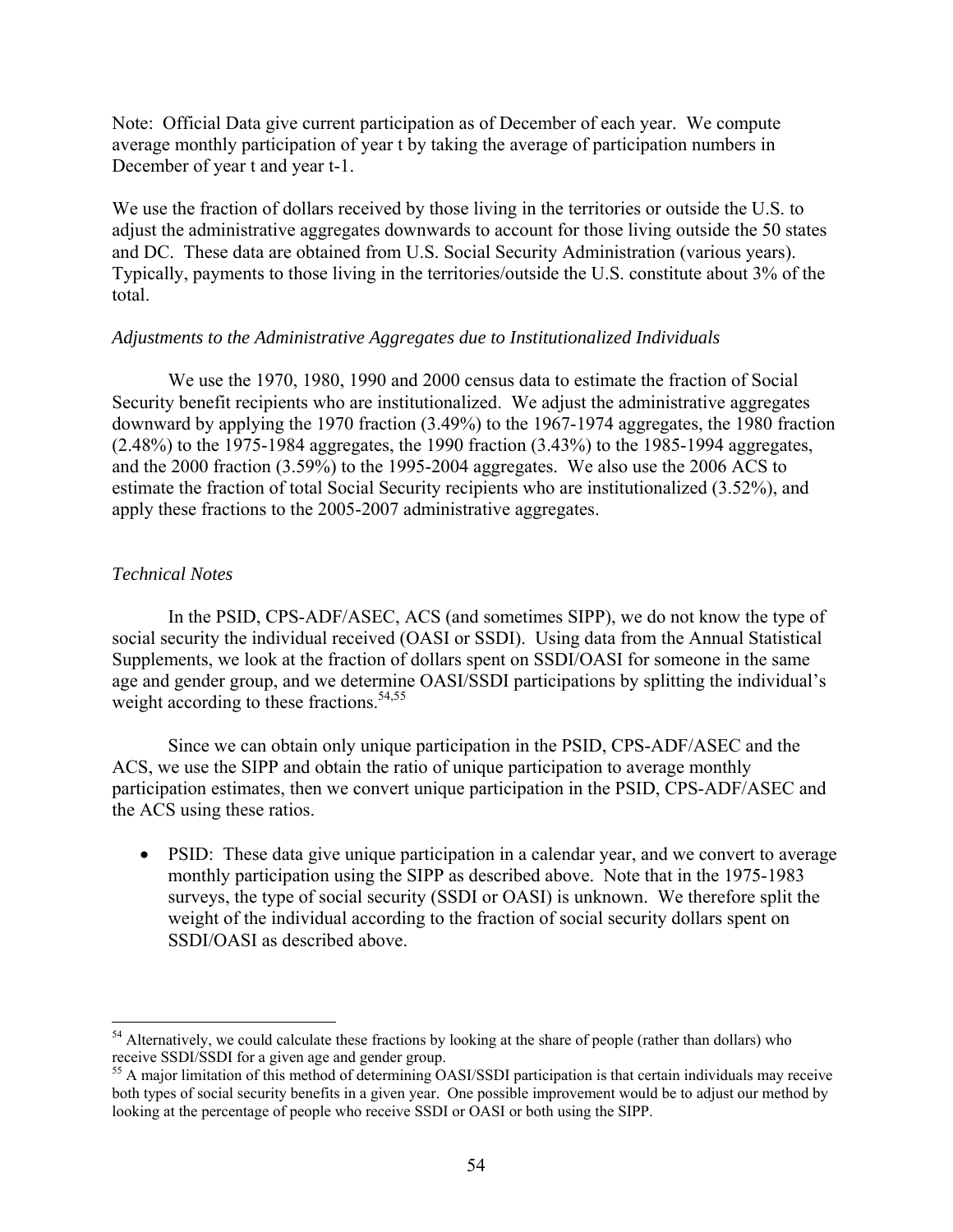- CPS-ADF/ASEC: These data indicate unique participation in a calendar year, and we convert to average monthly participation using the SIPP as described above. Since the type of social security is unknown, we split the weight of the individual according to the fraction of social security dollars spent on SSDI/OASI as described above.
- ACS: These data indicate unique participation in a calendar year, and we convert to average monthly participation using the SIPP as described above. Since the type of social security is unknown, we split the weight of the individual according to the fraction of social security dollars spent on SSDI/OASI as described above.
- SIPP: SIPP data can indicate both unique and average monthly participation. In the event that we do not know the type of social security received, we split the weight of the individual according to the fraction of social security dollars spent on SSDI/OASI as described above.

# *E. Supplementary Security Income*

### *Administrative Data Sources*

### (1974-2007)

U.S. Social Security Administration. Various Years. "Annual Statistical Supplement to the Social Security Bulletin." U.S. Social Security Administration, Office of Research, Evaluation and Statistics.

Note: Official Data give current participation as of December of each year. We compute average monthly participation of year t by taking the average of participation numbers in December of year t and year t-1.

#### *Adjustments to the Administrative Aggregates due to Institutionalized Individuals*

 We use the 2000 Census data to estimate the fraction of SSI recipients who are institutionalized (individuals in correctional facilities, mental institutions, and institutions for the elderly, the handicapped and the poor, and those in military facilities).<sup>56</sup> The fraction is estimated to be about 4.50%. We adjust the 1974-2004 average monthly participation numbers using this fraction because SSI participation is not available in earlier Censuses. We also use the 2006 ACS to estimate the fraction of total SSI recipients who are institutionalized (3.66%), and apply this fraction to the 2005-2007 administrative aggregates.

# *Technical Notes*

 $\overline{a}$ 

 We compute SSI participation at the individual level. Since we can obtain only unique participation in the PSID, CPS-ADF/ASEC and the ACS, we use the SIPP and obtain the ratio of

<sup>&</sup>lt;sup>56</sup> In the 1970, 1980 and 1990 census, SSI is combined with general assistance and AFDC, while the 2000 census reports SSI as a separate category. This makes identifying the number of SSI recipients difficult in the 1970, 1980 and 1990 census data. Thus, we use only the 2000 census data to estimate the number of SSI recipients that are institutionalized.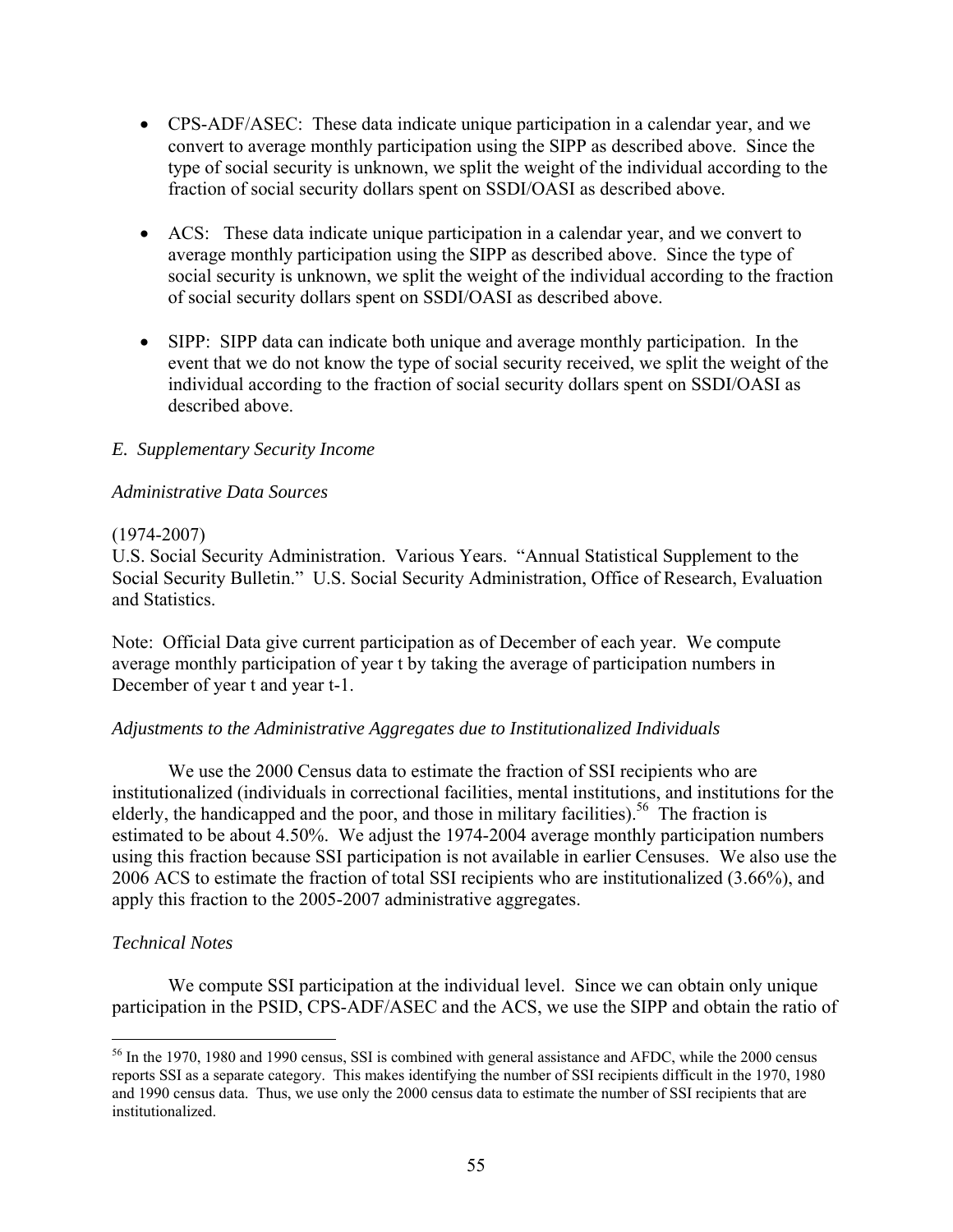unique participation to average monthly participation estimates, then we convert unique participation in the PSID, CPS-ADF/ASEC and the ACS using these ratios.

- PSID: These data give unique participation in a calendar year, and we convert to average monthly participation using the SIPP as described above. We also scale up the participation aggregates to account for the non-head, non-spouse family members in 1993-2004.
- CPS-ADF/ASEC: These data give unique participation in a calendar year, and we convert to average monthly participation using the SIPP as described above.
- ACS: These data give unique participation in a calendar year, and we convert to average monthly participation using the SIPP as described above.
- SIPP: SIPP data can give both unique and average monthly participation.

# *F. Women, Infants and Children (WIC)*

### *Administrative Data Sources*

#### (1973-2002)

Administrative totals for 1980-2002 were kindly provided to us (via email) by Food and Nutrition Service.

(2003-September 2004)

Food and Nutrition Service. 2006. U.S. Department of Agriculture¸ Food and Nutrition Service. http://www.fns.usda.gov/pd/WIC\_Monthly.htm (accessed April, 2006).

(October 2004-December 2007)

Food and Nutrition Service. 2008. U.S. Department of Agriculture, Food and Nutrition Service. http://www.fns.usda.gov/pd/wicmain.htm (accessed August 28, 2008).

# *Adjustments to the Administrative Aggregates due to Institutionalized Individuals*

No adjustment is made to account for institutionalized individuals.

# *Technical Notes*

- SIPP: Participation in WIC is determined by the survey response to the question: "*Was the person covered by WIC for this month?*"
- PSID: Family participation in the WIC program is determined by the survey question "*During the (previous year), did anyone in the family get food through the WIC program?*" Note that this is a family question, so we cannot identify who in the family received WIC. The following assumption is made: If the family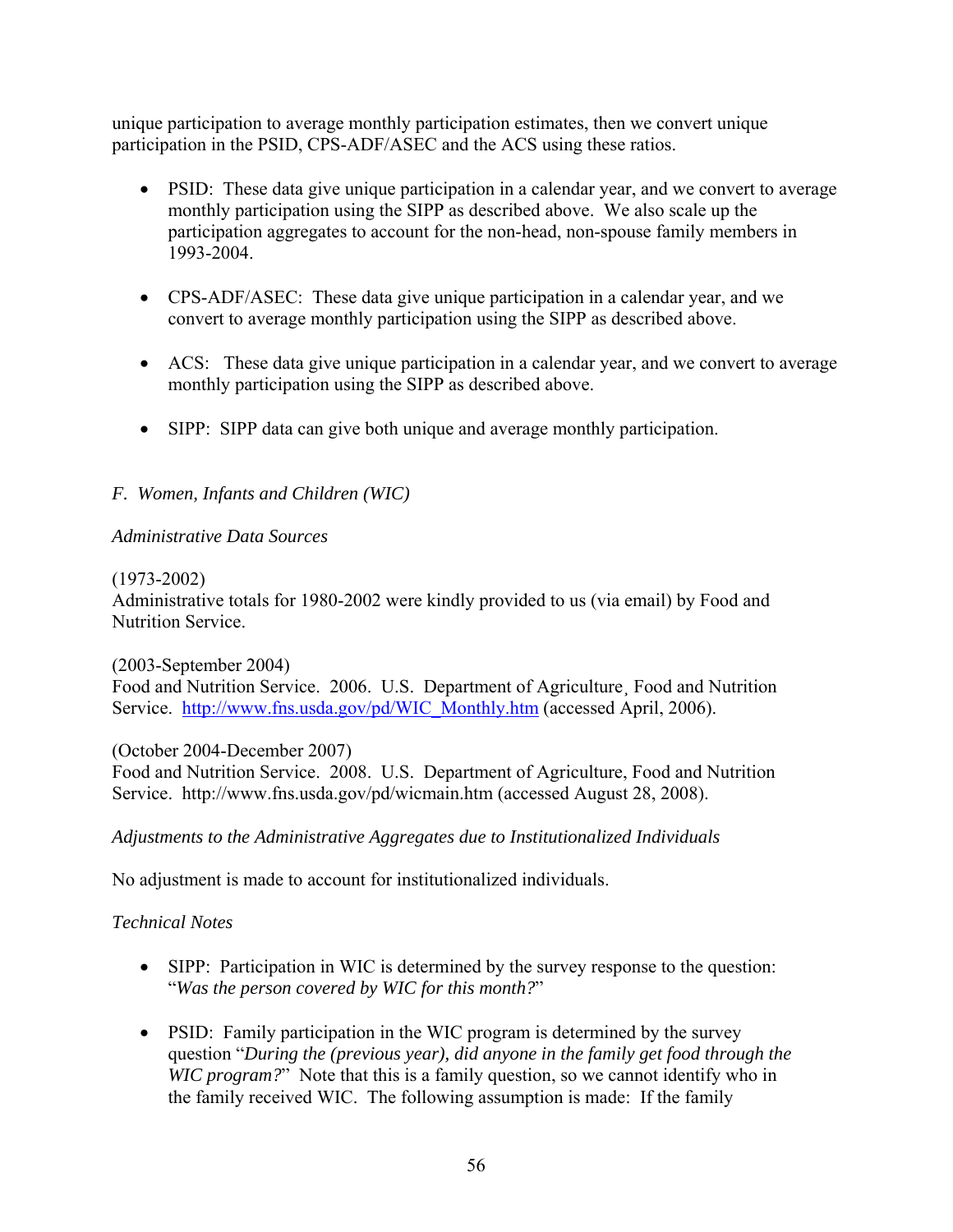reported participating, then we assume that those in this family who were: 1) Females who were 15-45 years of age in the survey year or 2) Children between 0-5 years of age (in the survey year) participated the WIC program. The question response yields a unique participation count, which we convert to average monthly participation.

• CPS-ADF/ASEC: The question structure is very similar to the PSID. Thus, we proceed in the same fashion as we have done for the PSID. Though CPS-ADF/ASEC also asked the number of people in the household receiving WIC, we do not use this variable because it is not so clear whether this implies participation (an adult might receive WIC only because of his/her children).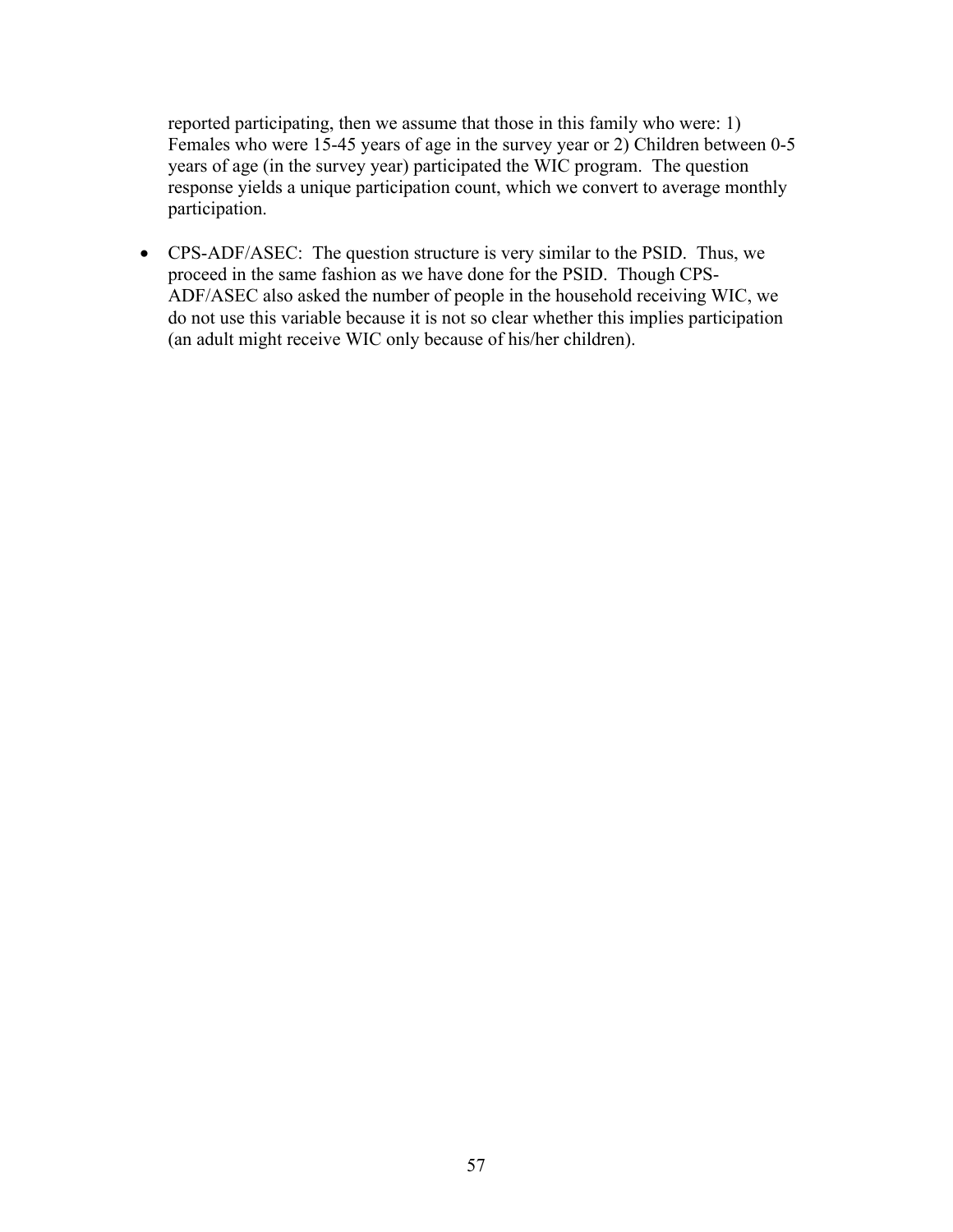# **4. Social Security Imputation Algorithm**

 In section 2B, we describe our methodology for splitting social security dollars into SSDI and OASI when no information regarding the type of social security received is available. The fractions of total social security dollars in the surveys that are subjected to our strategy in order to estimate OASI and SSDI are tabulated in the table below.<sup>57</sup>

| <b>Retirement/Disability/Survivors is uncertain</b> |             |             |  |  |  |  |  |  |  |  |  |
|-----------------------------------------------------|-------------|-------------|--|--|--|--|--|--|--|--|--|
| Calendar Year                                       | <b>PSID</b> | <b>SIPP</b> |  |  |  |  |  |  |  |  |  |
| 1983                                                | 0.016       | 0.127       |  |  |  |  |  |  |  |  |  |
| 1984                                                | 0.011       | 0.170       |  |  |  |  |  |  |  |  |  |
| 1985                                                | 0.011       | 0.167       |  |  |  |  |  |  |  |  |  |
| 1986                                                | 0.012       | 0.165       |  |  |  |  |  |  |  |  |  |
| 1987                                                | 0.015       | 0.147       |  |  |  |  |  |  |  |  |  |
| 1988                                                | 0.026       | 0.114       |  |  |  |  |  |  |  |  |  |
| 1989                                                | 0.016       | 0.099       |  |  |  |  |  |  |  |  |  |
| 1990                                                | 0.028       | 0.080       |  |  |  |  |  |  |  |  |  |
| 1991                                                | 0.032       | 0.106       |  |  |  |  |  |  |  |  |  |
| 1992                                                | 0.047       | 0.110       |  |  |  |  |  |  |  |  |  |
| 1993                                                |             | 0.107       |  |  |  |  |  |  |  |  |  |
| 1994                                                |             | 0.131       |  |  |  |  |  |  |  |  |  |
| 1995                                                |             | 0.140       |  |  |  |  |  |  |  |  |  |
| 1996                                                |             | 0.075       |  |  |  |  |  |  |  |  |  |
| 1997                                                |             | 0.103       |  |  |  |  |  |  |  |  |  |
| 1998                                                |             | 0.066       |  |  |  |  |  |  |  |  |  |
| 1999                                                |             | 0.049       |  |  |  |  |  |  |  |  |  |
| 2000                                                |             | 0.050       |  |  |  |  |  |  |  |  |  |
| 2001                                                |             | 0.045       |  |  |  |  |  |  |  |  |  |
| 2002                                                |             | 0.044       |  |  |  |  |  |  |  |  |  |
| 2003                                                |             | 0.046       |  |  |  |  |  |  |  |  |  |
| 2004                                                |             | 0.048       |  |  |  |  |  |  |  |  |  |
| 2005                                                |             | 0.039       |  |  |  |  |  |  |  |  |  |

# **Share of Social Security Dollars for which**

Note: This table shows, for each calendar year and each survey, the percentage of total Social Security Benefits that must be subjected to the imputation algorithm to separately obtain SSDI and OASI.

 Note that the SIPP has higher imputation rates than those of the PSID because of: 1) Lack of program information about Children's Social Security benefits, which is about 4% in each year in the SIPP; and 2) When the individual is asked to report up to two reasons for receiving social security, one possible response is "Spouse or Dependent Child" and such social security income will be subjected to imputation.<sup>58</sup> The SIPP imputation rates in 1998-2003 are lower than those in the earlier years because the reason for social security receipt is available in every wave (and it is subjected to changes between waves). In 1983-1995, however, these responses

<sup>&</sup>lt;sup>57</sup> For CPS-ADF/ASEC and the CE Survey, the type of social security received is never asked.

<sup>&</sup>lt;sup>58</sup> In the PSID (1984-1993 surveys), the type of social security received by the individual is categorized into one of the following: Disability, Retirement, Survivor benefits, Combination of the OASI and SSDI, Dependent of Disabled recipient, Dependent of Deceased recipient.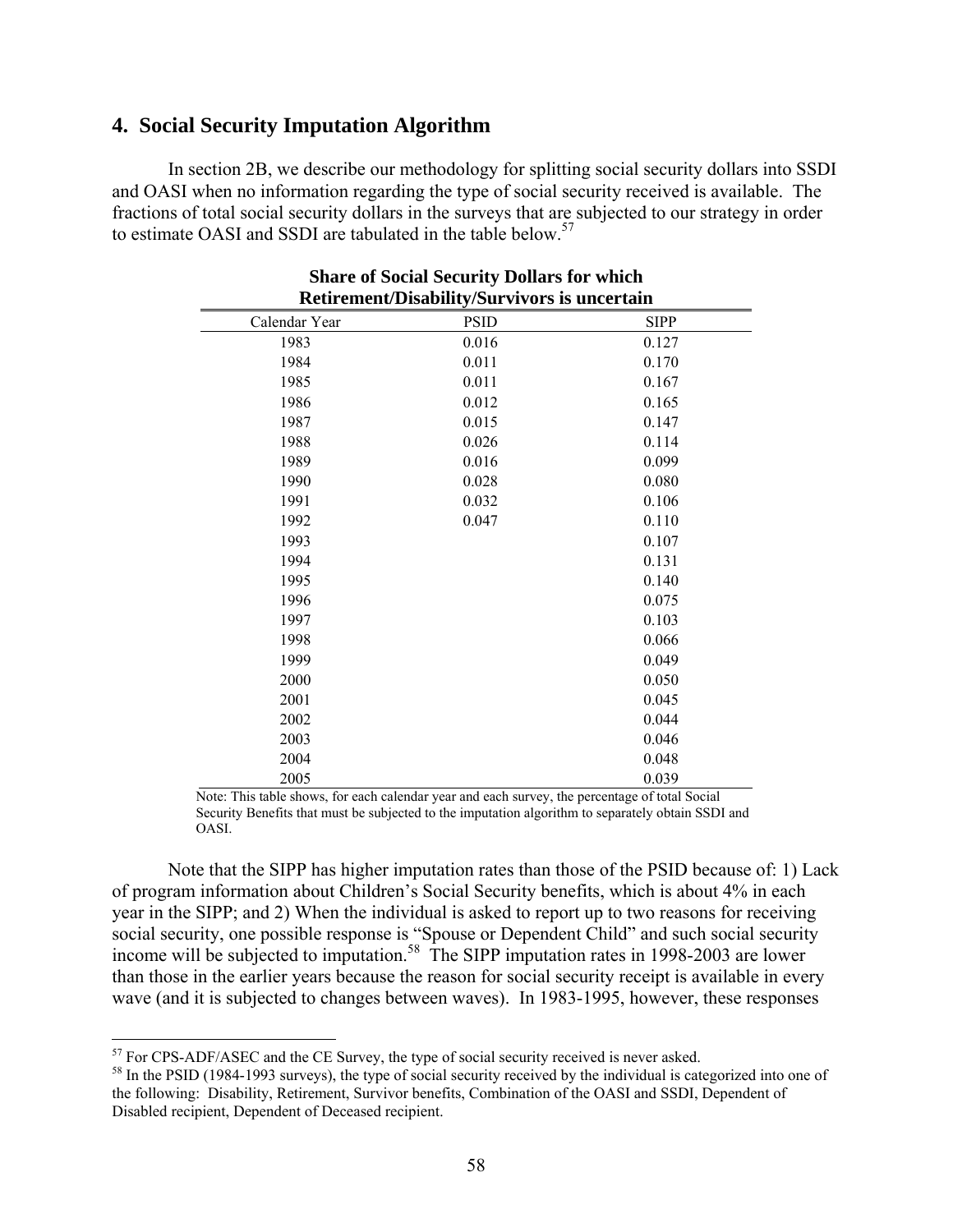are typically available only once per panel (thus, whether imputation is needed depends only on this response).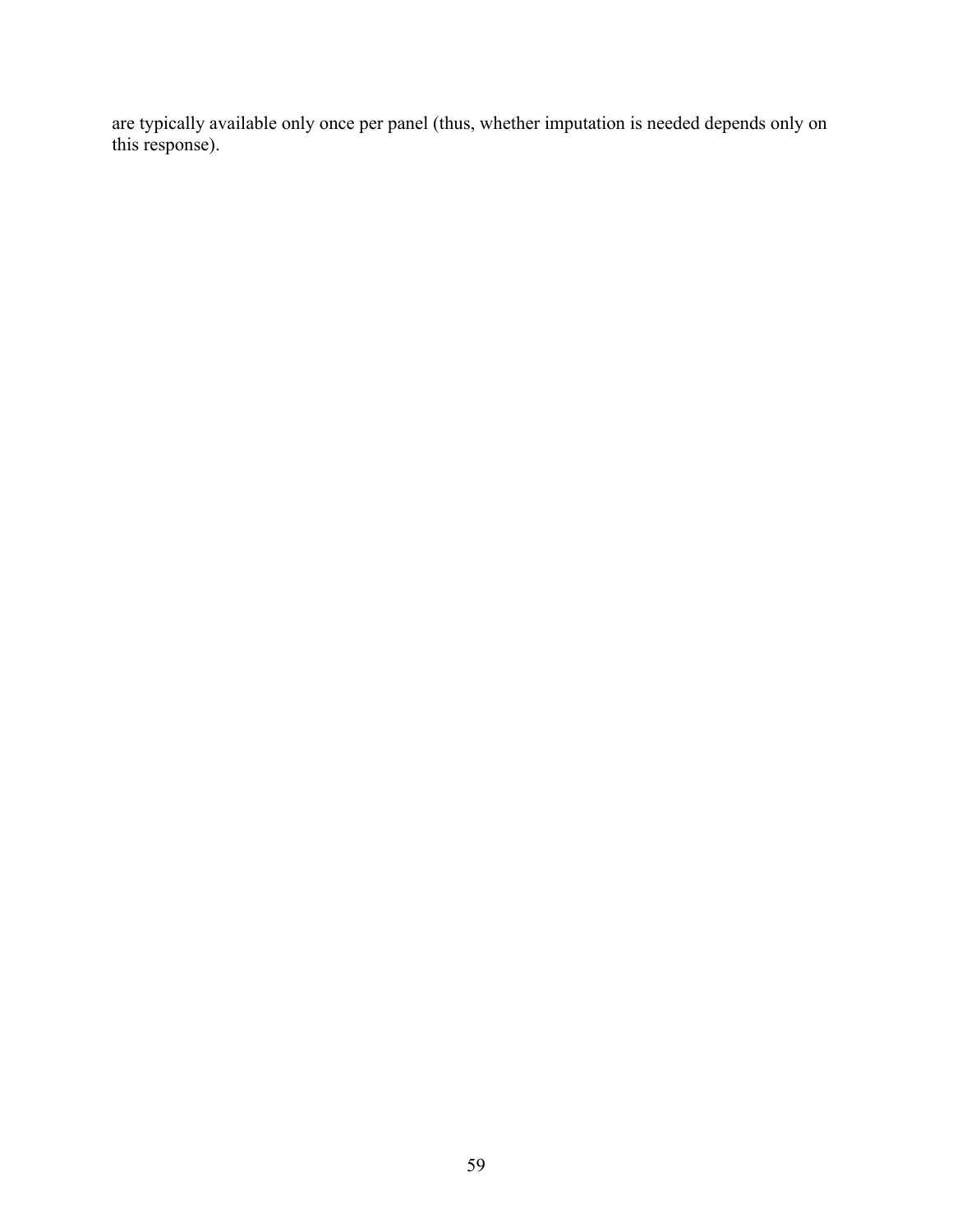| A. Aggregate Dollars |             |             |                                  |            |                  |  |  |  |  |  |  |
|----------------------|-------------|-------------|----------------------------------|------------|------------------|--|--|--|--|--|--|
|                      |             |             | <b>Survey and Calendar Years</b> |            |                  |  |  |  |  |  |  |
| Benefit Program      | <b>PSID</b> | <b>SIPP</b> | CPS-<br>ADF/ASEC                 | <b>ACS</b> | <b>CE</b> Survey |  |  |  |  |  |  |
| <b>AFDC/TANF</b>     | 1970-2004   | 1983-2004   | 1975-2004                        | 2000-2004  | 1979-2004        |  |  |  |  |  |  |
| <b>FSP</b>           | 1973-2004   | 1983-2005   | 1979-2006                        | 2004-2005  | 1979-2006        |  |  |  |  |  |  |
| <b>OASI</b>          | 1970-2003   | 1983-2005   | 1967-2006                        | 2000-2006  | 1979-2006        |  |  |  |  |  |  |
| <b>SSDI</b>          | 1970-2003   | 1983-2005   | 1967-2006                        | 2000-2006  | 1979-2006        |  |  |  |  |  |  |
| <b>SSI</b>           | 1974-2004   | 1983-2005   | 1975-2007                        | 2000-2006  | 1979-2006        |  |  |  |  |  |  |
| UІ                   | 1976-2004   | 1983-2005   | 1987-2007                        |            | 1979-2006        |  |  |  |  |  |  |
| <b>WC</b>            | 1976-2004   | 1983-2005   | 1987-2006                        |            | 1979-2006        |  |  |  |  |  |  |
| <b>EITC</b>          |             |             | 1991-2006                        |            |                  |  |  |  |  |  |  |

# **Table 1: Benefit Programs and Periods Examined, by Survey**

Note: For the NSLP and WIC program, how to measure dollar information is conceptually unclear and also not available.

|                    |                  |               | D. Average Monthly I al ticipation |             |                  |
|--------------------|------------------|---------------|------------------------------------|-------------|------------------|
|                    |                  |               | <b>Survey and Calendar Years</b>   |             |                  |
| Benefit<br>Program | <b>PSID</b>      | <b>SIPP</b>   | CPS-<br>ADF/ASEC                   | <b>ACS</b>  | <b>CE</b> Survey |
| <b>AFDC/TANF</b>   | 1993-2004        | 1983-2005     | 1987-2007                          |             |                  |
|                    | Retrospective #  | Monthly       | Retrospective                      |             |                  |
|                    | of months        |               | $#$ of months                      |             |                  |
| <b>FSP</b>         | 1980-2004        | 1983-2005     | 1980-2006                          |             |                  |
|                    | Retrospective #  | Monthly       | Retrospective                      |             |                  |
|                    | of months        |               | $#$ of months                      |             |                  |
| <b>OASI</b>        | 1974-2003        | 1983-2005     | 1974-2007                          | 2000-2006   |                  |
|                    | At all last year | Monthly       | At all last                        | At all last |                  |
|                    |                  |               | year                               | 12 months   |                  |
| <b>SSDI</b>        | 1974-2003        | 1983-2005     | 1974-2007                          | 2000-2006   |                  |
|                    | At all last year | Monthly       | At all last                        | At all last |                  |
|                    |                  |               | year                               | 12 months   |                  |
| <b>SSI</b>         | 1974-1991 At     | 1983-2005     | 1975-2007                          |             |                  |
|                    | all last year    | Monthly       | At all last                        |             |                  |
|                    | 1992-2004        |               | year                               |             |                  |
|                    | Retrospective #  |               |                                    |             |                  |
|                    | of months        |               |                                    |             |                  |
| <b>WIC</b>         | 1998-2004        | 1983-2005     | 2000-2007                          |             |                  |
|                    | At all last year | Monthly       | At all last                        |             |                  |
|                    |                  |               | year                               |             |                  |
| <b>NSLP</b>        | 1998-2004        | 1983-2005     | 1979-2006                          |             |                  |
|                    | At all last year | At all last 4 | At all last                        |             |                  |
|                    |                  | months        | year                               |             |                  |

**B. Average Monthly Participation** 

Note: Several of the surveys report combined receipt and dollars for OASI and SSDI. See the Data Appendix for more details. UI, WC and the EITC are not paid on a monthly basis.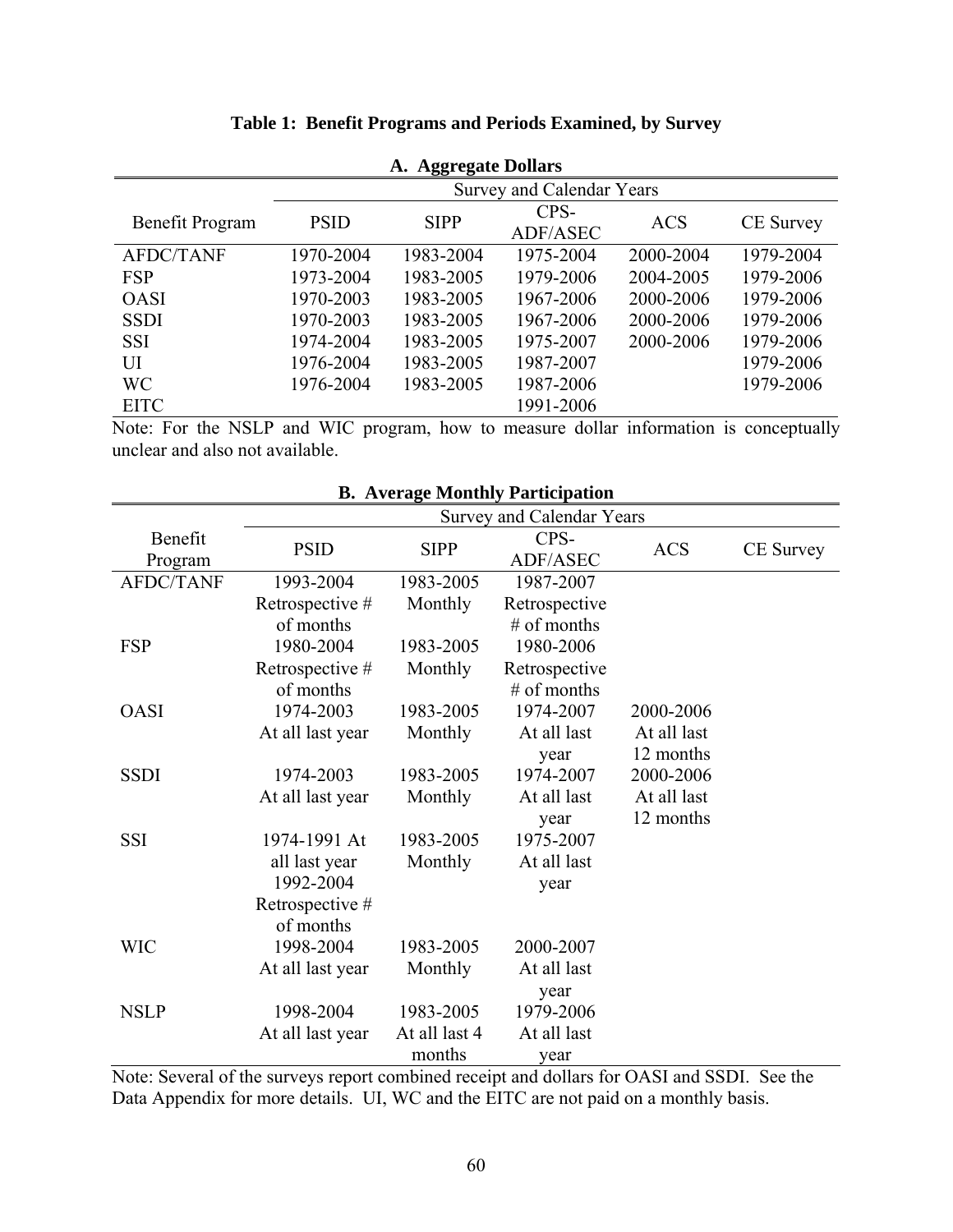|      | dollars)             | Administrative<br>Total<br>(in millions of |             | Survey - Weighted Total (in millions of dollars)<br>CPS- |                     |            |              |             | <b>Reporting Rate</b> |                                       |     |                    | <b>Reporting Rate</b><br>(with GA) |                    |
|------|----------------------|--------------------------------------------|-------------|----------------------------------------------------------|---------------------|------------|--------------|-------------|-----------------------|---------------------------------------|-----|--------------------|------------------------------------|--------------------|
| Year | AFDC/<br><b>TANF</b> | AFDC/<br><b>TANF</b><br>$+ GA$             | <b>PSID</b> | <b>SIPP</b>                                              | ADF/<br><b>ASEC</b> | <b>ACS</b> | CE<br>Survey | <b>PSID</b> | <b>SIPP</b>           | CPS-<br>ADF/<br>$\operatorname{ASEC}$ | ACS | $\rm CE$<br>Survey | <b>ACS</b>                         | $\rm CE$<br>Survey |
| 1970 | 4,750                | 7,770                                      | 4,379       |                                                          |                     |            |              | 0.922       |                       |                                       |     |                    |                                    |                    |
| 1971 | 5,984                | 9,842                                      | 4,703       |                                                          |                     |            |              | 0.786       |                       |                                       |     |                    |                                    |                    |
| 1972 | 6,747                | 10,018                                     | 4,413       |                                                          |                     |            |              | 0.654       |                       |                                       |     |                    |                                    |                    |
| 1973 | 7,155                | 10,234                                     | 4,306       |                                                          |                     |            |              | 0.602       |                       |                                       |     |                    |                                    |                    |
| 1974 | 7,861                | 11,030                                     | 5,716       |                                                          |                     |            |              | 0.727       |                       |                                       |     |                    |                                    |                    |
| 1975 | 9,016                | 13,009                                     | 6,035       |                                                          | 6,630               |            |              | 0.669       |                       | 0.735                                 |     |                    |                                    |                    |
| 1976 | 10,004               | 14,123                                     | 6,644       |                                                          | 7,051               |            |              | 0.664       |                       | 0.705                                 |     |                    |                                    |                    |
| 1977 | 10,417               | 14,284                                     | 6,522       |                                                          | 7,665               |            |              | 0.626       |                       | 0.736                                 |     |                    |                                    |                    |
| 1978 | 10,631               | 14,225                                     | 6,938       |                                                          | 7,436               |            |              | 0.653       |                       | 0.699                                 |     |                    |                                    |                    |
| 1979 | 11,003               | 14,231                                     | 7,116       |                                                          | 7,798               |            | 9,266        | 0.647       |                       | 0.709                                 |     | 0.842              |                                    | 0.651              |
| 1980 | 12,114               | 15,432                                     | 8,516       |                                                          | 9,021               |            | 8,316        | 0.703       |                       | 0.745                                 |     | 0.687              |                                    | 0.539              |
| 1981 | 12,770               | 16,208                                     | 9,196       |                                                          | 9,164               |            | 8,210        | 0.720       |                       | 0.718                                 |     | 0.643              |                                    | 0.507              |
| 1982 | 12,973               | 16,414                                     | 8,907       |                                                          | 9,554               |            | 8,705        | 0.687       |                       | 0.736                                 |     | 0.671              |                                    | 0.530              |
| 1983 | 13,727               | 17,453                                     | 9,803       | 10,830                                                   | 10,262              |            | 9,287        | 0.714       | 0.789                 | 0.748                                 |     | 0.677              |                                    | 0.532              |
| 1984 | 14,352               | 18,111                                     | 9,449       | 11,676                                                   | 10,711              |            | 9,456        | 0.658       | 0.814                 | 0.746                                 |     | 0.659              |                                    | 0.522              |
| 1985 | 14,676               | 18,669                                     | 8,768       | 11,452                                                   | 11,052              |            | 8,952        | 0.597       | 0.780                 | 0.753                                 |     | 0.610              |                                    | 0.480              |
| 1986 | 15,437               | 19,535                                     | 8,940       | 11,477                                                   | 12,096              |            | 12,165       | 0.579       | 0.743                 | 0.784                                 |     | 0.788              |                                    | 0.623              |
| 1987 | 16,336               | 20,634                                     | 9,179       | 11,926                                                   | 11,722              |            | 12,804       | 0.562       | 0.730                 | 0.718                                 |     | 0.784              |                                    | 0.621              |
| 1988 | 16,734               | 21,026                                     | 10,097      | 11,519                                                   | 11,980              |            | 12,123       | 0.603       | 0.688                 | 0.716                                 |     | 0.724              |                                    | 0.577              |
| 1989 | 17,486               | 22,054                                     | 10,098      | 12,359                                                   | 12,167              |            | 11,965       | 0.577       | 0.707                 | 0.696                                 |     | 0.684              |                                    | 0.543              |
| 1990 | 18,911               | 23,244                                     | 10,795      | 14,441                                                   | 13,463              |            | 13,972       | 0.571       | 0.764                 | 0.712                                 |     | 0.739              |                                    | 0.601              |
| 1991 | 20,743               | 25,332                                     | 12,937      | 15,405                                                   | 14,813              |            | 16,241       | 0.624       | 0.743                 | 0.714                                 |     | 0.783              |                                    | 0.641              |

**Table 2 Aid to Families with Dependent Children/Temporary Assistance for Needy Families Dollar Reporting Rates** 

*(continued)*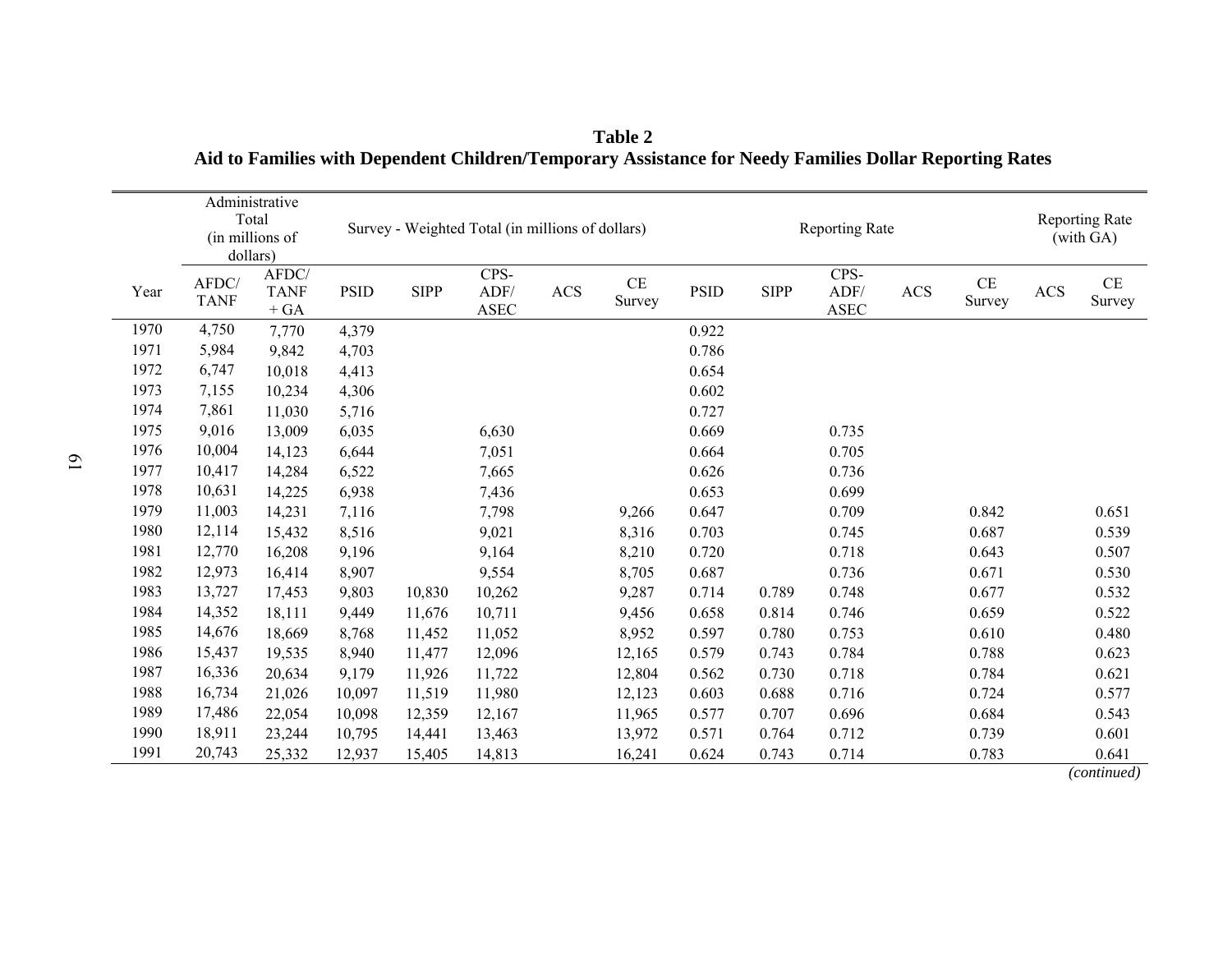|         | dollars)             | Administrative<br>Total<br>(in millions of |             |             | Survey - Weighted Total (in millions of dollars) |            |                    |             | Reporting Rate |                             |            |              |            | <b>Reporting Rate</b><br>(with GA) |  |
|---------|----------------------|--------------------------------------------|-------------|-------------|--------------------------------------------------|------------|--------------------|-------------|----------------|-----------------------------|------------|--------------|------------|------------------------------------|--|
| Year    | AFDC/<br><b>TANF</b> | AFDC/<br><b>TANF</b><br>$+ GA$             | <b>PSID</b> | <b>SIPP</b> | CPS-<br>ADF/<br><b>ASEC</b>                      | <b>ACS</b> | $\rm CE$<br>Survey | <b>PSID</b> | <b>SIPP</b>    | CPS-<br>ADF/<br><b>ASEC</b> | <b>ACS</b> | CE<br>Survey | <b>ACS</b> | CE<br>Survey                       |  |
| 1992    | 22,169               | 27,041                                     | 12,486      | 15,931      | 15,033                                           |            | 18,603             | 0.563       | 0.719          | 0.678                       |            | 0.839        |            | 0.688                              |  |
| 1993    | 22,318               | 27,184                                     | 11,614      | 18,191      | 16,712                                           |            | 19,103             | 0.520       | 0.815          | 0.749                       |            | 0.856        |            | 0.703                              |  |
| 1994    | 22,509               | 27,121                                     | 10,255      | 17,853      | 16,165                                           |            | 17,358             | 0.456       | 0.793          | 0.718                       |            | 0.771        |            | 0.640                              |  |
| 1995    | 21,534               | 26,147                                     | 10,349      | 18,359      | 14,940                                           |            | 15,309             | 0.481       | 0.853          | 0.694                       |            | 0.711        |            | 0.585                              |  |
| 1996    | 19,611               | 23,843                                     | 10,109      | 15,104      | 13,107                                           |            | 11,851             | 0.515       | 0.770          | 0.668                       |            | 0.604        |            | 0.497                              |  |
| 1997    | 16,742               | 20,758                                     |             | 12,675      | 9,888                                            |            | 9,840              |             | 0.757          | 0.591                       |            | 0.588        |            | 0.474                              |  |
| 1998    | 14,282               | 18,476                                     | 5,555       | 9,692       | 7,797                                            |            | 8,017              | 0.389       | 0.679          | 0.546                       |            | 0.561        |            | 0.434                              |  |
| 1999    | 12,849               | 17,069                                     |             | 7,635       | 6,015                                            |            | 6,217              |             | 0.594          | 0.468                       |            | 0.484        |            | 0.364                              |  |
| 2000    | 10,867               | 14,950                                     | 4,181       | 6,760       | 5,741                                            | 8,232      | 5,161              | 0.385       | 0.622          | 0.528                       | 0.694      | 0.475        | 0.514      | 0.345                              |  |
| 2001    | 9,923                | 13,231                                     |             | 5,812       | 4,892                                            | 7,983      | 4,905              |             | 0.586          | 0.493                       | 0.768      | 0.494        | 0.567      | 0.371                              |  |
| 2002    | 9,576                | 13,701                                     | 3,051       | 5,384       | 4,920                                            | 8,092      | 4,473              | 0.319       | 0.562          | 0.514                       | 0.830      | 0.467        | 0.601      | 0.326                              |  |
| 2003    | 10,211               | 16,686                                     | 4,164       | 5,514       | 5,493                                            | 8,763      | 4,779              | 0.408       | 0.540          | 0.538                       | 0.886      | 0.468        | 0.577      | 0.286                              |  |
| 2004    | 10,421               | 17,968                                     | 5,333       | 6,486       | 5,075                                            | 8,559      | 4,569              | 0.512       | 0.622          | 0.487                       | 0.830      | 0.438        | 0.494      | 0.254                              |  |
| 2005    |                      |                                            |             | 6,407       | 5,213                                            | 8,789      | 5,106              |             |                |                             |            |              |            |                                    |  |
| 2006    |                      |                                            |             |             | 4,343                                            | 8,914      | 4,957              |             |                |                             |            |              |            |                                    |  |
| 2007    |                      |                                            |             |             | 3,932                                            |            |                    |             |                |                             |            |              |            |                                    |  |
| Average |                      |                                            |             |             |                                                  |            |                    | 0.597       | 0.712          | 0.668                       | 0.801      | 0.656        | 0.550      | 0.513                              |  |

**Table 2 (***continued***) Aid to Families with Dependent Children/Temporary Assistance for Needy Families Dollar Reporting Rates** 

Note: For the ACS, the reporting rate is computed by comparing the survey year total with the average of the current and previous years' administrative totals.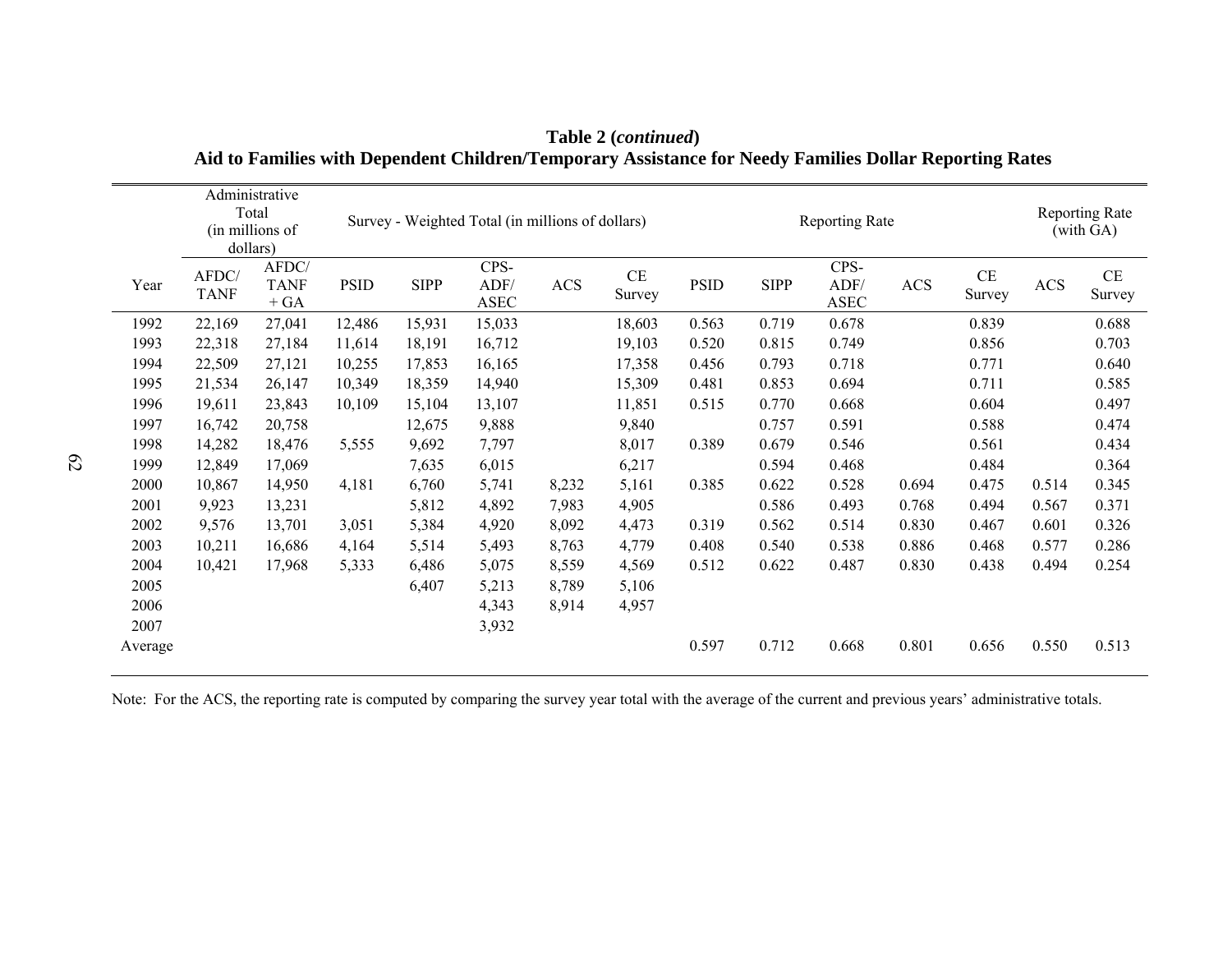|      | Admin.<br>Total          |             |             | Surveys - Weighted Total (in millions of dollars) |            |              | <b>Reporting Rate</b> |             |                  |     |              |
|------|--------------------------|-------------|-------------|---------------------------------------------------|------------|--------------|-----------------------|-------------|------------------|-----|--------------|
| Year | (millions<br>of dollars) | <b>PSID</b> | <b>SIPP</b> | CPS-<br>ADF/ASEC                                  | <b>ACS</b> | CE<br>Survey | <b>PSID</b>           | <b>SIPP</b> | CPS-<br>ADF/ASEC | ACS | CE<br>Survey |
| 1973 | 2,202                    | 3,047       |             |                                                   |            |              | 1.384                 |             |                  |     |              |
| 1974 | 3,313                    | 3,297       |             |                                                   |            |              | 0.995                 |             |                  |     |              |
| 1975 | 4,558                    | 3,586       |             |                                                   |            |              | 0.787                 |             |                  |     |              |
| 1976 | 4,729                    | 3,505       |             |                                                   |            |              | 0.741                 |             |                  |     |              |
| 1977 | 4,507                    | 3,436       |             |                                                   |            |              | 0.762                 |             |                  |     |              |
| 1978 | 4,706                    | 3,671       |             |                                                   |            |              | 0.780                 |             |                  |     |              |
| 1979 | 6,392                    | 5,055       |             | 4,828                                             |            | 4,503        | 0.791                 |             | 0.755            |     | 0.705        |
| 1980 | 8,116                    | 6,246       |             | 6,064                                             |            | 4,799        | 0.770                 |             | 0.747            |     | 0.591        |
| 1981 | 9,852                    | 7,586       |             | 6,343                                             |            | 4,689        | 0.770                 |             | 0.644            |     | 0.476        |
| 1982 | 9,832                    | 8,239       |             | 7,141                                             |            | 5,322        | 0.838                 |             | 0.726            |     | 0.541        |
| 1983 | 11,083                   | 9,011       | 9,003       | 7,477                                             |            | 6,192        | 0.813                 | 0.812       | 0.675            |     | 0.559        |
| 1984 | 10,638                   | 8,920       | 9,009       | 7,573                                             |            | 6,436        | 0.838                 | 0.847       | 0.712            |     | 0.605        |
| 1985 | 10,672                   | 8,776       | 8,760       | 7,369                                             |            | 6,658        | 0.822                 | 0.821       | 0.690            |     | 0.624        |
| 1986 | 10,558                   | 8,687       | 9,032       | 7,542                                             |            | 8,077        | 0.823                 | 0.856       | 0.714            |     | 0.765        |
| 1987 | 10,603                   | 9,433       | 9,106       | 7,863                                             |            | 8,430        | 0.890                 | 0.859       | 0.742            |     | 0.795        |
| 1988 | 11,230                   | 9,814       | 9,317       | 8,095                                             |            | 8,094        | 0.874                 | 0.830       | 0.721            |     | 0.721        |
| 1989 | 11,635                   | 11,609      | 9,927       | 8,582                                             |            | 8,883        | 0.998                 | 0.853       | 0.738            |     | 0.763        |
| 1990 | 14,100                   | 12,287      | 11,769      | 10,301                                            |            | 11,100       | 0.871                 | 0.835       | 0.731            |     | 0.787        |
| 1991 | 17,264                   | 13,053      | 14,044      | 12,370                                            |            | 13,661       | 0.756                 | 0.814       | 0.717            |     | 0.791        |
| 1992 | 20,843                   | 14,455      | 15,866      | 13,340                                            |            | 14,749       | 0.694                 | 0.761       | 0.640            |     | 0.708        |
| 1993 | 21,940                   | 13,719      | 17,909      | 14,921                                            |            | 15,043       | 0.625                 | 0.816       | 0.680            |     | 0.686        |
| 1994 | 22,680                   | 14,897      | 17,581      | 15,261                                            |            | 14,775       | 0.657                 | 0.775       | 0.673            |     | 0.651        |
| 1995 | 22,696                   | 14,680      | 17,822      | 14,487                                            |            | 14,496       | 0.647                 | 0.785       | 0.638            |     | 0.639        |
| 1996 | 22,373                   | 13,759      | 17,664      | 14,108                                            |            | 13,097       | 0.615                 | 0.790       | 0.631            |     | 0.585        |
| 1997 | 19,490                   | 9,967       | 15,260      | 12,219                                            |            | 10,905       | 0.511                 | 0.783       | 0.627            |     | 0.559        |

**Table 3 Food Stamp Program Dollar Reporting Rates** 

(*continued*)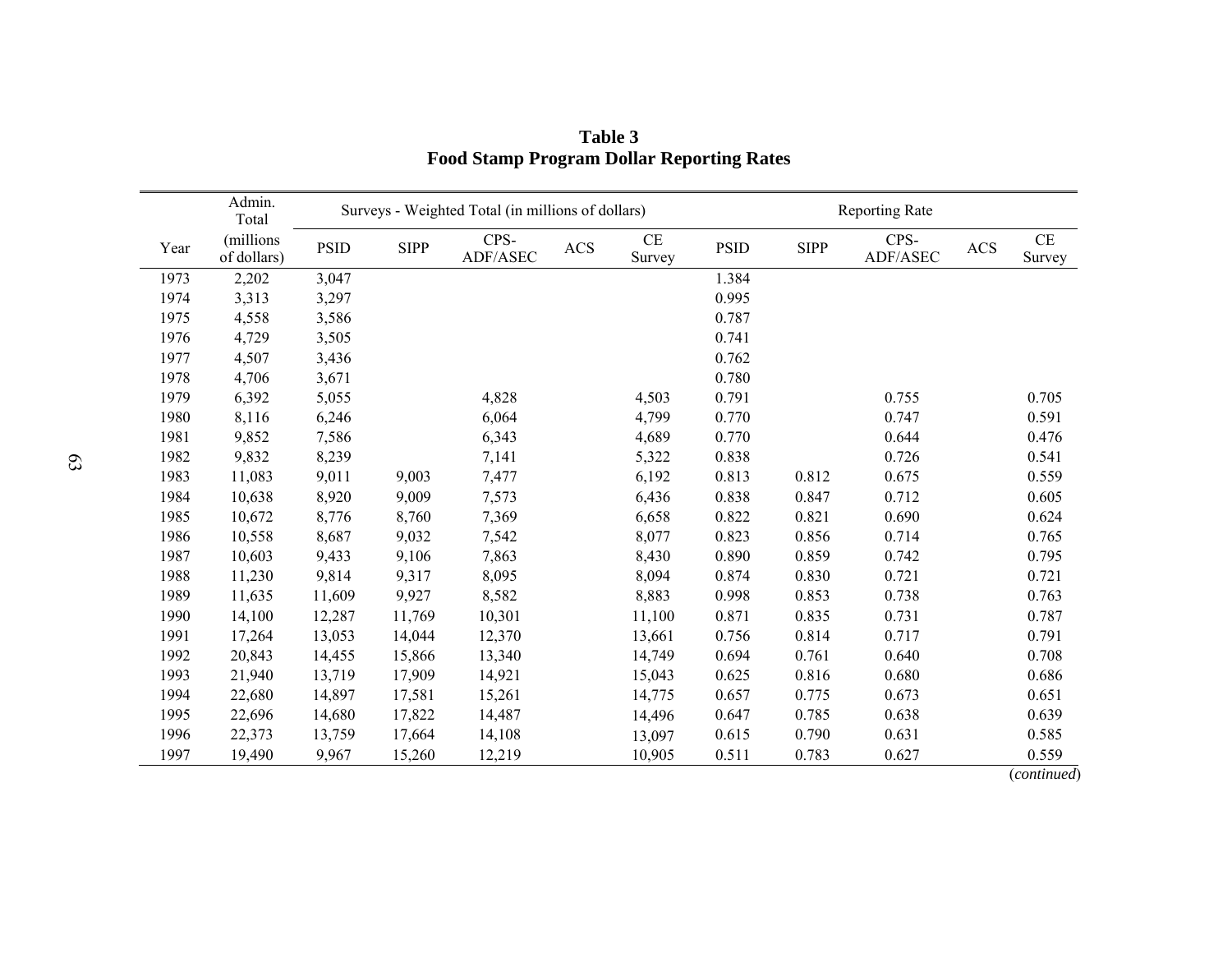|         | Admin.<br>Total           |             |             | Surveys - Weighted Total (in millions of dollars) |            |              | <b>Reporting Rate</b> |             |                  |            |              |  |  |
|---------|---------------------------|-------------|-------------|---------------------------------------------------|------------|--------------|-----------------------|-------------|------------------|------------|--------------|--|--|
| Year    | (millions)<br>of dollars) | <b>PSID</b> | <b>SIPP</b> | CPS-<br>ADF/ASEC                                  | <b>ACS</b> | CE<br>Survey | <b>PSID</b>           | <b>SIPP</b> | CPS-<br>ADF/ASEC | <b>ACS</b> | CE<br>Survey |  |  |
| 1998    | 16,840                    | 9,866       | 13,249      | 10,756                                            |            | 8,895        | 0.586                 | 0.787       | 0.639            |            | 0.528        |  |  |
| 1999    | 15,722                    | 10,446      | 12,167      | 9,449                                             |            | 8,537        | 0.664                 | 0.774       | 0.601            |            | 0.543        |  |  |
| 2000    | 14,938                    | 10,848      | 12,078      | 8,711                                             |            | 8,252        | 0.726                 | 0.809       | 0.583            |            | 0.552        |  |  |
| 2001    | 15,501                    | 8,651       | 13,712      | 9,655                                             |            | 6,922        | 0.558                 | 0.885       | 0.623            |            | 0.447        |  |  |
| 2002    | 14,938                    | 10,659      | 15,846      | 11,158                                            |            | 7,765        | 0.714                 | 1.061       | 0.747            |            | 0.520        |  |  |
| 2003    | 22,205                    | 20,199      | 17,771      | 12,823                                            |            | 10,003       | 0.910                 | 0.800       | 0.577            |            | 0.450        |  |  |
| 2004    | 25,788                    | 21,963      | 20,714      | 14,622                                            |            | 9,682        | 0.852                 | 0.803       | 0.567            |            | 0.375        |  |  |
| 2005    | 29,540                    |             | 22,572      | 16,132                                            | 15,472     | 10,998       |                       | 0.764       | 0.546            | 0.559      | 0.372        |  |  |
| 2006    | 29,440                    |             |             | 15,878                                            | 16,000     | 11,243       |                       |             | 0.539            | 0.543      | 0.382        |  |  |
| 2007    | 30,988                    |             |             |                                                   |            |              |                       |             |                  |            |              |  |  |
| Average |                           |             |             |                                                   |            |              | 0.783                 | 0.823       | 0.665            | 0.551      | 0.597        |  |  |

# **Table 3 (***continued***) Food Stamp Program Dollar Reporting Rates**

Note: For the ACS, the reporting rate is computed by comparing the survey year total with the average of the current and previous years' administrative totals.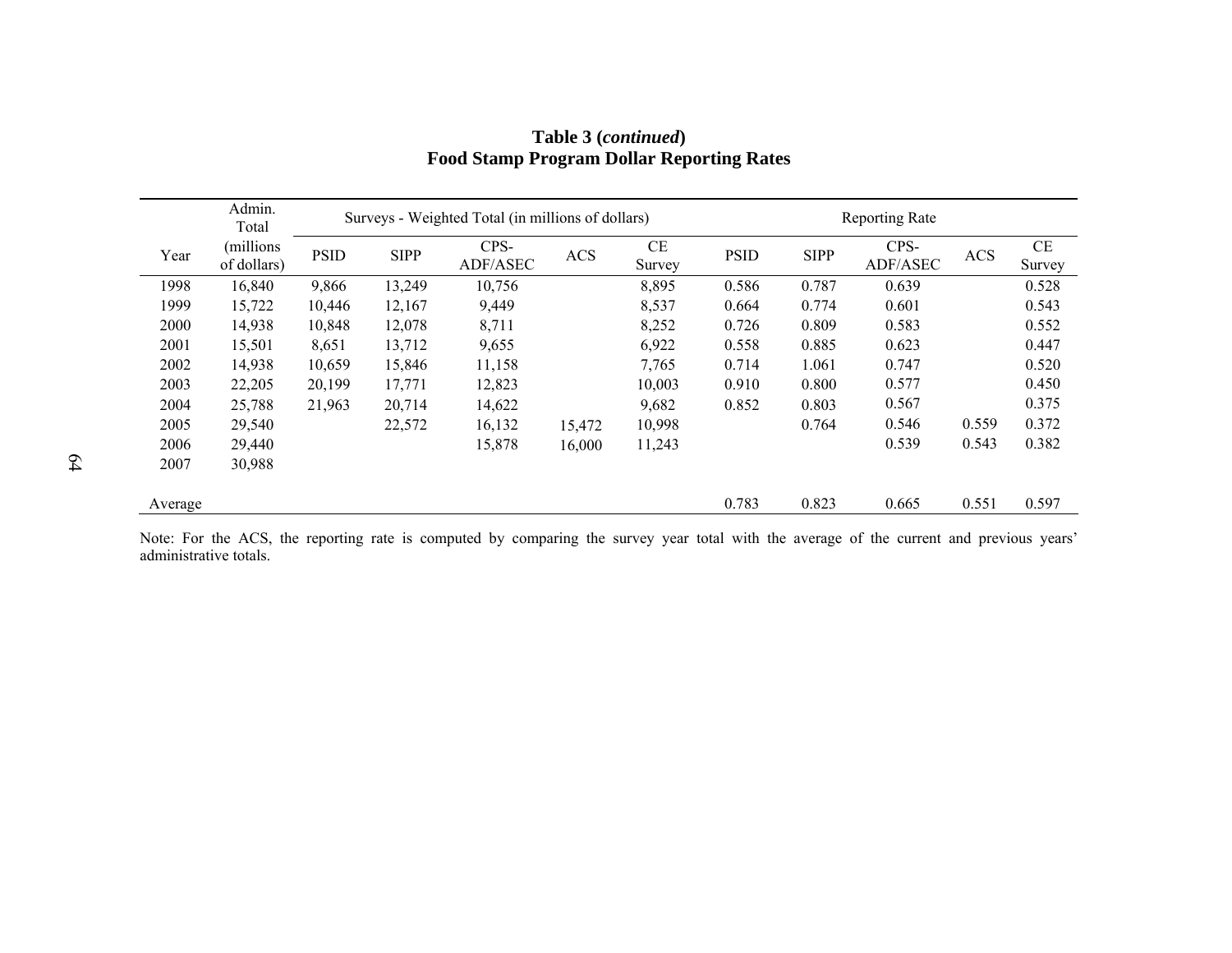|      | Admin.<br>Total | Admin.<br>Total (with<br>Railroad<br>Retirement) |             | Surveys - Weighted Total (in millions of dollars) |                  |            |           |             |             | <b>Reporting Rate</b> |            |                    |  |  |
|------|-----------------|--------------------------------------------------|-------------|---------------------------------------------------|------------------|------------|-----------|-------------|-------------|-----------------------|------------|--------------------|--|--|
| Year |                 | (millions of dollars)                            | <b>PSID</b> | <b>SIPP</b>                                       | CPS-<br>ADF/ASEC | <b>ACS</b> | CE Survey | <b>PSID</b> | <b>SIPP</b> | CPS-<br>ADF/ASEC      | <b>ACS</b> | $\rm CE$<br>Survey |  |  |
| 1967 | 20,506          | 21,591                                           |             |                                                   | 19,270           |            |           |             |             | 0.893                 |            |                    |  |  |
| 1968 | 23,880          | 25,196                                           |             |                                                   | 21,538           |            |           |             |             | 0.855                 |            |                    |  |  |
| 1969 | 25,611          | 27,158                                           |             |                                                   |                  |            |           |             |             |                       |            |                    |  |  |
| 1970 | 30,498          | 32,045                                           | 24,223      |                                                   | 26,593           |            |           | 0.794       |             | 0.830                 |            |                    |  |  |
| 1971 | 35,548          | 37,095                                           | 29,277      |                                                   | 31,382           |            |           | 0.824       |             | 0.846                 |            |                    |  |  |
| 1972 | 39,752          | 42,011                                           | 37,569      |                                                   | 36,988           |            |           | 0.945       |             | 0.880                 |            |                    |  |  |
| 1973 | 49,185          | 52,156                                           | 38,323      |                                                   | 44,511           |            |           | 0.779       |             | 0.853                 |            |                    |  |  |
| 1974 | 55,925          | 58,896                                           | 47,884      |                                                   | 51,299           |            |           | 0.856       |             | 0.871                 |            |                    |  |  |
| 1975 | 64,953          | 67,924                                           | 54,770      |                                                   | 57,049           |            |           | 0.843       |             | 0.878                 |            |                    |  |  |
| 1976 | 73,436          | 76,453                                           | 63,846      |                                                   | 62,774           |            |           | 0.869       |             | 0.855                 |            |                    |  |  |
| 1977 | 82,049          | 85,478                                           | 70,157      |                                                   | 70,004           |            |           | 0.855       |             | 0.853                 |            |                    |  |  |
| 1978 | 90,073          | 94,735                                           | 77,771      |                                                   | 78,118           |            |           | 0.863       |             | 0.867                 |            |                    |  |  |
| 1979 | 101,114         | 105,777                                          | 87,688      |                                                   | 87,375           |            | 92,946    | 0.867       |             | 0.864                 |            | 0.879              |  |  |
| 1980 | 116,863         | 121,663                                          | 104,290     |                                                   | 103,255          |            | 94,073    | 0.892       |             | 0.884                 |            | 0.773              |  |  |
| 1981 | 136,739         | 142,058                                          | 122,729     |                                                   | 119,447          |            | 95,666    | 0.898       |             | 0.874                 |            | 0.673              |  |  |
| 1982 | 151,482         | 157,204                                          | 135,318     |                                                   | 132,178          |            | 111,969   | 0.893       |             | 0.873                 |            | 0.712              |  |  |
| 1983 | 162,075         | 168,044                                          | 142,173     | 143,821                                           | 139,037          |            | 132,241   | 0.877       | 0.887       | 0.858                 |            | 0.787              |  |  |
| 1984 | 170,554         | 176,604                                          | 153,390     | 159,679                                           | 148,419          |            | 152,911   | 0.899       | 0.936       | 0.870                 |            | 0.866              |  |  |
| 1985 | 178,237         | 184,418                                          | 165,506     | 169,838                                           | 157,284          |            | 147,737   | 0.929       | 0.953       | 0.882                 |            | 0.801              |  |  |
| 1986 | 188,306         | 194,508                                          | 175,747     | 178,348                                           | 164,882          |            | 172,284   | 0.933       | 0.947       | 0.876                 |            | 0.886              |  |  |
| 1987 | 195,468         | 201,846                                          | 181,834     | 185,756                                           | 173,887          |            | 186,857   | 0.930       | 0.950       | 0.890                 |            | 0.926              |  |  |
| 1988 | 207,982         | 214,560                                          | 194,194     | 197,863                                           | 184,189          |            | 196,106   | 0.934       | 0.951       | 0.886                 |            | 0.914              |  |  |
|      |                 |                                                  |             |                                                   |                  |            |           |             |             |                       |            | (continued)        |  |  |

**Table 4 Social Security Old Age, Survivors and Disability Insurance (OASDI) Dollar Reporting Rates**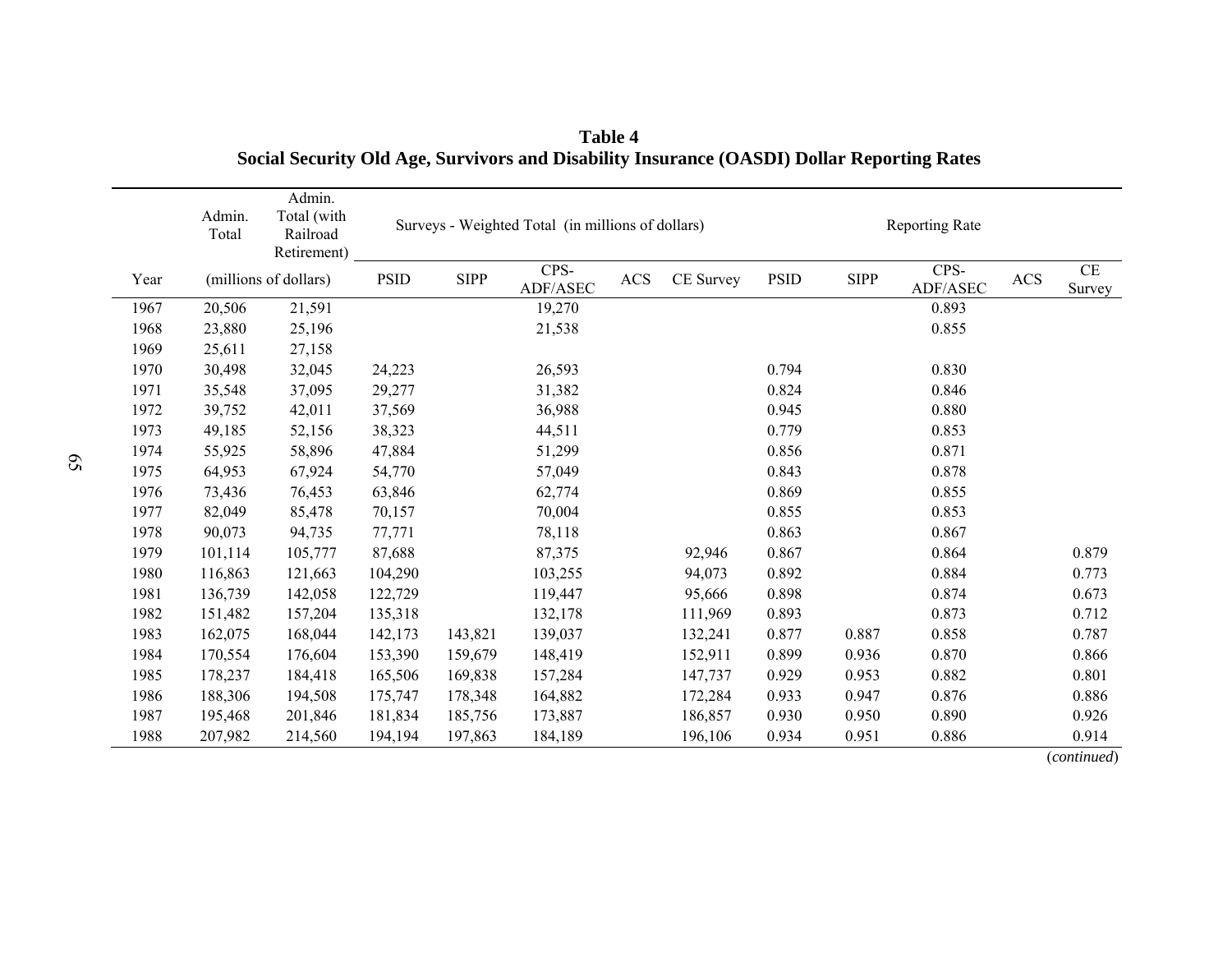|         | Admin.<br>Total | Admin.<br>Total (with<br>Railroad<br>Retirement) |             |             | Surveys - Weighted Total (in millions of dollars) |            |           | <b>Reporting Rate</b> |             |                                   |       |                    |
|---------|-----------------|--------------------------------------------------|-------------|-------------|---------------------------------------------------|------------|-----------|-----------------------|-------------|-----------------------------------|-------|--------------------|
| Year    |                 | (millions of dollars)                            | <b>PSID</b> | <b>SIPP</b> | CPS-<br>ADF/ASEC                                  | <b>ACS</b> | CE Survey | <b>PSID</b>           | <b>SIPP</b> | CPS-<br>$\operatorname{ADF/ASEC}$ | ACS   | $\rm CE$<br>Survey |
| 1989    | 221,038         | 227,936                                          | 221,691     | 210,534     | 197,162                                           |            | 208,473   | 1.003                 | 0.952       | 0.892                             |       | 0.915              |
| 1990    | 237,310         | 244,468                                          | 233,242     | 228,329     | 209,783                                           |            | 221,739   | 0.983                 | 0.962       | 0.884                             |       | 0.907              |
| 1991    | 256,789         | 264,200                                          | 243,246     | 243,941     | 221,757                                           |            | 243,525   | 0.947                 | 0.950       | 0.864                             |       | 0.922              |
| 1992    | 273,976         | 281,575                                          | 254,224     | 251,658     | 235,734                                           |            | 261,749   | 0.928                 | 0.919       | 0.860                             |       | 0.930              |
| 1993    | 289,634         | 297,382                                          | 261,601     | 262,309     | 248,143                                           |            | 268,894   | 0.903                 | 0.906       | 0.857                             |       | 0.904              |
| 1994    | 303,389         | 311,231                                          | 273,655     | 270,954     | 274,696                                           |            | 275,323   | 0.902                 | 0.893       | 0.905                             |       | 0.885              |
| 1995    | 316,355         | 324,267                                          | 294,829     | 285,338     | 287,378                                           |            | 289,999   | 0.932                 | 0.902       | 0.908                             |       | 0.894              |
| 1996    | 330,139         | 338,064                                          | 308,459     | 292,735     | 298,819                                           |            | 314,163   | 0.934                 | 0.887       | 0.905                             |       | 0.929              |
| 1997    | 344,298         | 352,303                                          |             | 303,966     | 315,494                                           |            | 320,145   |                       | 0.883       | 0.916                             |       | 0.909              |
| 1998    | 356,673         | 364,700                                          | 325,602     | 313,496     | 320,133                                           |            | 328,639   | 0.913                 | 0.879       | 0.898                             |       | 0.901              |
| 1999    | 366,883         | 374,932                                          |             | 323,984     | 333,311                                           |            | 339,417   |                       | 0.883       | 0.908                             |       | 0.905              |
| 2000    | 387,687         | 395,809                                          | 368,864     | 345,768     | 352,480                                           | 310,442    | 297,242   | 0.951                 | 0.892       | 0.909                             | 0.806 | 0.751              |
| 2001    | 410,715         | 418,990                                          |             | 366,612     | 375,663                                           | 336,735    | 357,090   |                       | 0.893       | 0.915                             | 0.827 | 0.852              |
| 2002    | 431,448         | 439,945                                          | 388,333     | 382,062     | 386,170                                           | 353,229    | 378,217   | 0.900                 | 0.886       | 0.895                             | 0.822 | 0.860              |
| 2003    | 447,562         | 456,248                                          | 329,149     | 405,925     | 405,366                                           | 368,006    | 395,177   | 0.735                 | 0.907       | 0.906                             | 0.821 | 0.866              |
| 2004    | 468,926         | 477,748                                          |             | 456,915     | 425,986                                           | 382,034    | 389,007   |                       | 0.974       | 0.908                             | 0.818 | 0.814              |
| 2005    | 496,041         | 505,044                                          |             | 482,380     | 444,002                                           | 396,749    | 449,621   |                       | 0.972       | 0.895                             | 0.807 | 0.890              |
| 2006    | 526,541         | 535,818                                          |             |             | 470,328                                           | 421,573    | 423,956   |                       |             | 0.893                             | 0.810 | 0.791              |
| 2007    |                 |                                                  |             |             | 492,700                                           |            |           |                       |             |                                   |       |                    |
| Average |                 |                                                  |             |             |                                                   |            |           | 0.894                 | 0.920       | 0.881                             | 0.816 | 0.859              |

**Table 4 (***continued***) Social Security Old Age, Survivors and Disability Insurance (OASDI) Dollar Reporting Rates** 

Note: The administrative totals include retirement benefits, survivors benefits and benefits paid to special age-72 beneficiaries, lump sum death payments and payments received by disabled workers, their spouse and their children. Survivor's benefits include payments to surviving children, widowed mothers and fathers, widows and widowers and parents. For the CE Survey and the CPS (1968-1975) the reporting rate is calculated using the administrative total that includes Railroad Retirement. For the ACS, the reporting rate is computed by comparing the survey year total with the average of the current and previous years' administrative totals.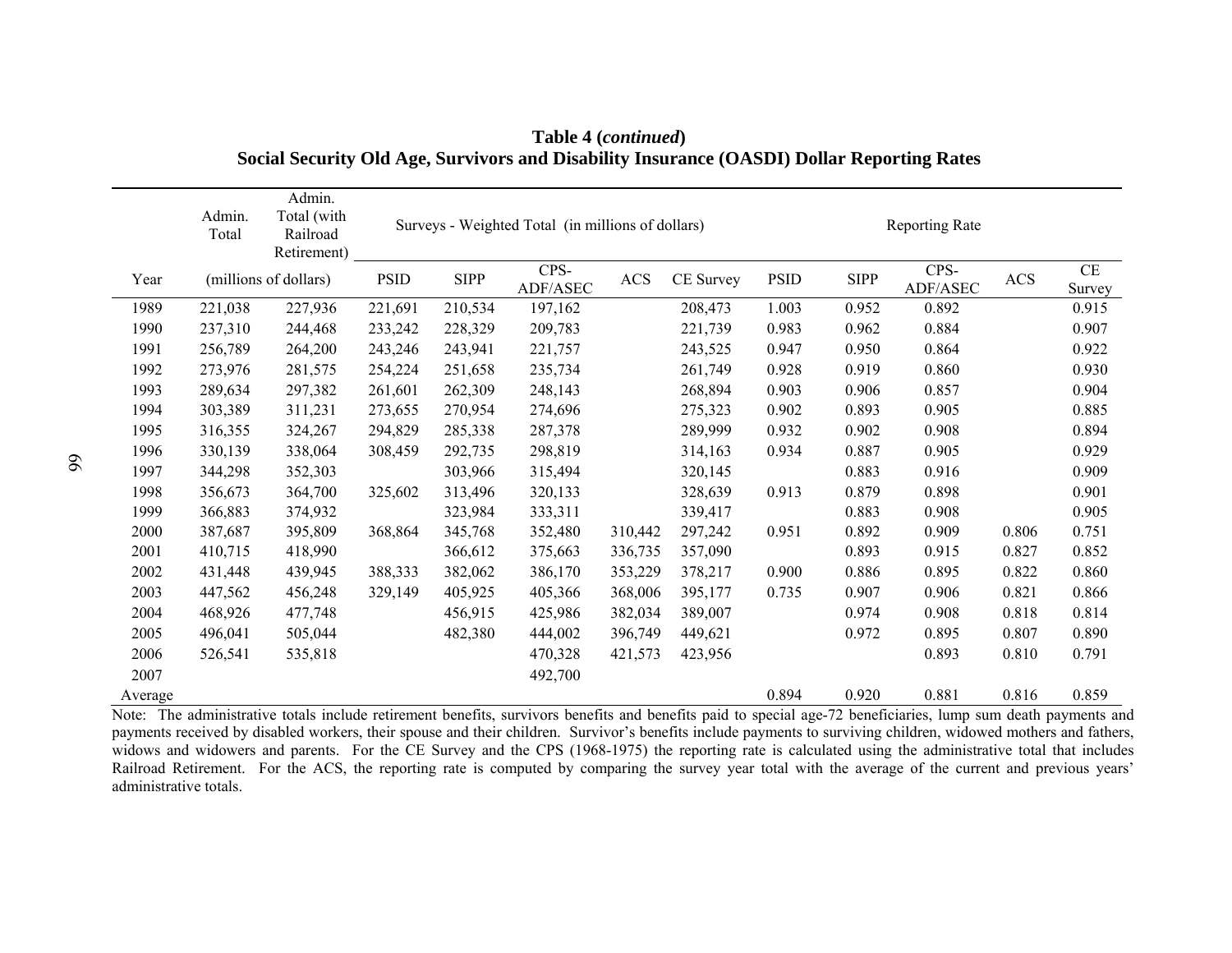|      | Admin.<br>Total | Admin.<br>Total (with<br>Railroad<br>Retirement) |             |             | Surveys - Weighted Total (in millions of dollars) | <b>Reporting Rate</b> |                    |             |             |                                   |           |              |
|------|-----------------|--------------------------------------------------|-------------|-------------|---------------------------------------------------|-----------------------|--------------------|-------------|-------------|-----------------------------------|-----------|--------------|
| Year |                 | (millions of dollars)                            | <b>PSID</b> | <b>SIPP</b> | CPS-<br>ADF/ASEC                                  | $\rm ACS$             | $\rm CE$<br>Survey | <b>PSID</b> | <b>SIPP</b> | CPS-<br>$\operatorname{ADF/ASEC}$ | $\rm ACS$ | CE<br>Survey |
| 1967 | 18,646          | 19,731                                           |             |             | 17,085                                            |                       |                    |             |             | 0.866                             |           |              |
| 1968 | 21,683          | 22,999                                           |             |             | 19,238                                            |                       |                    |             |             | 0.836                             |           |              |
| 1969 | 23,180          | 24,727                                           |             |             |                                                   |                       |                    |             |             |                                   |           |              |
| 1970 | 27,569          | 29,116                                           | 20,431      |             | 23,671                                            |                       |                    | 0.741       |             | 0.813                             |           |              |
| 1971 | 31,962          | 33,509                                           | 24,415      |             | 27,833                                            |                       |                    | 0.764       |             | 0.831                             |           |              |
| 1972 | 35,488          | 37,747                                           | 31,715      |             | 32,531                                            |                       |                    | 0.894       |             | 0.862                             |           |              |
| 1973 | 43,740          | 46,711                                           | 32,525      |             | 38,719                                            |                       |                    | 0.744       |             | 0.829                             |           |              |
| 1974 | 49,355          | 52,326                                           | 40,650      |             | 44,482                                            |                       |                    | 0.824       |             | 0.850                             |           |              |
| 1975 | 56,838          | 59,855                                           | 45,650      |             | 48,960                                            |                       |                    | 0.803       |             | 0.861                             |           |              |
| 1976 | 63,833          | 66,849                                           | 53,660      |             | 53,830                                            |                       |                    | 0.841       |             | 0.843                             |           |              |
| 1977 | 71,023          | 74,452                                           | 59,192      |             | 59,760                                            |                       |                    | 0.833       |             | 0.841                             |           |              |
| 1978 | 78,056          | 82,719                                           | 64,769      |             | 66,870                                            |                       |                    | 0.830       |             | 0.857                             |           |              |
| 1979 | 87,959          | 92,622                                           | 73,850      |             | 74,776                                            |                       | 79,891             | 0.840       |             | 0.850                             |           | 0.863        |
| 1980 | 102,071         | 106,871                                          | 89,359      |             | 89,122                                            |                       | 80,702             | 0.875       |             | 0.873                             |           | 0.755        |
| 1981 | 120,258         | 125,578                                          | 103,931     |             | 103,781                                           |                       | 83,295             | 0.864       |             | 0.863                             |           | 0.663        |
| 1982 | 134,876         | 140,598                                          | 116,768     |             | 116,472                                           |                       | 98,615             | 0.866       |             | 0.864                             |           | 0.701        |
| 1983 | 145,297         | 151,266                                          | 124,441     | 129,502     | 123,350                                           |                       | 117,602            | 0.856       | 0.891       | 0.849                             |           | 0.777        |
| 1984 | 153,432         | 159,482                                          | 136,037     | 143,352     | 131,994                                           |                       | 138,546            | 0.887       | 0.934       | 0.860                             |           | 0.869        |
| 1985 | 160,471         | 166,569                                          | 147,166     | 152,394     | 140,472                                           |                       | 133,008            | 0.917       | 0.950       | 0.875                             |           | 0.799        |
| 1986 | 169,583         | 175,784                                          | 158,495     | 159,944     | 147,319                                           |                       | 155,644            | 0.935       | 0.943       | 0.869                             |           | 0.885        |
| 1987 | 176,093         | 182,471                                          | 163,622     | 167,268     | 154,490                                           |                       | 168,666            | 0.929       | 0.950       | 0.877                             |           | 0.924        |
| 1988 | 187,486         | 194,064                                          | 177,372     | 178,025     | 164,376                                           |                       | 177,220            | 0.946       | 0.950       | 0.877                             |           | 0.913        |

**Table 5 Social Security Old Aged and Survivors Insurance (OASI) Dollar Reporting Rates**

(*continued*)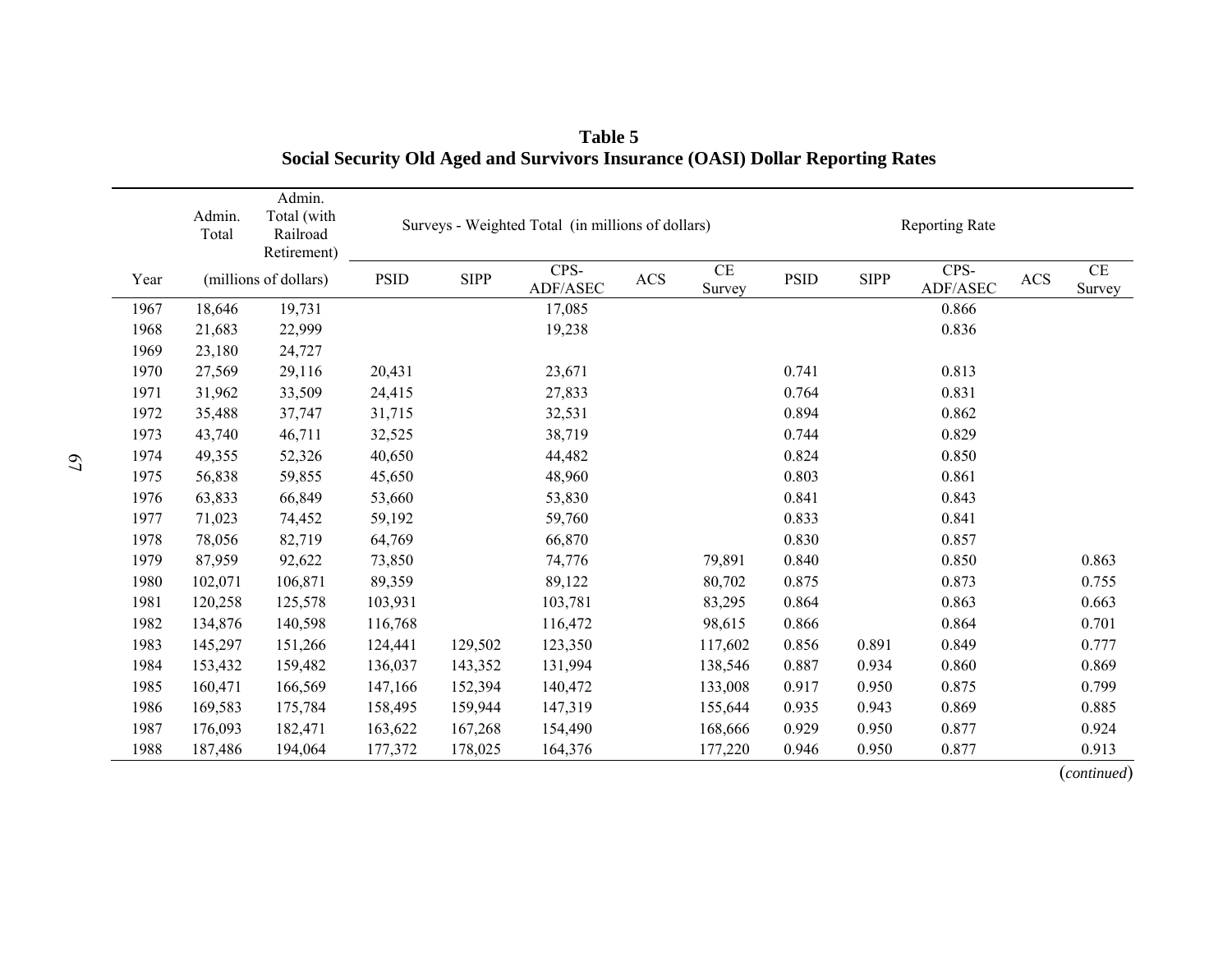|         | Admin.<br>Total | Admin.<br>Total (with<br>Railroad<br>Retirement) |         |             | Surveys - Weighted Total (in millions of dollars) | <b>Reporting Rate</b> |                    |             |             |                  |            |              |
|---------|-----------------|--------------------------------------------------|---------|-------------|---------------------------------------------------|-----------------------|--------------------|-------------|-------------|------------------|------------|--------------|
| Year    |                 | (millions of dollars)                            | PSID    | <b>SIPP</b> | CPS-<br>ADF/ASEC                                  | <b>ACS</b>            | $\rm CE$<br>Survey | <b>PSID</b> | <b>SIPP</b> | CPS-<br>ADF/ASEC | <b>ACS</b> | CE<br>Survey |
| 1989    | 199,408         | 206,306                                          | 200,506 | 190,082     | 175,522                                           |                       | 188,324            | 1.006       | 0.953       | 0.880            |            | 0.913        |
| 1990    | 213,825         | 220,982                                          | 207,648 | 206,833     | 187,052                                           |                       | 200,766            | 0.971       | 0.967       | 0.875            |            | 0.909        |
| 1991    | 230,571         | 237,983                                          | 213,370 | 219,058     | 197,351                                           |                       | 218,592            | 0.925       | 0.950       | 0.856            |            | 0.919        |
| 1992    | 244,487         | 252,087                                          | 222,736 | 225,840     | 207,877                                           |                       | 234,914            | 0.911       | 0.924       | 0.850            |            | 0.932        |
| 1993    | 256,799         | 264,548                                          | 222,887 | 233,770     | 217,526                                           |                       | 240,952            | 0.868       | 0.910       | 0.847            |            | 0.911        |
| 1994    | 267,650         | 275,492                                          | 233,663 | 239,679     | 241,010                                           |                       | 246,682            | 0.873       | 0.895       | 0.900            |            | 0.895        |
| 1995    | 277,857         | 285,716                                          | 250,496 | 251,111     | 250,835                                           |                       | 256,632            | 0.902       | 0.904       | 0.903            |            | 0.898        |
| 1996    | 288,557         | 296,483                                          | 263,592 | 259,750     | 260,612                                           |                       | 274,170            | 0.913       | 0.900       | 0.903            |            | 0.925        |
| 1997    | 301,319         | 309,323                                          |         | 261,631     | 273,736                                           |                       | 278,780            |             | 0.868       | 0.908            |            | 0.901        |
| 1998    | 311,327         | 319,354                                          | 281,268 | 261,522     | 278,750                                           |                       | 286,308            | 0.903       | 0.840       | 0.895            |            | 0.897        |
| 1999    | 318,469         | 326,518                                          |         | 272,399     | 288,344                                           |                       | 291,118            |             | 0.855       | 0.905            |            | 0.892        |
| 2000    | 335,879         | 344,001                                          | 322,318 | 302,932     | 308,420                                           | 273,532               | 254,479            | 0.960       | 0.902       | 0.918            | 0.816      | 0.740        |
| 2001    | 354,518         | 362,793                                          |         | 324,550     | 327,070                                           | 296,445               | 302,642            |             | 0.915       | 0.923            | 0.839      | 0.834        |
| 2002    | 369,504         | 378,002                                          | 332,445 | 337,427     | 335,870                                           | 310,013               | 325,241            | 0.900       | 0.913       | 0.909            | 0.837      | 0.860        |
| 2003    | 380,612         | 389,298                                          | 289,711 | 355,405     | 352,088                                           | 320,748               | 343,873            | 0.761       | 0.934       | 0.925            | 0.836      | 0.883        |
| 2004    | 395,005         | 403,828                                          |         | 394,457     | 365,943                                           | 332,643               | 333,397            |             | 0.999       | 0.926            | 0.839      | 0.826        |
| 2005    | 415,093         | 424,096                                          |         | 413,833     | 377,881                                           | 343,495               | 382,863            |             | 0.997       | 0.910            | 0.830      | 0.903        |
| 2006    | 438,915         | 448,193                                          |         |             | 398,559                                           | 362,620               | 364,938            |             |             | 0.908            | 0.831      | 0.814        |
| 2007    |                 |                                                  |         |             | 415,921                                           |                       |                    |             |             |                  |            |              |
| Average |                 |                                                  |         |             |                                                   |                       |                    | 0.874       | 0.924       | 0.874            | 0.833      | 0.857        |

**Table 5 (***continued***) Social Security Old Aged and Survivors Insurance (OASI) Dollar Reporting Rates**

Note: The administrative totals include retirement benefits, survivors benefits and benefits paid to special age-72 beneficiaries and lump sum death payments. Survivor's benefits include payments to surviving children, widowed mothers and fathers, widows and widowers and parents. For the CE Survey and the CPS (1968-1975) the reporting rate is calculated using the administrative total that includes Railroad Retirement. For the ACS, the reporting rate is computed by comparing the survey year total with the average of the current and previous years' administrative totals.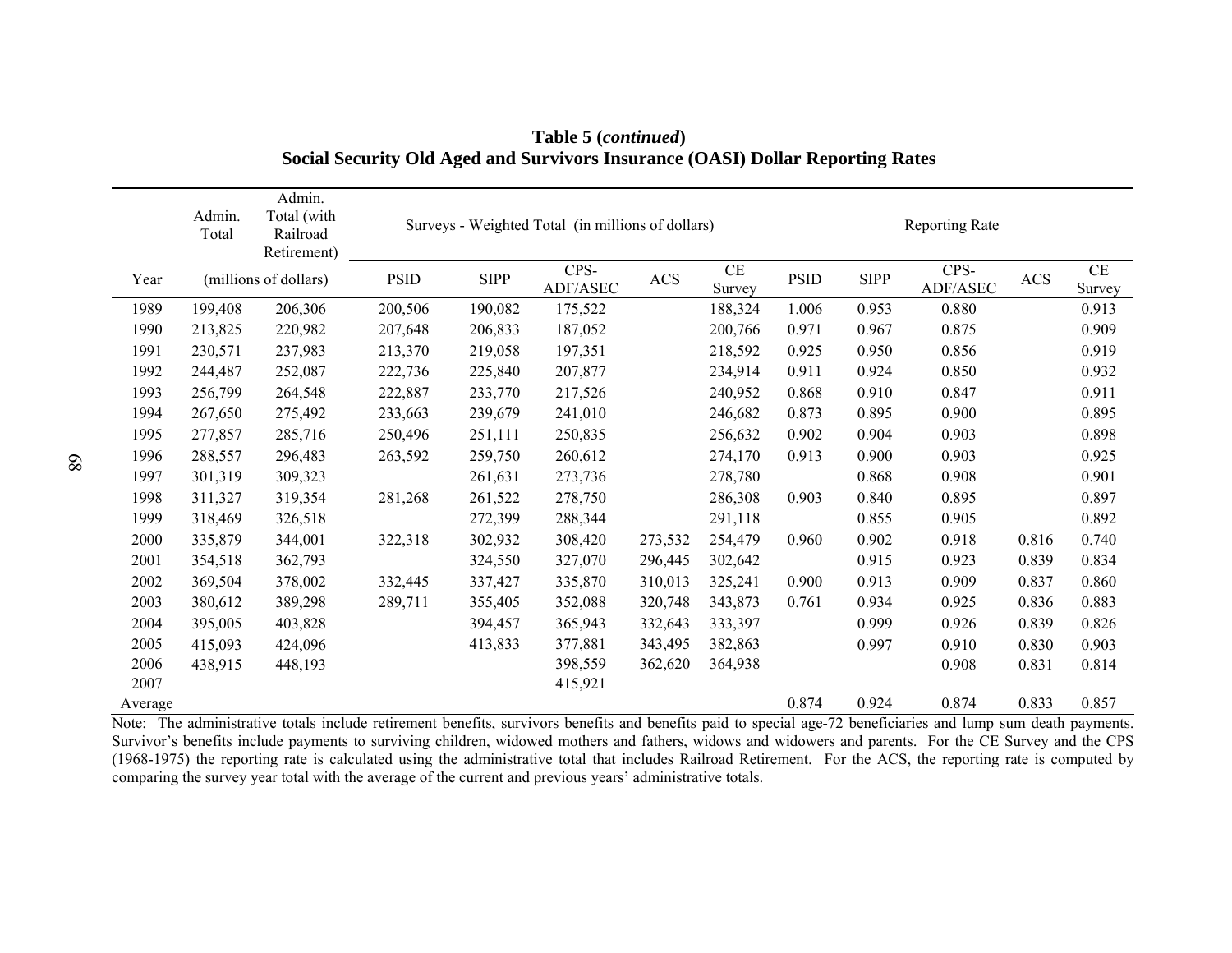|      | Admin.<br>Total          | Surveys - Weighted Total (in millions of dollars) |             |                  |           |                    |             |             | Reporting Rate   |            |                     |  |
|------|--------------------------|---------------------------------------------------|-------------|------------------|-----------|--------------------|-------------|-------------|------------------|------------|---------------------|--|
| Year | (millions<br>of dollars) | <b>PSID</b>                                       | <b>SIPP</b> | CPS-<br>ADF/ASEC | $\rm ACS$ | $\rm CE$<br>Survey | <b>PSID</b> | <b>SIPP</b> | CPS-<br>ADF/ASEC | <b>ACS</b> | $\!$ $\!$<br>Survey |  |
| 1967 | 1,860                    |                                                   |             | 2,185            |           |                    |             |             | 1.175            |            |                     |  |
| 1968 | 2,197                    |                                                   |             | 2,300            |           |                    |             |             | 1.047            |            |                     |  |
| 1969 | 2,431                    |                                                   |             |                  |           |                    |             |             |                  |            |                     |  |
| 1970 | 2,929                    | 3,793                                             |             | 2,922            |           |                    | 1.295       |             | 0.998            |            |                     |  |
| 1971 | 3,587                    | 4,862                                             |             | 3,549            |           |                    | 1.356       |             | 0.990            |            |                     |  |
| 1972 | 4,264                    | 5,854                                             |             | 4,457            |           |                    | 1.373       |             | 1.045            |            |                     |  |
| 1973 | 5,445                    | 5,798                                             |             | 5,791            |           |                    | 1.065       |             | 1.064            |            |                     |  |
| 1974 | 6,570                    | 7,235                                             |             | 6,817            |           |                    | 1.101       |             | 1.038            |            |                     |  |
| 1975 | 8,115                    | 9,120                                             |             | 8,090            |           |                    | 1.124       |             | 0.997            |            |                     |  |
| 1976 | 9,603                    | 10,186                                            |             | 8,944            |           |                    | 1.061       |             | 0.931            |            |                     |  |
| 1977 | 11,026                   | 10,965                                            |             | 10,244           |           |                    | 0.994       |             | 0.929            |            |                     |  |
| 1978 | 12,016                   | 13,002                                            |             | 11,249           |           |                    | 1.082       |             | 0.936            |            |                     |  |
| 1979 | 13,156                   | 13,838                                            |             | 12,599           |           | 13,055             | 1.052       |             | 0.958            |            | 0.992               |  |
| 1980 | 14,791                   | 14,931                                            |             | 14,133           |           | 13,371             | 1.009       |             | 0.955            |            | 0.904               |  |
| 1981 | 16,481                   | 18,798                                            |             | 15,666           |           | 12,371             | 1.141       |             | 0.951            |            | 0.751               |  |
| 1982 | 16,606                   | 18,550                                            |             | 15,706           |           | 13,353             | 1.117       |             | 0.946            |            | 0.804               |  |
| 1983 | 16,778                   | 17,732                                            | 14,319      | 15,687           |           | 14,639             | 1.057       | 0.853       | 0.935            |            | 0.873               |  |
| 1984 | 17,122                   | 17,353                                            | 16,328      | 16,424           |           | 14,364             | 1.014       | 0.954       | 0.959            |            | 0.839               |  |
| 1985 | 17,766                   | 18,340                                            | 17,444      | 16,812           |           | 14,729             | 1.032       | 0.982       | 0.946            |            | 0.829               |  |
| 1986 | 18,724                   | 17,252                                            | 18,404      | 17,564           |           | 16,640             | 0.921       | 0.983       | 0.938            |            | 0.889               |  |
| 1987 | 19,375                   | 18,212                                            | 18,489      | 19,398           |           | 18,192             | 0.940       | 0.954       | 1.001            |            | 0.939               |  |
|      |                          |                                                   |             |                  |           |                    |             |             |                  |            | (continued)         |  |

**Table 6 Social Security Disability Insurance (SSDI) Dollar Reporting Rates**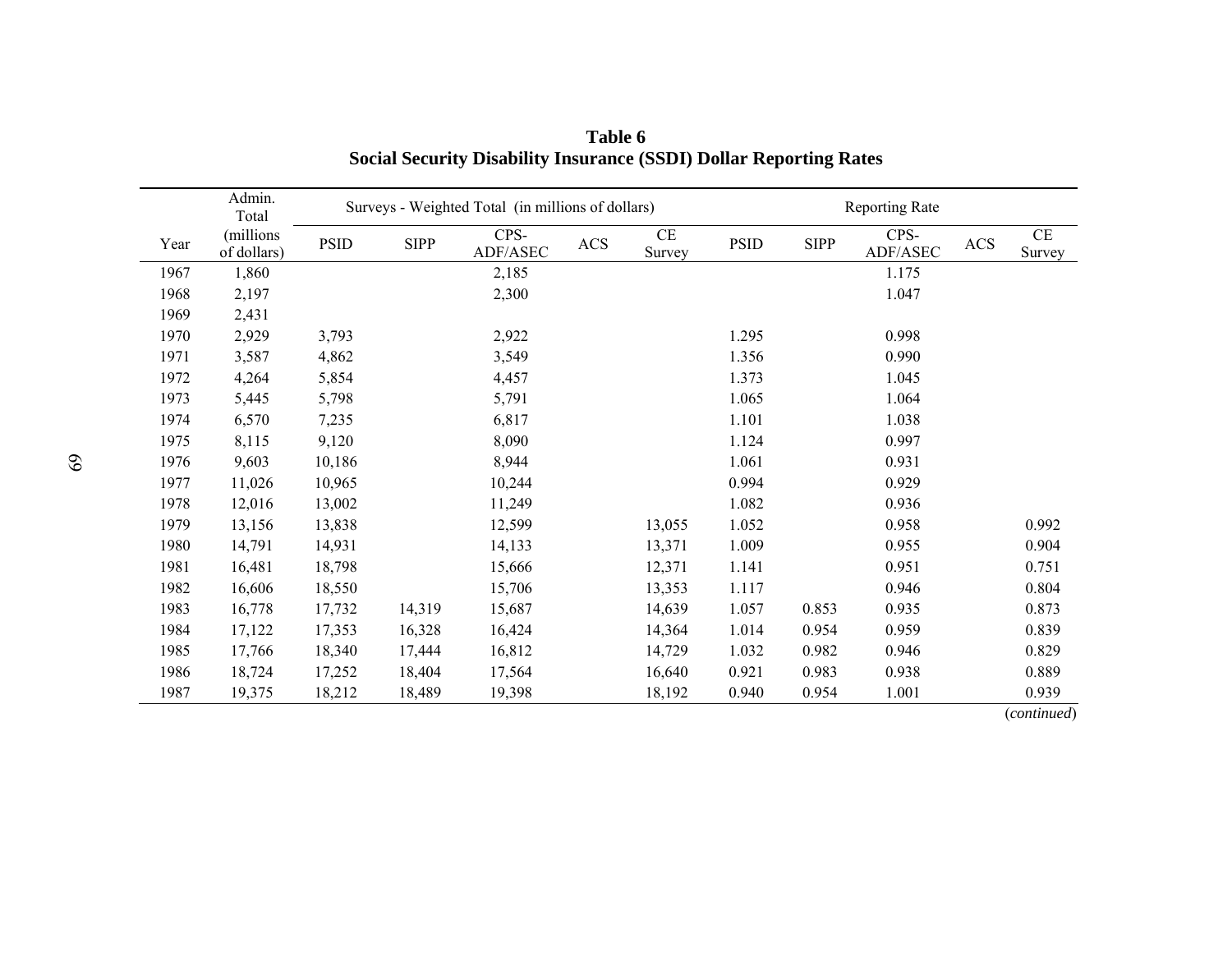|         | Admin.<br>Total          | Surveys - Weighted Total (in millions of dollars) |             |                  |        |                    |             | <b>Reporting Rate</b> |                  |            |                     |  |
|---------|--------------------------|---------------------------------------------------|-------------|------------------|--------|--------------------|-------------|-----------------------|------------------|------------|---------------------|--|
| Year    | (millions of<br>dollars) | <b>PSID</b>                                       | <b>SIPP</b> | CPS-<br>ADF/ASEC | ACS    | $\rm CE$<br>Survey | <b>PSID</b> | <b>SIPP</b>           | CPS-<br>ADF/ASEC | <b>ACS</b> | $\!$ $\!$<br>Survey |  |
| 1988    | 20,495                   | 16,822                                            | 19,838      | 19,813           |        | 18,886             | 0.821       | 0.968                 | 0.967            |            | 0.921               |  |
| 1989    | 21,629                   | 21,185                                            | 20,452      | 21,640           |        | 20,150             | 0.979       | 0.946                 | 1.000            |            | 0.932               |  |
| 1990    | 23,486                   | 25,594                                            | 21,495      | 22,732           |        | 20,973             | 1.090       | 0.915                 | 0.968            |            | 0.893               |  |
| 1991    | 26,218                   | 29,876                                            | 24,883      | 24,406           |        | 24,933             | 1.140       | 0.949                 | 0.931            |            | 0.951               |  |
| 1992    | 29,488                   | 31,488                                            | 25,818      | 27,857           |        | 26,835             | 1.068       | 0.876                 | 0.945            |            | 0.910               |  |
| 1993    | 32,835                   | 38,714                                            | 28,539      | 30,617           |        | 27,942             | 1.179       | 0.869                 | 0.932            |            | 0.851               |  |
| 1994    | 35,739                   | 39,993                                            | 31,275      | 33,686           |        | 28,641             | 1.119       | 0.875                 | 0.943            |            | 0.801               |  |
| 1995    | 38,498                   | 44,333                                            | 34,226      | 36,543           |        | 33,366             | 1.152       | 0.889                 | 0.949            |            | 0.867               |  |
| 1996    | 41,582                   | 44,867                                            | 32,986      | 38,206           |        | 39,993             | 1.079       | 0.793                 | 0.919            |            | 0.962               |  |
| 1997    | 42,980                   |                                                   | 42,334      | 41,759           |        | 41,365             |             | 0.985                 | 0.972            |            | 0.962               |  |
| 1998    | 45,346                   | 44,334                                            | 51,974      | 41,383           |        | 42,331             | 0.978       | 1.146                 | 0.913            |            | 0.933               |  |
| 1999    | 48,414                   |                                                   | 51,585      | 44,967           |        | 48,299             |             | 1.065                 | 0.929            |            | 0.998               |  |
| 2000    | 51,808                   | 46,547                                            | 42,836      | 44,059           | 36,911 | 42,763             | 0.898       | 0.827                 | 0.850            | 0.737      | 0.825               |  |
| 2001    | 56,197                   |                                                   | 42,062      | 48,590           | 40,290 | 54,448             |             | 0.748                 | 0.865            | 0.746      | 0.969               |  |
| 2002    | 61,943                   | 55,887                                            | 44,636      | 50,297           | 43,215 | 52,976             | 0.902       | 0.721                 | 0.812            | 0.732      | 0.855               |  |
| 2003    | 66,951                   | 39,438                                            | 50,521      | 53,262           | 47,258 | 51,304             | 0.589       | 0.755                 | 0.796            | 0.733      | 0.766               |  |
| 2004    | 73,920                   |                                                   | 62,458      | 59,962           | 49,391 | 55,610             |             | 0.845                 | 0.811            | 0.701      | 0.752               |  |
| 2005    | 80,948                   |                                                   | 68,547      | 66,087           | 53,254 | 66,758             |             | 0.847                 | 0.816            | 0.688      | 0.825               |  |
| 2006    | 87,625                   |                                                   |             | 71,757           | 58,953 | 59,017             |             |                       | 0.819            | 0.699      | 0.674               |  |
| 2007    |                          |                                                   |             | 76,767           |        |                    |             |                       |                  |            |                     |  |
| Average |                          |                                                   |             |                  |        |                    | 1.056       | 0.902                 | 0.945            | 0.719      | 0.874               |  |

**Table 6 (***continued***) Social Security Disability Insurance (SSDI) Dollar Reporting Rates** 

Note: The administrative totals include payments received by the disabled workers, their spouse and their children. For the ACS, the reporting rate is computed by comparing the survey year total with the average of the current and previous years' administrative totals.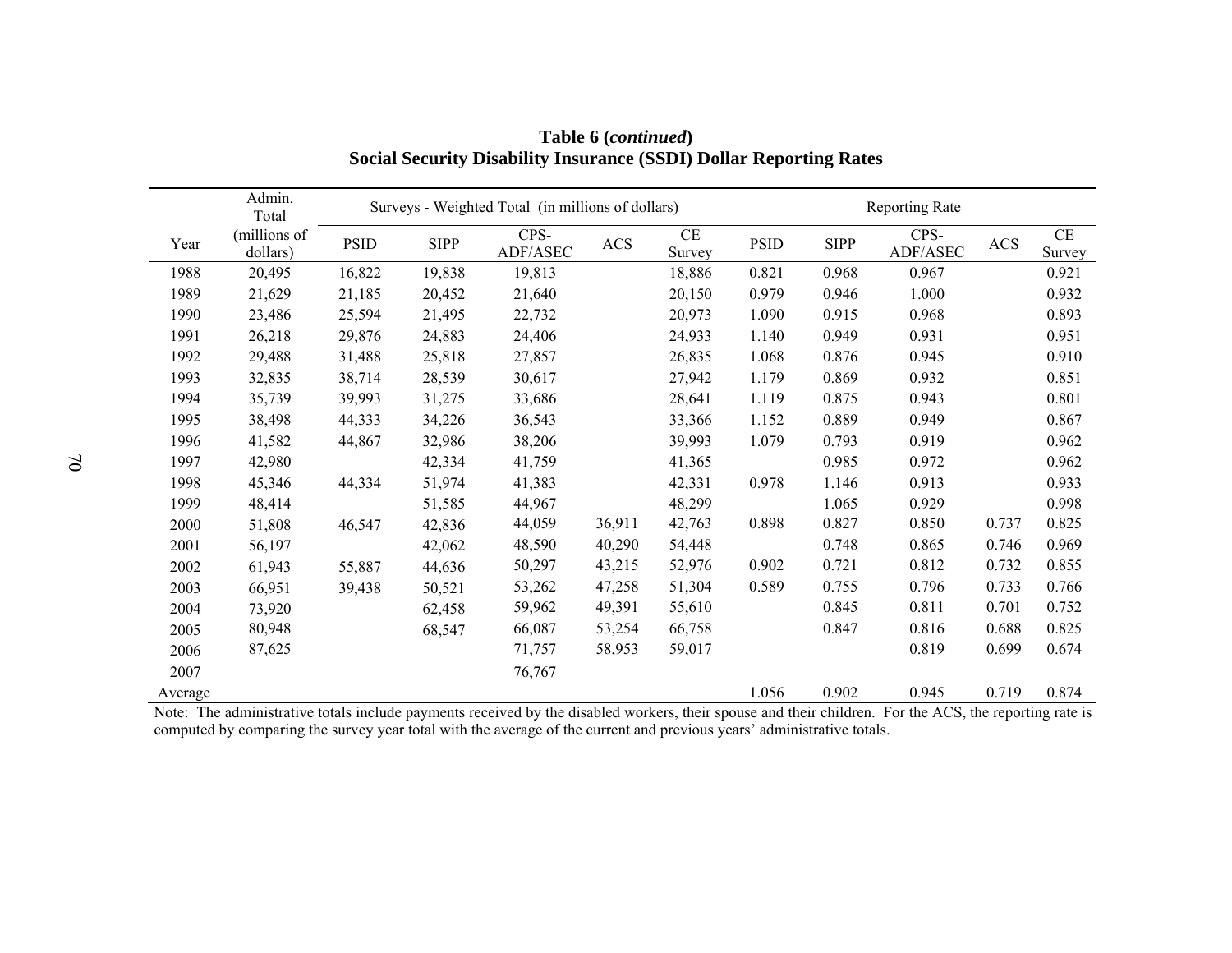|      | Admin. Total                | Surveys - Weighted Total (in millions of dollars) |             |                  |     |              | Reporting Rate |             |                  |            |                            |  |
|------|-----------------------------|---------------------------------------------------|-------------|------------------|-----|--------------|----------------|-------------|------------------|------------|----------------------------|--|
| Year | (in millions of<br>dollars) | <b>PSID</b>                                       | <b>SIPP</b> | CPS-<br>ADF/ASEC | ACS | CE<br>Survey | <b>PSID</b>    | <b>SIPP</b> | CPS-<br>ADF/ASEC | <b>ACS</b> | <b>CE</b><br><b>Survey</b> |  |
| 1974 | 5,010                       | 3,518                                             |             |                  |     |              | 0.702          |             |                  |            |                            |  |
| 1975 | 5,614                       | 3,625                                             |             | 3,609            |     |              | 0.646          |             | 0.643            |            |                            |  |
| 1976 | 5,793                       | 3,497                                             |             | 4,057            |     |              | 0.604          |             | 0.700            |            |                            |  |
| 1977 | 6,022                       | 4,406                                             |             | 4,344            |     |              | 0.732          |             | 0.721            |            |                            |  |
| 1978 | 6,653                       | 4,216                                             |             | 4,573            |     |              | 0.634          |             | 0.687            |            |                            |  |
| 1979 | 6,782                       | 5,776                                             |             | 4,967            |     | 6,925        | 0.852          |             | 0.732            |            | 1.021                      |  |
| 1980 | 7,636                       | 5,733                                             |             | 6,055            |     | 6,471        | 0.751          |             | 0.793            |            | 0.848                      |  |
| 1981 | 8,236                       | 7,205                                             |             | 6,505            |     | 4,329        | 0.875          |             | 0.790            |            | 0.526                      |  |
| 1982 | 8,598                       | 6,928                                             |             | 6,597            |     | 4,410        | 0.806          |             | 0.767            |            | 0.513                      |  |
| 1983 | 9,081                       | 7,942                                             | 7,880       | 7,629            |     | 6,314        | 0.875          | 0.868       | 0.840            |            | 0.695                      |  |
| 1984 | 9,939                       | 7,818                                             | 9,211       | 8,445            |     | 6,305        | 0.787          | 0.927       | 0.850            |            | 0.634                      |  |
| 1985 | 10,592                      | 7,990                                             | 9,638       | 8,876            |     | 5,381        | 0.754          | 0.910       | 0.838            |            | 0.508                      |  |
| 1986 | 11,558                      | 9,046                                             | 10,325      | 9,005            |     | 6,484        | 0.783          | 0.893       | 0.779            |            | 0.561                      |  |
| 1987 | 12,405                      | 7,907                                             | 11,120      | 9,517            |     | 6,734        | 0.637          | 0.896       | 0.767            |            | 0.543                      |  |
| 1988 | 13,173                      | 9,347                                             | 12,076      | 10,244           |     | 8,611        | 0.710          | 0.917       | 0.778            |            | 0.654                      |  |
| 1989 | 14,343                      | 10,194                                            | 12,515      | 11,225           |     | 8,885        | 0.711          | 0.873       | 0.783            |            | 0.619                      |  |
| 1990 | 15,897                      | 10,020                                            | 12,853      | 12,050           |     | 9,927        | 0.630          | 0.809       | 0.758            |            | 0.624                      |  |
| 1991 | 18,303                      | 10,603                                            | 14,726      | 14,397           |     | 11,707       | 0.579          | 0.805       | 0.787            |            | 0.640                      |  |
| 1992 | 21,974                      | 11,938                                            | 16,904      | 15,351           |     | 13,796       | 0.543          | 0.769       | 0.699            |            | 0.628                      |  |
| 1993 | 24,363                      | 15,374                                            | 18,918      | 18,532           |     | 13,644       | 0.631          | 0.776       | 0.761            |            | 0.560                      |  |
| 1994 | 25,557                      | 13,908                                            | 20,323      | 18,174           |     | 15,944       | 0.544          | 0.795       | 0.711            |            | 0.624                      |  |
| 1995 | 27,323                      | 13,843                                            | 22,276      | 19,550           |     | 17,562       | 0.507          | 0.815       | 0.715            |            | 0.643                      |  |
| 1996 | 28,674                      | 15,116                                            | 26,772      | 22,261           |     | 19,001       | 0.527          | 0.934       | 0.776            |            | 0.663                      |  |
| 1997 | 28,904                      | 16,295                                            | 28,679      | 22,717           |     | 17,395       | 0.564          | 0.992       | 0.786            |            | 0.602                      |  |

**Table 7 Supplemental Security Income Dollar Reporting Rates** 

(*continued*)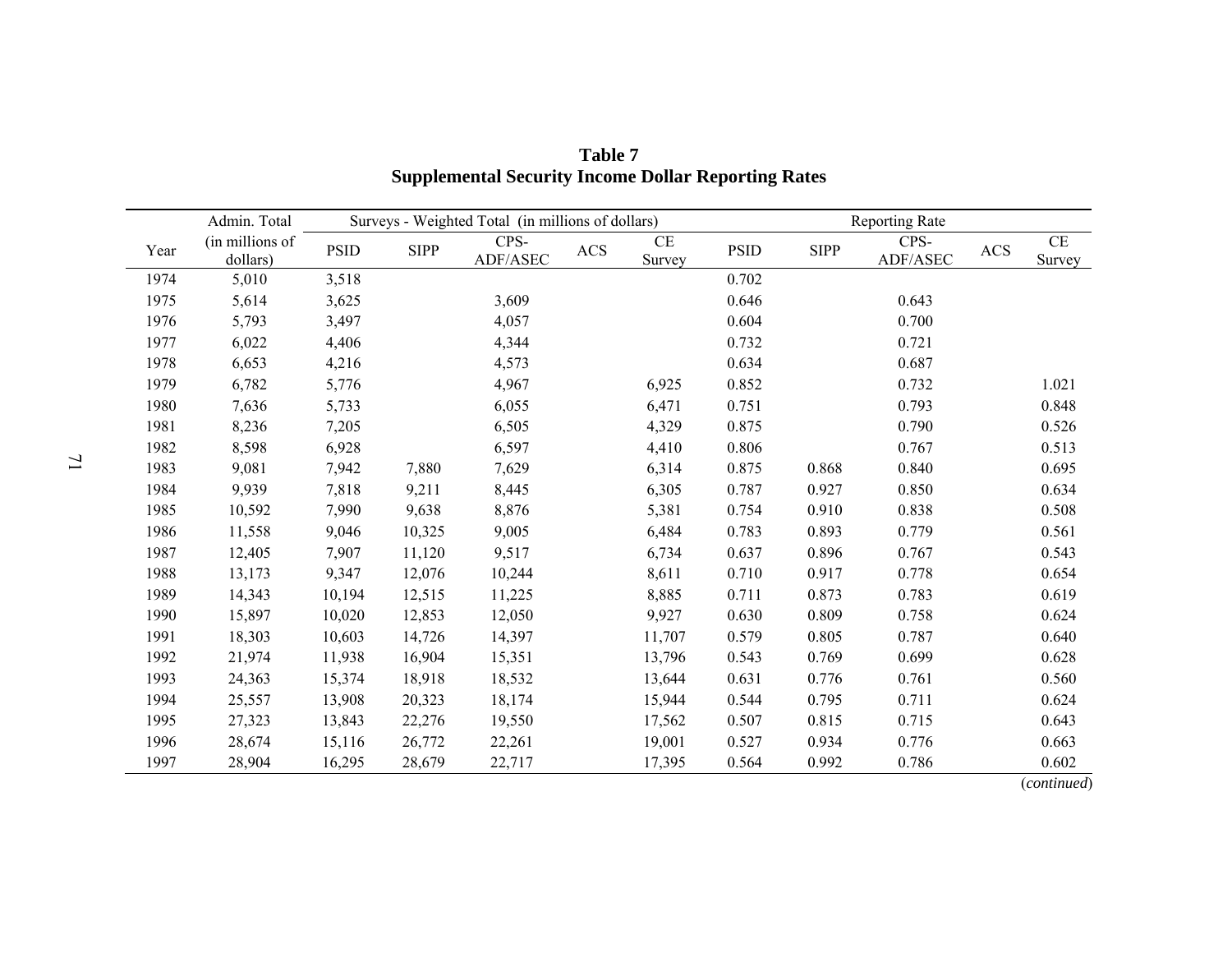|         | Admin. Total                |             |             | Surveys - Weighted Total (in millions of dollars) |            |              | <b>Reporting Rate</b> |             |                  |            |              |
|---------|-----------------------------|-------------|-------------|---------------------------------------------------|------------|--------------|-----------------------|-------------|------------------|------------|--------------|
| Year    | (in millions of<br>dollars) | <b>PSID</b> | <b>SIPP</b> | CPS-<br>ADF/ASEC                                  | <b>ACS</b> | CE<br>Survey | <b>PSID</b>           | <b>SIPP</b> | CPS-<br>ADF/ASEC | <b>ACS</b> | CE<br>Survey |
| 1998    | 30,085                      | 15,984      | 29,138      | 22,309                                            |            | 18,971       | 0.531                 | 0.969       | 0.742            |            | 0.631        |
| 1999    | 30,907                      | 20,719      | 29,805      | 22,583                                            |            | 18,995       | 0.670                 | 0.964       | 0.731            |            | 0.615        |
| 2000    | 31,562                      | 17,252      | 31,501      | 22,468                                            | 25,099     | 21,209       | 0.547                 | 0.998       | 0.712            | 0.804      | 0.672        |
| 2001    | 33,314                      |             | 33,188      | 25,652                                            | 25,847     | 28,881       |                       | 0.996       | 0.770            | 0.797      | 0.867        |
| 2002    | 34,708                      | 17,037      | 35,161      | 25,924                                            | 26,920     | 25,957       | 0.491                 | 1.013       | 0.747            | 0.791      | 0.748        |
| 2003    | 36,151                      | 18,445      | 37,231      | 28,022                                            | 28,901     | 22,533       | 0.510                 | 1.030       | 0.775            | 0.816      | 0.623        |
| 2004    | 37,504                      | 23,857      | 39,901      | 30,634                                            | 29,537     | 21,749       | 0.636                 | 1.064       | 0.817            | 0.802      | 0.580        |
| 2005    | 39,755                      |             | 43,139      | 31,150                                            | 32,350     | 26,095       |                       | 1.085       | 0.784            | 0.837      | 0.656        |
| 2006    | 41,576                      |             |             | 31,977                                            | 36,599     | 21,808       |                       |             | 0.769            | 0.900      | 0.525        |
| 2007    | 43,466                      |             |             | 33,008                                            |            |              |                       |             | 0.759            |            |              |
| Average |                             |             |             |                                                   |            |              | 0.659                 | 0.917       | 0.760            | 0.821      | 0.644        |

**Table 7 (***continued***) Supplemental Security Income Dollar Reporting Rates**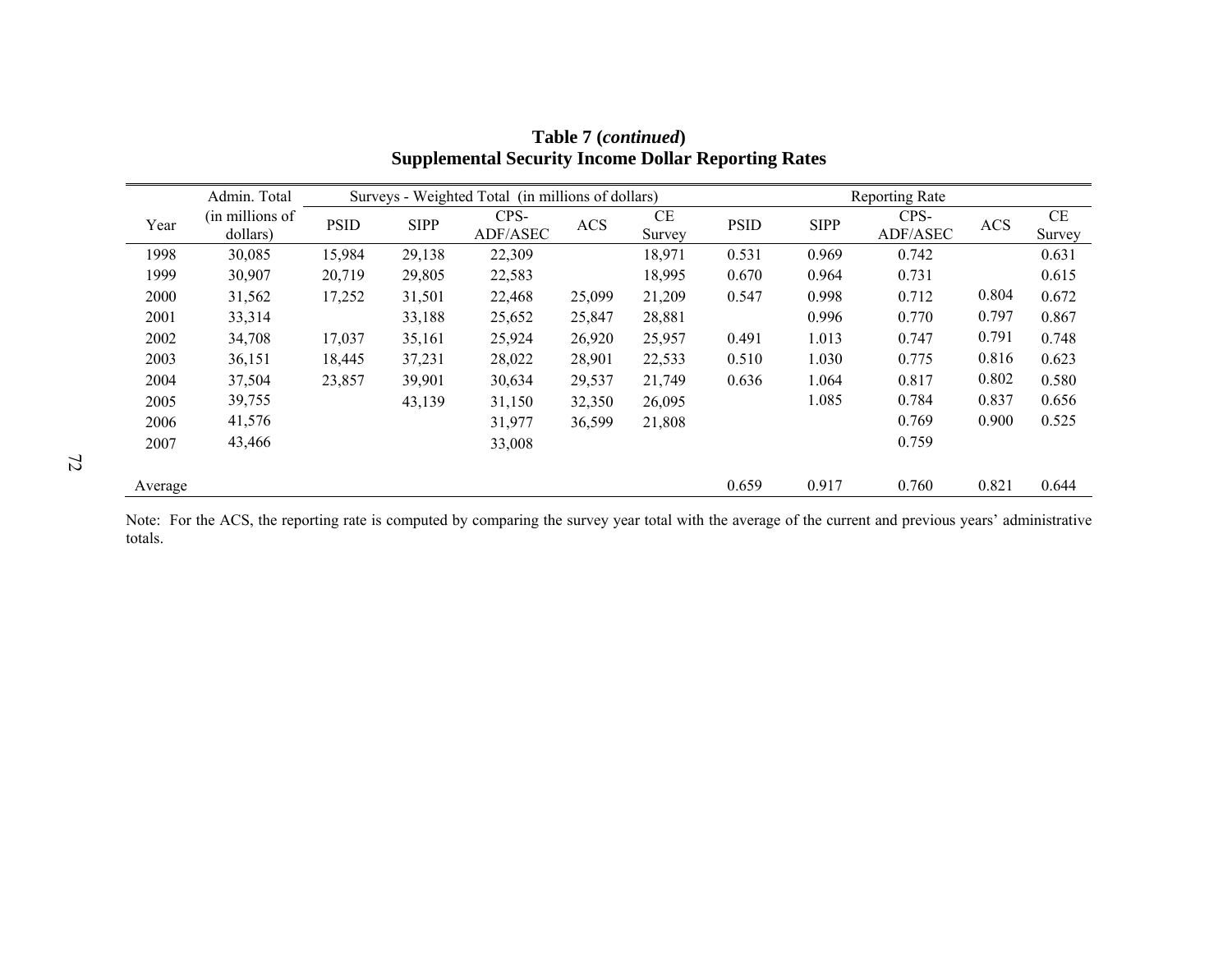|         | Admin.      | Survey - Weighted Total<br>(in millions of dollars) |             |                     |          | <b>Reporting Rate</b> |             |                     |                |  |
|---------|-------------|-----------------------------------------------------|-------------|---------------------|----------|-----------------------|-------------|---------------------|----------------|--|
|         | Total       |                                                     |             |                     |          |                       |             |                     |                |  |
|         | (millions   |                                                     |             | CPS-                | $\rm CE$ |                       |             | CPS-                | $\!$ $\!$ $\!$ |  |
| Year    | of dollars) | <b>PSID</b>                                         | <b>SIPP</b> | ADF/<br><b>ASEC</b> | Survey   | <b>PSID</b>           | <b>SIPP</b> | ADF/<br><b>ASEC</b> | Survey         |  |
| 1976    | 11,141      | 8,772                                               |             |                     |          | 0.787                 |             |                     |                |  |
| 1977    | 9,989       | 6,046                                               |             |                     |          | 0.605                 |             |                     |                |  |
| 1978    | 8,318       | 5,631                                               |             |                     |          | 0.677                 |             |                     |                |  |
| 1979    | 8,703       | 5,213                                               |             |                     | 8,022    | 0.599                 |             |                     | 0.922          |  |
| 1980    | 15,364      | 10,527                                              |             |                     | 10,191   | 0.685                 |             |                     | 0.663          |  |
| 1981    | 14,392      | 10,388                                              |             |                     | 9,216    | 0.722                 |             |                     | 0.640          |  |
| 1982    | 24,146      | 20,321                                              |             |                     | 11,124   | 0.842                 |             |                     | 0.461          |  |
| 1983    | 24,726      | 15,495                                              | 15,065      |                     | 14,787   | 0.627                 | 0.609       |                     | 0.598          |  |
| 1984    | 14,760      | 8,660                                               | 11,447      |                     | 11,100   | 0.587                 | 0.776       |                     | 0.752          |  |
| 1985    | 14,763      | 10,998                                              | 11,990      |                     | 8,581    | 0.745                 | 0.812       |                     | 0.581          |  |
| 1986    | 15,425      | 11,546                                              | 12,584      |                     | 9,553    | 0.749                 | 0.816       |                     | 0.619          |  |
| 1987    | 13,584      | 9,839                                               | 11,151      | 10,417              | 8,401    | 0.724                 | 0.821       | 0.767               | 0.618          |  |
| 1988    | 12,490      | 10,197                                              | 9,801       | 9,476               | 8,108    | 0.816                 | 0.785       | 0.759               | 0.649          |  |
| 1989    | 13,529      | 10,263                                              | 10,170      | 10,310              | 7,624    | 0.759                 | 0.752       | 0.762               | 0.564          |  |
| 1990    | 17,195      | 13,502                                              | 14,237      | 14,172              | 10,087   | 0.785                 | 0.828       | 0.824               | 0.587          |  |
| 1991    | 25,435      | 18,768                                              | 22,064      | 21,652              | 16,392   | 0.738                 | 0.867       | 0.851               | 0.644          |  |
| 1992    | 37,239      | 25,352                                              | 30,858      | 27,786              | 20,021   | 0.681                 | 0.829       | 0.746               | 0.538          |  |
| 1993    | 32,357      | 23,275                                              | 28,343      | 25,811              | 18,167   | 0.719                 | 0.876       | 0.798               | 0.561          |  |
| 1994    | 21,761      | 18,983                                              | 18,192      | 20,497              | 15,219   | 0.872                 | 0.836       | 0.942               | 0.699          |  |
| 1995    | 19,909      | 13,804                                              | 16,080      | 18,808              | 11,773   | 0.693                 | 0.808       | 0.945               | 0.591          |  |
| 1996    | 20,418      | 16,454                                              | 14,222      | 17,591              | 8,921    | 0.806                 | 0.697       | 0.862               | 0.437          |  |
| 1997    | 18,375      |                                                     | 11,687      | 15,856              | 9,092    |                       | 0.636       | 0.863               | 0.495          |  |
| 1998    | 18,187      | 19,805                                              | 10,417      | 15,728              | 8,787    | 1.089                 | 0.573       | 0.865               | 0.483          |  |
| 1999    | 19,027      |                                                     | 12,007      | 14,606              | 8,168    |                       | 0.631       | 0.768               | 0.429          |  |
| 2000    | 19,218      | 15,384                                              | 14,713      | 14,469              | 7,937    | 0.801                 | 0.766       | 0.753               | 0.413          |  |
| 2001    | 30,143      |                                                     | 19,365      | 24,291              | 11,718   |                       | 0.642       | 0.806               | 0.389          |  |
| 2002    | 51,086      | 36,234                                              | 28,903      | 37,912              | 19,394   | 0.709                 | 0.566       | 0.742               | 0.380          |  |
| 2003    | 50,163      | 21,822                                              | 31,047      | 36,932              | 21,881   | 0.435                 | 0.619       | 0.736               | 0.436          |  |
| 2004    | 33,512      | 30,978                                              | 25,405      | 25,058              | 15,907   | 0.924                 | 0.758       | 0.748               | 0.475          |  |
| 2005    | 31,104      |                                                     | 27,073      | 22,290              | 13,728   |                       | 0.870       | 0.717               | 0.441          |  |
| 2006    | 29,885      |                                                     |             | 20,650              | 12,425   |                       |             | 0.691               | 0.416          |  |
| 2007    | 32,213      |                                                     |             | 21,876              |          |                       |             | 0.679               |                |  |
| Average |             |                                                     |             |                     |          | 0.738                 | 0.747       | 0.792               | 0.553          |  |

**Table 8 Unemployment Insurance Dollar Reporting Rates**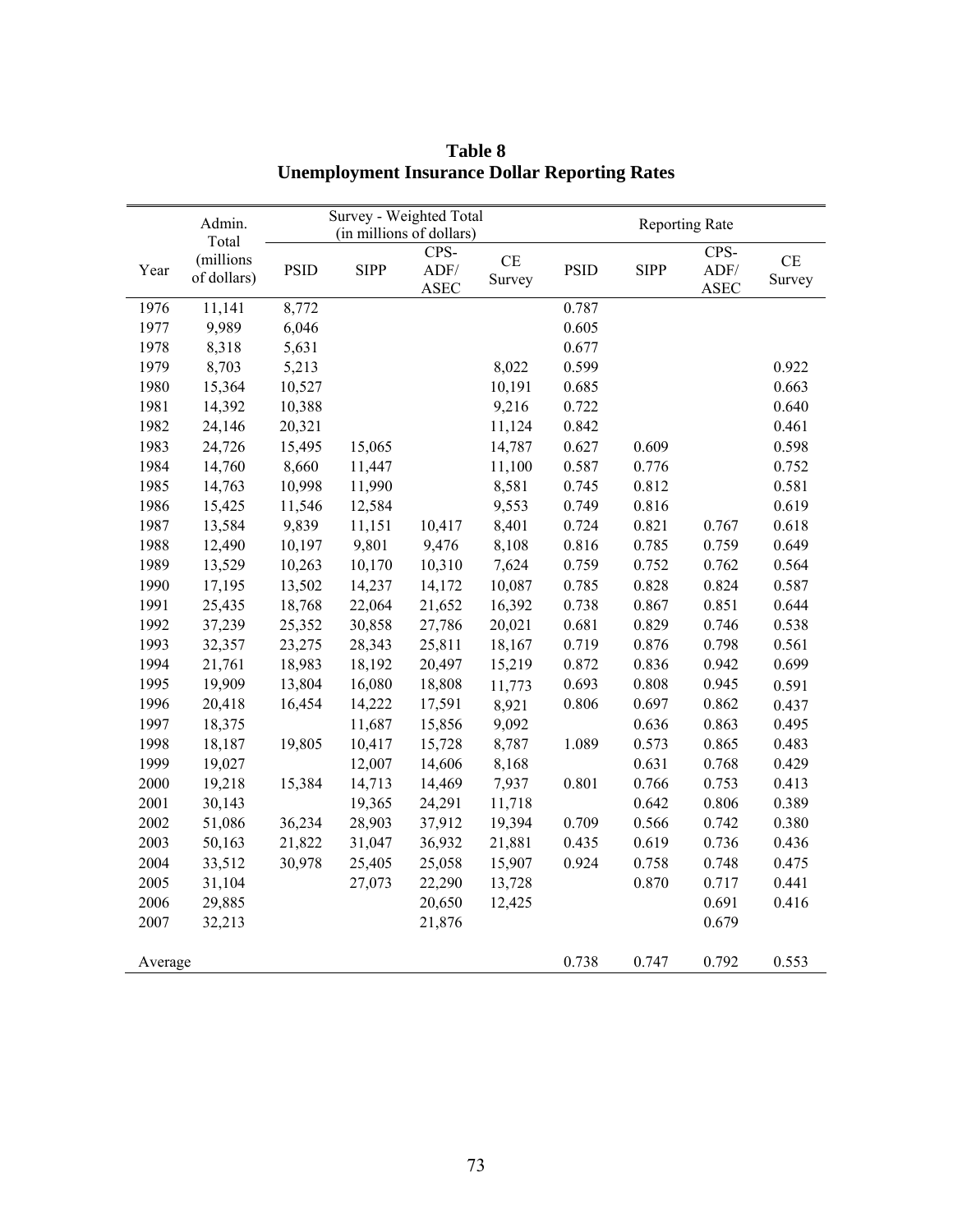|         | Admin.                   | Survey - Weighted Total<br>(in millions of dollars) |             |                     |                          |             | <b>Reporting Rate</b> |                     |                     |  |  |  |
|---------|--------------------------|-----------------------------------------------------|-------------|---------------------|--------------------------|-------------|-----------------------|---------------------|---------------------|--|--|--|
|         | Total                    |                                                     |             | CPS-                |                          |             |                       | CPS-                |                     |  |  |  |
| Year    | (millions<br>of dollars) | <b>PSID</b>                                         | <b>SIPP</b> | ADF/<br><b>ASEC</b> | $\!$ $\!$ $\!$<br>Survey | <b>PSID</b> | <b>SIPP</b>           | ADF/<br><b>ASEC</b> | $\!$ $\!$<br>Survey |  |  |  |
| 1976    | 5,204                    | 1,788                                               |             |                     |                          | 0.344       |                       |                     |                     |  |  |  |
| 1977    | 5,950                    | 2,343                                               |             |                     |                          | 0.394       |                       |                     |                     |  |  |  |
| 1978    | 6,816                    | 2,854                                               |             |                     |                          | 0.419       |                       |                     |                     |  |  |  |
| 1979    | 8,507                    | 2,573                                               |             |                     | 9,076                    | 0.302       |                       |                     | 1.067               |  |  |  |
| 1980    | 9,671                    | 3,420                                               |             |                     | 9,770                    | 0.354       |                       |                     | 1.010               |  |  |  |
| 1981    | 10,623                   | 4,081                                               |             |                     | 8,239                    | 0.384       |                       |                     | 0.776               |  |  |  |
| 1982    | 11,349                   | 3,728                                               |             |                     | 6,902                    | 0.328       |                       |                     | 0.608               |  |  |  |
| 1983    | 11,894                   | 4,777                                               | 5,536       |                     | 10,011                   | 0.402       | 0.465                 |                     | 0.842               |  |  |  |
| 1984    | 13,261                   | 4,139                                               | 5,484       |                     | 10,348                   | 0.312       | 0.414                 |                     | 0.780               |  |  |  |
| 1985    | 14,719                   | 5,210                                               | 5,822       |                     | 8,024                    | 0.354       | 0.396                 |                     | 0.545               |  |  |  |
| 1986    | 15,971                   | 7,521                                               | 5,728       |                     | 9,631                    | 0.471       | 0.359                 |                     | 0.603               |  |  |  |
| 1987    | 17,405                   | 7,155                                               | 7,313       | 8,375               | 12,927                   | 0.411       | 0.420                 | 0.481               | 0.743               |  |  |  |
| 1988    | 19,196                   | 7,214                                               | 7,054       | 10,726              | 13,611                   | 0.376       | 0.367                 | 0.559               | 0.709               |  |  |  |
| 1989    | 20,892                   | 8,893                                               | 8,582       | 12,822              | 12,103                   | 0.426       | 0.411                 | 0.614               | 0.579               |  |  |  |
| 1990    | 23,050                   | 7,510                                               | 9,684       | 13,005              | 11,885                   | 0.326       | 0.420                 | 0.564               | 0.516               |  |  |  |
| 1991    | 25,355                   | 9,512                                               | 9,958       | 14,412              | 11,839                   | 0.375       | 0.393                 | 0.568               | 0.467               |  |  |  |
| 1992    | 25,996                   | 11,141                                              | 9,989       | 13,660              | 12,168                   | 0.429       | 0.384                 | 0.525               | 0.468               |  |  |  |
| 1993    | 24,422                   | 7,352                                               | 9,687       | 13,434              | 14,855                   | 0.301       | 0.397                 | 0.550               | 0.608               |  |  |  |
| 1994    | 26,288                   | 9,987                                               | 9,773       | 13,554              | 15,104                   | 0.380       | 0.372                 | 0.516               | 0.575               |  |  |  |
| 1995    | 25,389                   | 8,447                                               | 8,465       | 11,752              | 13,235                   | 0.333       | 0.333                 | 0.463               | 0.521               |  |  |  |
| 1996    | 25,221                   | 6,843                                               | 11,946      | 10,263              | 12,742                   | 0.271       | 0.474                 | 0.407               | 0.505               |  |  |  |
| 1997    | 24,574                   |                                                     | 10,949      | 12,417              | 12,675                   |             | 0.446                 | 0.505               | 0.516               |  |  |  |
| 1998    | 25,365                   | 9,589                                               | 10,659      | 11,089              | 10,947                   | 0.378       | 0.420                 | 0.437               | 0.432               |  |  |  |
| 1999    | 26,258                   |                                                     | 11,678      | 11,799              | 12,105                   |             | 0.445                 | 0.449               | 0.461               |  |  |  |
| 2000    | 26,766                   | 10,597                                              | 9,807       | 12,944              | 11,750                   | 0.396       | 0.366                 | 0.484               | 0.439               |  |  |  |
| 2001    | 27,690                   |                                                     | 9,930       | 12,246              | 9,515                    |             | 0.359                 | 0.442               | 0.344               |  |  |  |
| 2002    | 28,094                   | 5,935                                               | 10,905      | 12,943              | 8,999                    | 0.211       | 0.388                 | 0.461               | 0.320               |  |  |  |
| 2003    | 29,147                   | 5,491                                               | 11,223      | 13,926              | 9,577                    | 0.188       | 0.385                 | 0.478               | 0.329               |  |  |  |
| 2004    | 29,719                   | 10,202                                              | 9,859       | 13,658              | 9,683                    | 0.343       | 0.332                 | 0.460               | 0.326               |  |  |  |
| 2005    | 29,228                   |                                                     | 11,541      | 15,323              | 11,051                   |             | 0.395                 | 0.524               | 0.378               |  |  |  |
| 2006    | 28,207                   |                                                     |             | 14,870              | 11,787                   |             |                       | 0.527               | 0.418               |  |  |  |
| 2007    |                          |                                                     |             | 12,820              |                          |             |                       |                     |                     |  |  |  |
| Average |                          |                                                     |             |                     |                          | 0.354       | 0.397                 | 0.501               | 0.567               |  |  |  |

**Table 9 Workers' Compensation Dollar Reporting Rates** 

Note: The administrative totals refer to only cash payments, obtained by removing the medical portion of the total program cost.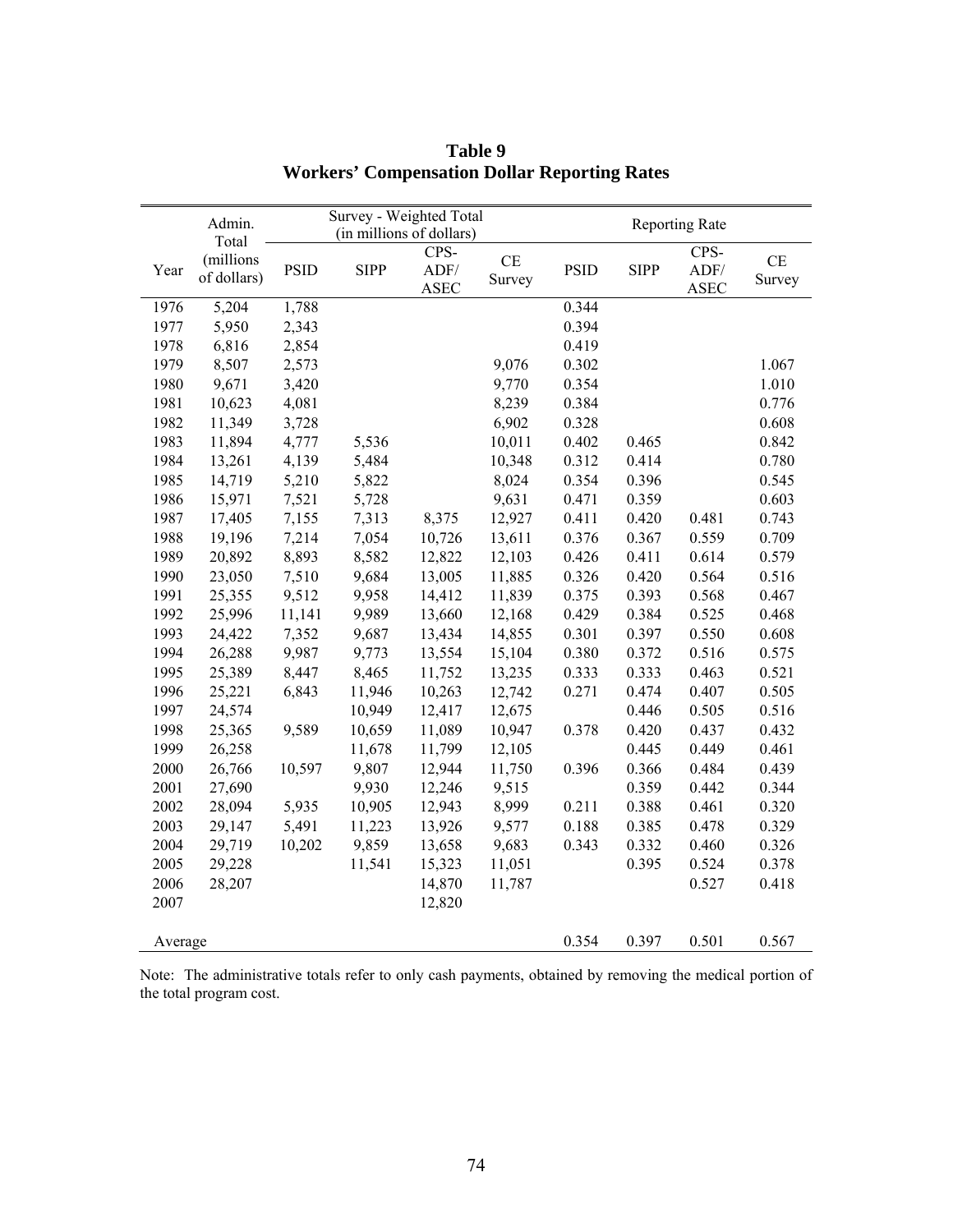|         | Admin.<br>Total             | Survey - Weighted Total<br>(in dollars) | <b>Reporting Rate</b> |
|---------|-----------------------------|-----------------------------------------|-----------------------|
| Year    | (in millions of<br>dollars) | CPS-ADF/ASEC                            | CPS-ADF/ASEC          |
|         |                             |                                         |                       |
| 1991    | 11,105                      | 7,114,273,167                           | 0.641                 |
| 1992    | 13,028                      | 8,557,786,177                           | 0.657                 |
| 1993    | 15,537                      | 9,838,109,512                           | 0.633                 |
| 1994    | 21,105                      | 15,657,377,258                          | 0.742                 |
| 1995    | 25,956                      | 18,745,177,769                          | 0.722                 |
| 1996    | 28,825                      | 21,759,768,835                          | 0.755                 |
| 1997    | 30,389                      | 21,853,593,976                          | 0.719                 |
| 1998    | 32,340                      | 22,746,758,857                          | 0.703                 |
| 1999    | 31,901                      | 22,925,582,818                          | 0.719                 |
| 2000    | 32,296                      | 22,114,667,940                          | 0.685                 |
| 2001    | 33,376                      | 23,249,556,083                          | 0.697                 |
| 2002    | 35,784                      | 25,758,259,544                          | 0.720                 |
| 2003    | 34,412                      | 25,280,285,195                          | 0.735                 |
| 2004    | 33,490                      | 26,180,929,642                          | 0.782                 |
| 2005    | 34,961                      | 28,419,265,886                          | 0.813                 |
| 2006    | 36,693                      | 30, 332, 485, 115                       | 0.827                 |
| Average |                             |                                         | 0.722                 |

**Table 10 Earned Income Tax Credit Dollar Reporting Rates**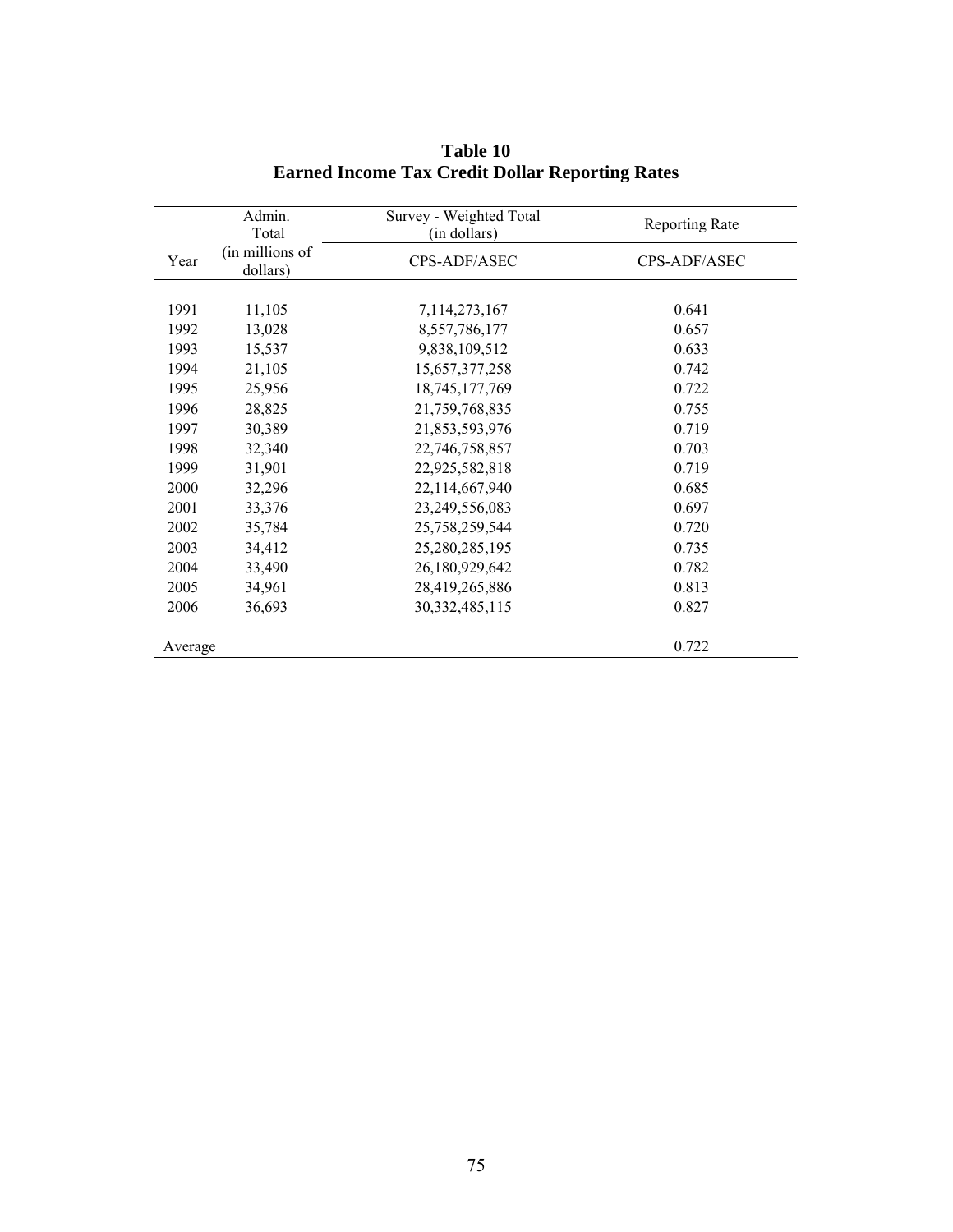|         | Administrative<br>Average<br>Monthly<br>Participation |             | (family level) | Surveys - Average Monthly Participation | <b>Reporting Rate</b> |             |                  |  |  |
|---------|-------------------------------------------------------|-------------|----------------|-----------------------------------------|-----------------------|-------------|------------------|--|--|
| Year    | (Families)                                            | <b>PSID</b> | <b>SIPP</b>    | CPS-<br>ADF/ASEC                        | <b>PSID</b>           | <b>SIPP</b> | CPS-<br>ADF/ASEC |  |  |
| 1980    | 3,692,608                                             |             |                |                                         |                       |             |                  |  |  |
| 1981    | 3,812,123                                             |             |                |                                         |                       |             |                  |  |  |
| 1982    | 3,522,001                                             |             |                |                                         |                       |             |                  |  |  |
| 1983    | 3,667,080                                             |             | 2,851,592      |                                         |                       | 0.778       |                  |  |  |
| 1984    | 3,695,574                                             |             | 3,040,356      |                                         |                       | 0.823       |                  |  |  |
| 1985    | 3,683,941                                             |             | 2,900,857      |                                         |                       | 0.787       |                  |  |  |
| 1986    | 3,746,240                                             |             | 2,801,266      |                                         |                       | 0.748       |                  |  |  |
| 1987    | 3,759,011                                             |             | 2,871,043      | 3,025,954                               |                       | 0.764       | 0.805            |  |  |
| 1988    | 3,732,307                                             |             | 2,795,287      | 2,968,807                               |                       | 0.749       | 0.795            |  |  |
| 1989    | 3,781,426                                             |             | 2,902,077      | 2,816,732                               |                       | 0.767       | 0.745            |  |  |
| 1990    | 4,039,016                                             |             | 3,209,590      | 3,120,412                               |                       | 0.795       | 0.773            |  |  |
| 1991    | 4,478,428                                             |             | 3,436,155      | 3,419,110                               |                       | 0.767       | 0.763            |  |  |
| 1992    | 4,809,566                                             |             | 3,579,069      | 3,468,416                               |                       | 0.744       | 0.721            |  |  |
| 1993    | 4,990,435                                             | 3,099,655   | 4,020,104      | 3,713,955                               | 0.621                 | 0.806       | 0.744            |  |  |
| 1994    | 5,011,151                                             | 2,840,407   | 3,966,091      | 3,451,463                               | 0.567                 | 0.791       | 0.689            |  |  |
| 1995    | 4,770,300                                             | 2,603,520   | 3,942,927      | 3,124,368                               | 0.546                 | 0.827       | 0.655            |  |  |
| 1996    | 4,415,233                                             | 2,347,537   | 3,510,786      | 2,957,559                               | 0.532                 | 0.795       | 0.670            |  |  |
| 1997    | 3,724,214                                             |             | 3,001,523      | 2,275,387                               |                       | 0.806       | 0.611            |  |  |
| 1998    | 3,041,589                                             | 1,217,162   | 2,376,098      | 1,824,069                               | 0.400                 | 0.781       | 0.600            |  |  |
| 1999    | 2,547,606                                             |             | 1,866,543      | 1,401,124                               |                       | 0.733       | 0.550            |  |  |
| 2000    | 2,203,417                                             | 1,117,209   | 1,656,865      | 1,283,230                               | 0.507                 | 0.752       | 0.582            |  |  |
| 2001    | 2,093,124                                             |             | 1,519,928      | 1,173,244                               |                       | 0.726       | 0.561            |  |  |
| 2002    | 2,040,879                                             | 708,284     | 1,337,550      | 1,089,399                               | 0.347                 | 0.655       | 0.534            |  |  |
| 2003    | 2,014,886                                             | 1,369,355   | 1,397,108      | 1,290,115                               | 0.680                 | 0.693       | 0.640            |  |  |
| 2004    | 1,971,090                                             | 1,130,092   | 1,632,136      | 1,117,250                               | 0.573                 | 0.828       | 0.567            |  |  |
| 2005    | 1,887,309                                             |             | 1,527,558      | 1,189,858                               |                       | 0.809       | 0.630            |  |  |
| 2006    | 1,774,635                                             |             |                | 935,072                                 |                       |             | 0.527            |  |  |
| 2007    | 1,662,727                                             |             |                | 875,565                                 |                       |             | 0.527            |  |  |
| Average |                                                       |             |                |                                         | 0.530                 | 0.771       | 0.652            |  |  |
|         | Average Dollars Reporting Rate for Comparable Years   |             |                | 0.443                                   | 0.712                 | 0.624       |                  |  |  |

**Table 11 AFDC/TANF Average Monthly Participation**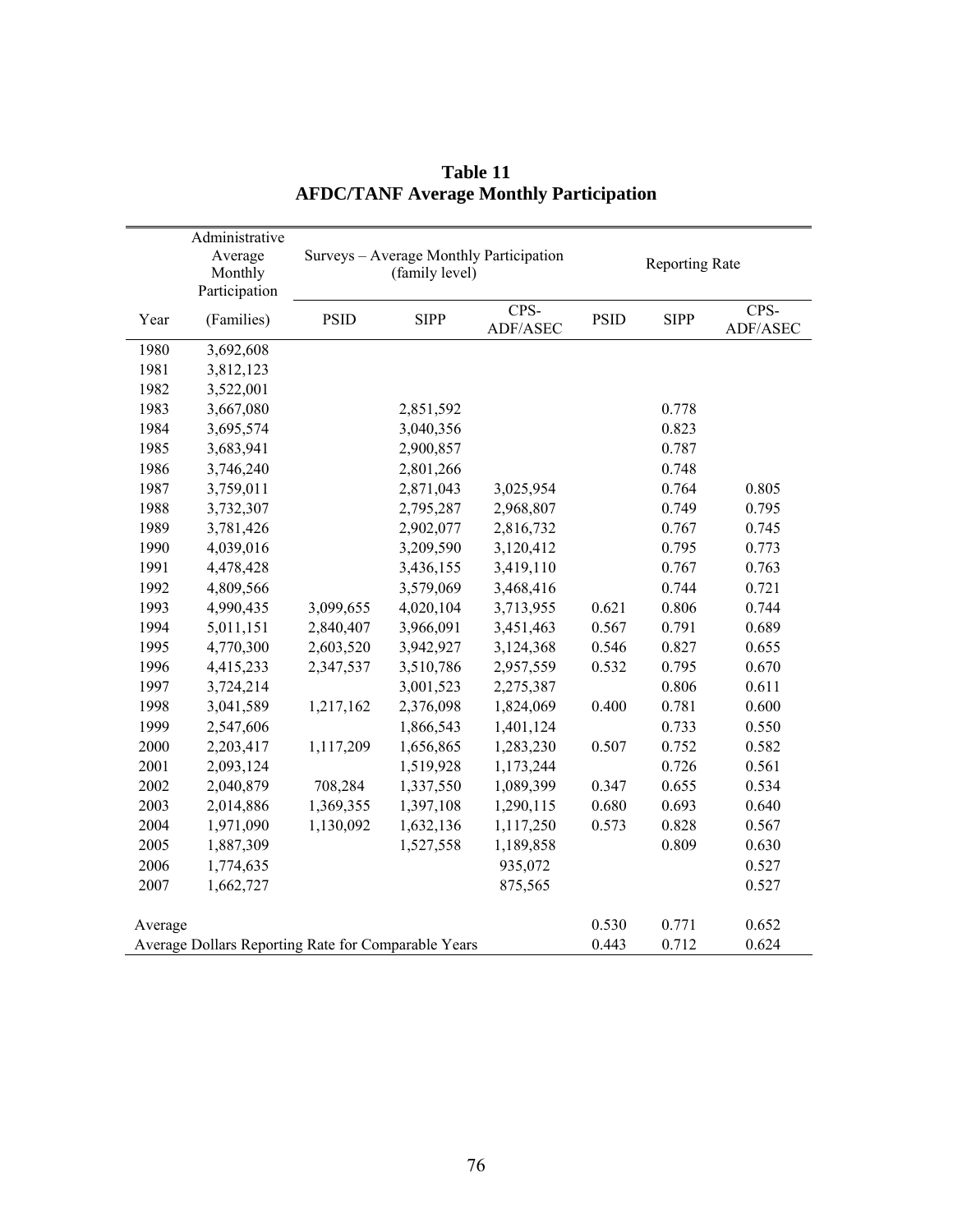|                                                     | Administrative<br>Average |             | Surveys - Average Monthly<br>Participation |                  |                | Reporting rate |                  |
|-----------------------------------------------------|---------------------------|-------------|--------------------------------------------|------------------|----------------|----------------|------------------|
|                                                     | Monthly                   |             |                                            |                  |                |                |                  |
| Year                                                | Participation             | <b>PSID</b> | <b>SIPP</b>                                | CPS-<br>ADF/ASEC | <b>PSID</b>    | <b>SIPP</b>    | CPS-<br>ADF/ASEC |
| 1980                                                | (Households)<br>7,763,714 | 5,659,991   |                                            | 5,130,682        | 0.729          |                | 0.661            |
| 1981                                                | 8,231,565                 | 5,986,317   |                                            | 5,273,484        | 0.727          |                | 0.641            |
| 1982                                                | 7,817,518                 | 6,341,138   |                                            | 5,351,906        | 0.811          |                | 0.685            |
| 1983                                                | 7,839,288                 | 6,414,963   | 6,561,402                                  | 5,560,356        | 0.818          | 0.837          | 0.709            |
| 1984                                                | 7,515,342                 | 5,921,546   | 6,656,248                                  | 5,533,007        | 0.788          | 0.886          | 0.736            |
| 1985                                                | 7,291,303                 | 5,742,227   | 6,228,872                                  | 5,314,065        | 0.788          | 0.854          | 0.729            |
|                                                     |                           |             |                                            |                  |                | 0.871          |                  |
| 1986<br>1987                                        | 7,202,921<br>7,084,390    | 6,063,710   | 6,272,349<br>6,242,591                     | 5,239,128        | 0.842<br>0.859 | 0.881          | 0.727<br>0.732   |
|                                                     |                           | 6,082,936   |                                            | 5,183,350        |                |                |                  |
| 1988                                                | 7,092,014                 | 6,039,197   | 6,133,158                                  | 5,249,217        | 0.852          | 0.865          | 0.740            |
| 1989                                                | 7,337,547                 | 6,261,035   | 6,164,276                                  | 5,159,889        | 0.853          | 0.840          | 0.703            |
| 1990                                                | 7,999,990                 | 6,200,845   | 6,582,906                                  | 5,697,878        | 0.775          | 0.823          | 0.712            |
| 1991                                                | 9,208,275                 | 6,238,023   | 7,263,082                                  | 6,294,527        | 0.677          | 0.789          | 0.684            |
| 1992                                                | 10,282,358                | 6,982,771   | 7,891,822                                  | 6,816,542        | 0.679          | 0.768          | 0.663            |
| 1993                                                | 10,902,288                | 7,598,139   | 8,733,851                                  | 7,329,268        | 0.697          | 0.801          | 0.672            |
| 1994                                                | 11,093,566                | 7,796,566   | 8,561,080                                  | 7,420,375        | 0.703          | 0.772          | 0.669            |
| 1995                                                | 10,791,655                | 7,273,270   | 8,474,133                                  | 7,071,615        | 0.674          | 0.785          | 0.655            |
| 1996                                                | 10,395,150                | 6,912,900   | 8,751,572                                  | 6,896,048        | 0.665          | 0.842          | 0.663            |
| 1997                                                | 9,087,686                 | 5,179,876   | 8,001,126                                  | 6,111,001        | 0.570          | 0.880          | 0.672            |
| 1998                                                | 8,068,051                 | 4,884,314   | 7,075,561                                  | 5,374,420        | 0.605          | 0.877          | 0.666            |
| 1999                                                | 7,568,908                 | 4,504,903   | 6,564,475                                  | 4,780,595        | 0.595          | 0.867          | 0.632            |
| 2000                                                | 7,326,583                 | 4,441,331   | 6,304,656                                  | 4,606,152        | 0.606          | 0.861          | 0.629            |
| 2001                                                | 7,595,058                 | 4,622,812   | 6,827,110                                  | 4,823,717        | 0.609          | 0.899          | 0.635            |
| 2002                                                | 8,402,369                 | 5,017,984   | 7,393,731                                  | 5,149,868        | 0.597          | 0.880          | 0.613            |
| 2003                                                | 9,447,575                 | 7,502,129   | 8,007,800                                  | 5,704,880        | 0.794          | 0.848          | 0.604            |
| 2004                                                | 10,566,039                | 8,464,400   | 8,914,594                                  | 6,002,098        | 0.801          | 0.844          | 0.568            |
| 2005                                                | 11,485,609                |             | 9,525,628                                  | 6,484,700        |                | 0.829          | 0.565            |
| 2006                                                | 11,592,557                |             |                                            | 6,147,814        |                |                | 0.530            |
| 2007                                                | 11,927,826                |             |                                            |                  |                |                |                  |
| Average                                             |                           |             |                                            |                  | 0.725          | 0.843          | 0.663            |
| Average Dollars Reporting Rate for Comparable Years |                           |             |                                            |                  | 0.753          | 0.823          | 0.662            |

**Table 12 Food Stamp Program Average Monthly Participation**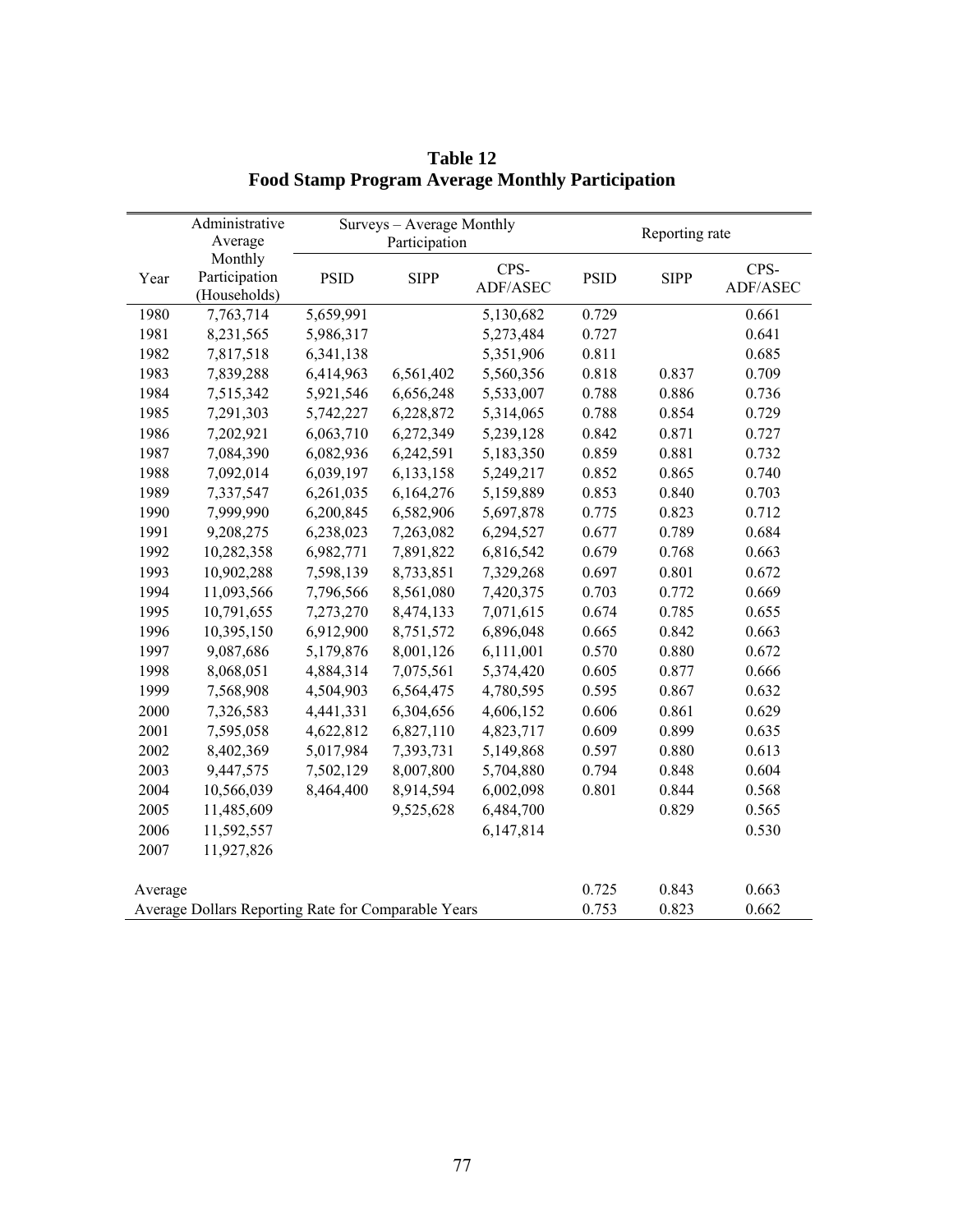|         | Admin                                               |             |             | Survey Aggregates (thousands) |            |             | <b>Reporting Rate</b> |                             |            |
|---------|-----------------------------------------------------|-------------|-------------|-------------------------------|------------|-------------|-----------------------|-----------------------------|------------|
| Year    | Average<br>Monthly<br>Participation<br>(thousands)  | <b>PSID</b> | <b>SIPP</b> | CPS-<br>ADF/<br><b>ASEC</b>   | <b>ACS</b> | <b>PSID</b> | <b>SIPP</b>           | CPS-<br>ADF/<br><b>ASEC</b> | <b>ACS</b> |
| 1974    | 25,007                                              | 18,360      |             | 19,874                        |            | 0.734       |                       | 0.795                       |            |
| 1975    | 26,033                                              | 18,739      |             | 20,286                        |            | 0.720       |                       | 0.779                       |            |
| 1976    | 26,781                                              | 19,562      |             | 20,716                        |            | 0.730       |                       | 0.774                       |            |
| 1977    | 27,525                                              | 20,380      |             | 21,638                        |            | 0.740       |                       | 0.786                       |            |
| 1978    | 28,185                                              | 21,136      |             | 22,780                        |            | 0.750       |                       | 0.808                       |            |
| 1979    | 28,743                                              | 21,607      |             | 23,787                        |            | 0.752       |                       | 0.828                       |            |
| 1980    | 29,351                                              | 23,050      |             | 24,929                        |            | 0.785       |                       | 0.849                       |            |
| 1981    | 29,946                                              | 23,914      |             | 25,722                        |            | 0.799       |                       | 0.859                       |            |
| 1982    | 30,417                                              | 24,315      |             | 25,912                        |            | 0.799       |                       | 0.852                       |            |
| 1983    | 30,781                                              | 26,007      | 27,254      | 26,354                        |            | 0.845       | 0.885                 | 0.856                       |            |
| 1984    | 31,174                                              | 26,967      | 29,024      | 26,732                        |            | 0.865       | 0.931                 | 0.858                       |            |
| 1985    | 31,295                                              | 27,803      | 29,360      | 27,265                        |            | 0.888       | 0.938                 | 0.871                       |            |
| 1986    | 31,809                                              | 28,910      | 29,853      | 27,353                        |            | 0.909       | 0.939                 | 0.860                       |            |
| 1987    | 32,287                                              | 28,969      | 30,522      | 28,403                        |            | 0.897       | 0.945                 | 0.880                       |            |
| 1988    | 32,691                                              | 29,861      | 30,946      | 28,878                        |            | 0.913       | 0.947                 | 0.883                       |            |
| 1989    | 33,110                                              | 32,925      | 31,436      | 29,264                        |            | 0.994       | 0.949                 | 0.884                       |            |
| 1990    | 33,598                                              | 31,735      | 32,234      | 29,622                        |            | 0.945       | 0.959                 | 0.882                       |            |
| 1991    | 34,107                                              | 31,133      | 32,682      | 29,711                        |            | 0.913       | 0.958                 | 0.871                       |            |
| 1992    | 34,610                                              | 30,259      | 32,540      | 30,544                        |            | 0.874       | 0.940                 | 0.883                       |            |
| 1993    | 35,043                                              |             | 32,740      | 29,834                        |            |             | 0.934                 | 0.851                       |            |
| 1994    | 35,369                                              |             | 32,523      | 30,433                        |            |             | 0.920                 | 0.860                       |            |
| 1995    | 35,566                                              |             | 32,871      | 30,829                        |            |             | 0.924                 | 0.867                       |            |
| 1996    | 35,740                                              |             | 33,668      | 30,121                        |            |             | 0.942                 | 0.843                       |            |
| 1997    | 35,878                                              |             | 32,889      | 29,645                        |            |             | 0.917                 | 0.826                       |            |
| 1998    | 35,995                                              |             | 32,038      | 30,028                        |            |             | 0.890                 | 0.834                       |            |
| 1999    | 36,103                                              |             | 32,559      | 30,088                        |            |             | 0.902                 | 0.833                       |            |
| 2000    | 36,499                                              |             | 34,651      | 30,708                        | 29,091     |             | 0.949                 | 0.841                       | 0.801      |
| 2001    | 36,914                                              |             | 36,390      | 31,535                        | 30,299     |             | 0.986                 | 0.854                       | 0.825      |
| 2002    | 37,137                                              |             | 36,485      | 31,229                        | 30,352     |             | 0.982                 | 0.841                       | 0.820      |
| 2003    | 37,359                                              | 31,747      | 36,785      | 31,871                        | 30,886     | 0.850       | 0.985                 | 0.853                       | 0.829      |
| 2004    | 37,598                                              |             | 36,763      | 31,689                        | 30,943     |             | 0.978                 | 0.843                       | 0.826      |
| 2005    | 37,943                                              |             | 36,823      | 31,423                        | 30,958     |             | 0.970                 | 0.828                       | 0.820      |
| 2006    | 38,299                                              |             |             | 31,259                        | 31,531     |             |                       | 0.816                       | 0.827      |
| 2007    | 39,291                                              |             |             | 31,566                        |            |             |                       | 0.803                       |            |
|         |                                                     |             |             |                               |            |             |                       |                             |            |
| Average |                                                     |             |             |                               |            | 0.835       | 0.942                 | 0.843                       | 0.821      |
|         | Average Dollars Reporting Rate for Comparable Years |             |             |                               |            | 0.881       | 0.926                 | 0.880                       | 0.833      |

# **Table 13 OASI Average Monthly Participation**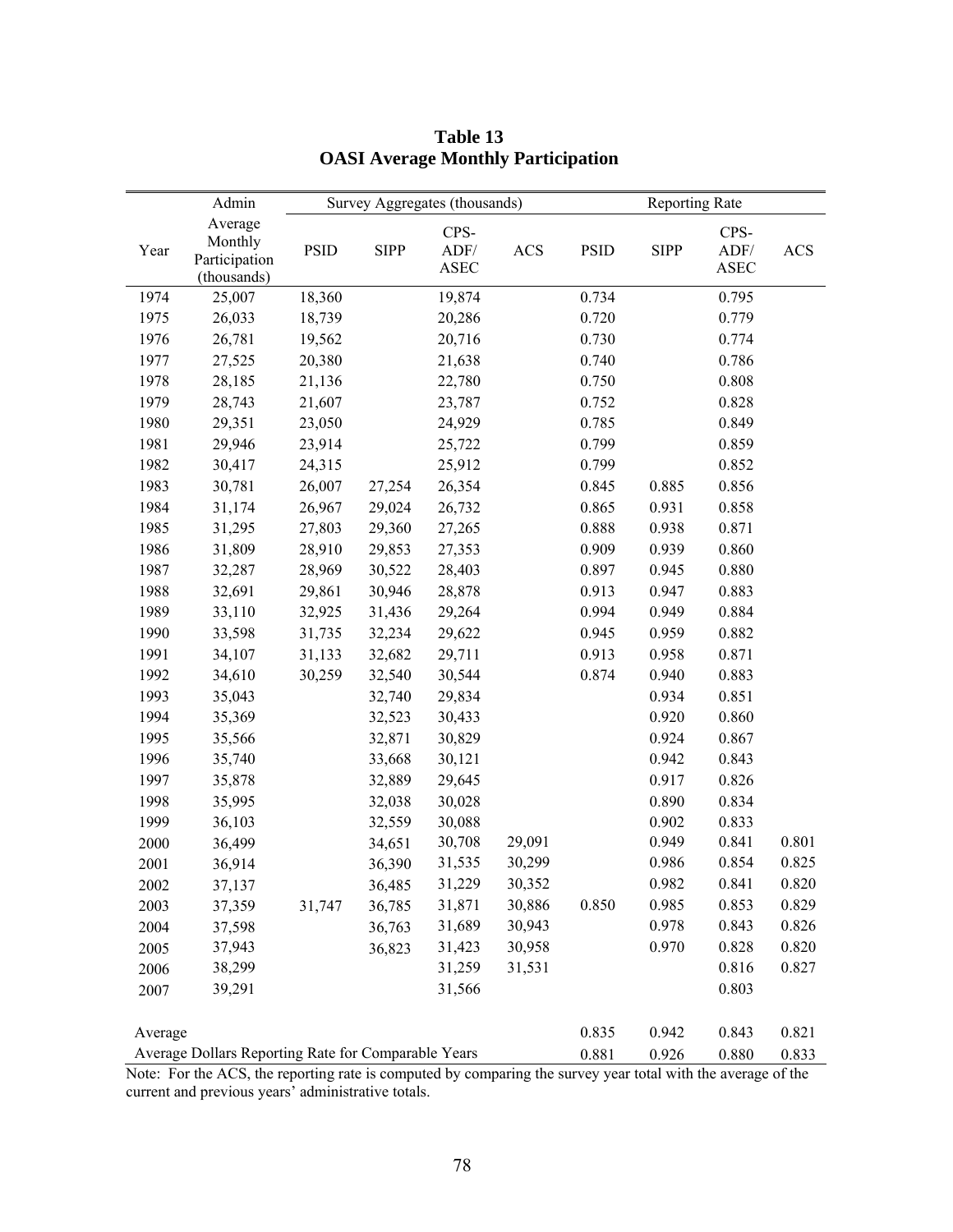|         | Admin                                               | Survey Aggregates (thousands)<br>Reporting rates |             |                             |            |             |                |                             |            |
|---------|-----------------------------------------------------|--------------------------------------------------|-------------|-----------------------------|------------|-------------|----------------|-----------------------------|------------|
| Year    | Average<br>Monthly<br>Participation<br>(thousands)  | <b>PSID</b>                                      | <b>SIPP</b> | CPS-<br>ADF/<br><b>ASEC</b> | <b>ACS</b> | <b>PSID</b> | <b>SIPP</b>    | CPS-<br>ADF/<br><b>ASEC</b> | <b>ACS</b> |
| 1974    | 3,535                                               | 2,814                                            |             | 3,066                       |            | 0.796       |                | 0.867                       |            |
| 1975    | 3,943                                               | 3,010                                            |             | 3,389                       |            | 0.764       |                | 0.860                       |            |
| 1976    | 4,279                                               | 3,170                                            |             | 3,453                       |            | 0.741       |                | 0.807                       |            |
| 1977    | 4,510                                               | 3,332                                            |             | 3,645                       |            | 0.739       |                | 0.808                       |            |
| 1978    | 4,619                                               | 3,481                                            |             | 3,782                       |            | 0.754       |                | 0.819                       |            |
| 1979    | 4,579                                               | 3,626                                            |             | 4,076                       |            | 0.792       |                | 0.890                       |            |
| 1980    | 4,484                                               | 3,419                                            |             | 3,974                       |            | 0.763       |                | 0.886                       |            |
| 1981    | 4,332                                               | 3,716                                            |             | 3,924                       |            | 0.858       |                | 0.906                       |            |
| 1982    | 3,994                                               | 3,430                                            |             | 3,721                       |            | 0.859       |                | 0.932                       |            |
| 1983    | 3,686                                               | 3,787                                            | 3,342       | 3,599                       |            | 1.027       | 0.907          | 0.976                       |            |
| 1984    | 3,612                                               | 3,684                                            | 3,664       | 3,648                       |            | 1.020       | 1.014          | 1.010                       |            |
| 1985    | 3,619                                               | 3,613                                            | 3,725       | 3,511                       |            | 0.998       | 1.029          | 0.970                       |            |
| 1986    | 3,701                                               | 3,215                                            | 3,800       | 3,557                       |            | 0.869       | 1.027          | 0.961                       |            |
| 1987    | 3,770                                               | 3,623                                            | 3,820       | 3,831                       |            | 0.961       | 1.013          | 1.016                       |            |
| 1988    | 3,809                                               | 3,668                                            | 3,905       | 3,758                       |            | 0.963       | 1.025          | 0.987                       |            |
| 1989    | 3,851                                               | 4,109                                            | 3,978       | 3,882                       |            | 1.067       | 1.033          | 1.008                       |            |
| 1990    | 3,947                                               | 4,228                                            | 4,121       | 3,954                       |            | 1.071       | 1.044          | 1.002                       |            |
| 1991    | 4,131                                               | 4,907                                            | 4,804       | 3,935                       |            | 1.188       | 1.163          | 0.953                       |            |
| 1992    | 4,428                                               | 4,329                                            | 4,923       | 4,383                       |            | 0.978       | 1.112          | 0.990                       |            |
| 1993    | 4,779                                               |                                                  | 4,988       | 4,484                       |            |             | 1.044          | 0.938                       |            |
| 1994    | 5,098                                               |                                                  | 4,837       | 4,688                       |            |             | 0.949          | 0.919                       |            |
| 1995    | 5,374                                               |                                                  | 5,035       | 4,970                       |            |             | 0.937          | 0.925                       |            |
| 1996    | 5,603                                               |                                                  | 5,075       | 5,024                       |            |             | 0.906          | 0.897                       |            |
| 1997    | 5,742                                               |                                                  | 6,138       | 5,006                       |            |             | 1.069          | 0.872                       |            |
| 1998    | 5,865                                               |                                                  | 7,379       | 4,921                       |            |             | 1.258          | 0.839                       |            |
| 1999    | 6,051                                               |                                                  | 7,146       | 5,114                       |            |             | 1.181          | 0.845                       |            |
| 2000    | 6,210                                               |                                                  | 5,868       | 4,866                       | 4,530      |             | 0.945          | 0.784                       | 0.739      |
| 2001    | 6,395                                               |                                                  | 5,581       | 5,207                       | 4,697      |             | 0.873          | 0.814                       | 0.745      |
| 2002    | 6,655                                               |                                                  | 5,696       | 5,260                       | 4,769      |             | 0.856          | 0.790                       | 0.731      |
| 2003    | 6,981                                               | 6,662                                            | 6,159       | 5,491                       | 5,067      | 0.954       | 0.882          | 0.787                       | 0.743      |
| 2004    | 7,332                                               |                                                  | 6,863       | 5,812                       | 5,137      |             | 0.936          | 0.793                       | 0.718      |
| 2005    | 7,683                                               |                                                  | 7,199       | 6,049                       | 5,425      |             | 0.937          | 0.787                       | 0.723      |
| 2006    | 8,004                                               |                                                  |             | 6,050                       | 5,784      |             |                | 0.756                       | 0.737      |
| 2007    | 8,461                                               |                                                  |             | 6,387                       |            |             |                | 0.755                       |            |
|         |                                                     |                                                  |             |                             |            |             |                |                             |            |
| Average |                                                     |                                                  |             |                             |            | 0.908       | 1.006<br>0.907 | 0.887                       | 0.734      |
|         | Average Dollars Reporting Rate for Comparable Years |                                                  |             |                             |            | 1.017       |                | 0.926                       | 0.719      |

# **Table 14 SSDI Average Monthly Participation**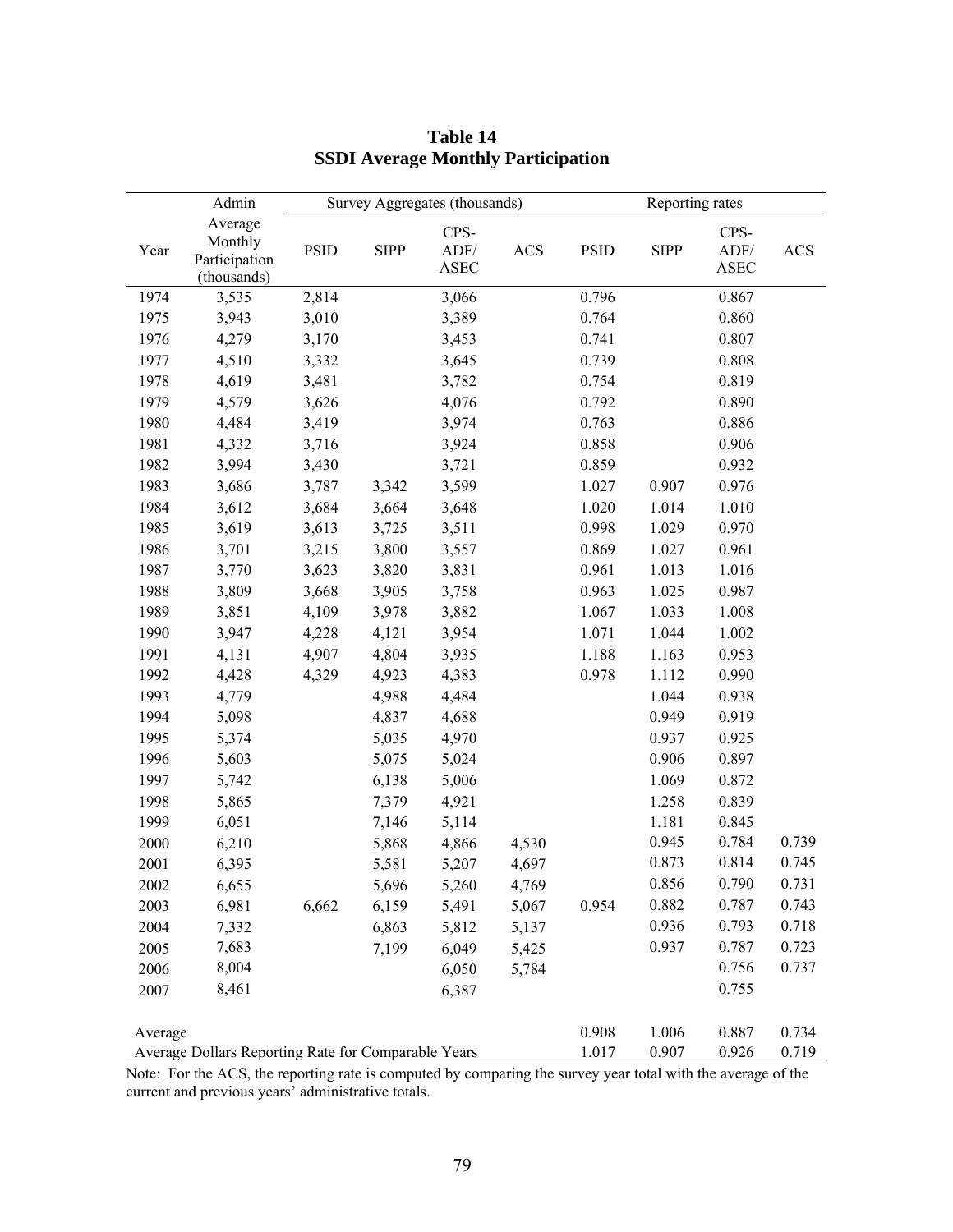|         | Admin                                               |             |             | Survey Aggregates (thousands) |            | Reporting rates |             |                             |            |  |  |
|---------|-----------------------------------------------------|-------------|-------------|-------------------------------|------------|-----------------|-------------|-----------------------------|------------|--|--|
| Year    | Average<br>Monthly<br>Participation<br>(thousands)  | <b>PSID</b> | <b>SIPP</b> | CPS-<br>ADF/<br><b>ASEC</b>   | <b>ACS</b> | <b>PSID</b>     | <b>SIPP</b> | CPS-<br>ADF/<br><b>ASEC</b> | <b>ACS</b> |  |  |
|         |                                                     |             |             |                               |            |                 |             |                             |            |  |  |
| 1974    | 3,475                                               | 3,103       |             |                               |            | 0.893           |             |                             |            |  |  |
| 1975    | 4,005                                               | 2,718       |             | 2,888                         |            | 0.679           |             | 0.721                       |            |  |  |
| 1976    | 4,128                                               | 2,388       |             | 2,911                         |            | 0.578           |             | 0.705                       |            |  |  |
| 1977    | 4,093                                               | 2,648       |             | 2,908                         |            | 0.647           |             | 0.710                       |            |  |  |
| 1978    | 4,084                                               | 2,556       |             | 2,898                         |            | 0.626           |             | 0.710                       |            |  |  |
| 1979    | 4,044                                               | 2,777       |             | 2,868                         |            | 0.687           |             | 0.709                       |            |  |  |
| 1980    | 4,010                                               | 2,579       |             | 3,082                         |            | 0.643           |             | 0.769                       |            |  |  |
| 1981    | 3,945                                               | 2,935       |             | 2,986                         |            | 0.744           |             | 0.757                       |            |  |  |
| 1982    | 3,808                                               | 2,736       |             | 2,760                         |            | 0.718           |             | 0.725                       |            |  |  |
| 1983    | 3,755                                               | 2,837       | 3,061       | 2,972                         |            | 0.755           | 0.815       | 0.791                       |            |  |  |
| 1984    | 3,844                                               | 2,457       | 3,498       | 3,081                         |            | 0.639           | 0.910       | 0.802                       |            |  |  |
| 1985    | 3,960                                               | 2,484       | 3,582       | 3,074                         |            | 0.627           | 0.904       | 0.776                       |            |  |  |
| 1986    | 4,081                                               | 2,644       | 3,684       | 3,078                         |            | 0.648           | 0.903       | 0.754                       |            |  |  |
| 1987    | 4,204                                               | 2,471       | 3,797       | 3,057                         |            | 0.588           | 0.903       | 0.727                       |            |  |  |
| 1988    | 4,297                                               | 2,857       | 3,985       | 3,271                         |            | 0.665           | 0.927       | 0.761                       |            |  |  |
| 1989    | 4,400                                               | 3,071       | 4,075       | 3,434                         |            | 0.698           | 0.926       | 0.781                       |            |  |  |
| 1990    | 4,565                                               | 2,759       | 3,912       | 3,438                         |            | 0.604           | 0.857       | 0.753                       |            |  |  |
| 1991    | 4,817                                               | 2,703       | 4,199       | 3,695                         |            | 0.561           | 0.872       | 0.767                       |            |  |  |
| 1992    | 5,179                                               | 2,883       | 4,573       | 3,870                         |            | 0.557           | 0.883       | 0.747                       |            |  |  |
| 1993    | 5,592                                               | 3,540       | 4,874       | 4,117                         |            | 0.633           | 0.872       | 0.736                       |            |  |  |
| 1994    | 5,941                                               | 3,282       | 5,124       | 3,979                         |            | 0.553           | 0.862       | 0.670                       |            |  |  |
| 1995    | 6,185                                               | 3,360       | 5,271       | 4,073                         |            | 0.543           | 0.852       | 0.659                       |            |  |  |
| 1996    | 6,328                                               | 3,003       | 5,971       | 4,164                         |            | 0.475           | 0.944       | 0.658                       |            |  |  |
| 1997    | 6,323                                               |             | 6,429       | 3,851                         |            |                 | 1.017       | 0.609                       |            |  |  |
| 1998    | 6,310                                               | 3,154       | 6,451       | 3,966                         |            | 0.500           | 1.022       | 0.628                       |            |  |  |
| 1999    | 6,346                                               |             | 6,406       | 3,970                         |            |                 | 1.009       | 0.626                       |            |  |  |
| 2000    | 6,363                                               | 3,012       | 6,346       | 3,682                         | 3,516      | 0.473           | 0.997       | 0.579                       | 0.553      |  |  |
| 2001    | 6,427                                               |             | 6,330       | 3,931                         | 3,491      |                 | 0.985       | 0.612                       | 0.546      |  |  |
| 2002    | 6,477                                               | 2,838       | 6,669       | 3,724                         | 3,462      | 0.438           | 1.030       | 0.575                       | 0.537      |  |  |
| 2003    | 6,537                                               |             | 6,804       | 4,049                         | 3,740      |                 | 1.041       | 0.619                       | 0.575      |  |  |
| 2004    | 6,633                                               | 3,511       | 6,569       | 4,090                         | 3,631      | 0.529           | 0.990       | 0.617                       | 0.551      |  |  |
| 2005    | 6,793                                               |             | 6,917       | 3,904                         | 3,773      |                 | 1.018       | 0.575                       | 0.562      |  |  |
| 2006    | 6,912                                               |             |             | 3,737                         | 4,152      |                 |             | 0.541                       | 0.606      |  |  |
| 2007    | 7,030                                               |             |             | 3,773                         |            |                 |             | 0.537                       |            |  |  |
| Average |                                                     |             |             |                               |            | 0.619           | 0.937       | 0.688                       | 0.561      |  |  |
|         | Average Dollars Reporting Rate for Comparable Years |             |             |                               |            | 0.659           | 0.917       | 0.760                       | 0.821      |  |  |

# **Table 15 SSI Average Monthly Participation**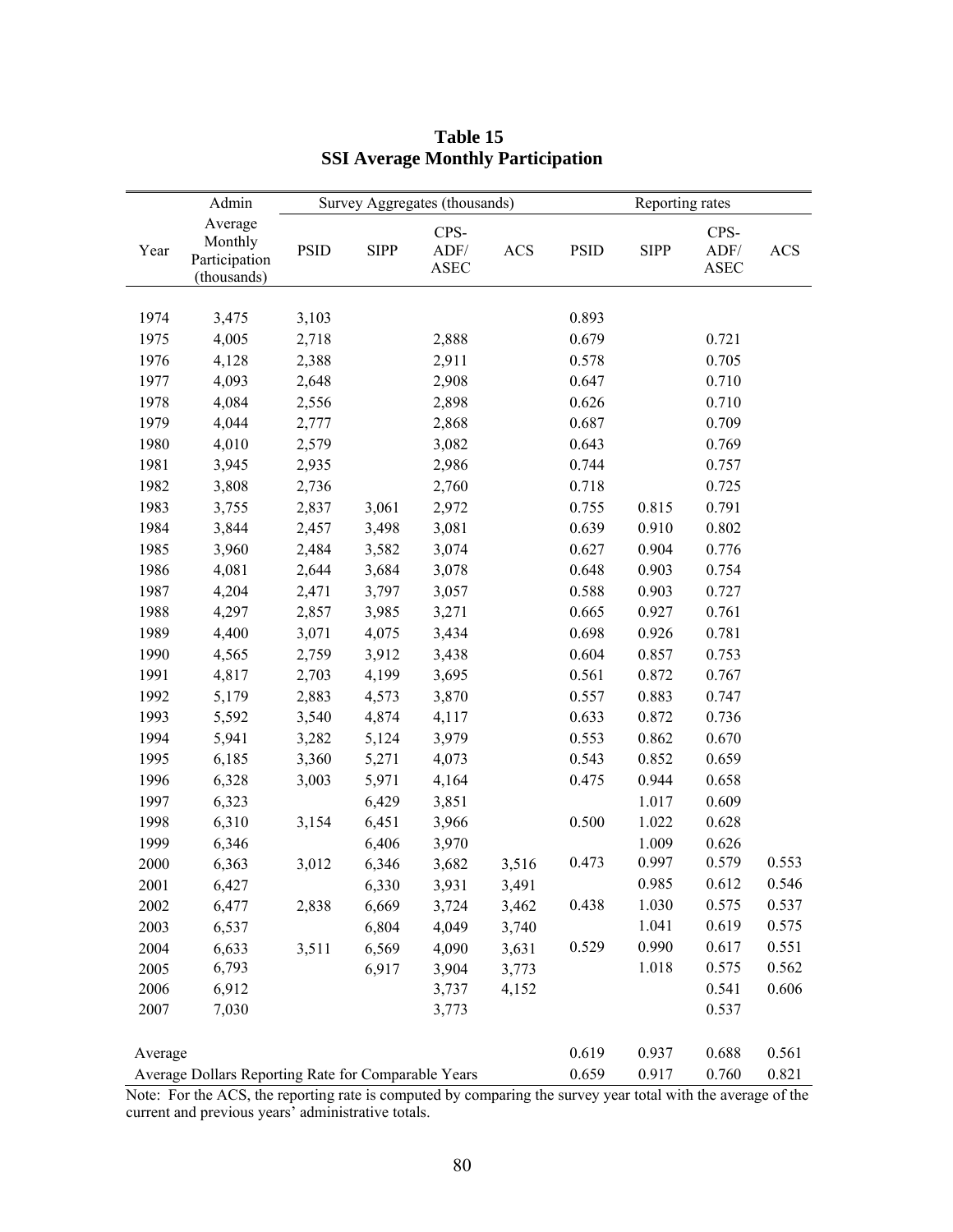|      | Administrative<br><b>Average Monthly Participation</b> |         |                             | Survey- Average Monthly Participation |                       |                                   |                                              |                              | <b>Reporting Rates</b> |                       |                                   |                                              |                      |
|------|--------------------------------------------------------|---------|-----------------------------|---------------------------------------|-----------------------|-----------------------------------|----------------------------------------------|------------------------------|------------------------|-----------------------|-----------------------------------|----------------------------------------------|----------------------|
| Year | Free                                                   | Reduced | Free or<br>Reduced<br>Price | <b>PSID</b>                           | <b>SIPP</b><br>(Free) | <b>SIPP</b><br>(Reduced<br>Price) | <b>SIPP</b><br>(Free or<br>Reduced<br>Price) | CPS-<br>ADF/<br>${\bf ASEC}$ | <b>PSID</b>            | <b>SIPP</b><br>(Free) | <b>SIPP</b><br>(Reduced<br>Price) | <b>SIPP</b><br>(Free or<br>Reduced<br>Price) | CPS-<br>ADF/<br>ASEC |
| 1979 | 10,000                                                 | 1,767   | 11,767                      |                                       |                       |                                   |                                              | 5,704                        |                        |                       |                                   |                                              | 0.485                |
| 1980 | 10,200                                                 | 1,900   | 12,100                      |                                       |                       |                                   |                                              | 6,212                        |                        |                       |                                   |                                              | 0.513                |
| 1981 | 10,333                                                 | 1,800   | 12,133                      |                                       |                       |                                   |                                              | 5,963                        |                        |                       |                                   |                                              | 0.491                |
| 1982 | 9,967                                                  | 1,567   | 11,533                      |                                       |                       |                                   |                                              | 6,241                        |                        |                       |                                   |                                              | 0.541                |
| 1983 | 10,300                                                 | 1,500   | 11,800                      |                                       | 10,444                | 2,353                             | 12,796                                       | 6,186                        |                        | 1.014                 | 1.569                             | 1.084                                        | 0.524                |
| 1984 | 10,167                                                 | 1,533   | 11,700                      |                                       | 9,648                 | 2,343                             | 11,991                                       | 6,163                        |                        | 0.949                 | 1.528                             | 1.025                                        | 0.527                |
| 1985 | 9,933                                                  | 1,600   | 11,533                      |                                       | 9,560                 | 2,576                             | 12,136                                       | 6,340                        |                        | 0.962                 | 1.610                             | 1.052                                        | 0.550                |
| 1986 | 10,000                                                 | 1,600   | 11,600                      |                                       | 10,103                | 2,791                             | 12,894                                       | 6,382                        |                        | 1.010                 | 1.744                             | 1.112                                        | 0.550                |
| 1987 | 9,933                                                  | 1,600   | 11,533                      |                                       | 10,479                | 2,633                             | 13,112                                       | 6,273                        |                        | 1.055                 | 1.645                             | 1.137                                        | 0.544                |
| 1988 | 9,767                                                  | 1,600   | 11,367                      |                                       | 10,496                | 2,574                             | 13,070                                       | 5,869                        |                        | 1.075                 | 1.609                             | 1.150                                        | 0.516                |
| 1989 | 9,704                                                  | 1,609   | 11,313                      |                                       | 10,019                | 2,446                             | 12,465                                       | 6,253                        |                        | 1.032                 | 1.520                             | 1.102                                        | 0.553                |
| 1990 | 9,980                                                  | 1,696   | 11,675                      |                                       | 10,292                | 2,278                             | 12,570                                       | 6,419                        |                        | 1.031                 | 1.343                             | 1.077                                        | 0.550                |
| 1991 | 10,590                                                 | 1,742   | 12,331                      |                                       | 11,196                | 2,544                             | 13,741                                       | 7,186                        |                        | 1.057                 | 1.461                             | 1.114                                        | 0.583                |
| 1992 | 11,400                                                 | 1,734   | 13,133                      |                                       | 12,164                | 2,665                             | 14,829                                       | 7,505                        |                        | 1.067                 | 1.537                             | 1.129                                        | 0.571                |
| 1993 | 11,874                                                 | 1,762   | 13,637                      |                                       | 13,158                | 2,713                             | 15,871                                       | 8,515                        |                        | 1.108                 | 1.539                             | 1.164                                        | 0.624                |
| 1994 | 12,272                                                 | 1,836   | 14,108                      |                                       | 13,791                | 2,860                             | 16,651                                       | 9,033                        |                        | 1.124                 | 1.558                             | 1.180                                        | 0.640                |
| 1995 | 12,469                                                 | 1,910   | 14,379                      |                                       | 14,677                | 2,939                             | 17,616                                       | 9,374                        |                        | 1.177                 | 1.539                             | 1.225                                        | 0.652                |
| 1996 | 12,774                                                 | 2,025   | 14,799                      |                                       | 13,793                | 2,724                             | 16,517                                       | 9,497                        |                        | 1.080                 | 1.345                             | 1.116                                        | 0.642                |
| 1997 | 12,969                                                 | 2,126   | 15,095                      |                                       | 13,592                | 2,905                             | 16,497                                       | 8,508                        |                        | 1.048                 | 1.366                             | 1.093                                        | 0.564                |
| 1998 | 13,031                                                 | 2,255   | 15,286                      | 11,333                                | 13,623                | 3,048                             | 16,671                                       | 9,292                        | 0.741                  | 1.045                 | 1.352                             | 1.091                                        | 0.608                |
| 1999 | 12,956                                                 | 2,391   | 15,347                      |                                       | 13,586                | 3,248                             | 16,834                                       | 8,129                        |                        | 1.049                 | 1.358                             | 1.097                                        | 0.530                |
| 2000 | 12,951                                                 | 2,497   | 15,448                      | 10,736                                | 14,587                | 3,016                             | 17,603                                       | 7,934                        | 0.695                  | 1.126                 | 1.208                             | 1.139                                        | 0.514                |
| 2001 | 13,047                                                 | 2,591   | 15,638                      |                                       | 14,607                | 3,282                             | 17,889                                       | 8,076                        |                        | 1.120                 | 1.266                             | 1.144                                        | 0.516                |

**Table 16 National School Lunch Program (NSLP) - Average Monthly Participation (in thousands)** 

*(continued)*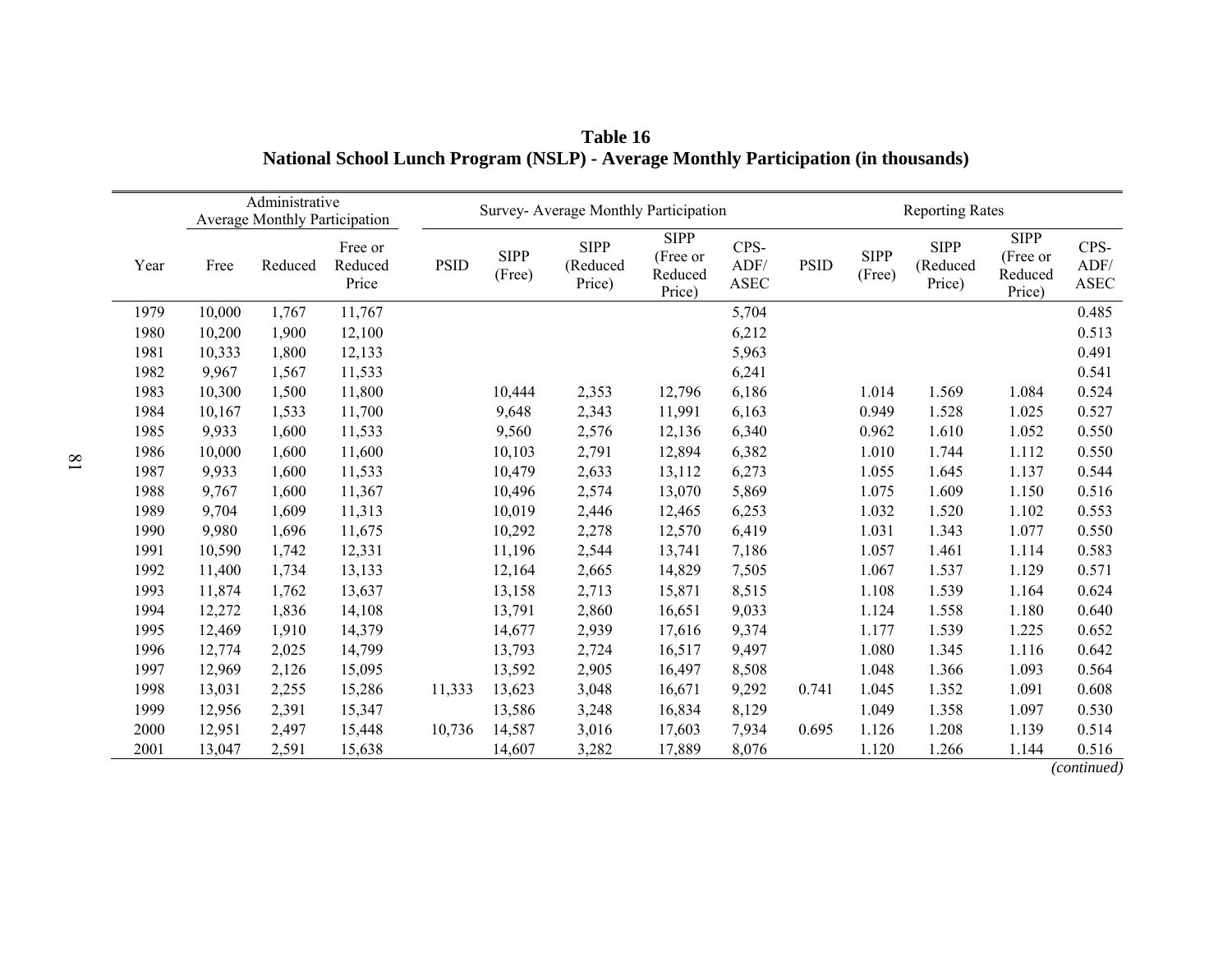| Administrative<br><b>Average Monthly Participation</b> |        |         |                             | Survey- Average Monthly Participation |                       |                                   |                                              |                      |             | <b>Reporting Rates</b> |                                   |                                              |                             |  |
|--------------------------------------------------------|--------|---------|-----------------------------|---------------------------------------|-----------------------|-----------------------------------|----------------------------------------------|----------------------|-------------|------------------------|-----------------------------------|----------------------------------------------|-----------------------------|--|
| Year                                                   | Free   | Reduced | Free or<br>Reduced<br>Price | <b>PSID</b>                           | <b>SIPP</b><br>(Free) | <b>SIPP</b><br>(Reduced<br>Price) | <b>SIPP</b><br>(Free or<br>Reduced<br>Price) | CPS-<br>ADF/<br>ASEC | <b>PSID</b> | <b>SIPP</b><br>(Free)  | <b>SIPP</b><br>(Reduced<br>Price) | <b>SIPP</b><br>(Free or<br>Reduced<br>Price) | CPS-<br>ADF/<br><b>ASEC</b> |  |
| 2002                                                   | 13,433 | 2,633   | 16,067                      | 11,645                                | 15,026                | 3,294                             | 18,320                                       | 8,901                | 0.725       | 1.119                  | 1.251                             | 1.140                                        | 0.554                       |  |
| 2003                                                   | 13,833 | 2,733   | 16,567                      |                                       | 14,781                | 3,421                             | 18,202                                       | 8,858                |             | 1.069                  | 1.252                             | 1.099                                        | 0.535                       |  |
| 2004                                                   | 14,267 | 2,833   | 17,100                      | 12,155                                | 15.707                | 3,923                             | 19,630                                       | 8,628                | 0.711       | 1.101                  | 1.385                             | 1.148                                        | 0.505                       |  |
| 2005                                                   | 14,667 | 2,900   | 17,567                      |                                       | 15,879                | 3,884                             | 19,763                                       | 8,503                |             | 1.083                  | 1.339                             | 1.125                                        | 0.484                       |  |
| 2006                                                   | 14,833 | 2,933   | 17,767                      |                                       |                       |                                   |                                              | 8,288                |             |                        |                                   |                                              | 0.466                       |  |
| 2007                                                   |        |         |                             |                                       |                       |                                   |                                              | 8,380                |             |                        |                                   |                                              |                             |  |
| Average                                                |        |         |                             |                                       |                       |                                   |                                              |                      | 0.718       | 1.065                  | 1.449                             | 1.119                                        | 0.548                       |  |

**Table 16 (***continued***) National School Lunch Program (NSLP) - Average Monthly Participation (in thousands)**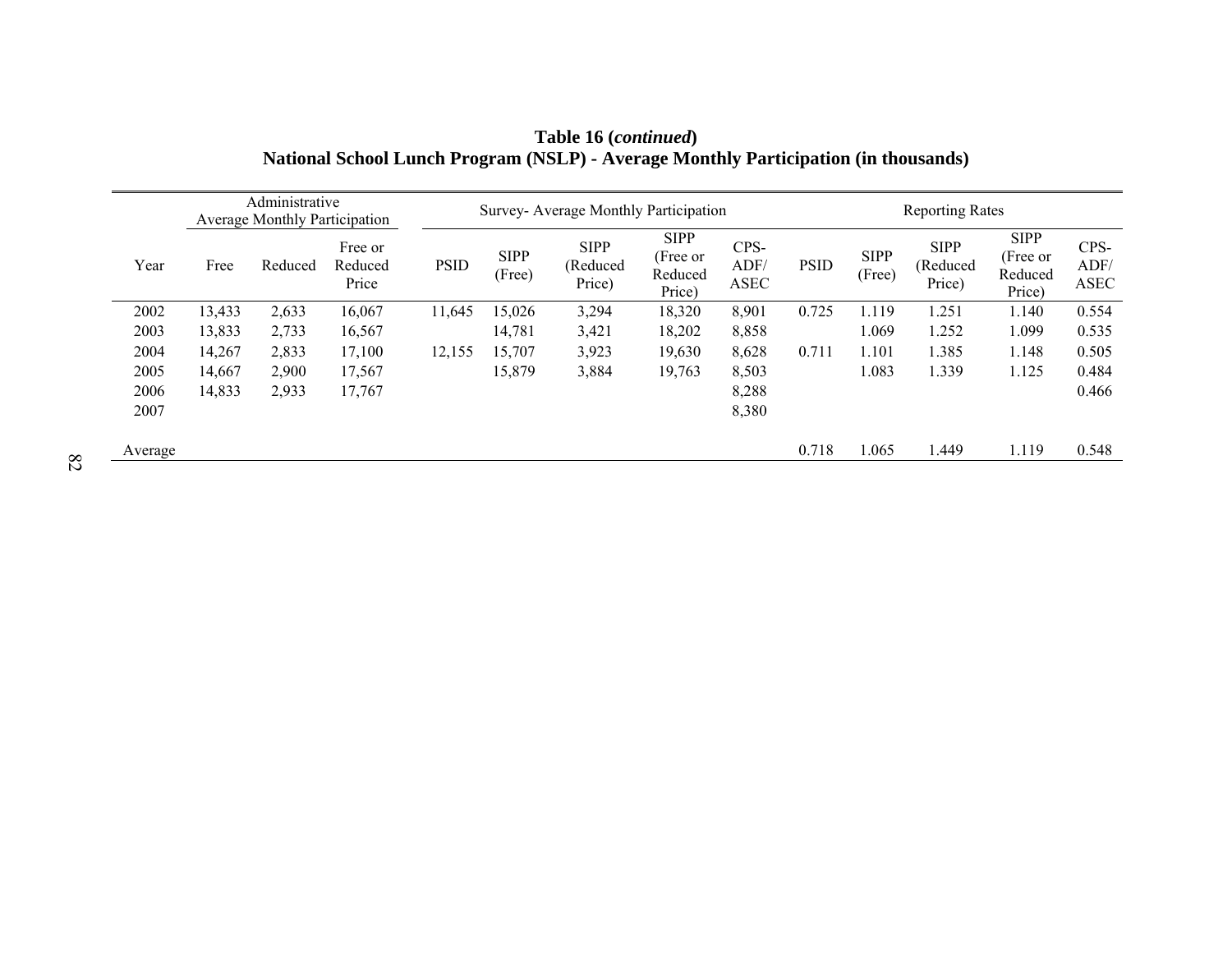|         |                                                     | <b>Average Monthly Participation</b> |           |           |             | Surveys     |                  | <b>Reporting Rates</b> |             |                  |  |
|---------|-----------------------------------------------------|--------------------------------------|-----------|-----------|-------------|-------------|------------------|------------------------|-------------|------------------|--|
| Year    | Women                                               | Infants                              | Children  | Total     | <b>PSID</b> | <b>SIPP</b> | CPS-<br>ADF/ASEC | <b>PSID</b>            | <b>SIPP</b> | CPS-<br>ADF/ASEC |  |
| 1983    | 578,010                                             | 762,100                              | 1,341,762 | 2,681,873 |             | 2,548,915   |                  |                        | 0.950       |                  |  |
| 1984    | 656,534                                             | 834,477                              | 1,575,325 | 3,066,336 |             | 2,857,268   |                  |                        | 0.932       |                  |  |
| 1985    | 678,098                                             | 891,376                              | 1,625,838 | 3,195,311 |             | 2,741,860   |                  |                        | 0.858       |                  |  |
| 1986    | 717,986                                             | 963,642                              | 1,653,688 | 3,335,315 |             | 2,438,474   |                  |                        | 0.731       |                  |  |
| 1987    | 758,672                                             | 1,030,236                            | 1,651,786 | 3,440,693 |             | 2,269,432   |                  |                        | 0.660       |                  |  |
| 1988    | 845,065                                             | 1,131,385                            | 1,717,037 | 3,693,487 |             | 2,165,192   |                  |                        | 0.586       |                  |  |
| 1989    | 986,097                                             | 1,299,690                            | 1,985,077 | 4,270,865 |             | 2,371,682   |                  |                        | 0.555       |                  |  |
| 1990    | 1,040,887                                           | 1,444,443                            | 2,065,124 | 4,550,454 |             | 2,694,798   |                  |                        | 0.592       |                  |  |
| 1991    | 1,154,320                                           | 1,602,121                            | 2,295,770 | 5,052,210 |             | 3,176,805   |                  |                        | 0.629       |                  |  |
| 1992    | 1,252,709                                           | 1,696,693                            | 2,555,337 | 5,504,738 |             | 3,469,799   |                  |                        | 0.630       |                  |  |
| 1993    | 1,404,240                                           | 1,757,864                            | 2,909,770 | 6,071,873 |             | 3,924,523   |                  |                        | 0.646       |                  |  |
| 1994    | 1,524,576                                           | 1,796,083                            | 3,298,240 | 6,618,898 |             | 3,997,409   |                  |                        | 0.604       |                  |  |
| 1995    | 1,589,327                                           | 1,816,872                            | 3,541,696 | 6,947,895 |             | 4,073,833   |                  |                        | 0.586       |                  |  |
| 1996    | 1,675,121                                           | 1,834,936                            | 3,769,028 | 7,279,085 |             | 4,087,180   |                  |                        | 0.561       |                  |  |
| 1997    | 1,708,688                                           | 1,868,648                            | 3,807,929 | 7,385,265 |             | 3,892,830   |                  |                        | 0.527       |                  |  |
| 1998    | 1,744,294                                           | 1,893,036                            | 3,741,169 | 7,378,499 | 6,911,033   | 3,794,967   |                  | 0.937                  | 0.514       |                  |  |
| 1999    | 1,737,284                                           | 1,891,698                            | 3,629,042 | 7,258,024 |             | 3,727,767   |                  |                        | 0.514       |                  |  |
| 2000    | 1,760,347                                           | 1,899,835                            | 3,551,309 | 7,211,492 | 6,384,731   | 3,649,744   | 4,595,053        | 0.885                  | 0.506       | 0.637            |  |
| 2001    | 1,788,958                                           | 1,925,665                            | 3,648,665 | 7,363,287 |             | 4,132,639   | 4,806,973        |                        | 0.561       | 0.653            |  |
| 2002    | 1,818,691                                           | 1,931,632                            | 3,763,862 | 7,514,184 | 6,453,758   | 4,274,605   | 4,861,428        | 0.859                  | 0.569       | 0.647            |  |
| 2003    | 1,874,606                                           | 1,959,486                            | 3,850,275 | 7,684,367 |             | 4,132,526   | 5,075,717        |                        | 0.538       | 0.661            |  |
| 2004    | 1,944,911                                           | 2,028,188                            | 3,991,965 | 7,965,064 | 8,150,696   | 4,470,050   | 5,105,831        | 1.023                  | 0.561       | 0.641            |  |
| 2005    | 1,975,405                                           | 2,053,280                            | 4,001,781 | 8,030,466 |             | 4,671,507   | 4,825,039        |                        | 0.582       | 0.601            |  |
| 2006    | 2,043,836                                           | 2,093,967                            | 3,987,749 | 8,125,552 |             |             | 4,951,229        |                        |             | 0.609            |  |
| 2007    | 2,110,410                                           | 2,185,447                            | 4,080,116 | 8,375,973 |             |             | 4,843,223        |                        |             | 0.578            |  |
| Average |                                                     |                                      |           |           |             |             |                  | 0.926                  | 0.626       | 0.628            |  |
|         | Average Dollars Reporting Rate for Comparable Years |                                      |           |           |             |             |                  |                        | 0.717       |                  |  |

**Table 17 Women, Infants and Children (WIC) - Average Monthly Participation**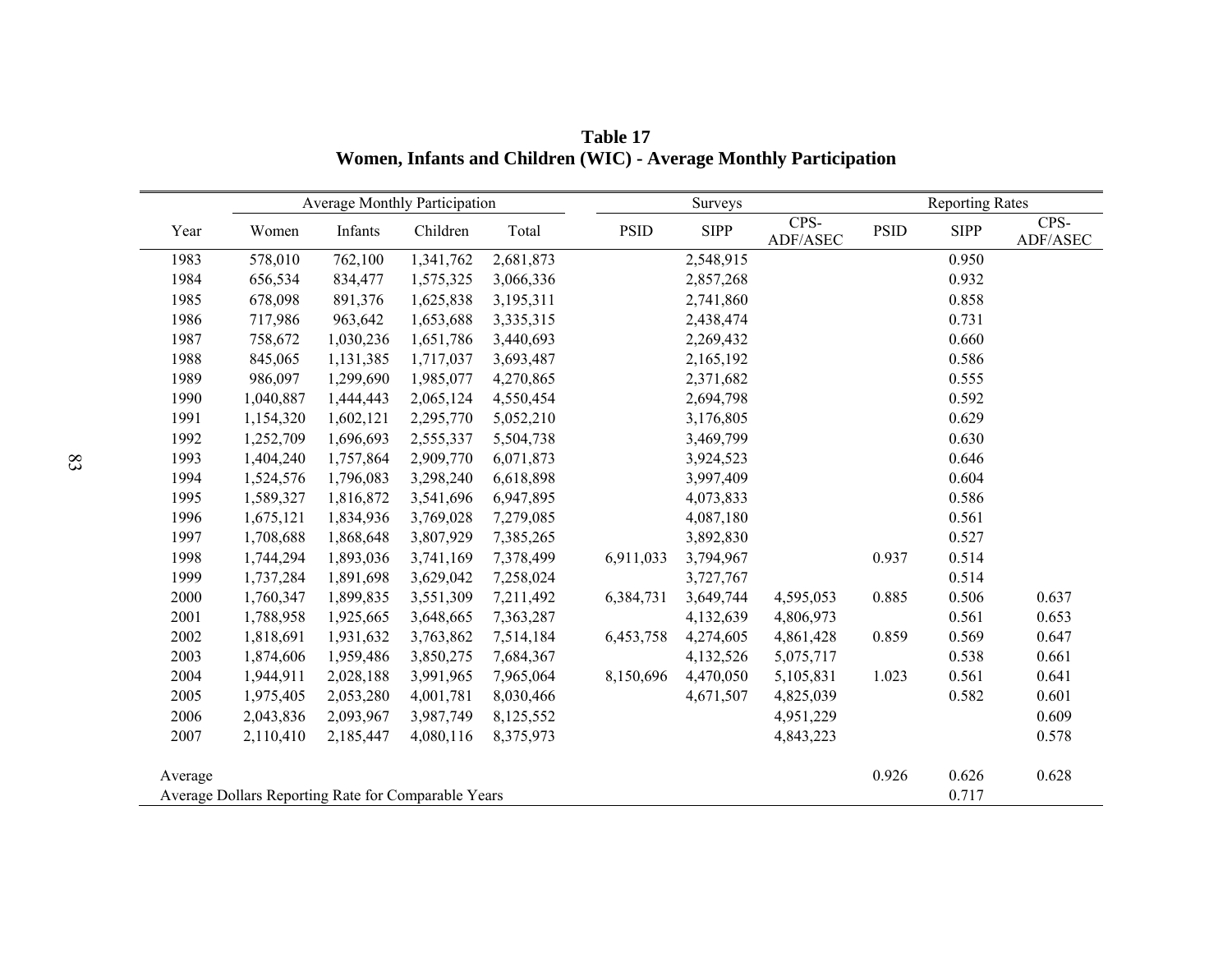| <b>Indicator Variables</b> |          | Dollars  |          |          | Months   |          |
|----------------------------|----------|----------|----------|----------|----------|----------|
| for:                       | (1)      | (2)      | (3)      | (4)      | (5)      | (6)      |
| Program                    |          |          |          |          |          |          |
|                            |          |          |          |          |          |          |
| AFDC/TANF                  | $-0.318$ | $-0.318$ | $-0.313$ | $-0.254$ | $-0.255$ | $-0.221$ |
|                            | (0.038)  | (0.039)  | (0.047)  | (0.022)  | (0.024)  | (0.031)  |
| <b>FSP</b>                 | $-0.223$ | $-0.223$ | $-0.148$ | $-0.191$ | $-0.192$ | $-0.139$ |
|                            | (0.045)  | (0.045)  | (0.065)  | (0.025)  | (0.026)  | (0.039)  |
| <b>OASI</b>                | $-0.059$ | $-0.059$ | 0.093    | $-0.045$ | $-0.045$ | 0.061    |
|                            | (0.037)  | (0.037)  | (0.044)  | (0.014)  | (0.014)  | (0.020)  |
| SSI                        | $-0.186$ | $-0.186$ | $-0.008$ | $-0.187$ | $-0.187$ | $-0.138$ |
|                            | (0.048)  | (0.048)  | (0.060)  | (0.037)  | (0.037)  | (0.066)  |
| $\mathop{\rm UI}\nolimits$ | $-0.227$ | $-0.228$ | $-0.153$ |          |          |          |
|                            | (0.048)  | (0.048)  | (0.062)  |          |          |          |
| WC                         | $-0.470$ | $-0.470$ | $-0.402$ |          |          |          |
|                            | (0.074)  | (0.074)  | (0.062)  |          |          |          |
| <b>WIC</b>                 |          |          |          | $-0.300$ | $-0.297$ | $-0.186$ |
|                            |          |          |          | (0.082)  | (0.084)  | (0.101)  |
|                            |          |          |          |          |          |          |
| Survey                     |          |          |          |          |          |          |
|                            |          |          |          |          |          |          |
| <b>PSID</b>                | $-0.071$ | $-0.066$ | $-0.122$ | $-0.131$ | 0.007    | $-0.120$ |
|                            | (0.042)  | (0.055)  | (0.061)  | (0.044)  | (0.074)  | (0.092)  |
| <b>CPS</b>                 | $-0.043$ | $-0.022$ | $-0.058$ | $-0.118$ | $-0.069$ | $-0.168$ |
|                            | (0.035)  | (0.051)  | (0.044)  | (0.029)  | (0.049)  | (0.057)  |
| <b>ACS</b>                 | $-0.065$ |          | $-0.107$ | $-0.196$ |          | $-0.211$ |
|                            | (0.067)  |          | (0.049)  | (0.056)  |          | (0.061)  |
| CE Survey                  | $-0.120$ | $-0.102$ | $-0.196$ |          |          |          |
|                            | (0.043)  | (0.058)  | (0.052)  |          |          |          |
|                            |          |          |          |          |          |          |
| Specification              |          |          |          |          |          |          |
| <b>Year Dummies</b>        | Yes      | Yes      | Yes      | Yes      | Yes      | Yes      |
|                            |          |          |          |          |          |          |
| Coefficients               |          |          |          |          |          |          |
| above for                  |          | Yes      |          |          | Yes      |          |
| Survey*Post<br>2000        |          |          |          |          |          |          |
|                            |          |          |          |          |          |          |
| Only 2000-2007             |          |          |          |          |          |          |
| Data                       |          |          | Yes      |          |          | Yes      |

# **Table 18 - Reporting Rates Regression Estimates**

Notes: This table reports the estimated coefficients in a regression of reporting rates on indicator variables for programs, surveys and years. In column 2, we further add a set of surveys and post year 2000 interactions, and the coefficients for these interactions are reported instead. In column 3, the regression is based on 2000-2007 data only. Standard errors, clustered by survey and program combinations, are in parentheses. The omitted program indicator is SSDI and the omitted survey indicator is for the SIPP. In these regressions we exclude the NSLP. For AFDC/TANF in the ACS and CE Survey we use the reporting rates that incorporate General Assistance.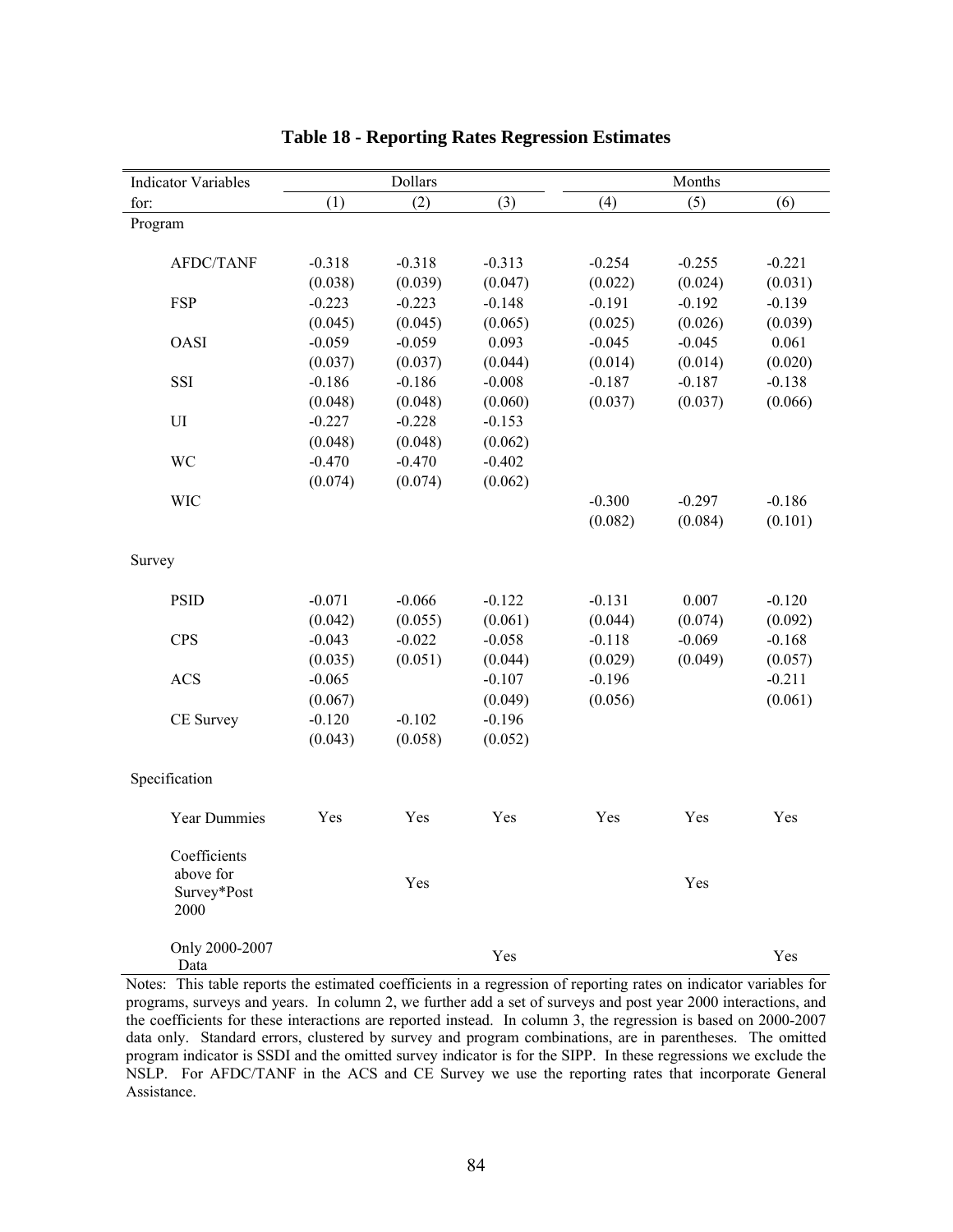|                | A. Recipiency Imputed |            |              |       |       | B. All Imputations |                      |            |              |       |       |       |
|----------------|-----------------------|------------|--------------|-------|-------|--------------------|----------------------|------------|--------------|-------|-------|-------|
| Survey<br>Year | AFDC/<br><b>TANF</b>  | <b>FSP</b> | <b>OASDI</b> | SSI   | UI    | WC                 | AFDC/<br><b>TANF</b> | <b>FSP</b> | <b>OASDI</b> | SSI   | UI    | WC    |
| 1991           | 0.113                 | 0.106      | 0.106        | 0.103 | 0.108 | 0.078              | 0.155                | 0.142      | 0.210        | 0.163 | 0.179 | 0.228 |
| 1992           | 0.094                 | 0.086      | 0.099        | 0.103 | 0.084 | 0.099              | 0.135                | 0.135      | 0.206        | 0.173 | 0.168 | 0.193 |
| 1993           | 0.131                 | 0.111      | 0.110        | 0.111 | 0.096 | 0.062              | 0.177                | 0.150      | 0.223        | 0.175 | 0.181 | 0.167 |
| 1994           | 0.110                 | 0.094      | 0.110        | 0.120 | 0.110 | 0.084              | 0.179                | 0.162      | 0.241        | 0.229 | 0.211 | 0.219 |
| 1995           | 0.165                 | 0.129      | 0.144        | 0.162 | 0.136 | 0.159              | 0.237                | 0.194      | 0.273        | 0.222 | 0.209 | 0.255 |
| 1996           | 0.165                 | 0.127      | 0.139        | 0.127 | 0.151 | 0.133              | 0.234                | 0.204      | 0.294        | 0.199 | 0.237 | 0.276 |
| 1997           | 0.140                 | 0.118      | 0.120        | 0.128 | 0.115 | 0.143              | 0.206                | 0.180      | 0.275        | 0.206 | 0.199 | 0.255 |
| 1998           | 0.106                 | 0.109      | 0.108        | 0.118 | 0.093 | 0.112              | 0.173                | 0.192      | 0.278        | 0.198 | 0.196 | 0.252 |
| 1999           | 0.171                 | 0.127      | 0.120        | 0.154 | 0.158 | 0.137              | 0.270                | 0.211      | 0.306        | 0.240 | 0.259 | 0.283 |
| 2000           | 0.118                 | 0.099      | 0.111        | 0.114 | 0.099 | 0.129              | 0.243                | 0.187      | 0.298        | 0.216 | 0.215 | 0.278 |
| 2001           | 0.184                 | 0.125      | 0.117        | 0.134 | 0.118 | 0.148              | 0.286                | 0.224      | 0.333        | 0.257 | 0.270 | 0.301 |
| 2002           | 0.284                 | 0.133      | 0.123        | 0.152 | 0.106 | 0.115              | 0.381                | 0.235      | 0.332        | 0.278 | 0.229 | 0.287 |
| 2003           | 0.262                 | 0.138      | 0.129        | 0.140 | 0.127 | 0.131              | 0.353                | 0.233      | 0.356        | 0.279 | 0.253 | 0.302 |
| 2004           | 0.265                 | 0.141      | 0.128        | 0.143 | 0.133 | 0.171              | 0.348                | 0.232      | 0.351        | 0.298 | 0.265 | 0.307 |
| 2005           | 0.258                 | 0.142      | 0.121        | 0.146 | 0.117 | 0.128              | 0.346                | 0.238      | 0.344        | 0.287 | 0.251 | 0.279 |
| 2006           | 0.220                 | 0.121      | 0.115        | 0.139 | 0.120 | 0.135              | 0.291                | 0.215      | 0.327        | 0.269 | 0.238 | 0.271 |
| 2007           | 0.143                 | 0.120      | 0.120        | 0.125 | 0.120 | 0.100              | 0.240                | 0.222      | 0.341        | 0.259 | 0.254 | 0.215 |
| 2008           | 0.171                 |            | 0.109        | 0.123 | 0.118 | 0.116              | 0.262                |            | 0.335        | 0.268 | 0.254 | 0.286 |

**Table 19 CPS-ADF/ASEC Share of Dollars Imputed** 

Notes: Panel A shows the share of total dollars reported attributable to those whose recipiency is imputed. Panel B shows the share of total dollars reported that are imputed. Food Stamps data for 2008 are currently unavailable.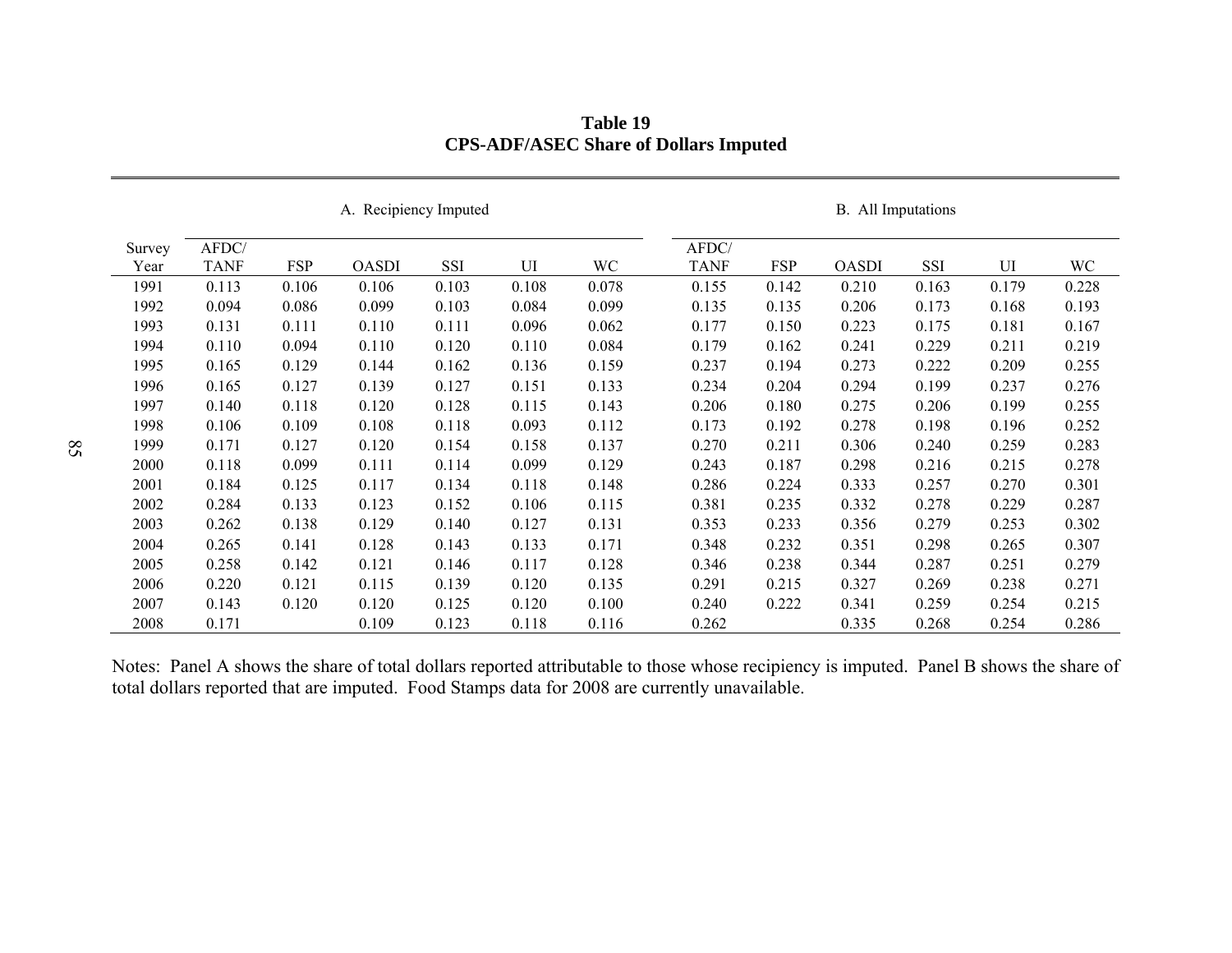|        | A. Recipiency Imputed |            |             |            | <b>B.</b> All Imputations |       |
|--------|-----------------------|------------|-------------|------------|---------------------------|-------|
| Survey | AFDC/                 |            | AFDC/       |            |                           |       |
| Year   | <b>TANF</b>           | <b>FSP</b> | <b>TANF</b> | <b>FSP</b> | <b>OASDI</b>              | SSI   |
| 1991   | 0.115                 | 0.115      | 0.134       | 0.126      | 0.107                     | 0.104 |
| 1992   | 0.104                 | 0.092      | 0.117       | 0.113      | 0.099                     | 0.102 |
| 1993   | 0.123                 | 0.118      | 0.144       | 0.146      | 0.109                     | 0.115 |
| 1994   | 0.108                 | 0.101      | 0.115       | 0.108      | 0.108                     | 0.115 |
| 1995   | 0.151                 | 0.140      | 0.218       | 0.194      | 0.146                     | 0.156 |
| 1996   | 0.154                 | 0.139      | 0.214       | 0.203      | 0.141                     | 0.127 |
| 1997   | 0.139                 | 0.124      | 0.209       | 0.178      | 0.124                     | 0.135 |
| 1998   | 0.117                 | 0.112      | 0.173       | 0.184      | 0.108                     | 0.120 |
| 1999   | 0.174                 | 0.139      | 0.285       | 0.210      | 0.118                     | 0.150 |
| 2000   | 0.120                 | 0.107      | 0.238       | 0.185      | 0.111                     | 0.119 |
| 2001   | 0.206                 | 0.128      | 0.301       | 0.207      | 0.116                     | 0.128 |
| 2002   | 0.282                 | 0.142      | 0.379       | 0.227      | 0.121                     | 0.147 |
| 2003   | 0.263                 | 0.136      | 0.356       | 0.228      | 0.130                     | 0.143 |
| 2004   | 0.266                 | 0.140      | 0.362       | 0.229      | 0.127                     | 0.143 |
| 2005   | 0.281                 | 0.142      | 0.398       | 0.229      | 0.125                     | 0.144 |
| 2006   | 0.238                 | 0.123      | 0.329       | 0.211      | 0.116                     | 0.133 |
| 2007   | 0.166                 | 0.123      | 0.257       | 0.210      | 0.120                     | 0.120 |
| 2008   | 0.174                 | 0.118      | 0.270       | 0.201      | 0.109                     | 0.122 |

**Table 20 CPS-ADF/ASEC Share of Months Imputed** 

Notes: Panel A shows the share of months for those who recipiency is imputed. Panel B shows the overall average monthly participation imputation rates.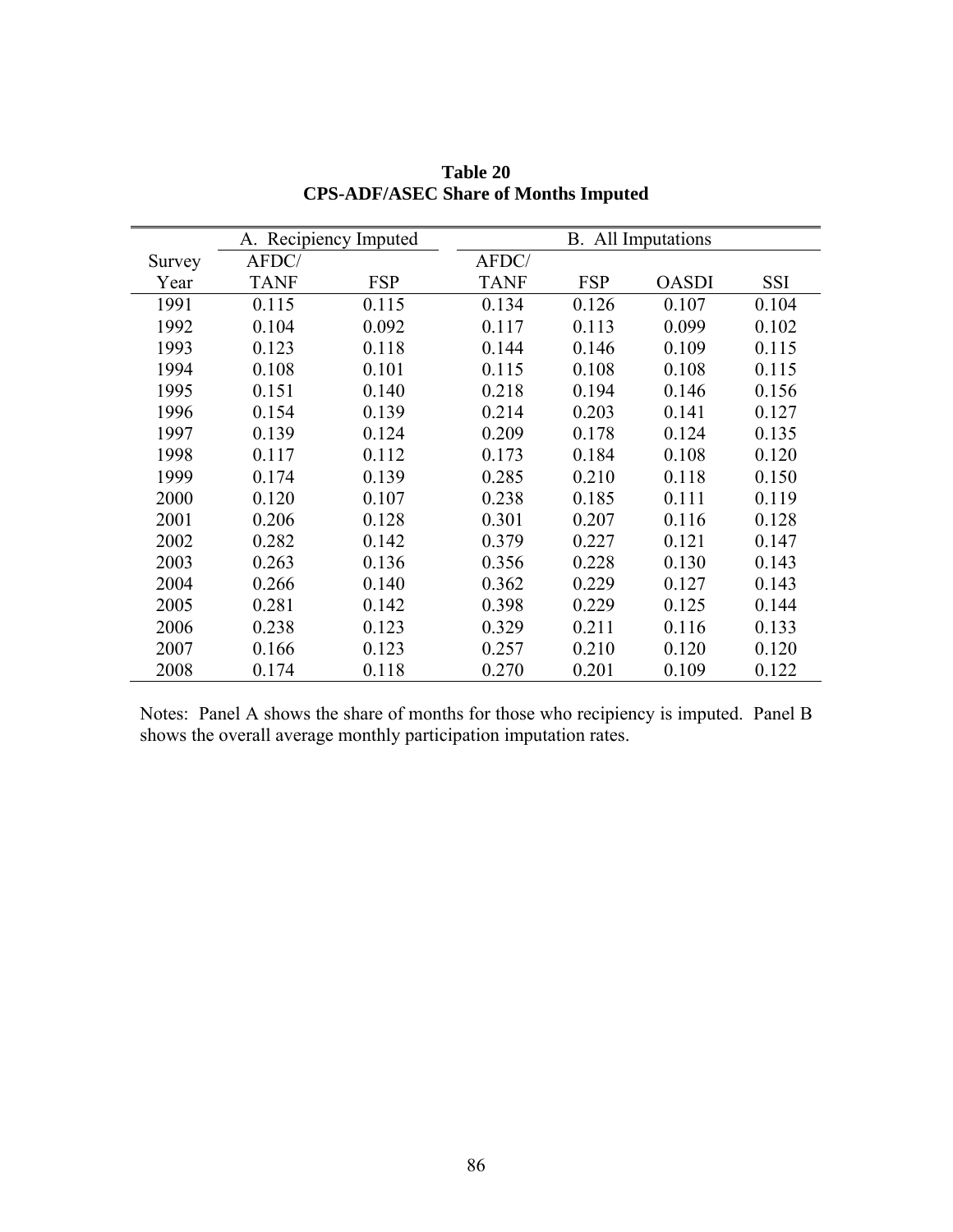|        | A. Recipiency Imputed |            |              |            |       | All Imputation<br><b>B.</b> |             |            |              |            |       |       |
|--------|-----------------------|------------|--------------|------------|-------|-----------------------------|-------------|------------|--------------|------------|-------|-------|
| Survey | AFDC/                 |            |              |            |       |                             | AFDC/       |            |              |            |       |       |
| Year   | <b>TANF</b>           | <b>FSP</b> | <b>OASDI</b> | <b>SSI</b> | UI    | WC                          | <b>TANF</b> | <b>FSP</b> | <b>OASDI</b> | <b>SSI</b> | UI    | WC    |
| 1990   | 0.092                 | 0.080      | 0.044        | 0.081      | 0.136 | 0.083                       | 0.153       | 0.127      | 0.255        | 0.161      | 0.208 | 0.207 |
| 1991   | 0.097                 | 0.095      | 0.056        | 0.088      | 0.177 | 0.097                       | 0.140       | 0.145      | 0.291        | 0.158      | 0.255 | 0.212 |
| 1992   | 0.098                 | 0.088      | 0.054        | 0.089      | 0.166 | 0.087                       | 0.154       | 0.145      | 0.301        | 0.163      | 0.258 | 0.203 |
| 1993   | 0.101                 | 0.091      | 0.058        | 0.092      | 0.187 | 0.095                       | 0.175       | 0.156      | 0.327        | 0.170      | 0.276 | 0.229 |
| 1994   | 0.108                 | 0.099      | 0.070        | 0.102      | 0.220 | 0.128                       | 0.191       | 0.175      | 0.364        | 0.193      | 0.326 | 0.280 |
| 1995   | 0.109                 | 0.095      | 0.067        | 0.106      | 0.203 | 0.136                       | 0.187       | 0.168      | 0.354        | 0.194      | 0.310 | 0.292 |
| 1996   | 0.146                 | 0.128      | 0.080        | 0.103      | 0.183 | 0.368                       | 0.269       | 0.192      | 0.291        | 0.194      | 0.268 | 0.407 |
| 1997   | 0.253                 | 0.195      | 0.127        | 0.142      | 0.261 | 0.466                       | 0.341       | 0.262      | 0.357        | 0.237      | 0.348 | 0.544 |
| 1998   | 0.234                 | 0.197      | 0.138        | 0.156      | 0.244 | 0.583                       | 0.325       | 0.267      | 0.363        | 0.248      | 0.325 | 0.632 |
| 1999   | 0.216                 | 0.206      | 0.130        | 0.158      | 0.242 | 0.494                       | 0.312       | 0.277      | 0.360        | 0.251      | 0.374 | 0.571 |
| 2000   | 0.181                 | 0.132      | 0.075        | 0.103      | 0.206 | 0.361                       | 0.273       | 0.188      | 0.319        | 0.197      | 0.301 | 0.428 |
| 2001   | 0.148                 | 0.146      | 0.097        | 0.126      | 0.227 | 0.385                       | 0.264       | 0.214      | 0.376        | 0.254      | 0.341 | 0.494 |
| 2002   | 0.179                 | 0.176      | 0.131        | 0.161      | 0.213 | 0.412                       | 0.260       | 0.257      | 0.428        | 0.284      | 0.338 | 0.518 |
| 2003   | 0.186                 | 0.181      | 0.146        | 0.172      | 0.209 | 0.364                       | 0.284       | 0.264      | 0.436        | 0.287      | 0.358 | 0.480 |
| 2004   | 0.126                 | 0.104      | 0.116        | 0.209      | 0.274 | 0.133                       | 0.403       | 0.358      | 0.807        | 0.492      | 0.441 | 0.462 |

## **Table 21 SIPP Share of Dollars Imputed**

Notes: Panel A shows the share of total dollars reported attributable to those whose recipiency is imputed. Panel B shows the share of total dollars reported that are imputed.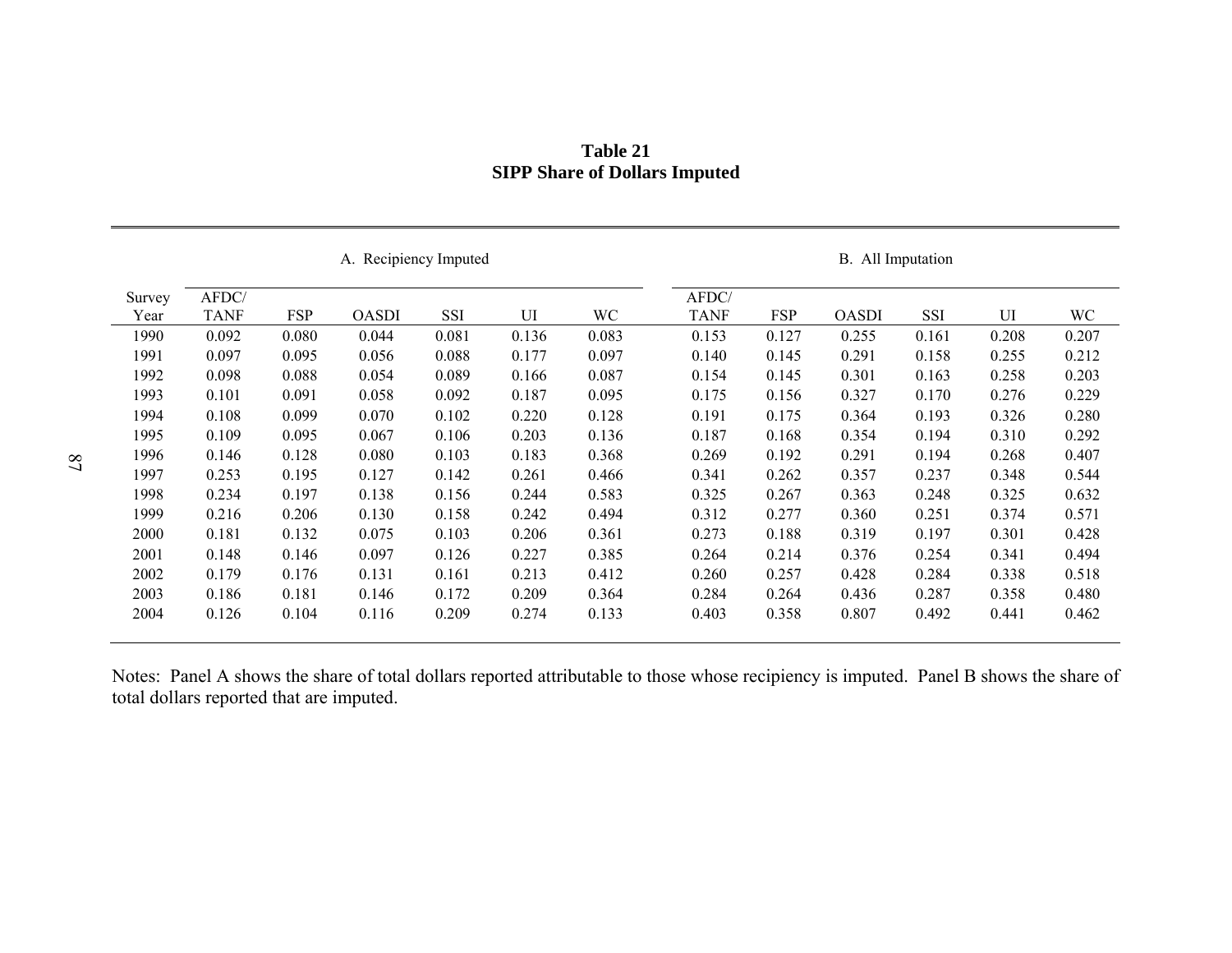| Calendar Year | <b>AFDC/TANF</b> | <b>FSP</b> | <b>OASDI</b> | <b>SSI</b> |
|---------------|------------------|------------|--------------|------------|
| 1990          | 0.096            | 0.088      | 0.029        | 0.074      |
| 1991          | 0.101            | 0.095      | 0.036        | 0.083      |
| 1992          | 0.105            | 0.091      | 0.036        | 0.080      |
| 1993          | 0.107            | 0.095      | 0.039        | 0.082      |
| 1994          | 0.114            | 0.098      | 0.049        | 0.095      |
| 1995          | 0.115            | 0.098      | 0.046        | 0.099      |
| 1996          | 0.152            | 0.136      | 0.058        | 0.095      |
| 1997          | 0.262            | 0.188      | 0.098        | 0.137      |
| 1998          | 0.240            | 0.180      | 0.109        | 0.142      |
| 1999          | 0.210            | 0.192      | 0.106        | 0.151      |
| 2000          | 0.158            | 0.124      | 0.060        | 0.101      |
| 2001          | 0.170            | 0.141      | 0.075        | 0.124      |
| 2002          | 0.195            | 0.178      | 0.101        | 0.155      |
| 2003          | 0.210            | 0.176      | 0.109        | 0.169      |
| 2004          | 0.145            | 0.102      | 0.079        | 0.210      |

**Table 22 SIPP Share of Months Imputed**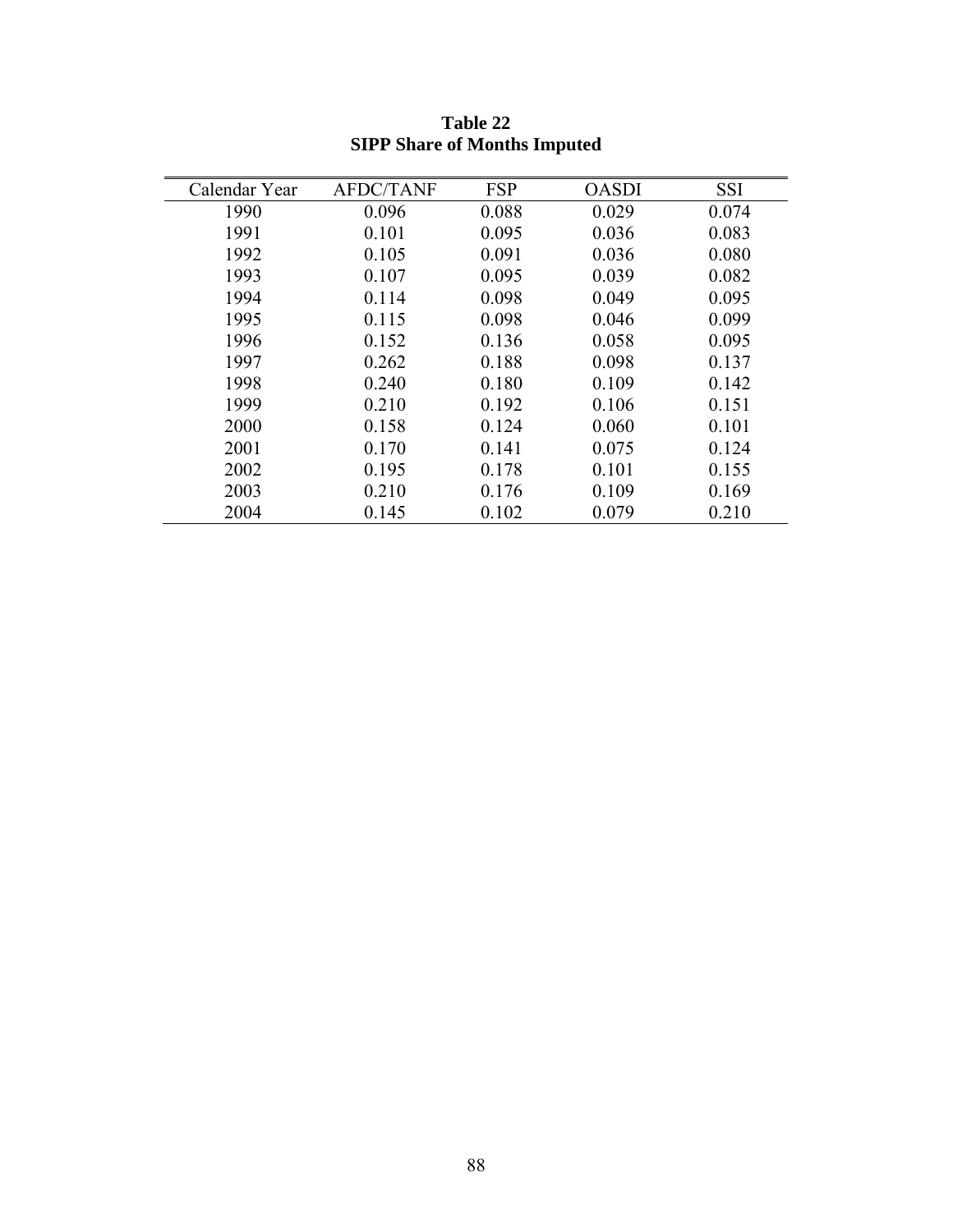| Survey Year | <b>TANF</b> | <b>FSP</b> | <b>OASDI</b> | <b>SSI</b> |
|-------------|-------------|------------|--------------|------------|
| 2000        | 0.166       |            | 0.215        | 0.217      |
| 2001        | 0.171       |            | 0.208        | 0.169      |
| 2002        | 0.179       |            | 0.185        | 0.167      |
| 2003        | 0.173       |            | 0.185        | 0.166      |
| 2004        | 0.145       |            | 0.156        | 0.145      |
| 2005        | 0.139       | 0.172      | 0.145        | 0.141      |
| 2006        | 0.217       | 0.164      | 0.173        | 0.175      |
|             |             |            |              |            |

**Table 23 ACS Dollars Imputation Rates, by Year and Program** 

Note: The table above shows the dollars imputation rates in the ACS, obtained by dividing the weighted total imputed benefit amounts in each year by the unconditional weighted total in that year.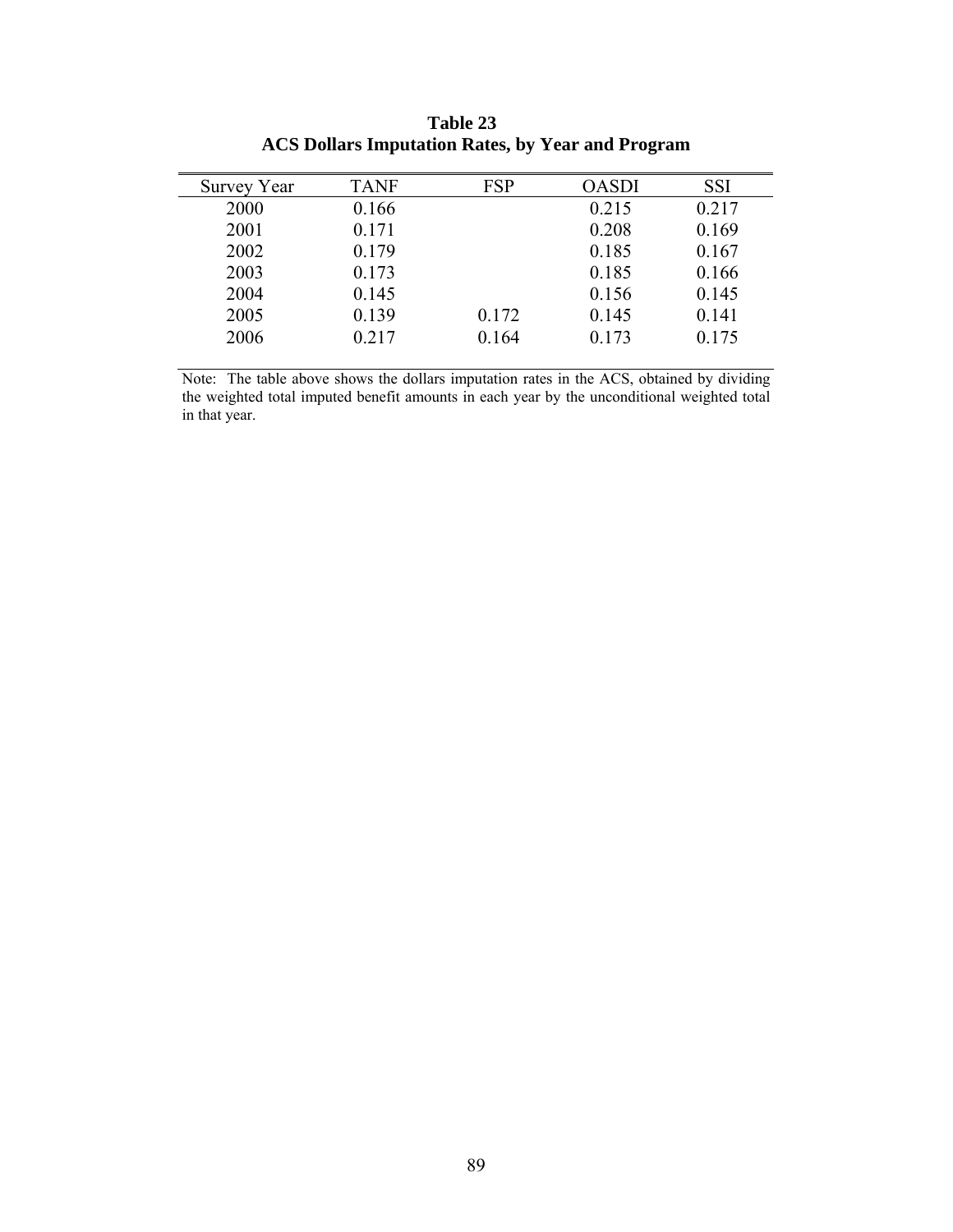| Microdata                            |                       |                       |                       |  |  |  |  |  |
|--------------------------------------|-----------------------|-----------------------|-----------------------|--|--|--|--|--|
|                                      | <b>Reporting Rate</b> | Unconditional         | <b>Aggregate Data</b> |  |  |  |  |  |
|                                      | Conditional on        | <b>Reporting Rate</b> | <b>Reporting Rate</b> |  |  |  |  |  |
|                                      | <b>True Receipt</b>   |                       |                       |  |  |  |  |  |
| Study/Program                        | (1)                   | (2)                   | (3)                   |  |  |  |  |  |
| Marquis and Moore (1990) - 1984 SIPP |                       |                       |                       |  |  |  |  |  |
| <b>AFDC</b>                          | 0.51                  | 0.61                  | 0.82                  |  |  |  |  |  |
| <b>FSP</b>                           | 0.77                  | 0.87                  | 0.89                  |  |  |  |  |  |
| <b>OASDI</b>                         | 0.95                  | 1.01                  | 0.94                  |  |  |  |  |  |
| SSI                                  | 0.77                  | 0.88                  | 0.91                  |  |  |  |  |  |
| UI                                   | 0.61                  | 0.80                  | 0.78                  |  |  |  |  |  |
| <b>WC</b>                            | 0.45                  | 0.82                  | 0.41                  |  |  |  |  |  |
| Huynh, Rupp and Sears (2002) – SIPP  |                       |                       |                       |  |  |  |  |  |
| <b>OASDI</b>                         |                       |                       |                       |  |  |  |  |  |
| Jan 1993                             | 0.96                  | 1.02                  | 0.95                  |  |  |  |  |  |
| Aug 1995                             | 0.95                  | 1.02                  | 0.93                  |  |  |  |  |  |
| Mar 1996                             | 0.94                  | 0.99                  | 0.94                  |  |  |  |  |  |
| Oct 1998                             | 0.95                  | 1.00                  | 0.94                  |  |  |  |  |  |
| <b>SSI</b>                           |                       |                       |                       |  |  |  |  |  |
| Jan 1993                             | 0.83                  | 1.04                  | 0.87                  |  |  |  |  |  |
| Aug 1995                             | 0.86                  | 1.12                  | 0.85                  |  |  |  |  |  |
| Mar 1996                             | 0.83                  | 0.96                  | 0.94                  |  |  |  |  |  |
| Oct 1998                             | 0.83                  | 0.98                  | 1.02                  |  |  |  |  |  |
| Sears and Rupp (2003) - SIPP         |                       |                       |                       |  |  |  |  |  |
| <b>OASDI</b>                         |                       |                       |                       |  |  |  |  |  |
| Mar 1996                             | 0.96                  | 1.00                  | 0.94                  |  |  |  |  |  |
| Jan 2001                             | 0.95                  | 0.99                  | 0.97                  |  |  |  |  |  |
| <b>SSI</b>                           |                       |                       |                       |  |  |  |  |  |
| Mar 1996                             | 0.86                  | 1.00                  | 0.94                  |  |  |  |  |  |
| Jan 2001                             | 0.81                  | 0.99                  | 0.99                  |  |  |  |  |  |
| Taeuber et al. (2004) - ACS          |                       |                       |                       |  |  |  |  |  |
| <b>FSP</b>                           |                       |                       |                       |  |  |  |  |  |
| 2001                                 | 0.53                  | 0.58                  | 0.57                  |  |  |  |  |  |
| 2001 2 <sup>nd</sup> method          | 0.62                  |                       |                       |  |  |  |  |  |

# **Table 24 Reporting Rates from Microdata and Aggregates, and Reporting Conditional on True Receipt**

Note: The time periods and geography do not match exactly. For UI and WC, the rates in column 3 come from the dollars reporting rates reported in this paper. We also assume OASDI participation is the sum of OASI and SSDI participation.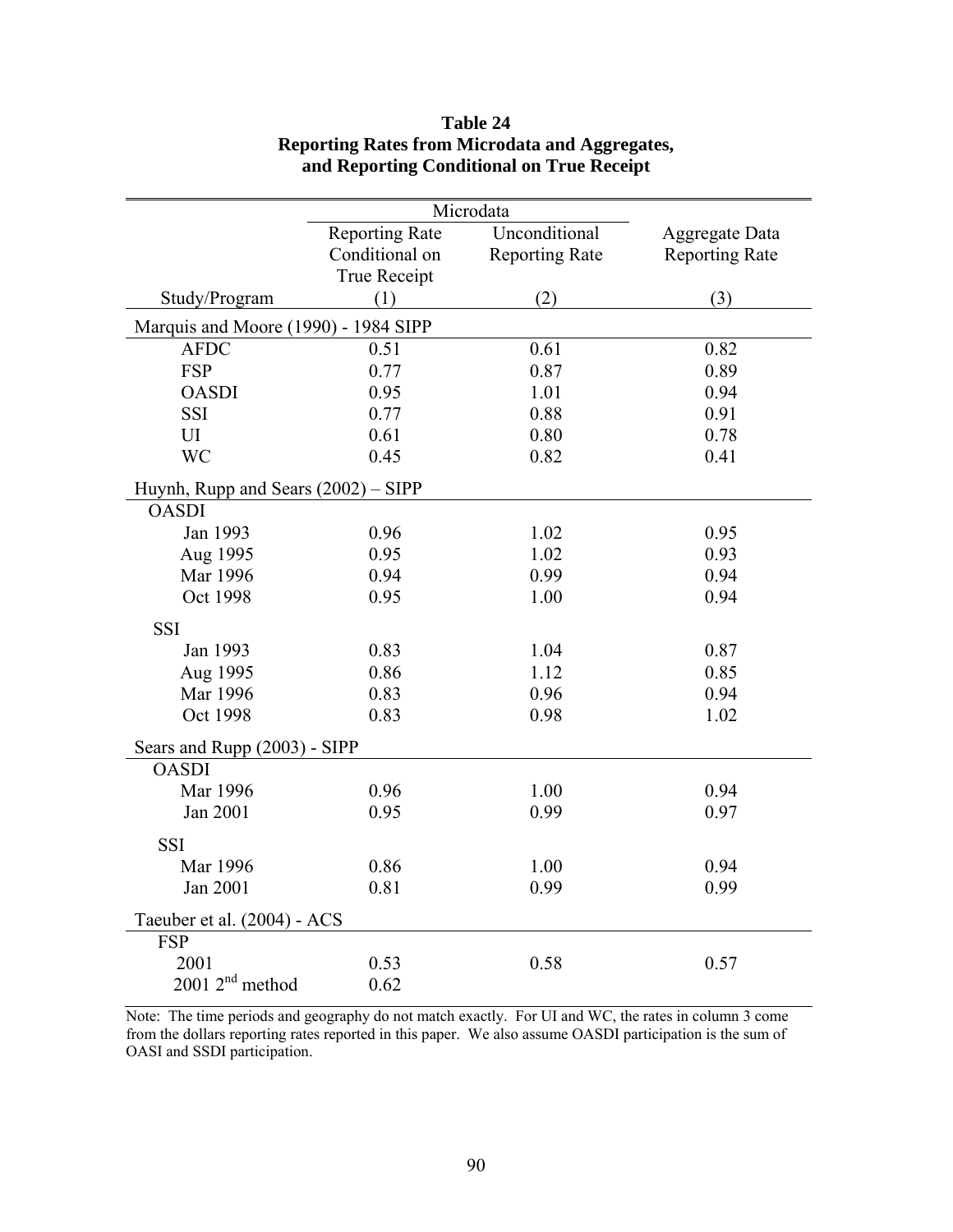#### **Table 25**

## **Adjusted Trends in the Number of Single Mothers with Neither Work or Welfare, CPS and SIPP Data**

|               | Observed Fraction of        |                      | Adjusted Fraction of |  |
|---------------|-----------------------------|----------------------|----------------------|--|
| Calendar Year | Disconnected Single Mothers | Adjustment<br>Factor | Disconnected Single  |  |
|               | in Blank and Kovak (2008)   |                      | Mothers              |  |
|               |                             |                      | $= (1)$              |  |
| 1990          | 0.188                       | 0.091                | 0.097                |  |
| 1996          | 0.170                       | 0.071                | 0.099                |  |
| 2001          | 0.232                       | 0.035                | 0.197                |  |
| 2003          | 0.249                       | 0.042                | 0.207                |  |

## A. SIPP

## B. CPS

| Calendar Year | Observed Fraction of<br>Disconnected Single Mothers<br>in Blank and Kovak (2008) | Adjustment<br>Factor | Adjusted Fraction of<br>Disconnected Single<br>Mothers |  |  |
|---------------|----------------------------------------------------------------------------------|----------------------|--------------------------------------------------------|--|--|
|               |                                                                                  |                      | $- (2)$<br>$\lambda = (1)^n$                           |  |  |
| 1990          | 0.099                                                                            | 0.079                | 0.020                                                  |  |  |
| 1995          | 0.117                                                                            | 0.111                | 0.006                                                  |  |  |
| 2000          | 0.146                                                                            | 0.052                | 0.094                                                  |  |  |
| 2005          | 0.200                                                                            | 0.040                | 0.160                                                  |  |  |

Notes: The sample is based on families headed by a single mother ages 18-54, with at least one child ages 0-18, and with family income equal or less than 200% of the poverty level (for the SIPP, we annualize the monthly income reported prior to comparing to the poverty level). For the CPS, disconnected single mothers are those with: 1) zero earnings in the past calendar year, 2) zero AFDC/TANF receipts in the past calendar year, and 3) those who reported not working in the past calendar year for reasons other than going to school. For the SIPP, disconnected single mothers are those with: 1) zero earnings in the month, 2) zero AFDC/TANF receipts in the month, and 3) those who are not in school in the month. Column 1 numbers are obtained from Table 2 of Blank and Kovak (2008). The adjustment factors in columns 2 are equal to  $k(1-y)/y$ where k is the observed probability of not working and receiving welfare (among low-income single mothers) and y is the AFDC/TANF month reporting rate of the corresponding year.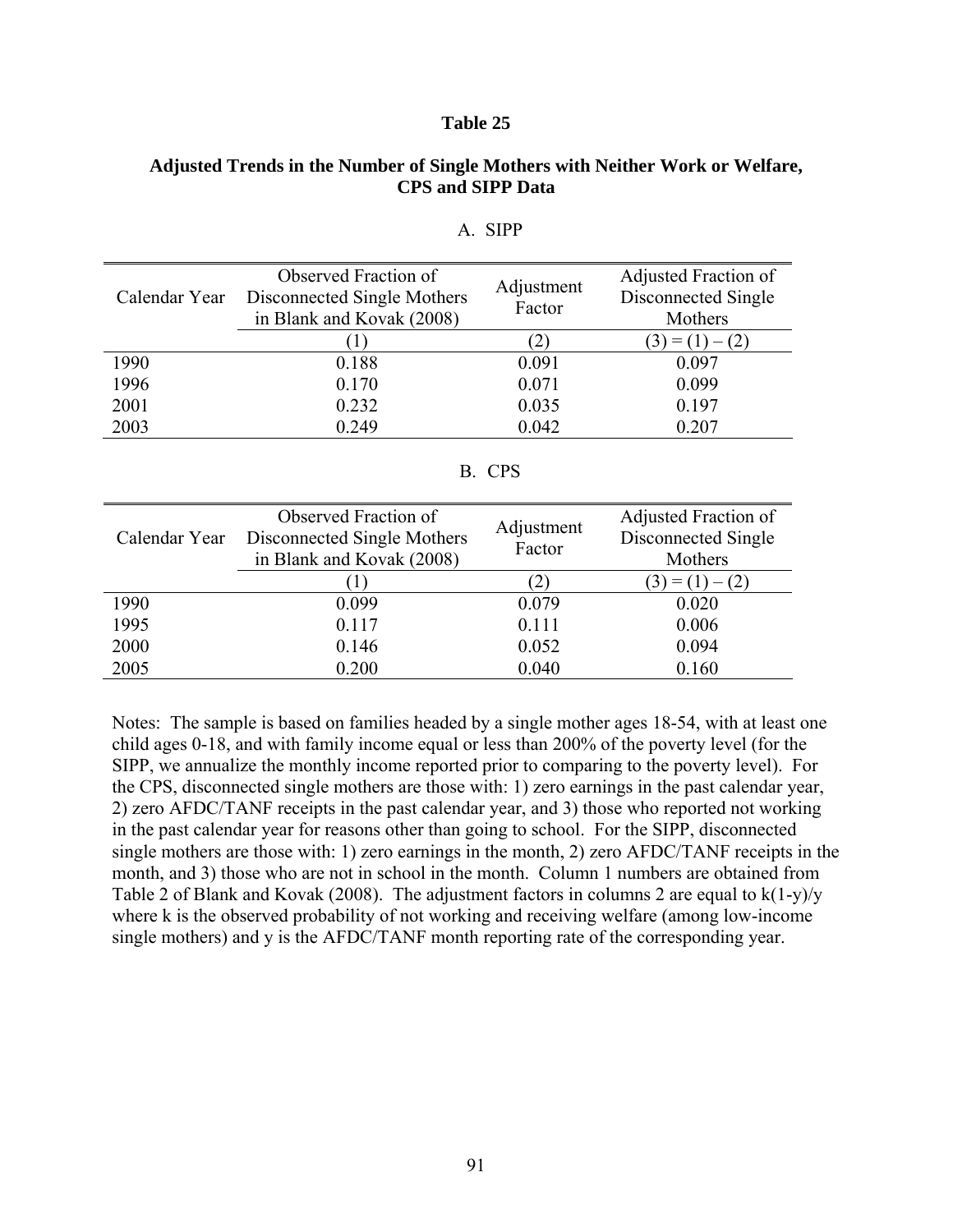| Benefit      | Survey       | SSI            | OASI        | <b>SSDI</b>            | $\mathop{\rm UI}\nolimits$       | WC             | FSP        | <b>AFDC/TANF</b> |
|--------------|--------------|----------------|-------------|------------------------|----------------------------------|----------------|------------|------------------|
| Year<br>1967 | Year<br>1968 |                |             | $H$ only (a)           |                                  |                | All        | All              |
| 1968         | 1969         |                |             |                        | $H$ only $(a)$<br>$H$ only $(a)$ |                | All        | H                |
| 1969         | 1970         |                |             | $H$ only (a)<br>H only |                                  | H only         |            | $\rm H$          |
| 1970         | 1971         |                |             | $(H+W)$ only           |                                  | H only         |            | $(H+W)$          |
| 1971         | 1972         |                |             | $(H+W)$ only           |                                  | H only         | All<br>All | $(H+W)$          |
| 1972         | 1973         |                |             | $(H+W)$ only           |                                  | H only         |            | $(H+W)$          |
| 1973         | 1974         |                |             | $(H+W)$ only           |                                  | H only         | All        | $(H+W)$          |
| 1974         | 1975         | $(H+W)+O$      |             | $(H+W)+O$              |                                  | $H+(W+O)$      | All        | $(H+W)+O$        |
| 1975         | 1976         | $(H+W)+O$      |             | $(H+W)+O$              | $H+(W+O)$                        |                | All        | $(H+W)+O$        |
| 1976         | 1977         | $(H+W)+O$      |             | $(H+W)+O$              | $H+(W+O)$                        | $H+(W+O)$      | All        | $(H+W)+O$        |
| 1977         | 1978         | $(H+W)+O$      |             | $(H+W)+O$              | $H+(W+O)$                        | $H+(W+O)$      | All        | $(H+W)+O$        |
| 1978         | 1979         | $(H+W)+O$      |             | $(H+W)+O$              | $H+(W+O)$                        | $H+(W+O)$      | All        | $(H+W)+O$        |
| 1979         | 1980         | $(H+W)+O$      |             | $(H+W)+O$              | $H+(W+O)$                        | $H+(W+O)$      | All        | $(H+W)+O$        |
| 1980         | 1981         | $(H+W)+O$      |             | $(H+W)+O$              | $H+(W+O)$                        | $H+(W+O)$      | All        | $(H+W)+O$        |
| 1981         | 1982         | $(H+W)+O$      |             | $(H+W)+O$              | $H+(W+O)$                        | $H+(W+O)$      | All        | $(H+W)+O$        |
| 1982         | 1983         | $(H+W)+O$      |             | $(H+W)+O$              | $H+(W+O)$                        | $H+(W+O)$      | All        | $(H+W)+O$        |
| 1983         | 1984         | $(H+W)+O$      | $H+W+O(b)$  | $H+W+O(b)$             | $H+(W+O)$                        | $H+(W+O)$      | All        | $(H+W)+O$        |
| 1984         | 1985         | $(H+W)+O$      | $H+W+O(b)$  | $H+W+O(b)$             | $H+(W+O)$                        | $H+(W+O)$      | All        | $(H+W)+O$        |
| 1985         | 1986         | $H+W+O$        | $H+W+O(b)$  | $H+W+O(b)$             | $H+W+O$                          | $H+W+O$        | All        | $H+W+O$          |
| 1986         | 1987         | $H+W+O$        | $H+W+O(b)$  | $H+W+O(b)$             | $H+W+O$                          | $H+W+O$        | All        | $H+W+O$          |
| 1987         | 1988         | $H+W+O$        | $H+W+O(b)$  | $H+W+O(b)$             | $H+W+O$                          | $H+W+O$        | All        | $H+W+O$          |
| 1988         | 1989         | $H+W+O$        | $H+W+O(b)$  | $H+W+O(b)$             | $H+W+O$                          | $H+W+O$        | All        | $H+W+O$          |
| 1989         | 1990         | $H+W+O$        | $H+W+O(b)$  | $H+W+O(b)$             | $H+W+O$                          | $H+W+O$        | All        | $H+W+O$          |
| 1990         | 1991         | $H+W+O$        | $H+W+O(b)$  | $H+W+O(b)$             | $H+W+O$                          | $H+W+O$        | All        | $H+W+O$          |
| 1991         | 1992         | $H+W+O$        | $H+W+O(b)$  | $H+W+O(b)$             | $H+W+O$                          | $H+W+O$        | All        | $H+W+O$          |
| 1992         | 1993         | $H+W+O$        | $H+W+O$ (d) | $H+W+O$ (d)            | $H+W+O$                          | $H+W+O$        | All        | $H+W+O$          |
| 1993         | 1994         | $H+W$          |             | All                    | $\mathrm{H+W}$                   | $H+W$          | All        | $H+W$            |
| 1994         | 1995         | $\mathrm{H+W}$ |             | All                    | $\mathrm{H+W}$                   | $\mathrm{H+W}$ | All        | $\mathrm{H+W}$   |
| 1995         | 1996         | $H+W$          |             | All                    | $\mathrm{H+W}$                   | $\mathrm{H+W}$ | All        | $\mathrm{H+W}$   |
| 1996         | 1997         | $\mathrm{H+W}$ |             | All                    | $\mathrm{H+W}$                   | $\mathrm{H+W}$ | All        | $\mathrm{H+W}$   |
| 1997         | 1999         | All            |             |                        |                                  |                | All        |                  |
| 1998         | 1999         | $H+W(e)$       |             | All                    | $\mathrm{H+W}$                   | $\mathrm{H+W}$ | All        | $\mathrm{H+W}$   |
| 1999         | 2001         | All            |             |                        |                                  |                | All        |                  |
| 2000         | 2001         | $H+W(e)$       |             | All                    | $H+W$                            | $H+W$          | All        | $\mathrm{H+W}$   |
| 2001         | 2003         |                |             |                        |                                  |                | All        |                  |
| 2002         | 2003         | $H+W$          |             | All                    | $\mathrm{H+W}$                   | $\mathrm{H+W}$ | All        | $\mathrm{H+W}$   |
| 2003         | 2005         | All            |             | $H+W+O(g)$             | All                              | $\mathbf{All}$ | All        | $\mathbf{All}$   |
| 2004         | 2005(g)      | $H+W$          |             |                        | $H+W$                            | $\mathrm{H+W}$ | All        | $\mathrm{H+W}$   |

## **Appendix Table 1 Summary of PSID Benefit Variable Information**

Note: H - head, W - spouse, O - other family members, All - family, H+W - head and spouse reported separately, (H+W) - head and spouse amounts combined,  $(\dot{W}+O)$  – spouse amount and other family members amount combined,  $H + W + O$  - head, spouse and all other family members reported separately (other family members amount combined as one). (a) These variables are reported in bracketed form; we take the midpoint of the interval in each case. (b) Amount of Social security income is recorded for each individual in the family. The type of social security (Disability, Retirement, Survivors, More than one of the above) is also recorded. (d) Amount of Social security income is recorded separately for the Head and Spouse. But for other family members, only the combined amount is available. The type of social security (Disability, Retirement, Survivors, More than one of the above) is also recorded only for the Head and the spouse. (e) SSI is reported also for the second year before the survey year and is for the whole family. (f) Based on the preliminary data release, the table here reflects only what is currently made available to the public, extra variables may be available in future data releases. (g) Each family is asked to nominate two types of social security received and each family member is asked about whether he received social security.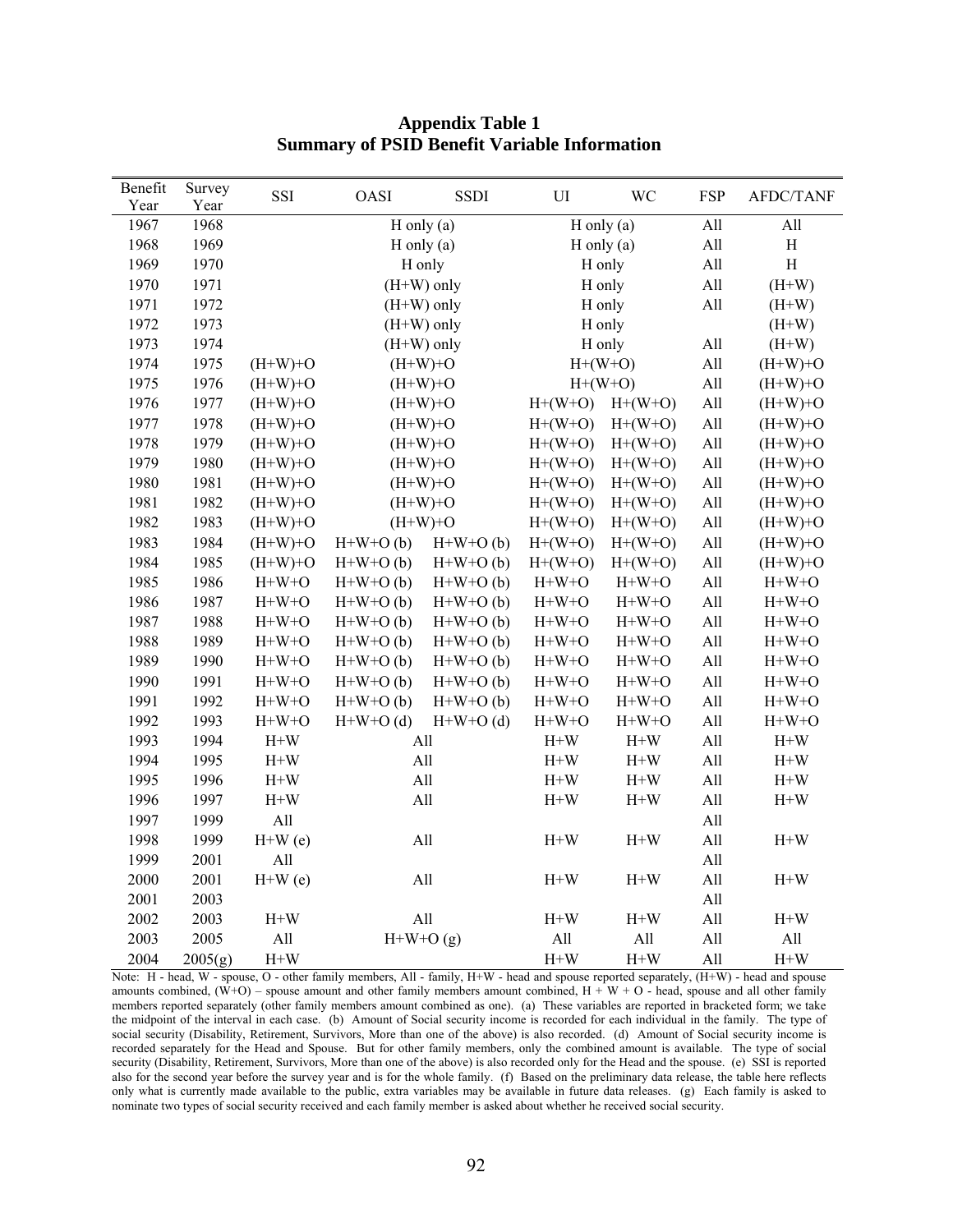|             |      |                    | <u>variable mitorination</u> |             |             |                  |             |
|-------------|------|--------------------|------------------------------|-------------|-------------|------------------|-------------|
| Survey Year | SSI  | SSDI<br>OASI       | UI                           | WC          | <b>FSP</b>  | <b>AFDC/TANF</b> | <b>EITC</b> |
| 1968        |      | $\overline{Y}$ (b) | Y(a)                         |             | ${\bf N}$   | Y(d)             |             |
| 1969        |      | Y(b)               | Y(a)                         |             | $\mathbf N$ | Y(d)             |             |
| 1970        |      |                    |                              |             |             |                  |             |
| 1971        |      | Y(b)               | Y(a)                         |             | ${\bf N}$   | Y(d)             |             |
| 1972        |      | Y(b)               | Y(a)                         |             | $\mathbf N$ | Y(d)             |             |
| 1973        |      | Y(b)               | Y(a)                         |             | $\mathbf N$ | Y(d)             |             |
| 1974        |      | Y(b)               | Y(a)                         |             | ${\bf N}$   | Y(d)             |             |
| 1975        |      | Y(b)               | Y(a)                         |             | ${\bf N}$   | Y(d)             |             |
| 1976        | Y(e) | Y(h,i)             | Y(g)                         |             | ${\bf N}$   | Y(f)             |             |
| 1977        | Y(e) | Y(h,i)             | Y(g)                         |             | $\mathbf N$ | Y(f)             |             |
| 1978        | Y(e) | Y(h,i)             | Y(g)                         |             | ${\bf N}$   | Y(f)             |             |
| 1979        | Y(e) | Y(h,i)             | Y(g)                         |             | ${\bf N}$   | Y(f)             |             |
| 1980        | Y(e) | Y(h,i)             | Y(g)                         |             | Y(k)        | Y(f)             |             |
| 1981        | Y(e) | Y(h,i)             | Y(g)                         |             | Y(k)        | Y(f)             |             |
| 1982        | Y(e) | Y(h,i)             | Y(g)                         |             | Y(k)        | Y(f)             |             |
| 1983        | Y(e) | Y(h)               | Y(g)                         |             | Y(k)        | Y(f)             |             |
| 1984        | Y(e) | Y(h)               | Y(g)                         |             | Y(k)        | Y(f)             |             |
| 1985        | Y(e) | Y(h)               | Y(g)                         |             | Y(k)        | Y(f)             |             |
| 1986        | Y(e) | Y(h)               | Y(g)                         |             | Y(k)        | Y(f)             |             |
| 1987        | Y(e) | Y(h)               | Y(g)                         |             | Y(k)        | Y(f)             |             |
| 1988        | Y(e) | $\mathbf Y$        | Y(n)                         | $\mathbf Y$ | Y(k)        | Y(f)             |             |
| 1989        | Y(e) | $\mathbf Y$        | Y(n)                         | $\mathbf Y$ | Y(k)        | Y(f)             |             |
| 1990        | Y(e) | $\mathbf Y$        | Y(n)                         | $\mathbf Y$ | Y(k)        | Y(f)             |             |
| 1991        | Y(e) | $\mathbf Y$        | Y(n)                         | $\mathbf Y$ | Y(k)        | Y(f)             |             |
| 1992        | Y(e) | Y                  | Y(n)                         | $\mathbf Y$ | Y(k)        | Y(f)             | Y           |
| 1993        | Y(e) | $\mathbf Y$        | Y(n)                         | $\mathbf Y$ | Y(k)        | Y(f)             | $\mathbf Y$ |
| 1994        | Y(e) | $\mathbf Y$        | Y(n)                         | $\mathbf Y$ | Y(k)        | Y(f)             | $\mathbf Y$ |
| 1995        | Y(e) | $\mathbf Y$        | Y(n)                         | $\mathbf Y$ | Y(k)        | Y(f)             | $\mathbf Y$ |
| 1996        | Y(e) | Y                  | Y(n)                         | $\mathbf Y$ | Y(k)        | Y(f)             | Y           |
| 1997        | Y(e) | $\mathbf Y$        | Y(n)                         | $\mathbf Y$ | Y(k)        | Y(f)             | $\mathbf Y$ |
| 1998        | Y(e) | $\mathbf Y$        | Y(n)                         | $\mathbf Y$ | Y(k)        | Y(f)             | $\mathbf Y$ |
| 1999        | Y(e) | $\mathbf Y$        | Y(n)                         | $\mathbf Y$ | Y(k)        | Y(f)             | $\mathbf Y$ |
| 2000        | Y(e) | $\mathbf Y$        | Y(n)                         | $\mathbf Y$ | Y(k)        | Y(f)             | $\mathbf Y$ |
| 2001        | Y(e) | $\mathbf Y$        | Y(n)                         | $\mathbf Y$ | Y(k)        | Y(f)             | Y           |
| 2002        | Y(e) | $\mathbf Y$        | Y(n)                         | $\mathbf Y$ | Y(k)        | Y(f)             | $\mathbf Y$ |
| 2003        | Y(e) | $\mathbf Y$        | Y(n)                         | $\mathbf Y$ | Y(k)        | Y(f)             | $\mathbf Y$ |
| 2004        | Y(e) | $\mathbf Y$        | Y(n)                         | $\mathbf Y$ | Y(k)        | Y(f)             | $\mathbf Y$ |
| 2005        | Y(e) | $\mathbf Y$        | Y(n)                         | $\mathbf Y$ | Y(k)        | Y(f)             | Y           |
| 2006        | Y(e) | $\mathbf Y$        | Y(n)                         | $\mathbf Y$ | Y(k)        | Y(f)             | $\mathbf Y$ |
| 2007        | Y(e) | Y                  | Y(n)                         | $\mathbf Y$ | Y(k)        | Y(f)             | Y           |
| 2008        | Y(e) | Y                  | Y(n)                         | $\mathbf Y$ | N(m)        | Y(f)             | N(m)        |

**Appendix Table 2 Summary of CPS Annual Demographic File/Annual Social and Economic Supplement Benefit Variable Information** 

Notes:

(a) Also includes Veterans benefits, government employee pensions.

(b) Also includes railroad retirement benefits.

(d) Old age assistance, AFDC and aid to the blind or disabled are combined; no variable for type of benefit.

(e) Federal and state payments are included

(f) AFDC and general assistance are combined; they can be partially separated (except when both benefit type variables =1).

(g) Includes Veterans benefits.

(h) Also includes railroad retirement benefits; they can be partially separated (except when both benefit type variables=1)

(i) The variable is called "income from US government", the position of this variable though is the same as other years' social security.

(k) Available at the household level only.

(m) Data withheld by the Census Bureau.

(n) May include union or strike benefit payments. The amount of unemployment compensation was asked after asking whether the individual received unemployment benefits, supplemental benefits or union and strike benefit payments.